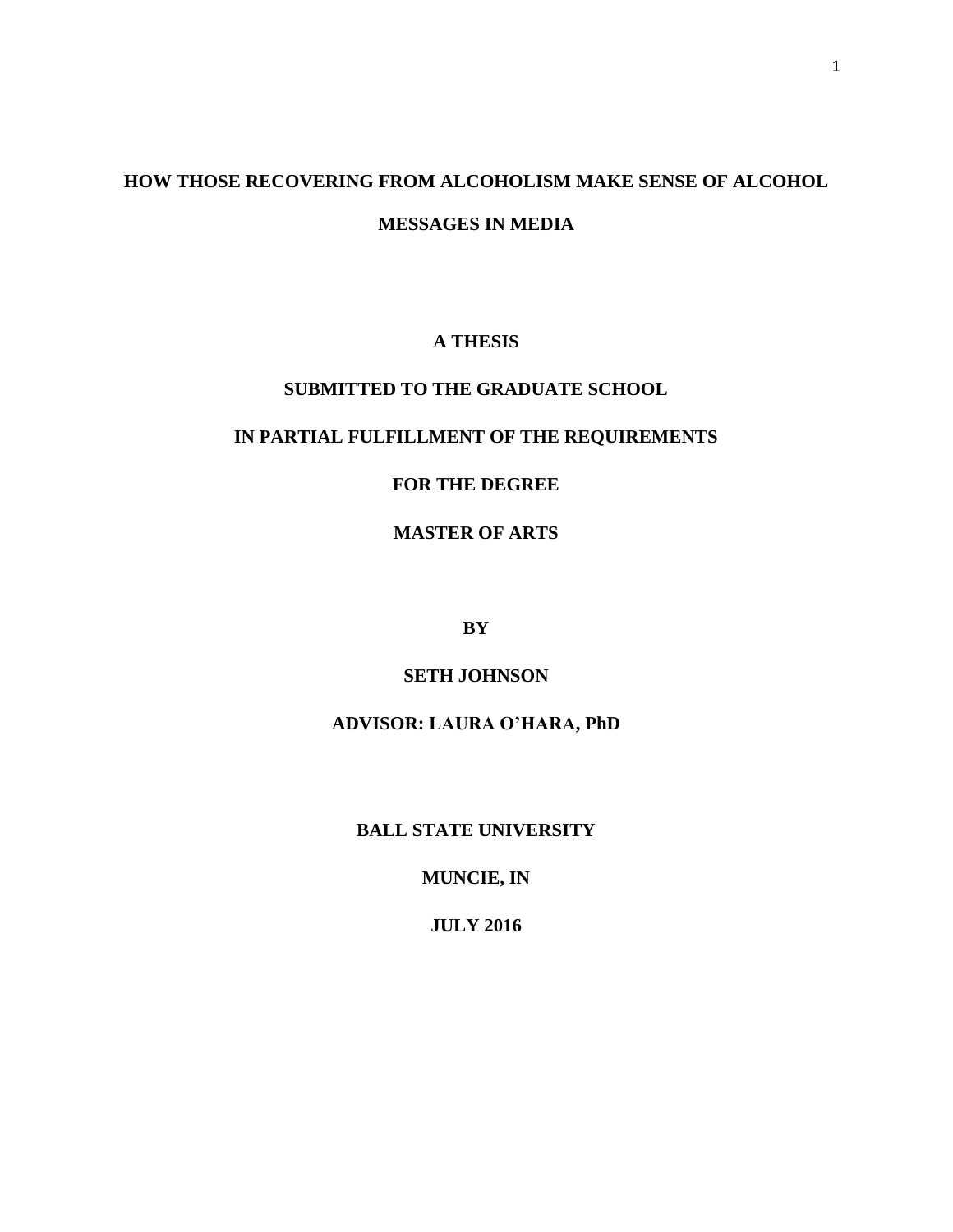#### **Acknowledgement**

As I reflect on the research process of the current study, I feel grateful towards the growth I have encountered as a communication scholar and towards the individuals who have guided me along the way. For this, I would like to take a moment to thank all of those who have supported me, given me advice, and have led me through this journey.

First, I would like to thank my advisor, Professor Laura O'Hara. She has continuously supported me throughout my academic career and has given me countless advice and assistance throughout the research process. She always lifted me up and provided words of encouragement when needed. However, like any outstanding advisor should do, she always provided critical feedback that helped me improve the way I think about my research and allowed me to become a better writer. She made herself readily available for any questions or concerns I may have, and I couldn't have achieved this thesis without her. Professor Laura O'Hara has been a listening ear, an encourager, and a realist. This has been very important for me because her honesty assisted in developing more achievable goals (such as realistic deadlines!). I feel so proud of this thesis and feel that I have become a much better scholar and writer because of her.

Second, I would like to thank my committee member and the chair of the Department of Communication Studies, Professor Glen Stamp, as well as another committee member, Professor Marcy Meyer, for their encouragement, love, and support throughout this process. Professor Stamp has always been a pleasure to speak with, and has always believed in me. He has been very flexible and has always been there to answer any questions I've had. Professor Meyer is an outstanding qualitative researcher and I have learned quite a bit from her over the years. It has been a pleasure being able to talk with her about my research and receive advice from her when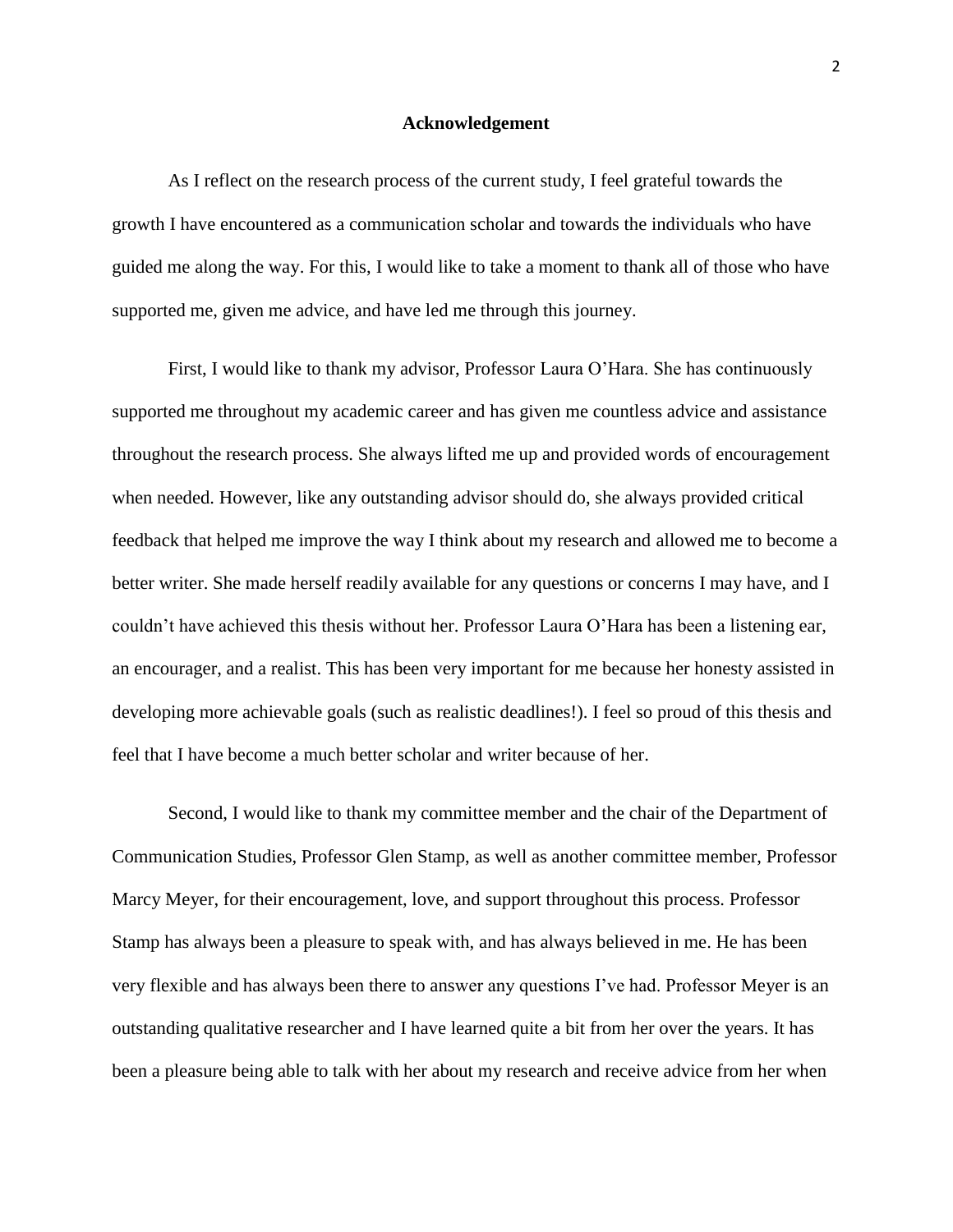needed. Both Professor Stamp and Professor Meyer are two individuals that I could not have written this thesis without.

Next, I would like to thank my best friend, Mercedes, for her endless love and support throughout this process. She has constantly been there for me throughout graduate school, and I can't imagine what this journey would have been like without her. Finally, I would like to thank all of my friends, colleagues, and coworkers for always being supportive throughout this process. I am very thankful to have met all of them, and to have had the chance to share experiences with them throughout this journey.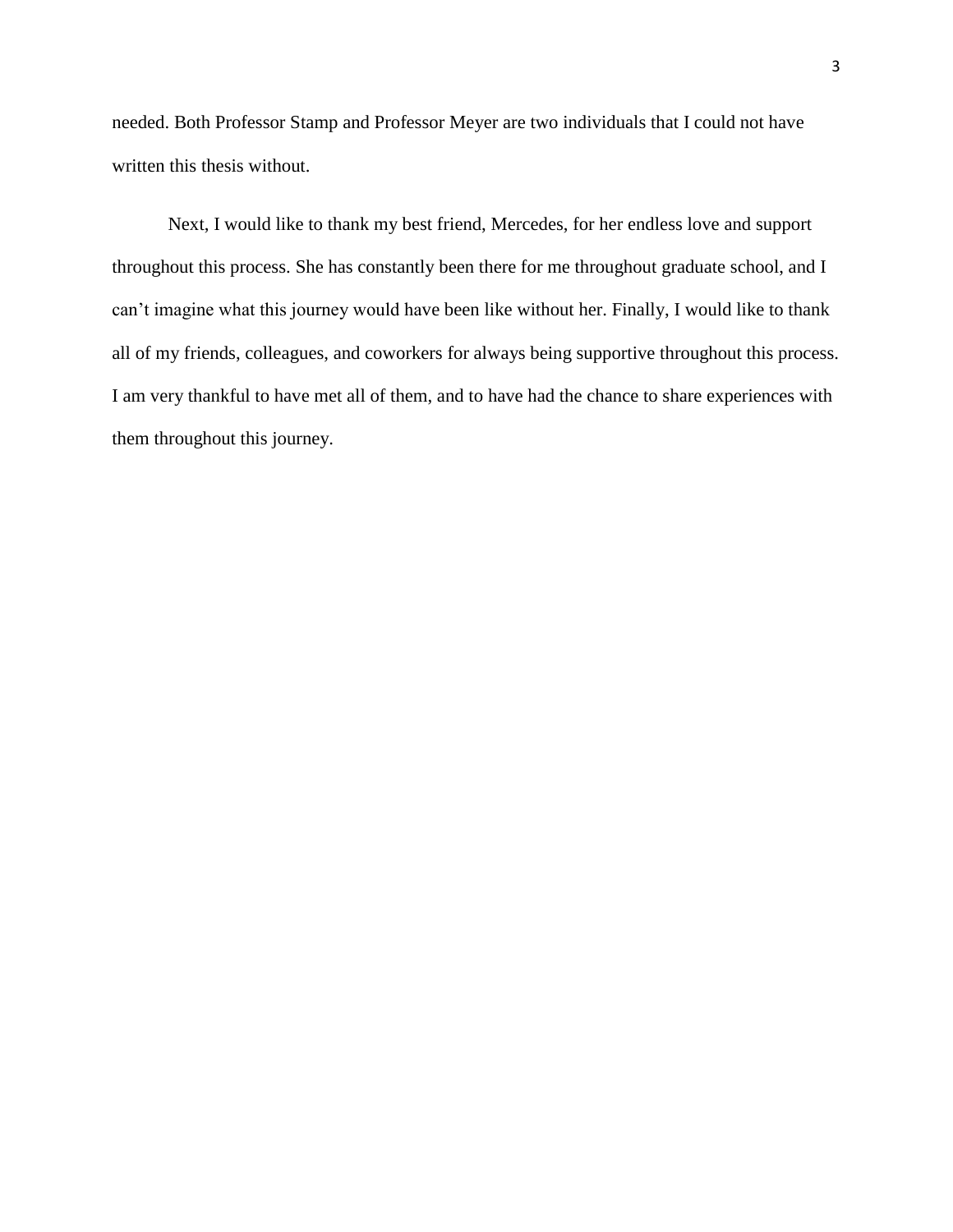# **Table of Contents**

|                                        | 1  |
|----------------------------------------|----|
|                                        | 2  |
|                                        | 5  |
|                                        | 6  |
|                                        | 6  |
|                                        | 6  |
|                                        | 6  |
|                                        | 7  |
|                                        | 8  |
|                                        | 9  |
|                                        | 9  |
|                                        | 10 |
|                                        | 10 |
|                                        | 10 |
|                                        | 11 |
|                                        | 12 |
|                                        | 13 |
|                                        | 13 |
|                                        | 13 |
| Additional Face-to-Face Support Groups | 14 |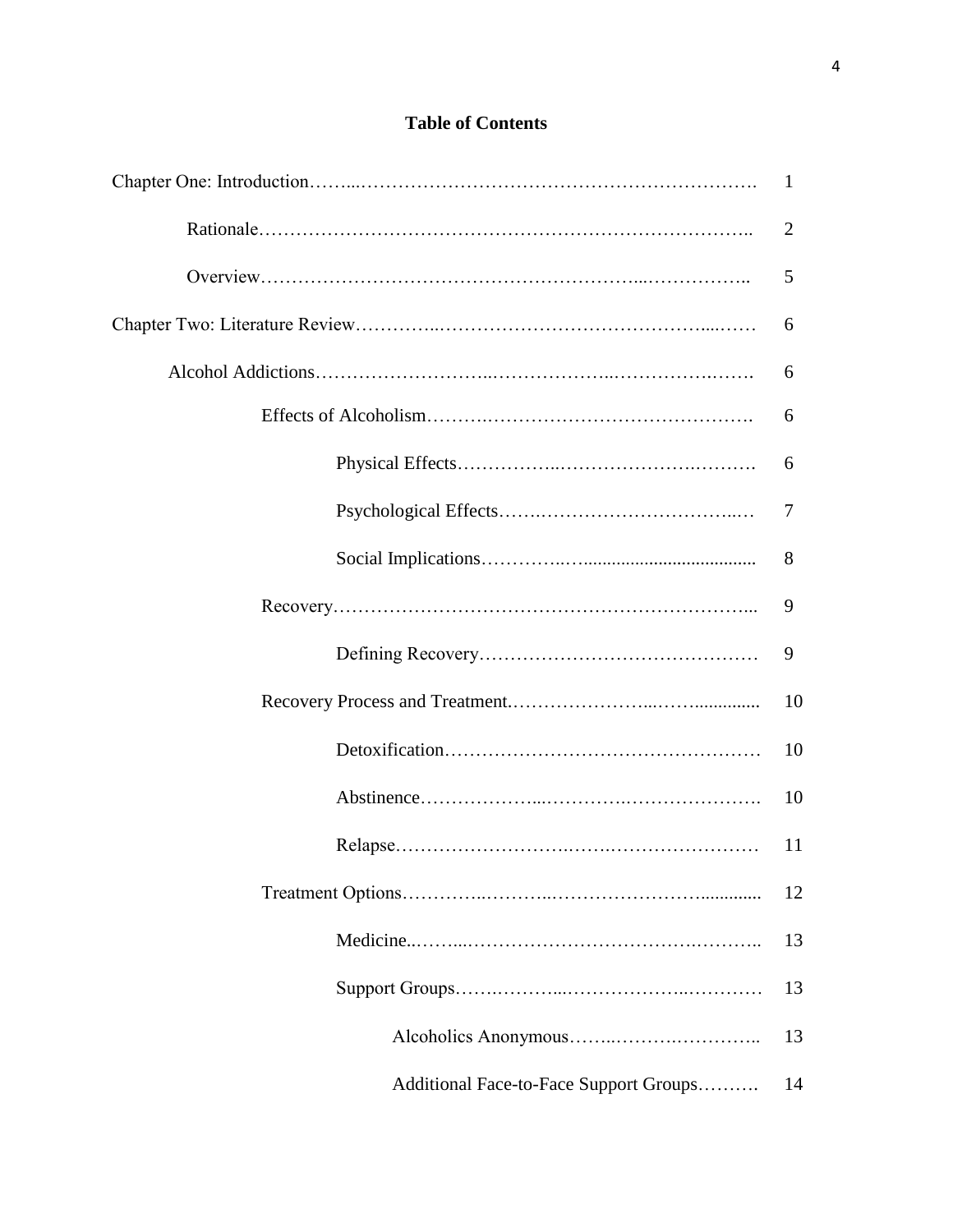|  | 15 |  |  |  |
|--|----|--|--|--|
|  | 16 |  |  |  |
|  | 16 |  |  |  |
|  | 16 |  |  |  |
|  | 16 |  |  |  |
|  | 17 |  |  |  |
|  | 17 |  |  |  |
|  | 17 |  |  |  |
|  | 18 |  |  |  |
|  | 18 |  |  |  |
|  | 18 |  |  |  |
|  | 19 |  |  |  |
|  | 20 |  |  |  |
|  | 20 |  |  |  |
|  | 21 |  |  |  |
|  | 21 |  |  |  |
|  | 22 |  |  |  |
|  | 24 |  |  |  |
|  |    |  |  |  |
|  | 27 |  |  |  |
|  | 29 |  |  |  |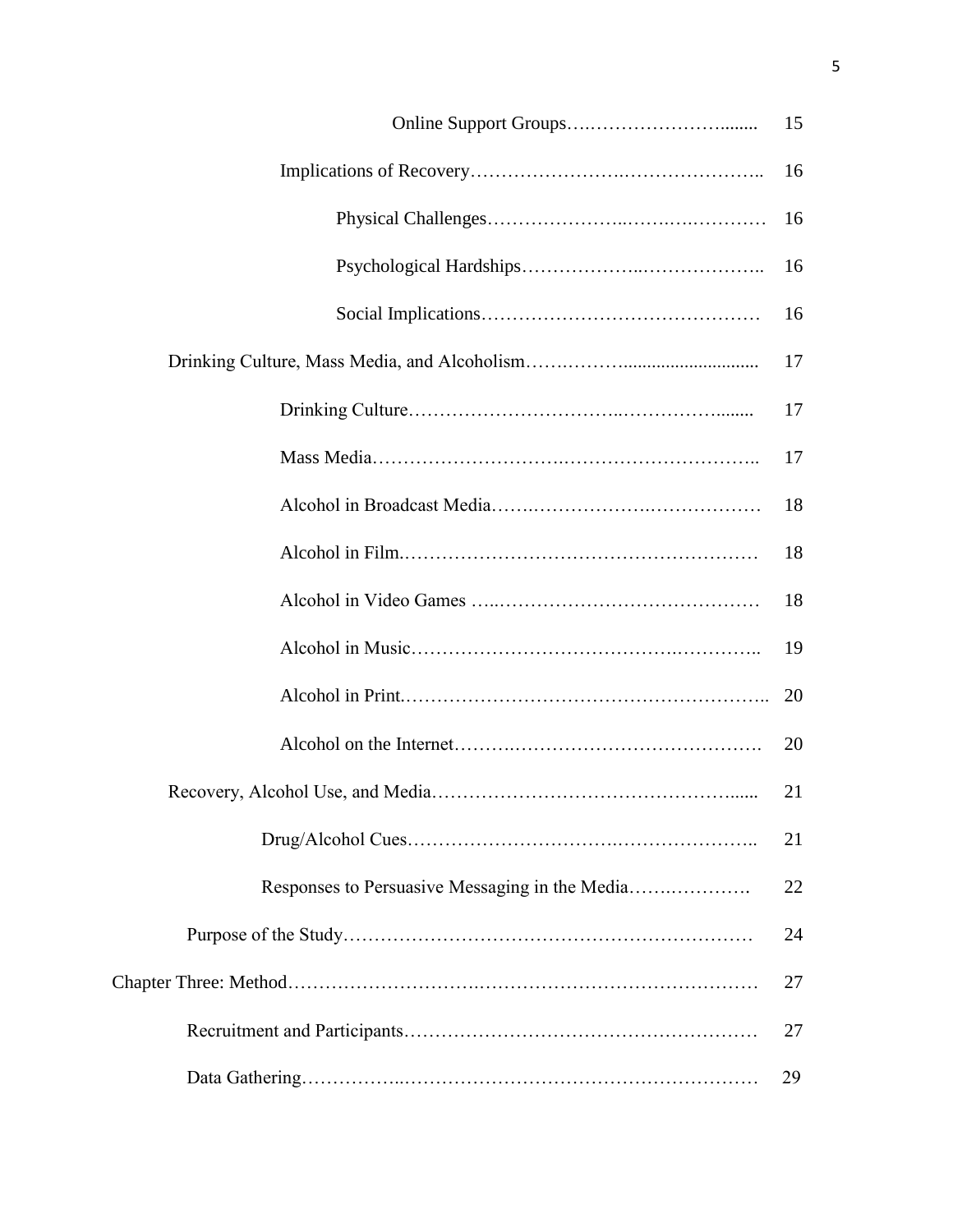|                                                                            | 29 |
|----------------------------------------------------------------------------|----|
|                                                                            | 30 |
|                                                                            | 33 |
|                                                                            | 33 |
|                                                                            | 34 |
|                                                                            | 34 |
| Unethical Portrayal of Alcoholism and Those Recovering From It             | 37 |
|                                                                            | 39 |
|                                                                            | 41 |
| They Separate "Self" (Personal Circumstances) from the Culture of Drinking | 43 |
|                                                                            | 46 |
|                                                                            | 48 |
|                                                                            | 50 |
|                                                                            | 52 |
|                                                                            | 52 |
|                                                                            | 54 |
|                                                                            | 55 |
|                                                                            | 58 |
|                                                                            | 59 |
|                                                                            | 60 |
|                                                                            | 62 |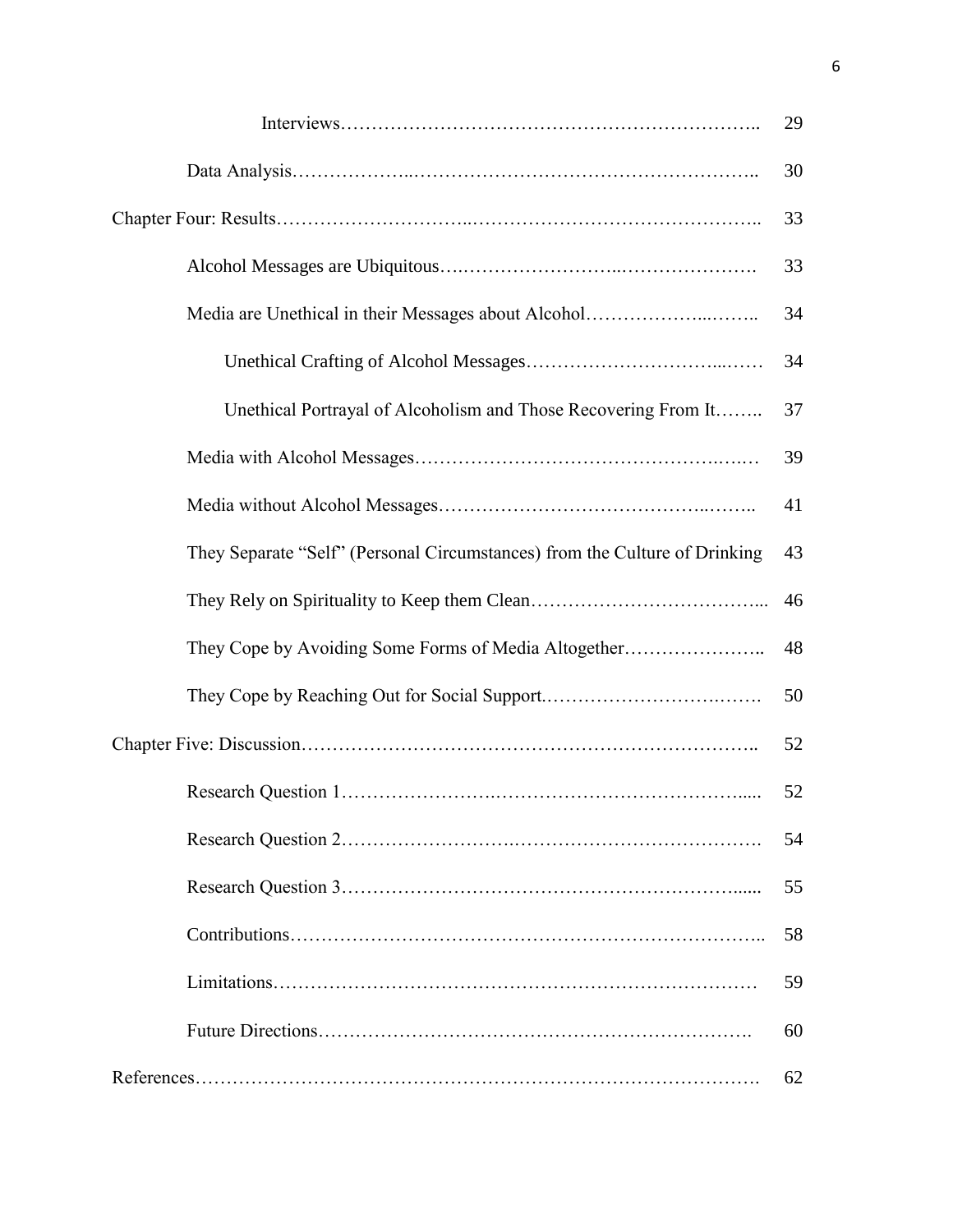| -91 |
|-----|
| -94 |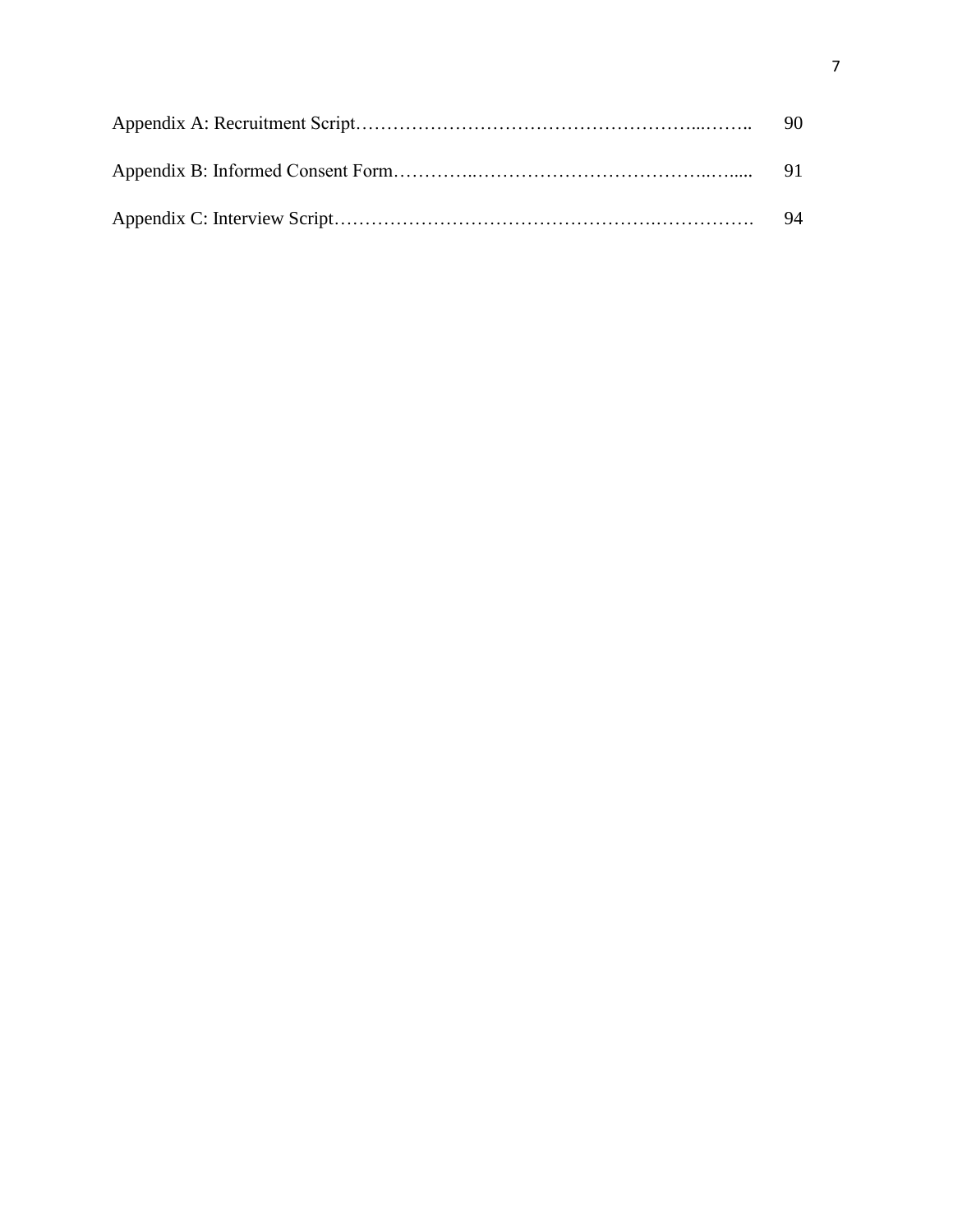### **Chapter 1: Introduction**

*We were sitting in the living room watching TV and folding the laundry. My partner's mom, Theresa, 1 had an uneasy look on her face."What's wrong?" I asked. "Nothing…I am going to go outside and smoke a cigarette." I glanced up at the TV screen to see that the show we were watching had a bunch of people drinking alcohol. We were always looking for good shows to watch on Netflix, but it seemed like every show that we watched included alcohol in some way, shape, or form. Since Theresa is a person recovering from alcoholism, 2 I was certain it was hard on her. She often talked about how she never wanted to leave the house because it made her want to drink. She told me about how she itched constantly when she was watching her favorite television shows, because most of the time it showed people having a good time while drinking something that she was trying not to do anymore. She said that most nights, she can't even sleep because she breaks out in sweats from her body craving the alcohol so badly. I couldn't even imagine what that would be like.* 

There are a couple of members in my family who have suffered from alcoholism. I have experienced how alcohol can change people by being around them occasionally, but never knew how hard it really could be to quit. Once my partner's mother needed to move in with us for a little bit because of her drinking problems, I saw first-hand the effects that alcohol has on the body and how hard recovery is. On top of seeing the physical agony that Theresa's body went through from the drinking, I also saw the emotional agony that she went through. I never realized

l

 $1$  Pseudonyms are used throughout the study.

<sup>&</sup>lt;sup>2</sup> Language has the power to affect how we perceive those who struggle with alcoholism. It can perpetuate stigma and de-humanize people. Consistent with the call of Broyles et al. (2014), I am, in this thesis, using "people-first language," which places one's personhood above the condition from which they are suffering. The only exceptions in this format will be direct quotations from cited literature and from participants' comments.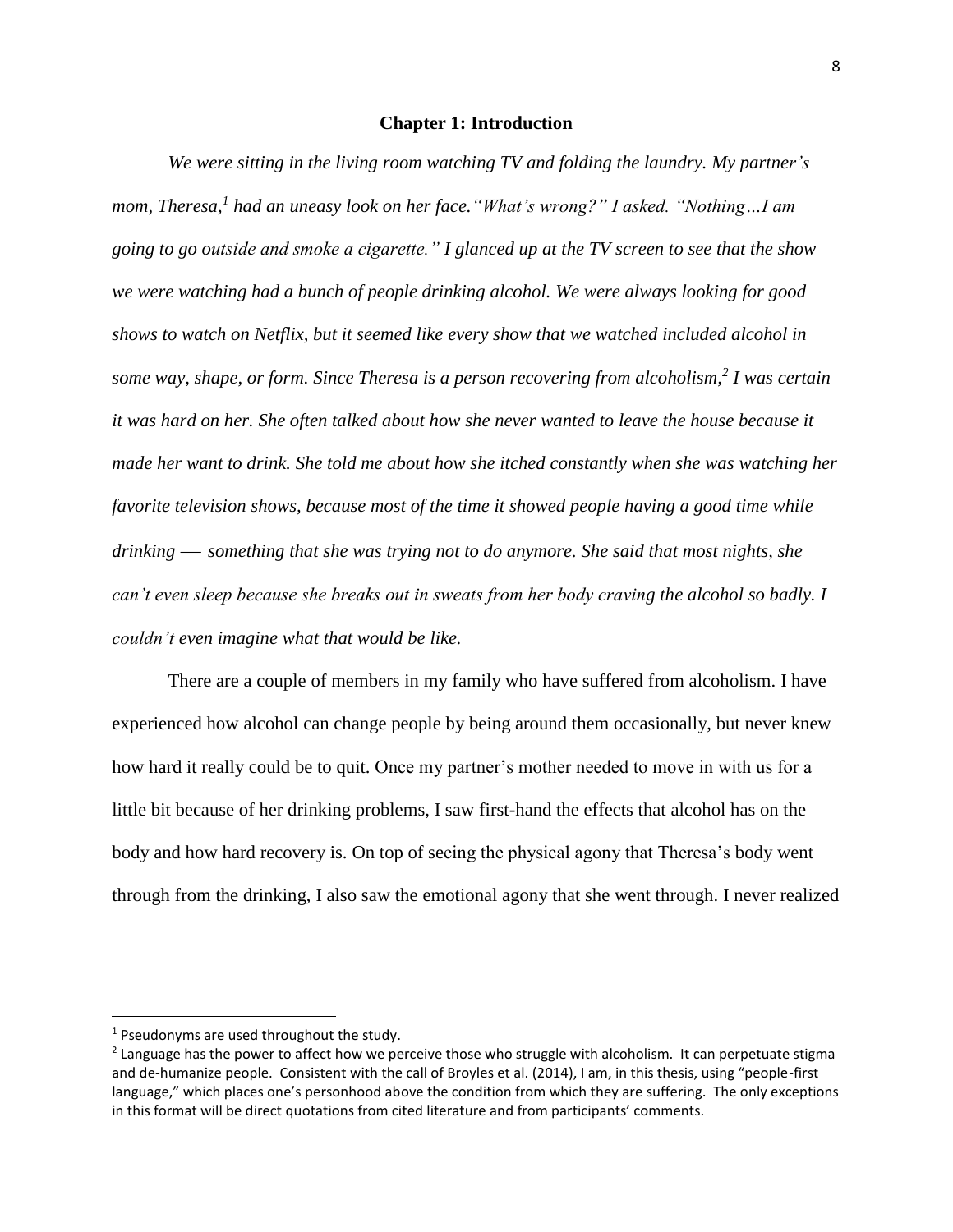how much media contributes to our drinking culture and how much it affects those who are trying to recover from alcoholism.

Theresa's stay at our apartment had many significant impacts on me. In particular, it impacted the way that I view the recovery process that those recovering from alcoholism must go through. Theresa's story motivated me to learn more about how those who are recovering from alcoholism make sense of alcohol messages that they see in the media.

# **Rationale**

This study is important for a number of reasons. First, although alcoholism has been studied in various contexts, there are few studies in the communication field focused specifically on those recovering from alcoholism. For example, alcoholism has been studied as it relates to universities (Croom et al., 2015), women (Foster, Hicks, Iacono, & McGue, 2014), general and religious coping (Martin, Ellingsen, Tzilos & Rohsenow, 2015), sexual assault survivors (Sigurvinsdottir & Ullman, 2015), treatment programs (Chapman, Slade, Hunt & Teesson, 2015; Hitschfeld et al., 2015; Sugarman, Kaufman, Trucco, Brown & Greenfield, 2014), and selfidentity throughout the recovery process (Hill & Leeming, 2014; Kelly & Greene, 2014). Communication literature has focused on recovery as it relates to religion or social support (Cunningham, van Mierlo, & Fournier, 2008; Seibold & Thomas, 1994; Thatcher, 2011) and social networks and support (Cook, Heather & McCambridge, 2015; Litt, Kadden, & Tennen, 2015; Mowbray, 2014).

Second, there hasn't been a lot of research conducted in the communication field that explores how those recovering from alcoholism are impacted by alcohol messages in media. Recent literature has examined how alcohol cues in media impact drinkers (Laude & Fillmore, 2015; Weafer & Fillmore, 2015), college students' drinking habits (Ramirez, Monti, & Colwill,

9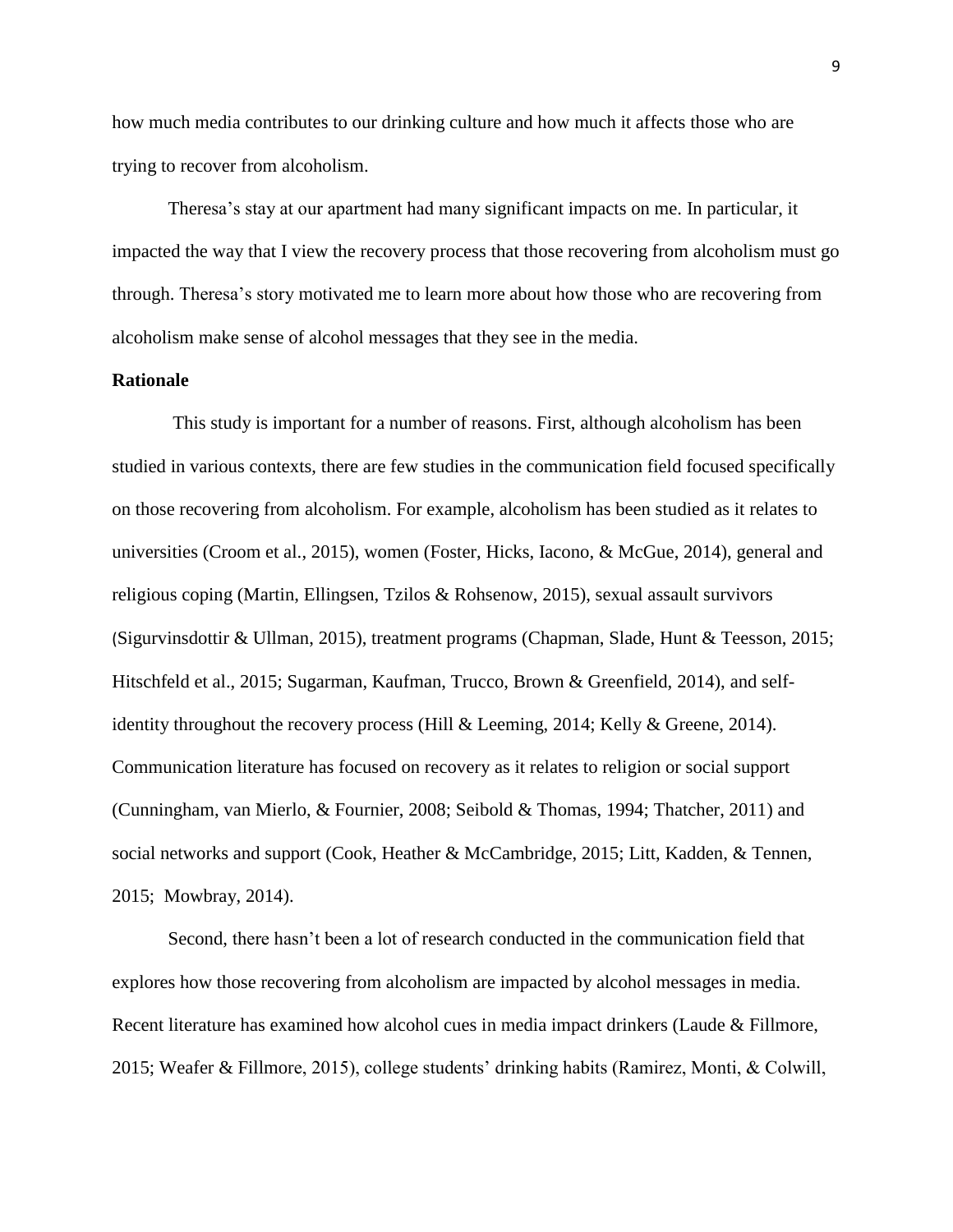2015), adolescents (Anderson, de Bruijn, Angus, Gordon, & Hastings, 2009; Brumback et al., 2015) and smokers (Courtney, Ghahremani, London, & Ray, 2014; McGrath, Peloquin, Ferdinand, & Barrett, 2015; Peloquin, McGrath, Telbis, & Barrett, 2014). However, to the best of my knowledge, only one research study has been conducted as it pertains to how people recovering from alcohol addiction make sense of alcohol cues that they see within the media. Specifically, Treise, Taylor, and Wells (1994) investigated how recovering alcoholics make sense of alcohol representations in advertisements. However, Treise et al. only examined the effects of print and TV advertisements on women recovering from alcoholism. Thus, I propose to extend Treise et al.'s research by updating the existing literature on alcohol depictions within various forms of 21<sup>st</sup> century media and examining how people recovering from alcoholism make sense of these media messages.

Lastly, there is growing evidence to support the claim that alcoholism is becoming more prevalent among adults in the United States. The National Council on Alcoholism and Drug Dependence (NCADD) estimated that 17.6 million people, or 1 in every 12 adults, suffer from alcohol abuse or dependence (Alcohol and drug information, n.d). This number has dramatically increased since 1994, when 14 million people suffered from alcohol abuse or dependency (Grant et al, 1994). The Substance Abuse and Mental Health Administration (SAMHSA, 2012) reported that 16.6 million adults received treatment for Alcohol Use Disorder (AUD) in 2013. According to the National Highway Traffic Administration data reported by the National Center for Statistics and Analysis, 28 people die each day in America due to car crashes from drunk driving (Alcohol impaired driving, 2014). Onset of problem drinking typically occurs in one's early to mid-20s and patients undergoing specialty treatment are typically in their early to mid-40s (Tucker, Murphy, & Kerstez, 2010).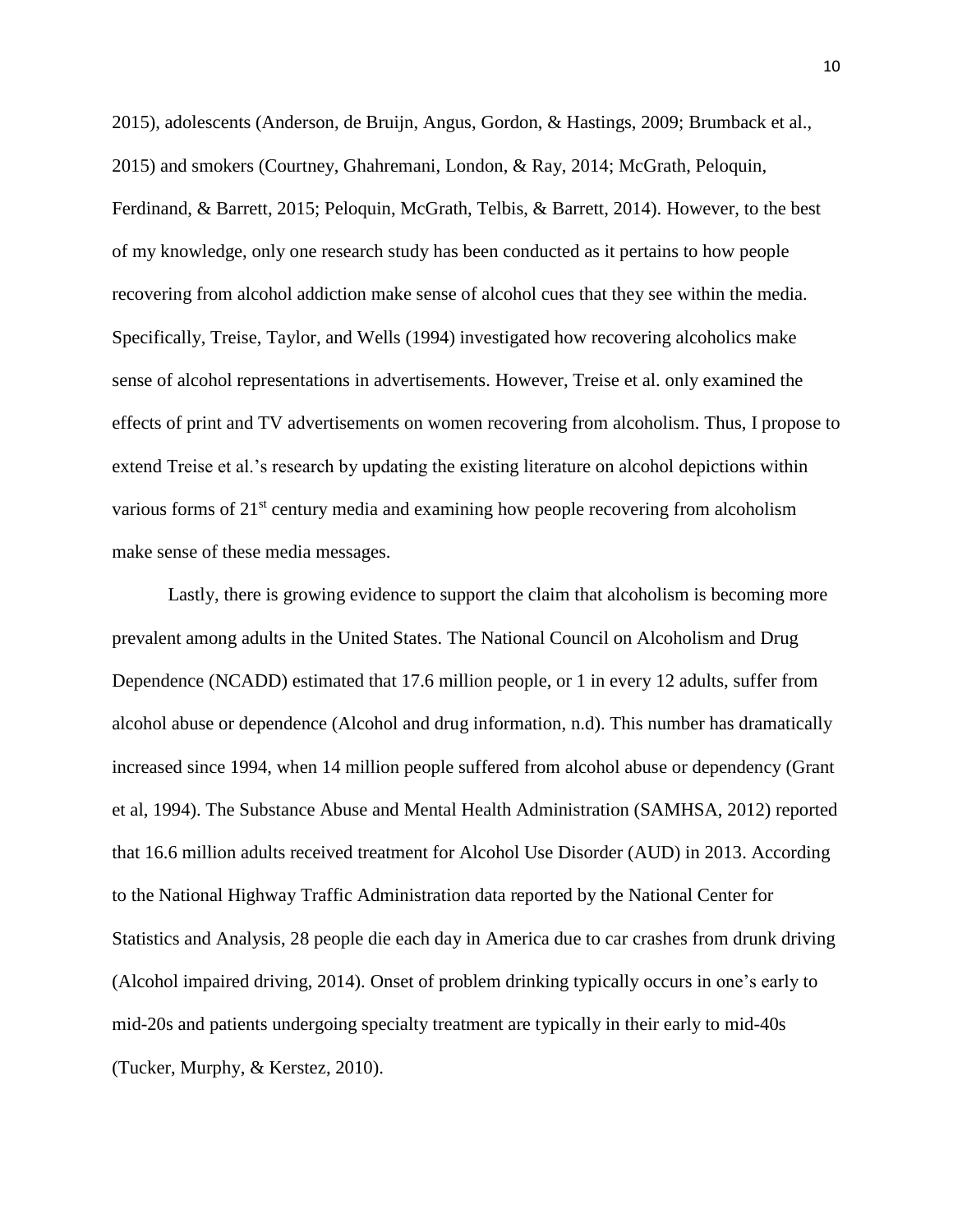Alcoholism not only affects individuals who drink excessively, but the people around them. Research has shown that approximately 10% of children live with a parent with alcohol problems (SAMHSA, 2012). Those children may blame themselves for their parent's drinking problems and may experience low self-esteem, loneliness, guilt, feelings of helplessness, fears of abandonment, and depression (Berger, 1993). Children of parents suffering from alcoholism are four times more likely than other children to develop alcoholism (Children of alcoholics, 2011). Additionally, parents who are suffering from alcoholism risk giving their unborn children Fetal Alcohol Syndrome (FAS) (Heffner, 2003). In addition, married couples who are both heavy drinkers have a higher risk for divorce than those who drink lightly (Torvik, Roysamb, Gustavson, Idstad, & Tambs, 2013). It is clear that alcoholism can tear families apart, and can have a major impact on children.

The National Council on Alcoholism and Drug Dependence (NCADD) estimates that approximately 20 million individuals and family members are living life in long-term recovery (In recovery, n.d.). Research shows that only about a third of individuals who are abstinent from alcohol use for less than a year will remain abstinent, and for those who make it to a year of sobriety, less than half will relapse (Manejwala, 2014).

Clearly, alcohol is a serious problem in our culture and merits further study. Although alcohol advertisements are prevalent in media, alcohol depictions within media may be more subtle. These depictions of alcohol, such as actors in a movie drinking alcohol, could have a large impact on people recovering from alcoholism. Thus, the present study explores how people who are recovering from alcoholism make sense of alcohol messages that they see in media. These findings could help people recovering from alcoholism to better understand how the media could impact their recovery process. The research garnered from this study could open gates for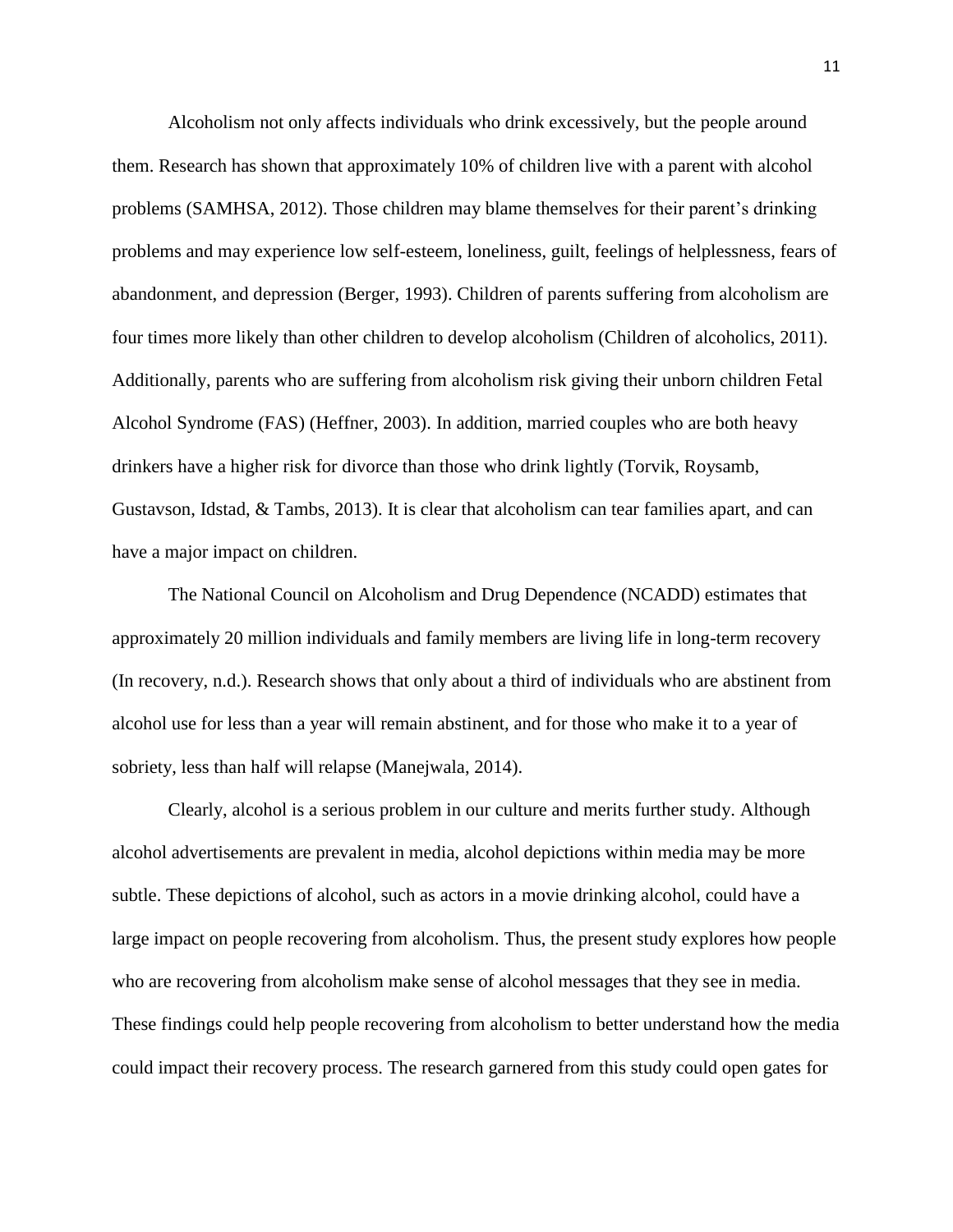discussion on how people recovering from alcoholism could prevent relapse. Finally, this research allows those recovering from alcoholism to have a voice in how the media has impacted their recovery process.

# **Overview**

This study explores how those who are recovering from alcoholism make sense of alcohol messages that they see in media. To provide context for the study, I will provide a thorough review of the literature to examine alcohol addiction, recovery, treatment programs, media, and its potential impact on those recovering from alcoholism. I will then explain the methodological approach that I will take towards answering my research questions. Next, I will share the results of my study. I will conclude with a discussion of the results, implications, strengths, and future directions for scholars wishing to pursue this topic.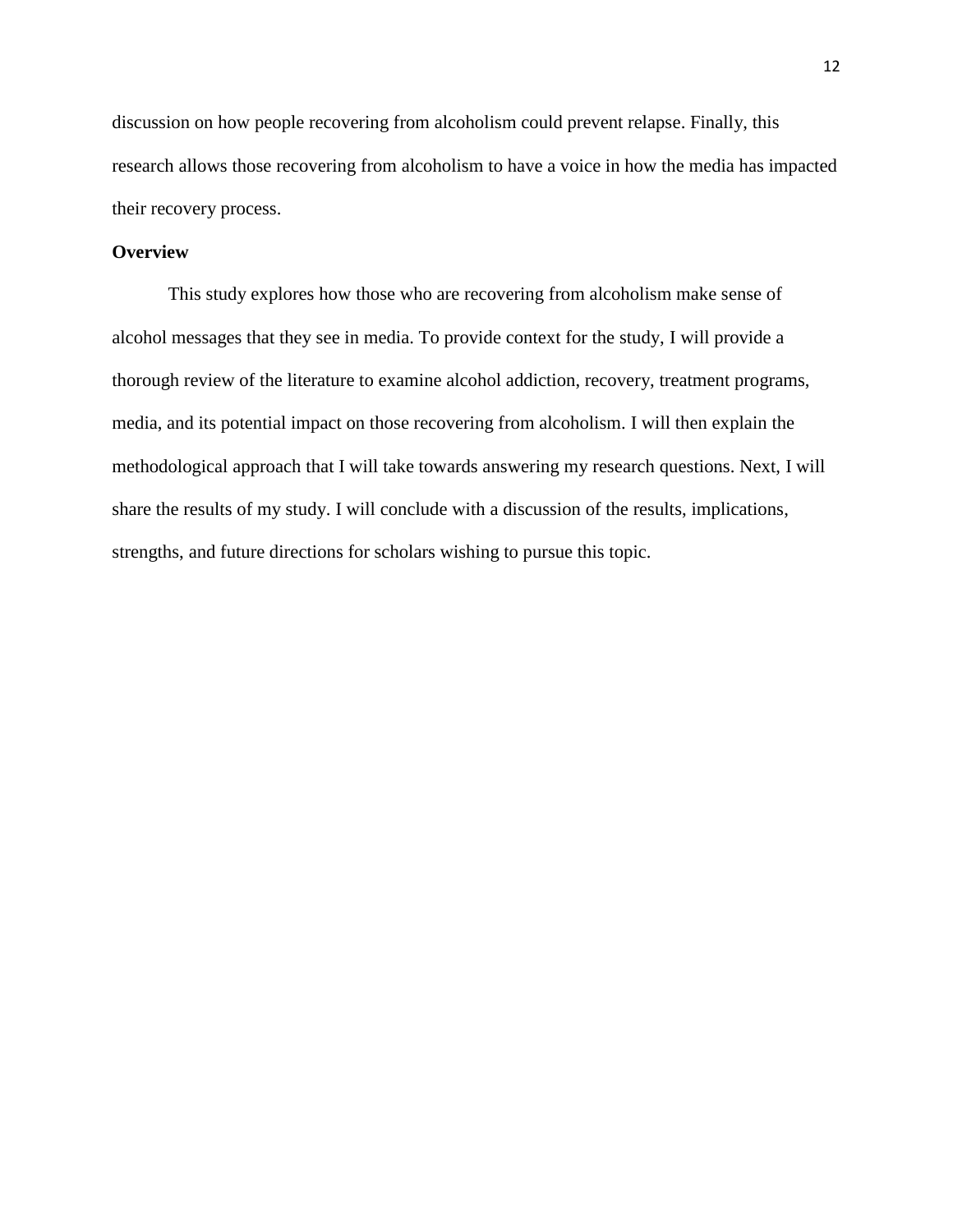#### **Chapter 2: Literature Review**

#### **Alcohol Addictions: Defining Alcoholism, Alcohol Use Disorder, and Alcohol Abuse**

The definition of alcoholism varies between different organizations. However, a summative definition from Mayo Clinic (Alcoholism, n.d.), American Psychological Association (n.d.), and the American Society of Addiction Medicine (n.d.) is that alcoholism is a chronic medical condition in which someone frequently drinks too much and loses control over their alcohol use, causing problems within their daily life.

The National Institute for Alcohol Abuse and Alcoholism (NIAAA) has defined an alcohol use disorder (AUD) as, "A medical condition that doctors diagnose when a patient's drinking causes distress or harm" (Treatment for alcohol problems, n.d., para. 1). The NIAAA provides questions/scenarios that serve as criteria for whether or not an individual could be diagnosed with AUD, such as the amount of time spent drinking, drinking longer than intended, cravings to drink, and whether or not drinking causes interference with obligations and responsibilities.

Alcohol abuse is defined by the Betty Ford Center as "continuing to drink despite the recurring problems that are caused due to drinking" (Alcohol abuse versus alcohol dependence, 2010, para. 1). This definition is similar to the Betty Ford Center's definition of alcohol dependence, but has further criteria including drinking a specific brand of alcohol, seeking out social events that could involve drinking, alcohol tolerance, or drinking to relieve symptoms of stress.

#### **Effects of Alcoholism**

**Physical effects.** When an individual drinks, alcohol is absorbed into the bloodstream and distributed throughout the body. How quickly the alcohol is metabolized depends on the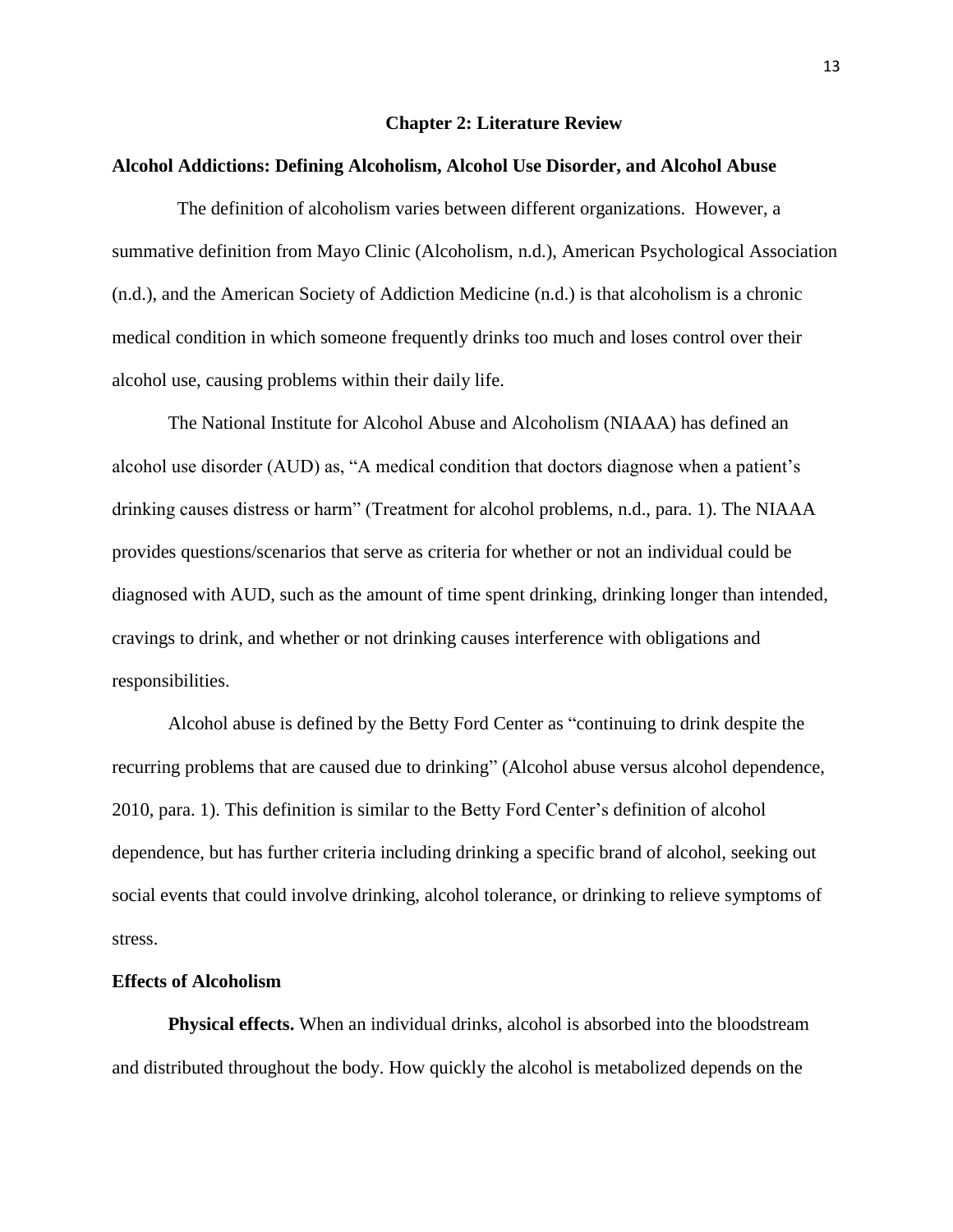individual's size, sex, amount of alcohol consumed, how fast the alcohol was consumed, how much food was consumed, and if drugs were taken (Pietrangelo, 2014; Size matters, n.d.). Apart from the immediate effects of binge drinking, such as alcohol poisoning which could lead to vomiting, seizures, difficulty breathing and slow heart rate (Alcohol overdose: The dangers of drinking too much, 2015), there are more serious, long-term effects that binge drinking and alcohol dependence can cause.

Binge drinking, defined by the NIAAA (2004) as adult consumption of five or more drinks in about two hours for men, and about four or more drinks for women, can cause blackouts, loss of memory, cirrhosis, nerve damage and damage of the heart muscle. In addition, it can lead to anemia, cancer, cardiovascular disease, dementia, seizures, gout, high blood pressure, sexually transmitted diseases, nerve damage and pancreatitis (Freeman, n.d.). Older adults who abuse alcohol are likely to experience an increased risk of diabetes, sleep deprivation, hypertension, and cognitive impairment (Blow & Barry, 2012; Canham, Christopher, Mauro, Mojtabai, & Spira, 2015; Choi & DiNitto, 2011; Sabia et al., 2014; Sacco, Bucholz, & Spitznagel, 2009).

**Psychological effects.** Drinking often distorts reality and may cause alcoholics to misread situations, potentially making them paranoid (Shively, 2015). Drinking also causes individuals to misperceive risks associated with behaviors, so drinking in situations that could be dangerous and acting out in violent or dangerous ways are potential effects of drinking (Alcohol abuse, 2014). In addition, alcoholism can cause signs and symptoms of depression, anxiety, antisocial behaviors, and psychosis, both during intoxication and during withdrawal (Shivani, Goldsmith, & Anthenelli, 2002). Drinking alone poses several other problems. Solitary drinkers often experience significantly higher depression, hopelessness, and suicidal thoughts than do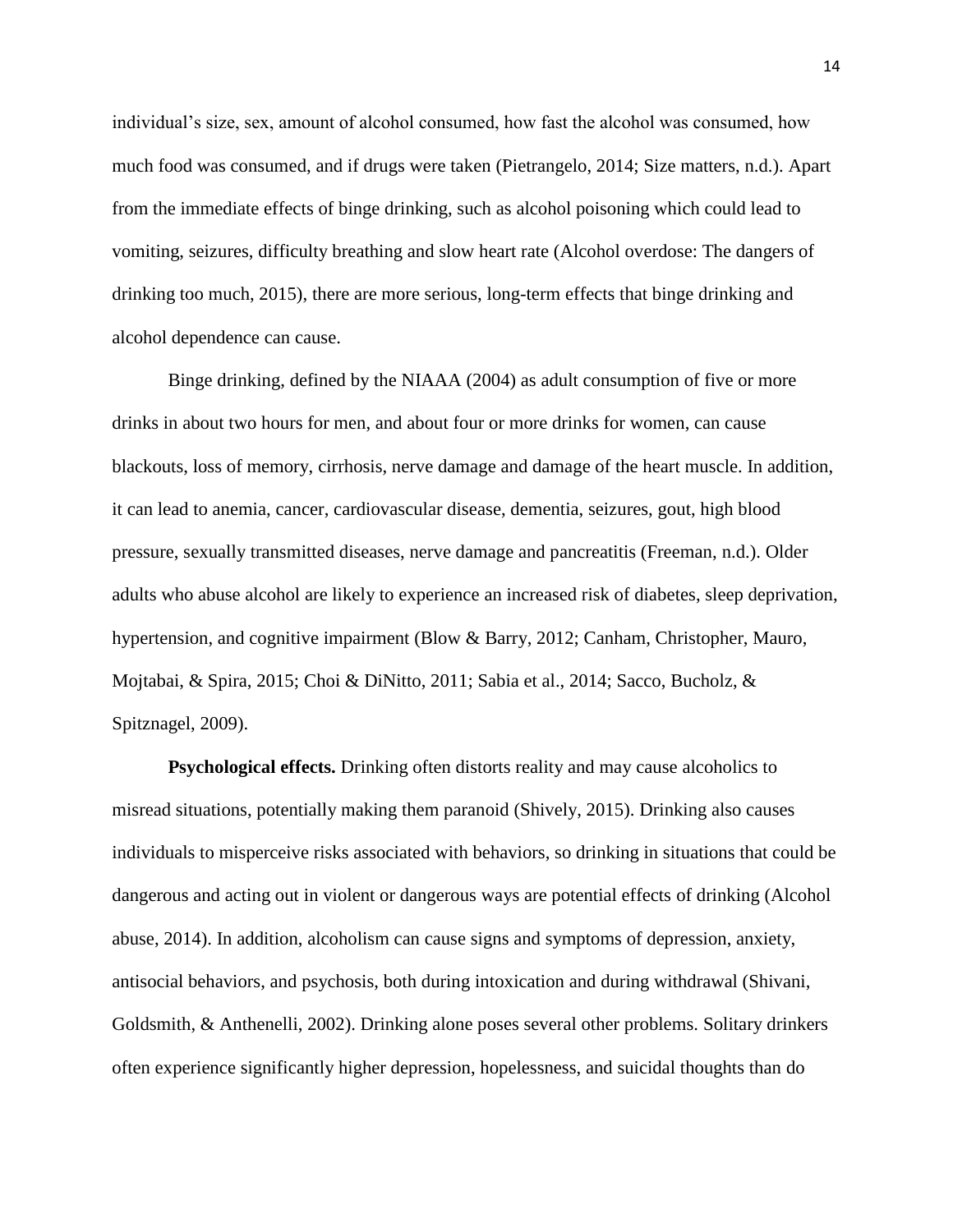heavy social drinkers (Gonzalez & Skewes, 2013). Essentially, addiction is an "untruth" that individuals experience, covering up the reality of their existence (Kemp & Butler, 2014). This "untruth" involves the addict often altering their mood in order to fit their need for the drug they are craving, as well as living in the "untruth" of deciding not to face negative emotional experiences that could be underlying their cause for drinking. Overall, alcoholism could be seen as a serious "wanting" problem that can occur even if the individual doesn't "like" the drug that they are craving (Robinson, Robinson, & Berridge, 2013).

**Social implications.** Often, alcoholism causes social conflict, which leads to an unhealthy cycle of excessive drinking behavior (Rogers, Boardman, Pendergast, & Lawrence, 2015). Children of alcoholics are often deeply affected by their parent's drinking behaviors, causing their relationship with their parent(s) to suffer and their relationships with others to be strained (Haverfield & Theiss, 2014). Warmth and control, two things that are required from parents as children are finding their own identity, may be lacking from parents who are alcoholics (Peterson & Hann, 1999). Ohannessian (2012) found that adolescent children whose parents were excessive drinkers encountered more problematic communication with their parents, and were more likely themselves to engage in substance abuse. Individuals who are children of alcoholic parents are likely to be more anxious and have more avoidant attachment behaviors towards their romantic partners (Kelley et al., 2010). Kearns-Bodkin and Leonard (2008) found that husbands who had a history of paternal alcoholism typically had less positive views of themselves in regards to being worthy of love and support, and also had less positive views about others as being trustworthy and available.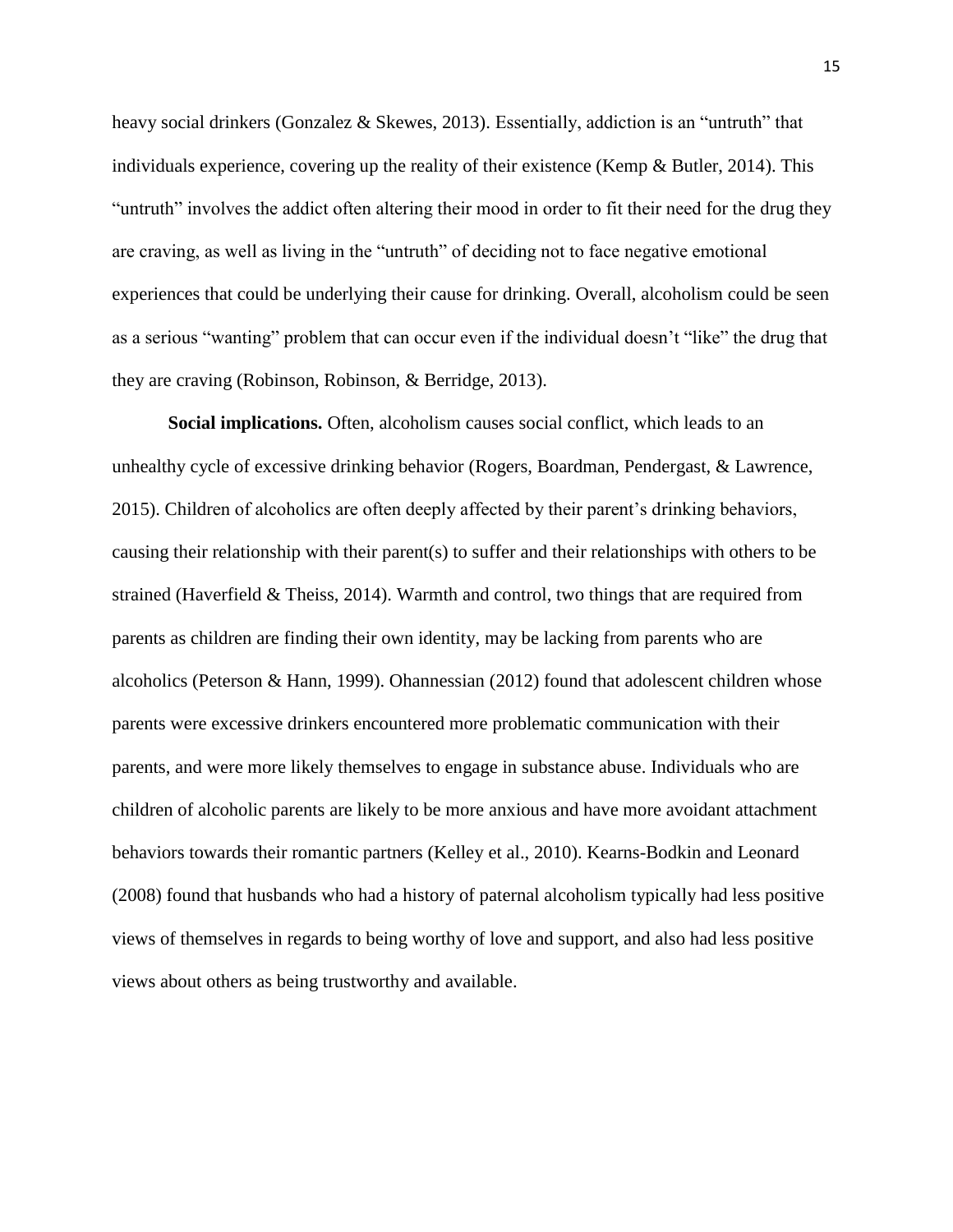# **Recovery**

The number of individuals who do not go to treatment for their alcohol addiction is staggering. Of the 17.3 million people aged 12 or older with past-year alcohol dependence or abuse in 2013, 90.6% of those individuals did not receive treatment and did not perceive a need for it (Substance Abuse and Mental Health Services Administration, [SAMHSA], 2015). Most do not believe that they need treatment because they do not perceive a need for change (Lieberman & Massey, 2008). Often, alcoholics do not go into treatment until court-ordered to do so. DiCenso and Paull (1999) found that court orders mandating treatment were the most significant factor in getting individuals to complete treatment for DWI offenses, with Alcoholics Anonymous (AA) being a component of the mandate.

**Defining recovery.** The definition of recovery is highly controversial due to the subjective nature of what "recovery" means. The Alcohol Research Group at the Public Health Institute defines recovery as, "….a goal of alcohol treatment. Alcoholics who no longer drink and are trying to pursue an improved way of living/being, say that they are in 'recovery'"(National Council on Alcoholism and Drug Dependence, [NCADD], n.d.). Kaskutas et al. (2015) found that individuals connected with two particular elements of recovery, which they identified as "essential recovery" and "enriched recovery." Essential recovery includes factors such as being honest with oneself, being able to handle the negative feelings associated with not using alcohol or drugs, and being able to simply enjoy life without using them. Enriched recovery involves understanding recovery as growth and development, reacting to the unbalanced nature of life in a more controlled and reasonable way, and taking responsibility for things that the individual can change. Although these are only a few of the elements that pertain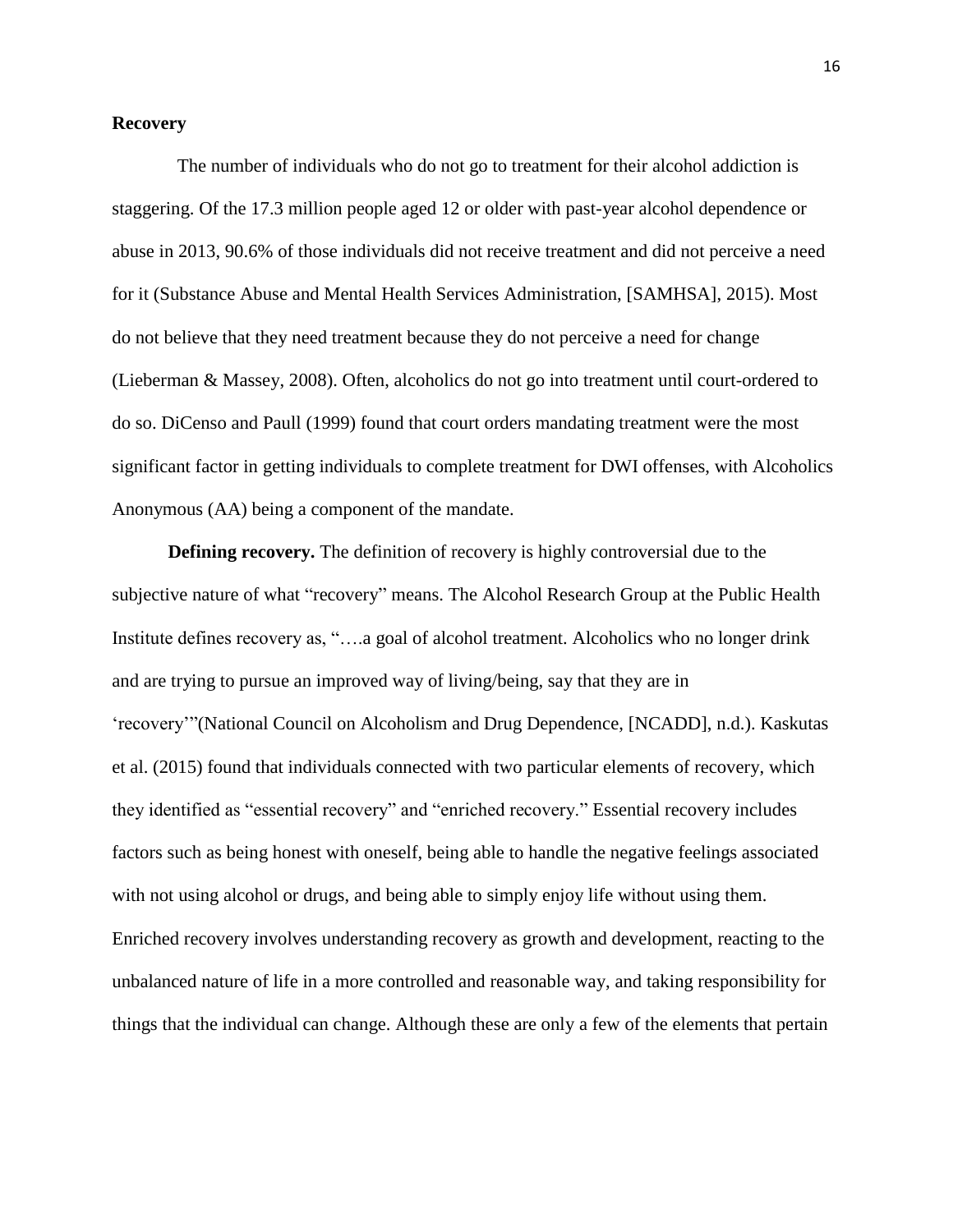to alcohol recovery, they emphasize that the complexities of enduring recovery are more than simply quitting a bad habit.

### **The Recovery Process and Treatment**

**Detoxification.** When an individual is addicted to alcohol, they typically need detoxification before they can start treatment (Substance abuse and addiction – treatment overview, n.d). The goals of detoxification are to reduce withdrawal symptoms, prevent physical complications, initiate abstinence, and successfully refer those patients to treatment facilities post-detoxification (Blondell, Amadasu, Servoss & Smith, 2006). Detoxification is not considered a stand-alone treatment (Fydrych, Greene, Blondell, & Purdy, 2009) and can take up to 28 days as an inpatient, and up to 12 weeks within the community (Diaper, Law, & Melichar, 2014). For individuals who may experience severe withdrawal symptoms and whose circumstances may put them at high risk for relapse and withdrawal, in-patient or residential detoxification may be the best option (Silins, Sannibale, Larney, Wodak, & Mattick, 2008).

**Abstinence.** Many treatment facilities' core objective is geared towards abstinence. Research has shown that abstinence is the most stable form of recovery, and that motivation to change is positively associated with being abstinent or non-problematic in drinking behavior for nine months after treatment has ended (Cook, Heather, & McCambridge, 2015; Dawson, Goldstein, & Grant, 2007). As Vaillant stated, "the only outcome that makes a lasting difference in the devastating disease called alcoholism is lifelong abstinence" (2014, p. 215). Some recovering alcoholics may wish to abstain from alcohol altogether, but may have a lack of selfbelief or perceived self-efficacy to achieve that goal (Maisto, Clifford, Stout, & Davis, 2008). While programs like AA typically promote abstinent recovery, others may choose to engage in non-abstinent forms of treatment (Tucker & Simpson, 2011). Subbaraman and Witbrodt (2014)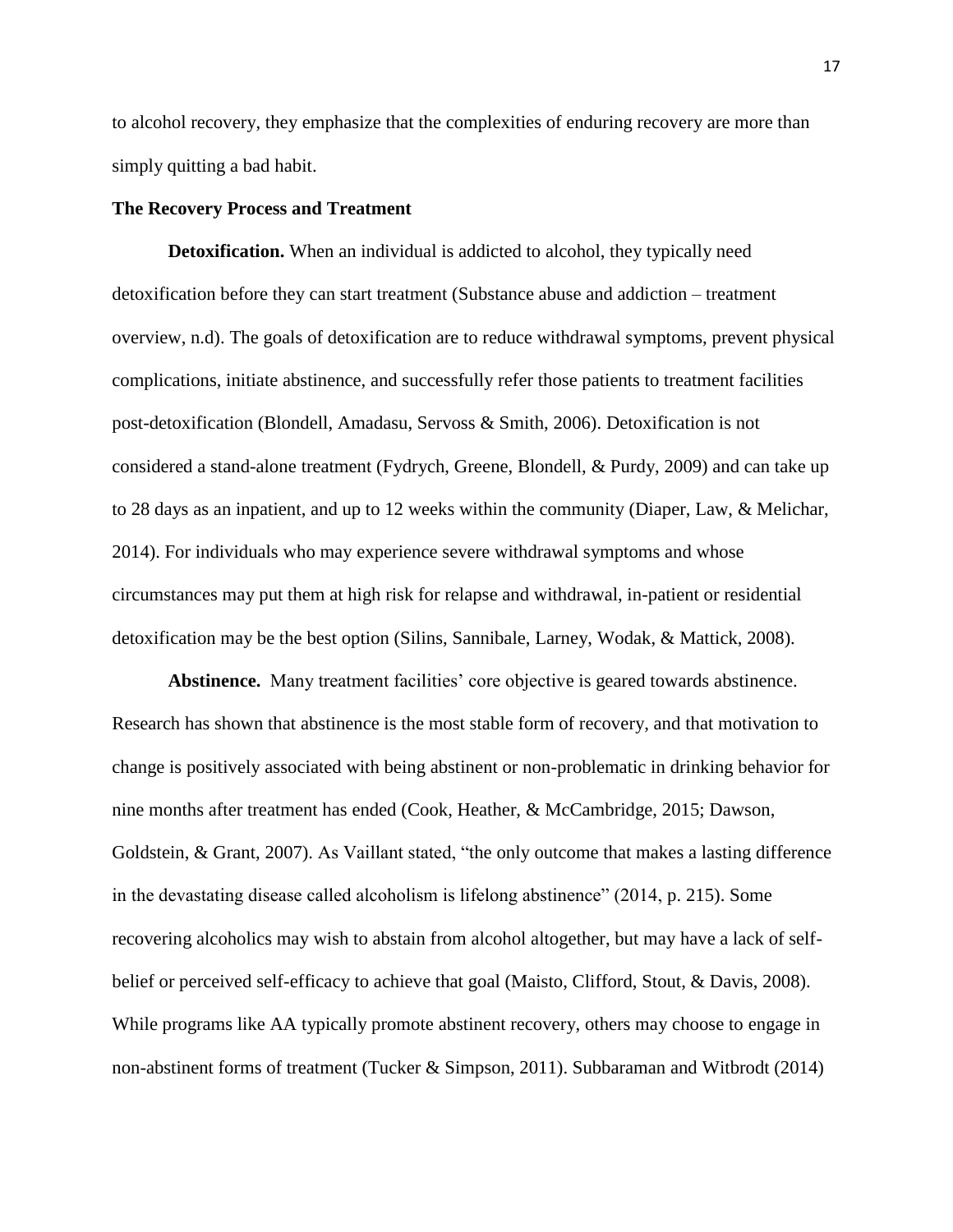provide evidence that younger individuals are likely to assimilate non-abstinent recovery options (such as still drinking occasionally but not drinking and driving anymore), while those who are older and have been in the recovery program longer are more likely to strive for abstinence. Subbaraman and Witbrodt also found that those who chose to engage in abstinent recovery experienced higher quality of life (QOL) than those who engaged in non-abstinent treatments. QOL has been a very important topic in research as it relates to alcoholism and treatment programs, and is an important factor in the life of a person recovering from alcoholism (Frischknecht, Sabo, & Mann, 2013; Laudet, 2011).

**Relapse.** Alcoholism is considered a lifelong disease, and even those recovering from alcoholism with a lot of support may have relapses (Enoch & Goldman, 2002; Saaristo, 2009). However, it is important to note that relapses are simply "mistakes" or "slip-ups" – a single act of error of which the individual has the power to control from that point forward (Marlatt & George, 1984). Those individuals who have self-efficacy and are able to cope with the negative effects of recovery are less likely to experience relapse (Britton et al., 2010; Rogojanski, Vettese, & Antony, 2011). For those recovering from alcoholism, relapse can mean mental and physical dependency, as well as damage to their emotional quality of life (EQL) (VanLear, 2006). Three main reasons for relapse include: Drug euphoria, over-learning of habits or predictions, and withdrawal escape (Robinson, Robinson, & Berridge, 2014). *Drug euphoria* happens when the addict goes back to taking the drug in order to experience the intense pleasure that they remember from when they took it before. *Over-learning* occurs when the addict's habit becomes so embedded into their behavior that they subconsciously continue to engage and repeat the addicting behavior. An addict experiences *withdrawal escape* when symptoms such as insomnia and sleep disturbances are so unpleasant that they go back to taking the drug because they feel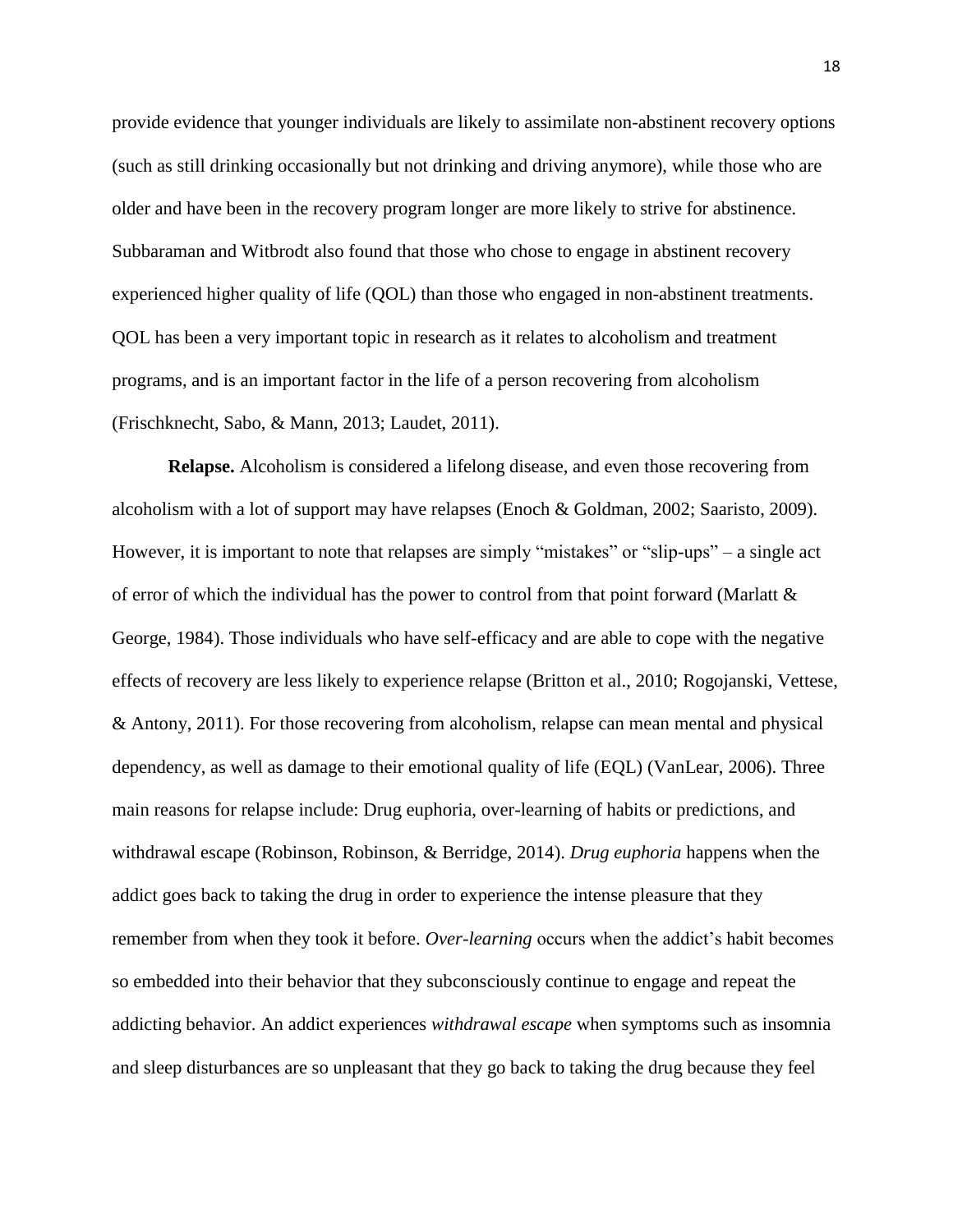they would do anything to stop the unpleasant symptoms (Brower & Perron, 2010; Maffina, Deane, Lyons, Crowe and Kelly, 2013). This is echoed by Witkiewitz et al. (2015) who found that pain and alcohol outcomes were mediated by negative effects and could influence relapse.

There are also many environmental and emotional factors that could trigger an individual recovering from alcoholism to relapse. Loud noises and social events are examples of environmental stressors (Recovering drug and alcoholism relapse triggers for you and your loved ones, n.d.). Emotional factors, such as stress, fear, frustration, depression and anxiety, can cause a person to want to relapse (Sinha, 2008; What are the common relapse triggers in addiction? n.d). Individuals may relapse if they begin to self-pity, or experience negative emotions and want to "numb" the pain as they may have done previously (McKee, 2015). For those recovering from alcoholism, it is important to consider the environment they are in, as well as the emotions that they are experiencing, in order to stay aware of the effect their surroundings may have on them in terms of relapse (Rubio, 2015).

#### **Treatment Options**

There are various treatment options from which individuals recovering from alcoholism can choose. Prior research has shown that patient preferences should be taken into consideration when choosing a treatment intervention because it may provide higher satisfaction rates, increased treatment completion rates, and improved clinical outcomes (Chewning et al., 2012; Lindhiem, Bennett, Trentacosta, & McLear, 2014). By providing choices to the patient, they may have higher motivation to commit to and follow through with treatment (McKay et al., 2015). Self-determination theory (Ryan & Deci, 2000) posits that self-motivation and personal wellbeing require feelings of competence, social relatedness, and autonomy. Holistically, options could include inpatient treatment, outpatient treatment, and residential treatment.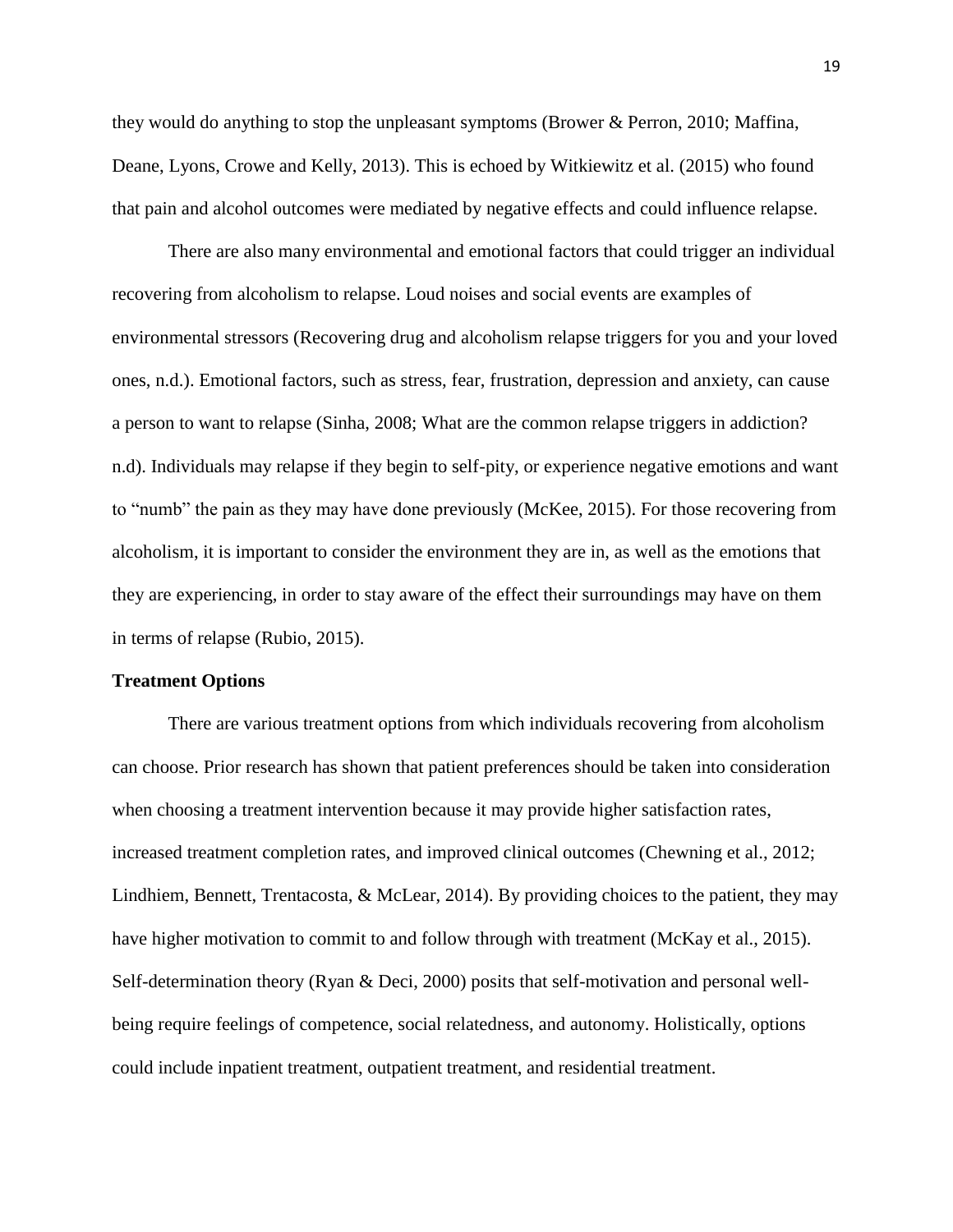**Medicine.** Pharmacological treatment, in addition to psychosocial treatment, can be very helpful for individuals attempting to fully recover from alcoholism (Johnson, 2010). Medical treatment can help manage withdrawal symptoms of recovery, can help people stay in treatment by gradually getting the body used to the absence of the drug, and can help prevent relapse by assisting with stress cues that the addict may experience (National Institute on Drug Abuse, 2014). Antabuse, a drug that creates very negative side effects when the individual drinks alcohol, is one of the oldest medications that recovering alcoholics may be prescribed in order to slow down or quit drinking (Osterweil, n.d.). Naltrexone assists in reducing the pleasure that the individual recovering from alcoholism may experience when drinking alcohol, and can help reduce cravings for drinking as well (Osterweil, n.d.). Additionally, Campral is a drug that helps reduce the symptoms of withdrawal that one may experience (Osterweil, n.d.). These are only a couple of medications that may be used in order to relieve or reduce symptoms associated with alcohol, but it is important to note that there is not a "one size fits all" that a person recovering from alcoholism can take to resolve all issues associated with recovery.

# **Support Groups**

**Alcoholics Anonymous**. One widely known support group is Alcoholics Anonymous (AA). In AA, there are 12 steps that serve as cornerstones that the members work through in order to reach abstinence from alcohol. There is evidence that shows increased abstinence after an individual continues to attend the AA meetings (Kelly, Stout, Magill, Tonigan & Pagano, 2011; Tonigan & Beatty, 2011). AA has been shown to provide many benefits such as freedom from craving/addiction, increased feelings of meaning/purpose, feelings of gratitude, and elimination of past regrets (Kelly  $&$  Greene, 2013). AA often provides a spiritual element through which recovering alcoholics can connect to a higher power (Thatcher, 2011). Ferrell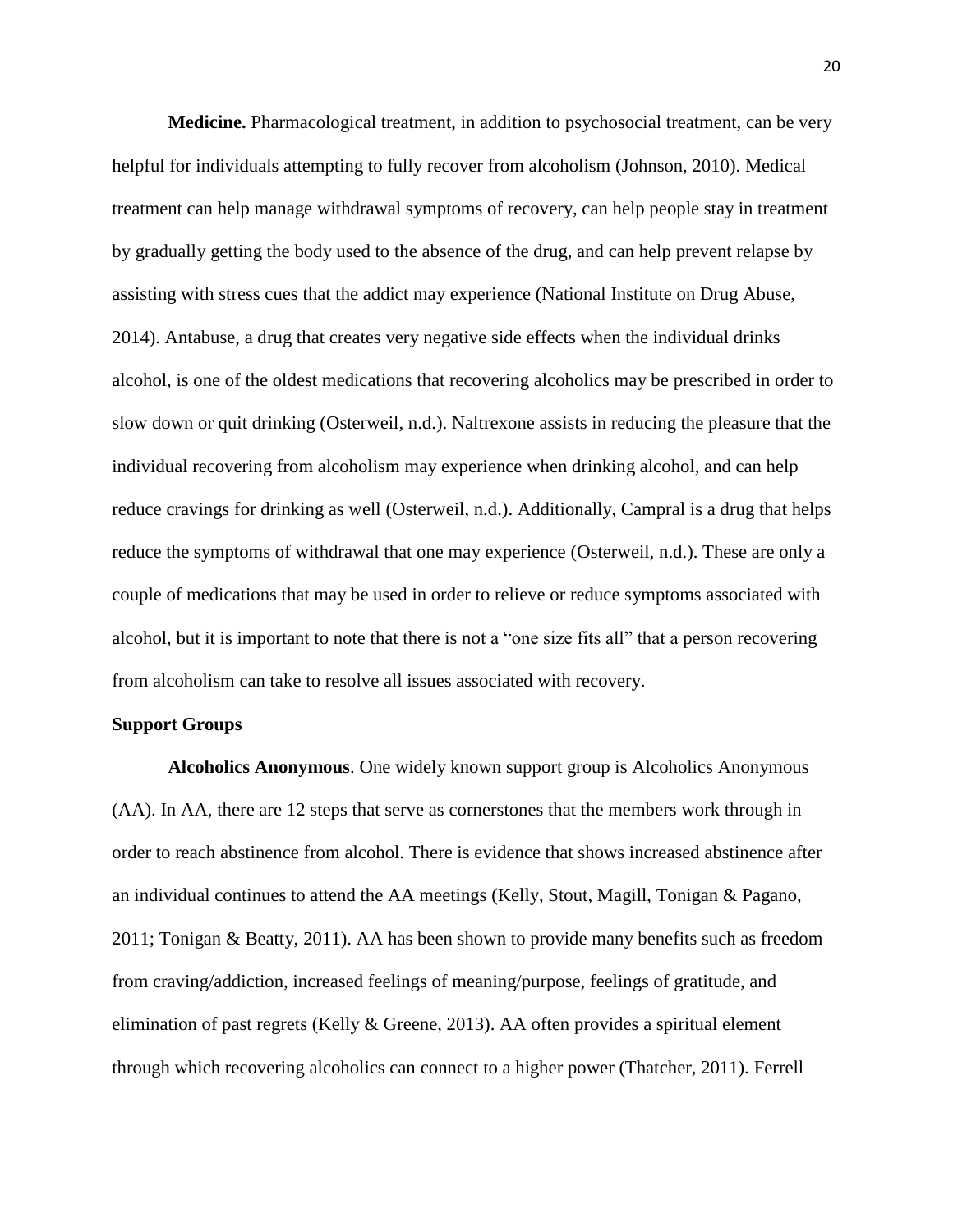(2015) explained the concept of a higher power that recovering alcoholics may find through AA in the following way:

The ego faces the abjection of the addicted state, finally acknowledges it cannot free itself from the power alcohol has over the ego, and opens to a "Higher Power" to heal and empower the defeated ego to move slowly and painfully towards sobriety (p.1138).

By attending AA, recovering alcoholics can build a shared sense of community through the telling of narratives (Galanter, 2013; Jodlowski, Sharf, Nguyen, Haidet, & Woodard, 2007). Additionally, through sharing narratives of addiction with one another, addicts are able to essentially "hear themselves" and confront the reality of their condition (Lederman, 2015). The notion of self-redemption is important for recovering alcoholics to voice within their narratives, and could potentially impact long term behavioral change (Dunlop & Tracy, 2013).

**Additional Face-to-Face Support Groups.**Other face-to-face support groups are *Women for Sobriety*, *SMART Recovery*, *Secular Organizations for Sobriety*, *LifeRing Secular Recovery*, and *Celebrate Recovery* (Fletcher, 2014). *Women for Sobriety* is a non-profit organization that uses humility, positivity, and self-empowerment to help women recovering from alcoholism and other addictions. It encourages emotional and spiritual growth, and allows women within the group to support one another through their recovery process (About WFS, n.d.). *Women for Sobriety* hosts a "New Life" program that fosters self-value and self-worth for women through nurture and support (About WFS, n.d.). *LifeRing Secular Recovery* is an abstinence-based non-profit organization that allows individuals to share stories and methods for being drug or alcohol-free (Discover LifeRing, 2014). It is self-directed and has meetings worldwide. *Celebrate Recovery* is a biblical program that guides those recovering from alcoholism and drug addiction through the lessons of the Bible (About us, n.d.). The website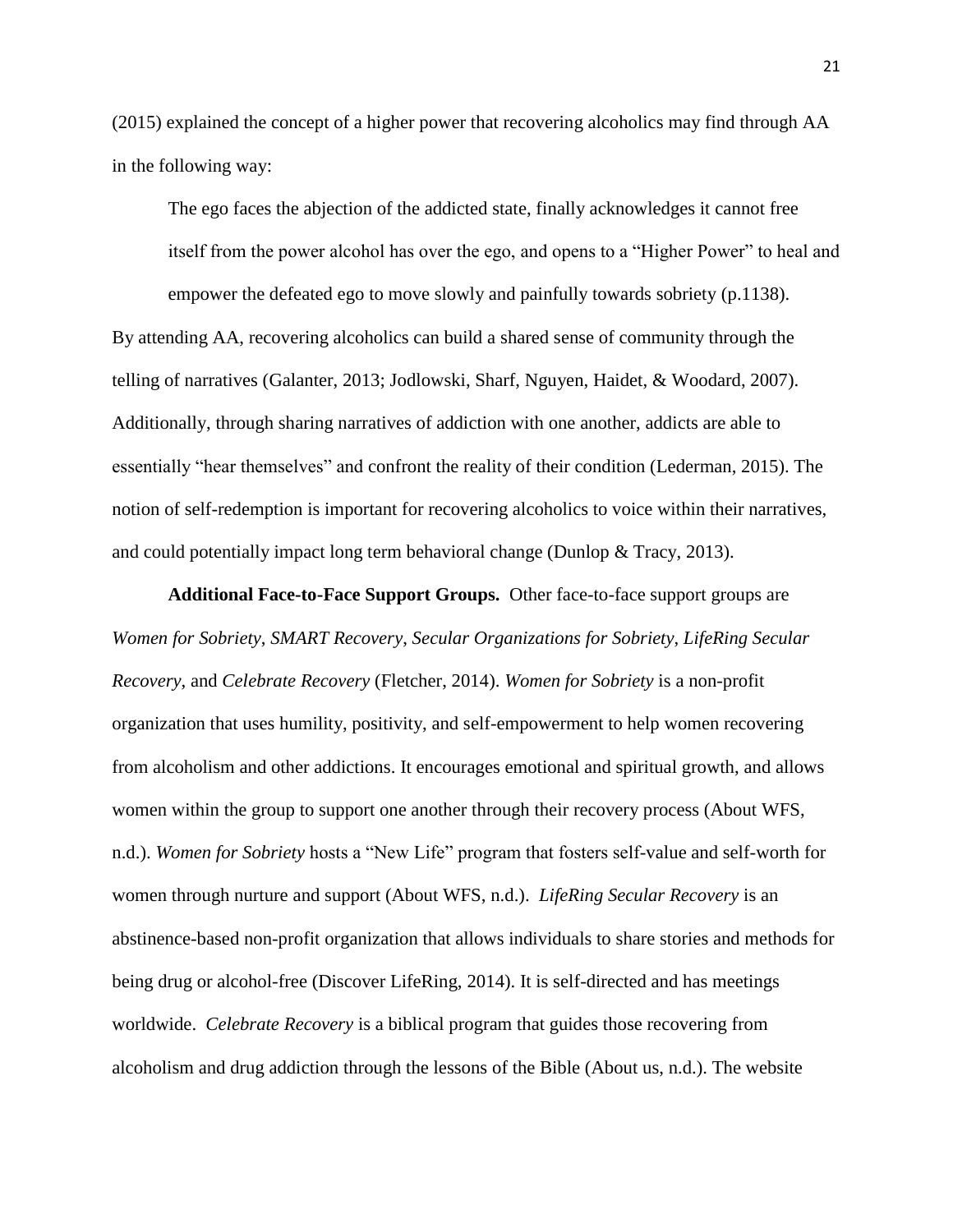provides information about the meetings, which are very structured. Some of these programs, in addition to provide face-to-face meetings, provide online components as well.

**Online support groups***.* About 25% of adults have read others' comments and experiences regarding a health issue on an online group, website, or blog (Pew Research Center, 2011). Computer-mediated social support groups provide an opportunity for individuals to share similar experiences and share emotion with others in similar situations who might not be nearby (Lin & Anol, 2008). With online support groups, individuals may feel as though they can disclose personal information without the fear of judgment often experienced in face-to-face interactions (Tanis, 2008). Additionally, online support groups provide anonymity and allow the user to decide when and where to access the group forum (Green-Hamann, Eichhorn, & Sherblom, 2011). Those who engage in support groups value the information, relationships, and overall sense of togetherness that such groups provide (Pfeil, Zaphiris, & Wilson, 2010).

Online interventions and programs such as *SMART Recovery* and *Overcoming Addictions* engage in cognitive-behavioral and motivational strategies to help reduce the appeal of various addictions and motivate individuals to engage in a path of recovery (Hester, Lenberg, Campbell, & Delaney, 2013). *Secular Organizations for Sobriety, Women for Sobriety,* and *Moderation Management* (Humphreys et al., 2004) serve as self-help groups (non-professional, peer operated organizations that do not charge membership fees) and are individualized based on their membership and overall goal. Humphreys et al. (2004) argue that online support groups, paired with acute care interventions, provide optimal support for recovering alcoholics.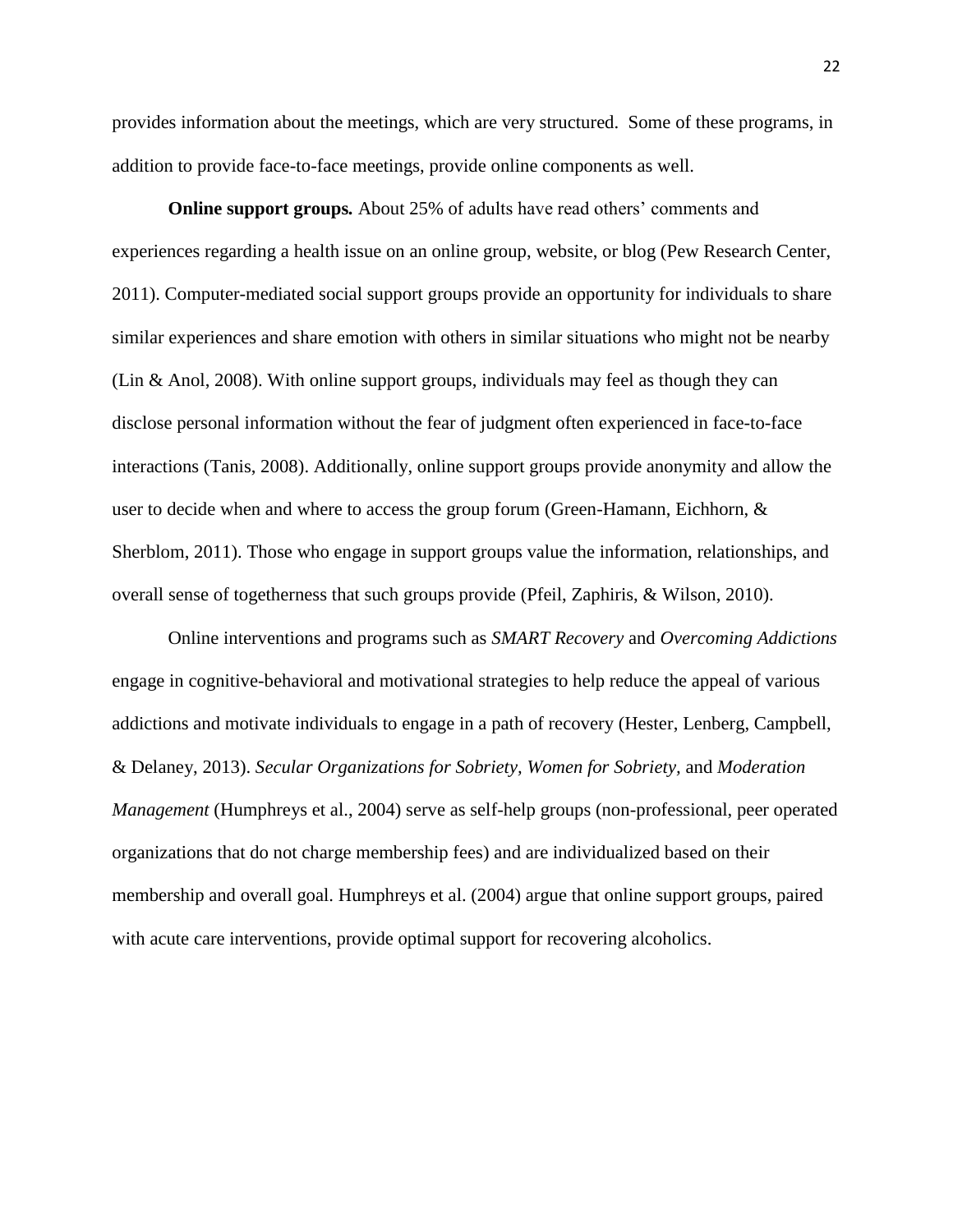### **Implications of Recovery**

**Physical challenges of recovery.** If people addicted to alcohol decide to abruptly stop drinking, they could experience nausea, tremors, and, in severe cases, seizures (Pietrangelo, 2014). Insomnia is another common symptom that can challenge the efforts of a person recovering from alcoholism to maintain sobriety (Krystal, Thakur, & Roth, 2008). In fact, symptoms of insomnia may persist for six months or more, regardless of reduction or cessation of drinking (Brower, Krentzman, & Robinson, 2011).

**Psychological hardships of recovery.** Many people recovering from alcoholism describe starting from a crisis point in which they call "rock bottom," or as Kemp (2013) terms it, a "moment of truth" in which the individual recovering from alcoholism cannot deny their addiction any longer. There are several challenges that those recovering from alcoholism must face, including understanding the causes behind the alcohol addiction (e.g., negative childhood experiences, emotional maltreatment, etc.), identifying self-identity and worth, seeking a supportive environment, and maintaining a mindset of abstinence towards drinking (Gubi  $\&$ Marsden-Hughes, 2013; Potthast, Neuner & Catani, 2015). They could also experience anxiety, nervousness, confusion and hallucinations (Pietrangelo, 2014).

**Social implications of recovery.** During the recovery period, weakened relationships from the addiction have the potential to be revived (Szabo & Gerevich, 2013). These relationships are very important, and may be with intimate partners, extended family members, and friends (Robbins, 2015). General social support from friends has shown to be a critical component to the success of the individual's recovery (Groh, Jason, Davis, Olson & Ferrari, 2007). However, those recovering from alcoholism will have challenges as they attempt to maintain a sober identity in social situations. Due to the persistent stigmatization of alcoholics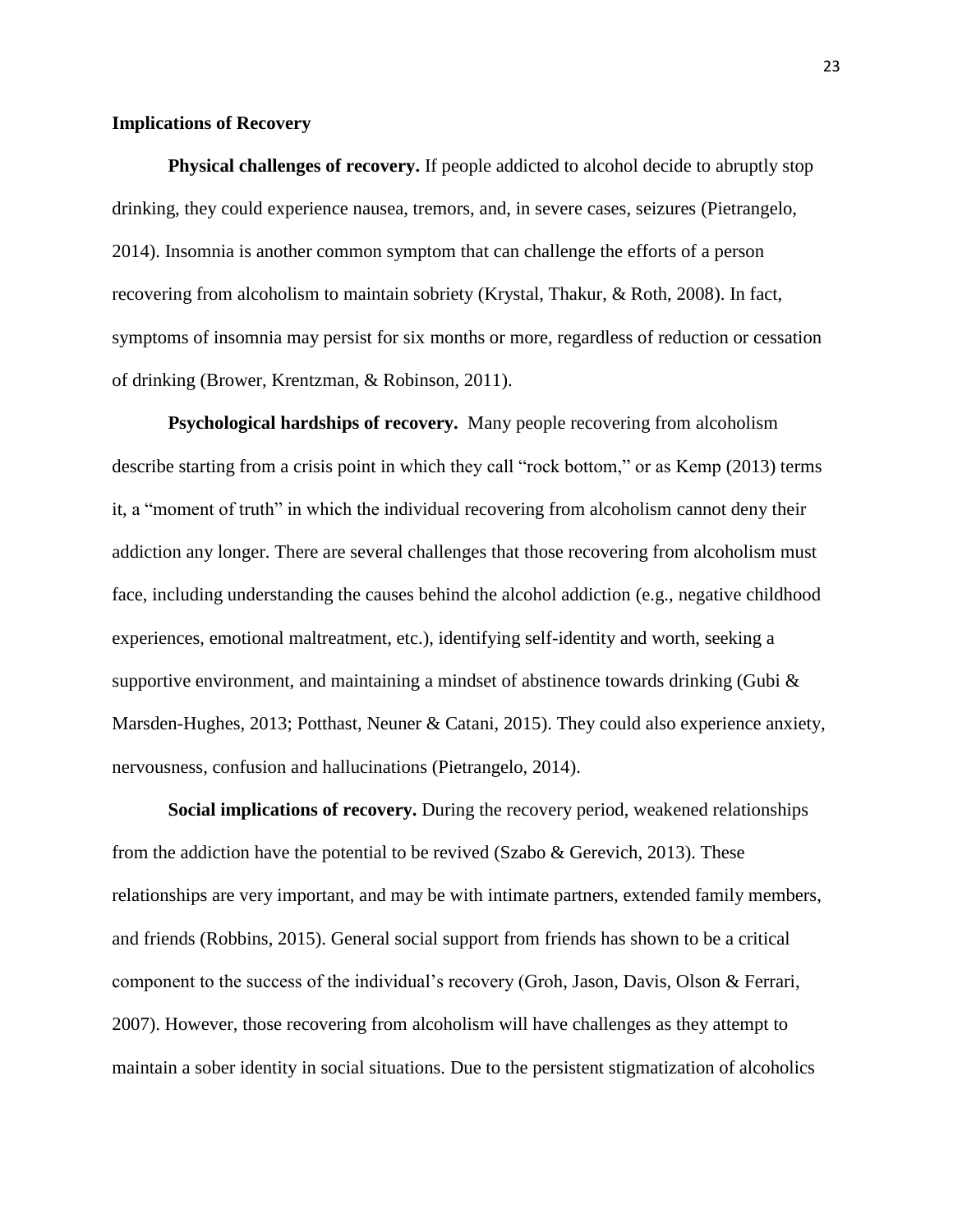(Room, 2005), those who are in recovery face challenges in the workplace when they disclose their identity as a recovering alcoholic (Gedro, Mercer, & Iodice, 2012). For example, as these individuals try to maintain a sober identity within the workplace, they may have to negotiate with employees about after-work activities that may involve drinking.

### **Drinking Culture, Mass Media, and Alcoholism**

**Drinking culture.** A part of the United States culture, alcohol is used widely and is recognized as a mode to make social connections, celebrate, and relieve stress (Castro, Barrera Jr., Mena, & Aguirre, 2013; Littlefield, Sher, & Wood, 2010; O'Hara, Armeli, & Tennen, 2014; Strahan, Panayiotou, Clements, & Scott, 2011; Tan, 2012). Various contexts in which alcohol is central include college football games (Woodyard & Hallam, 2010), "holidays" such as spring break, St. Patrick's Day, and Halloween (Glindemann, Wiegand, & Geller, 2007; Lefkowitz, Patrick, Morgan, Bezemer, Vasilenko, 2012), and military celebrations, where it is often viewed as a reward for hard work (Bray, Brown, & Williams, 2013).

**Mass Media.** In the United States, mass media is pervasive. From television to radio, magazines to the internet, and billboards to video games, media is an integral part of life. Callejo (2013) found that people between the ages of 16-34 spend roughly three hours a day consuming some form of media. Because individuals are spending a large portion of their time using media, the question of the media's influence becomes important to consider. Previous research has shown the effects of media persuasion as it relates to physical beauty and steroid usage (Melki, Hitti, Oghia, & Mufarrij, 2015), sexual promiscuity (Eyal & Kunkel, 2008), attitudes towards race (Dixon, 2008), social change (Kumar, 2011), food consumption (Beaudoin, 2014) and political participation (Kim & Johnson, 2006; Zhang & Chia, 2006). Thus, it is clear that media has an impact on human perception and behavior.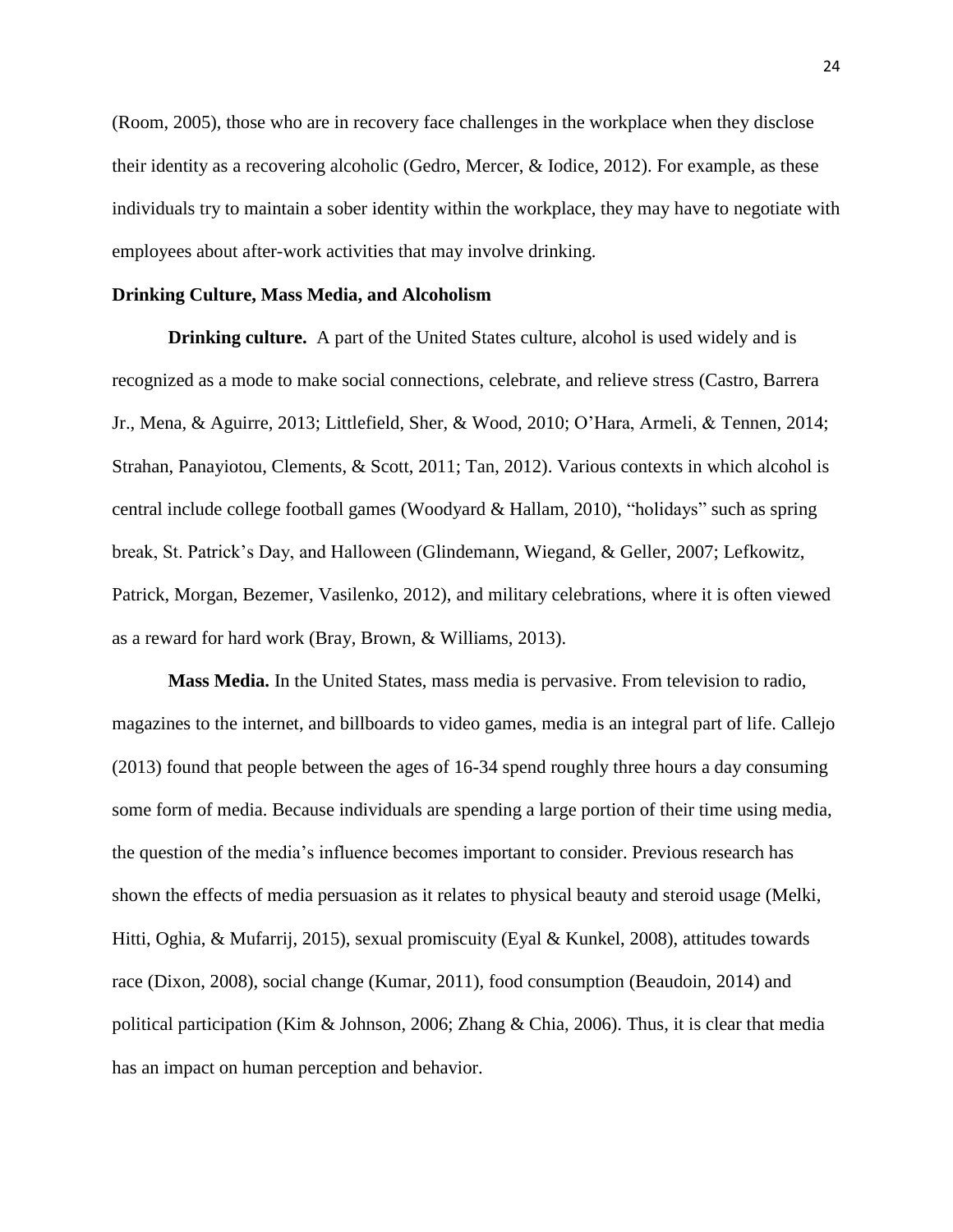*Alcohol in Broadcast Media.* Adults within the United States consume approximately 2.7 hours of television every day (U.S. Department of Labor, 2011). From 2001 to 2006, alcohol advertisements increased on television by 176% (Chung et al., 2010). In addition, cable now shows 96% of all alcohol advertisements on major television networks (Chung et al., 2010). Zwarun, Linz, Metzger, and Kunkel (2006) found that television commercials increased college students' alcohol use because it normalized drinking behaviors. Reality television has also been shown to promote negative behaviors related to alcohol consumption (Riddle & Simone, 2013). Ferris, Smith, Greenberg and Smith (2007) and Parades, Cantu, and Graf (2013) concluded that alcohol consumption and its use on dates may be influenced by reality television shows.

*Alcohol in Film.* Approximately 80-95% of Hollywood films depict use of alcohol, and most use it in a positive light (Cin et al., 2009; Clark, 2011). When individuals see alcohol depictions in movies, they are often experiencing indirect messaging (Portrayal of alcohol consumption in films – does it influence? 2008). Koordeman, Anschutz, and Engels (2012) concluded that imitation processes could explain the reasoning for portrayal and consumption of alcohol, and that men seem to be more receptive to this process. Koordeman, Anschutz, and Engels (2010) found that among heavy weekly drinkers, alcohol consumption during a movie was higher when alcohol commercials were shown prior to the movie. The emotional state that movies create might provide an opportunity for the alcohol cues in people to be strengthened (Engels & Koordeman, 2011).

*Alcohol in Video Games.* According to Nielson Media Research (The Nielson Company, 2009), nearly two-thirds of all men in television households aged 18-34 have access to video games in their home. Sports video games are extremely popular for their life-like characteristics (Kim & McClung, 2010), and are a great mechanism for product placement because sports video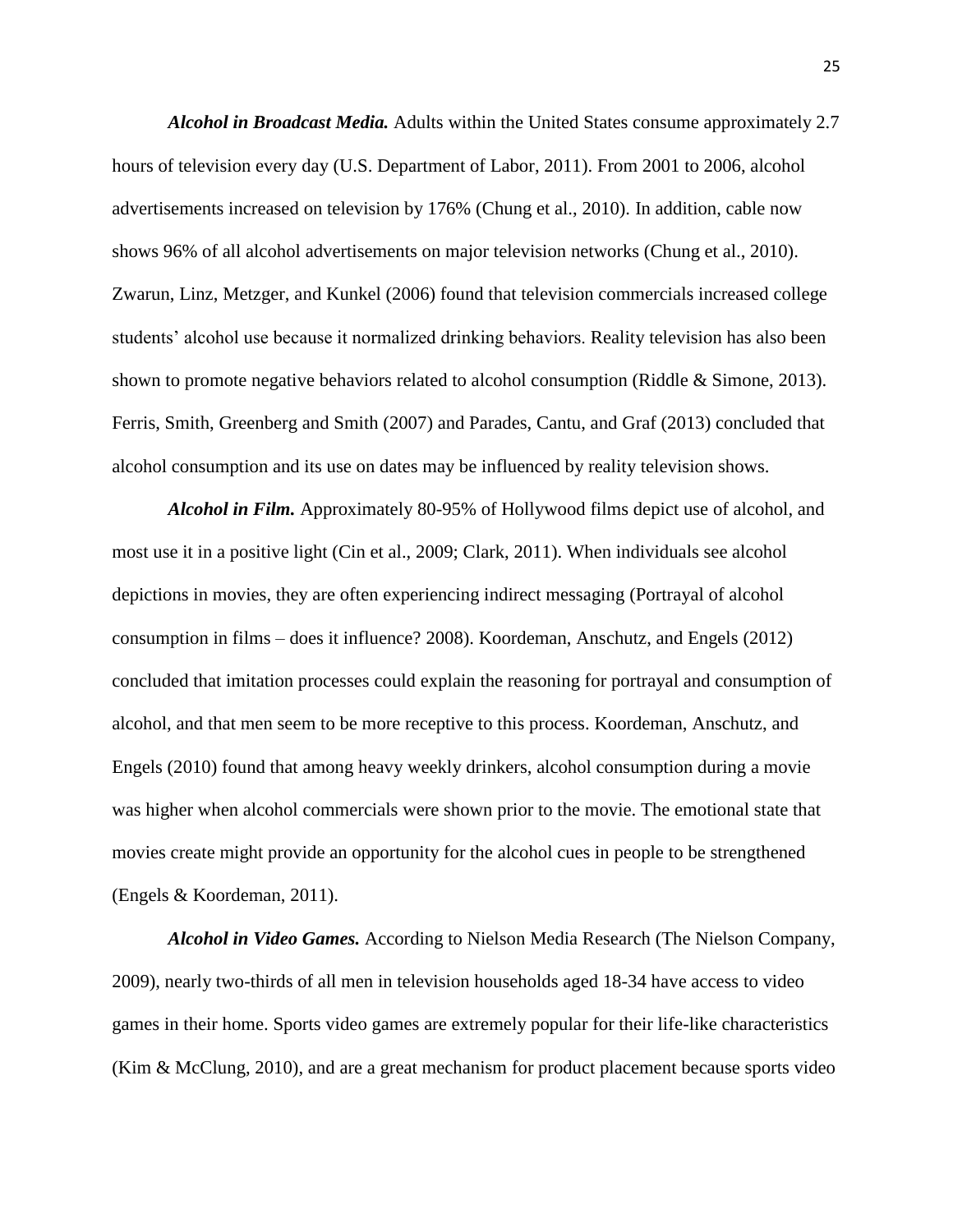gamers cannot skip or control the placement ads (Lefton, 2004). Products placed in video game ads could include guns, alcohol, and cigarettes, which are labeled as "ethically charged products" (Gupta & Gould, 1997). "Neutral products" could be soft drinks, healthy food, cameras, and stereos (Kim & McClung, 2010). Product placement ads are generally accepted by consumers because they add realism to the games consumers are playing (Sung, de Gregorio, & Jung, 2009). World of Warcraft has been shown to include alcohol not in a central role, but as something that characters can consume without any negative consequences (Thorens, Khan, Khazaal, & Zullino, 2012).

*Alcohol in Music.* Listening to music is one of the most popular leisure activities in which individuals engage (Roberts & Foehr, 2008). Music that is played at stores is often more passive for its listeners – they aren't really listening to the lyrics. However, at home, individuals play music deliberately – usually to achieve a particular psychological state (Hardcastle, Hughes, Sharples, & Bellis, 2015). When individuals go out, songs that are played in bars and other drinking locations may include priming words, which could impact the person's subsequent behavior (Dijksterhuis, Smith, & Van Baaren, 2005). The lyrics played within the songs could evoke a state of mind related to previous memories or associations with alcohol (Engels, Slettenhaar, Bogt, & Scholte, 2011). Primack, Nuzzo, Rice, and Sargent (2012), found that one in five of the U.S. popular songs sampled made explicit references to alcohol, and one quarter of those songs mentioned a specific alcohol brand. The reference to alcohol in music is popular because a lot of songs are centered on partying. Research has shown that the genre of music also has an impact on references to alcohol, with urban songs being 2.47 times more likely than genres of country, pop, and rock to mention alcohol (Siegel et al., 2013). In addition, both fast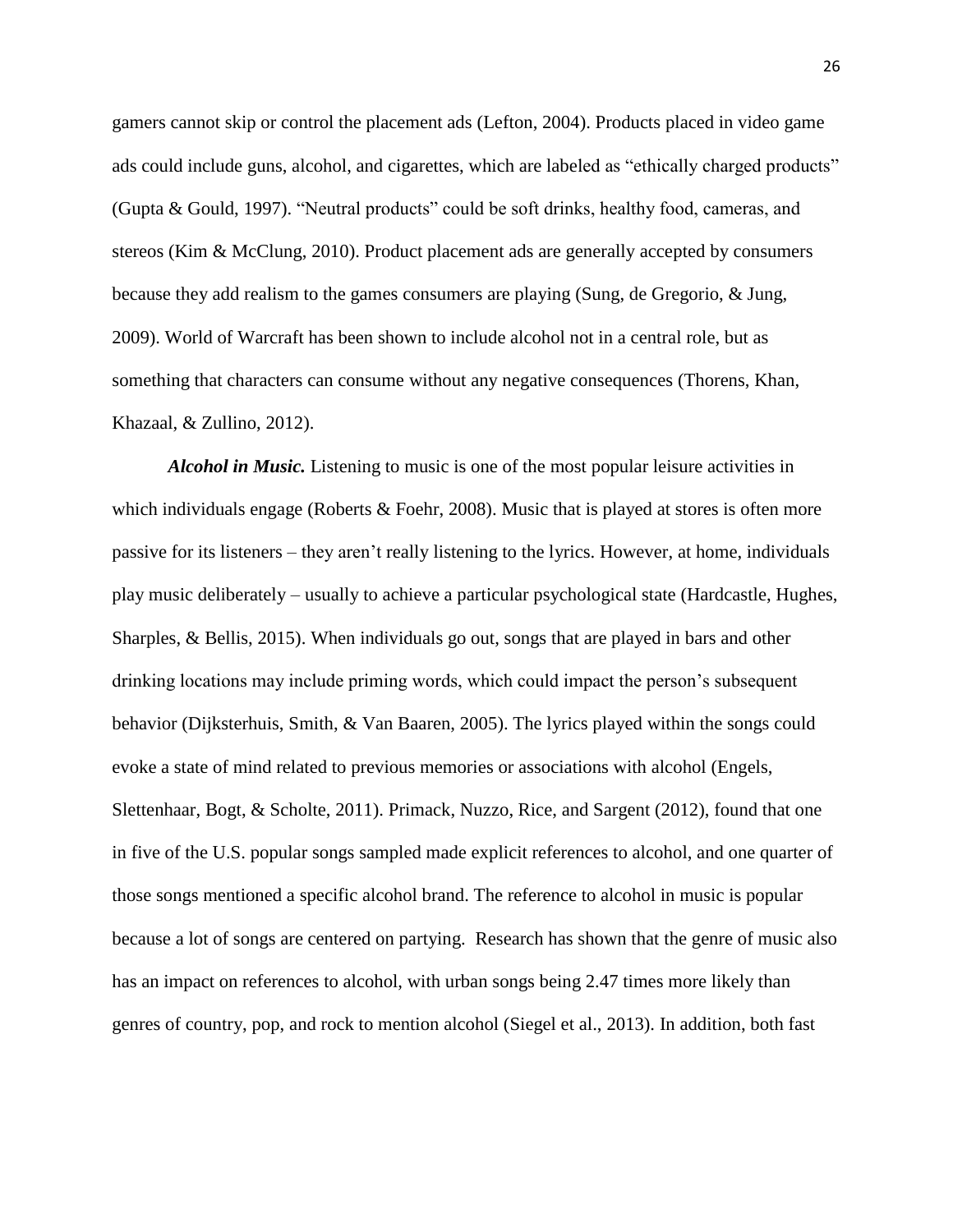and slow paced music has been shown to increase one's rate of drinking (Stafford & Dodd, 2013).

*Alcohol in Print.* While a lot of research has been primarily focused on how alcohol advertisements in magazines impact youth (MacGill, 2014; Frydlewicz, Gray, & Siegel, n.d; King et al., 2009; Smith, 2015), there is no doubt that alcohol advertisements are heavy in print media, such as magazines. In 2011, alcohol advertisers spent more than 250 million dollars on magazine advertising in the United States (Underage drinkers heavily exposed to magazine ads for alcohol brands they consume, 2014). Between the years of 1971 and 2011, alcohol advertising in magazines has increased more than 400 percent (Richards, 2015). Alcohol advertisements in magazines typically gear more towards the beverage choice of their audience (Lehman, 2014).

*Alcohol on the Internet.* There has been a 257% increase of internet users between 2000 and 2012 (Li, O'Brien, Snyder, & Howard, 2015). Ninety percent of adult internet users aged 18- 29 use social media networking sites, with 78% aged 30-49 years old using it and 65% aged 50- 64 using it (Social networking fact sheet, n.d.). Social media sites allow users to connect with their network, share their thoughts, pictures of their activities, videos, news stories, and engage in other interactions (Kietzmann, Hermkens, McCarthy, & Silvestre, 2011). Social media can also be used by businesses and organizations to share their products. Alcohol distribution companies are now using Facebook to advertise their brands, which receive their value from interaction with Facebook users (via "likes," "comments," "shares," and "being mentioned") (Carah, Brodmerkel, Hernandez, 2014). In this sense, Facebook serves as a means for people to not only interact with alcohol companies, but also to share their own stories and memories with alcohol in a positive light. Alhabash, McAlister, Quilliam, Richards, and Lou (2015) explored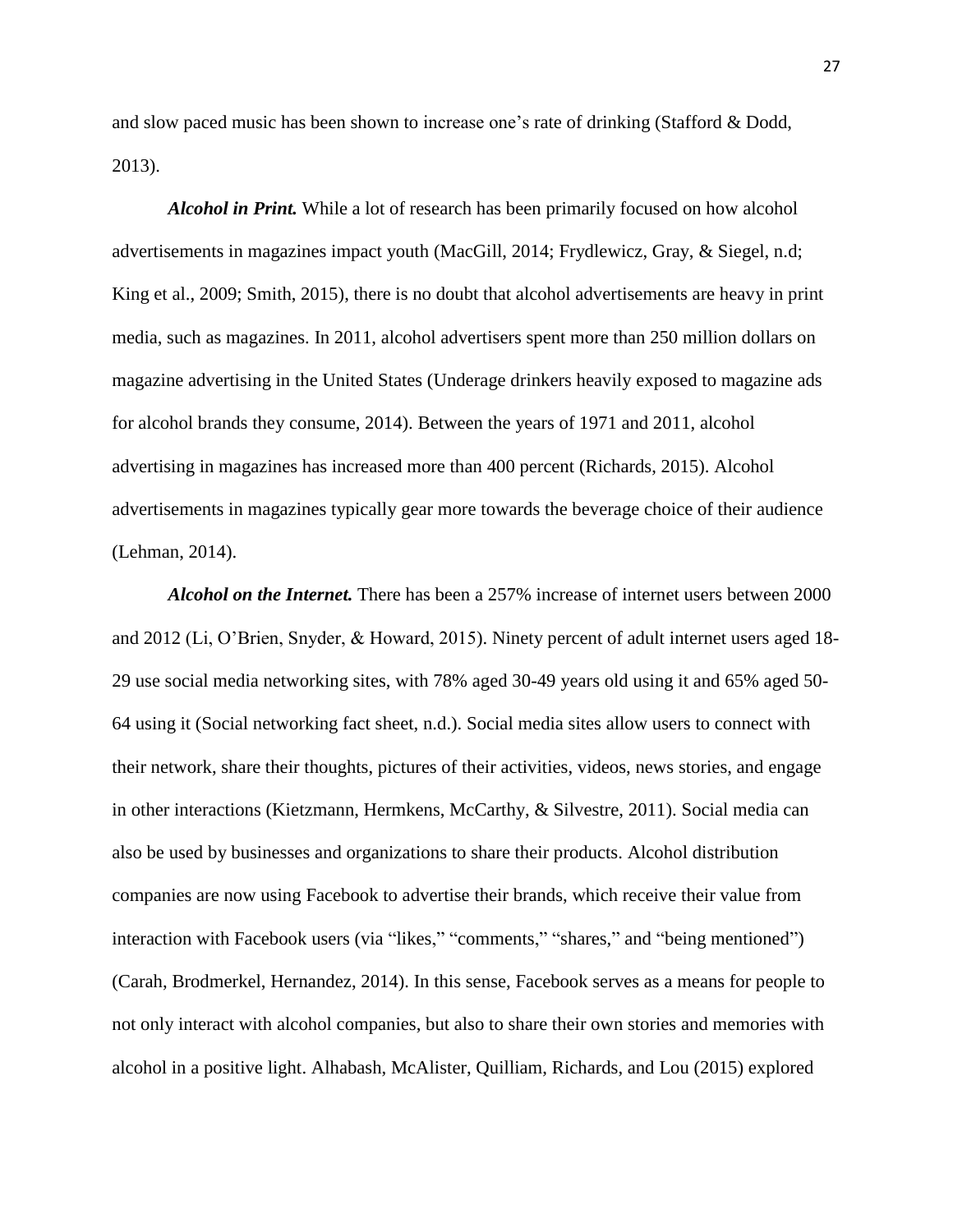the marketing status of alcohol on Facebook and the intentions that its users have on consuming alcohol after viewing and interacting with the ads displayed. Their research indicated that young adults who had a more positive interaction with the alcohol ads on Facebook had higher intentions to consume alcoholic beverages.

#### **Recovery, Alcohol Use and Media**

**Drug/Alcohol cues.** Those recovering from alcoholism may encounter frequent exposure to alcohol retail outlets, alcohol use from those around them, and other environmental cues that could elicit cravings to drink (Heslin et al., 2013). Research has shown that increased exposure to alcohol-related incidents is linked to increased cravings for alcohol (Field  $& Cox$ , 2008; Field, Munafo, & Franken, 2009; Ramirez & Miranda, 2014). Further, drug and alcohol related cues inhibit the necessary functions that a person recovering from alcoholism needs to abstain from the addictive behavior (Weafer & Fillmore, 2015). A relapse trigger is defined as, "an experience that may stimulate cravings, bringing back thoughts, feelings, and memories about drug or alcohol use and can affect any individual in recovery who encounters people, situations, or settings associated with past substance abuse" (Gustafson et al., 2011, p.109). Classical conditioning theory, coined by Marlatt (1990), posits that when people are exposed to cues (external stimuli) in the environments where they previously used or bought the drug, they will experience physiological responses that could lead to relapse. Those suffering from alcoholism often have difficulty controlling their inhibitions, which can make it hard for them to control their drinking, especially when faced with a situation that offers them the opportunity to drink when they are trying to abstain from drinking as part of the recovery process (Henges & Marczinski, 2012; Lawrence, Luty, Bogdan, Sahakian, & Clark, 2009). When a person recovering from alcoholism experiences a negative effect (something that often accompanies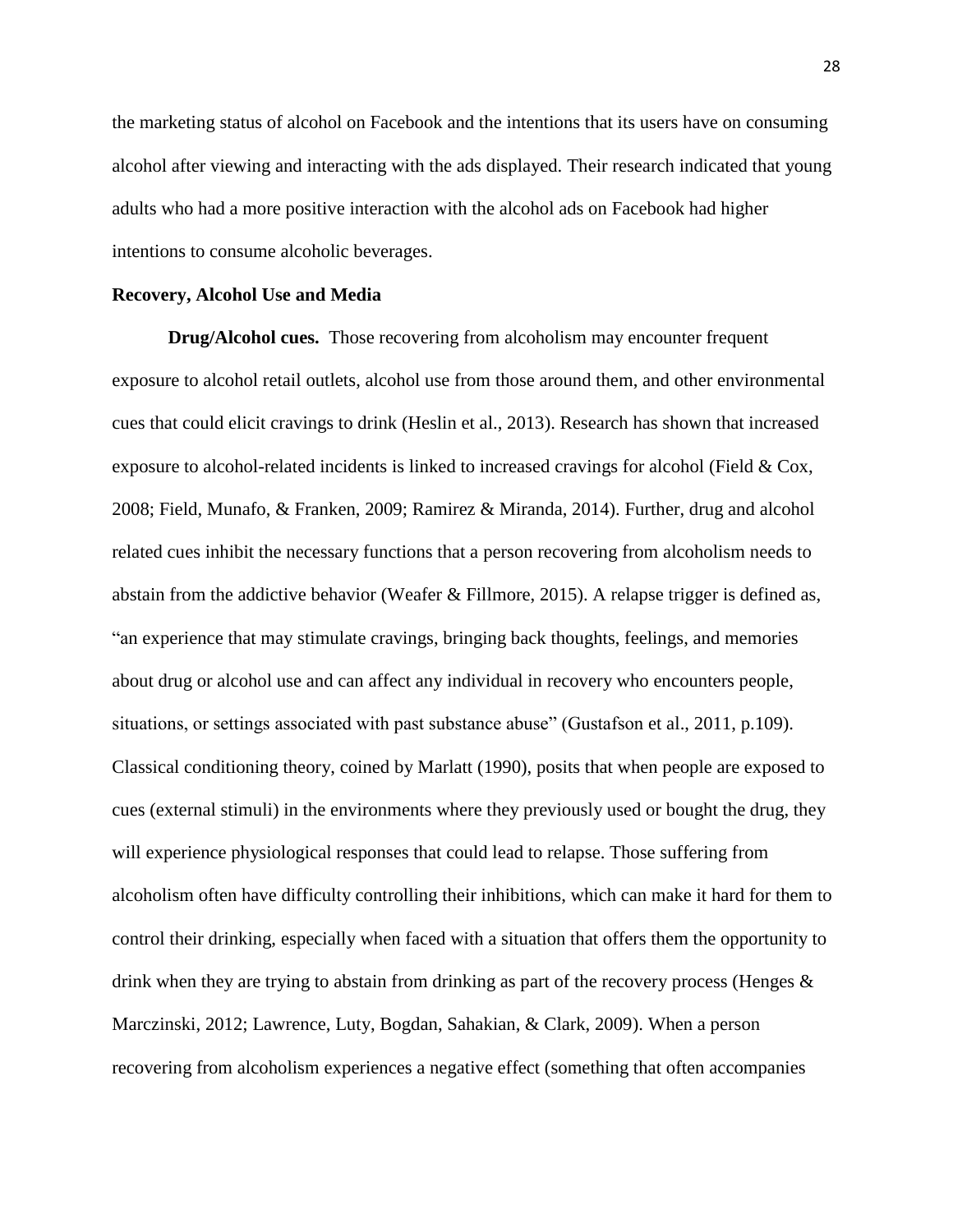recovery), they typically experience higher levels of hot information processing (i.e., emotional responses) and lower levels of cool information processing (i.e., cognitive ability to control their desire to drink), which could hinder the process of regulating the negative effects being experienced (Metcalfe & Mischel, 1999). Enhanced attention to alcohol cues are primed by stress, cravings for alcohol, and alcohol consumption (Field & Eastwood, 2005; Field, Munafo, & Franken, 2009; Field & Powell, 2007). Incentive-sensitization theory offers that drug cues become associated with taking the drug and experiencing the rewarding effects of the drug, therefore making the cues very salient for the person who suffers from alcoholism (Robinson & Berridge, 2001). An extension of this theory (the attentional bias model) explains that when individuals initially pay attention to those cues, they start to crave the drug more, leading them to exert drug-seeking behavior (Franken, 2003; Garland, Boettiger, Gaylord, Chanon & Howard, 2013). However, greater disengagement from attention to alcohol cues is found in individuals who are seeking treatment for their alcoholism (Townshend & Duka, 2007), which ultimately predicts successful treatment outcomes (Schoenmakers et al., 2010).

**Responses to persuasive messaging in the media.** Each year, the alcohol industry spends over \$1 billion promoting alcohol consumption and alcohol-related products (Federal Trade Commission, 2007). These alcohol advertisements can be very persuasive, using implicit and explicit messaging (Zerback, Koch, & Kramer, 2015). Media often depicts alcohol as a positive activity that enhances one's lifestyle, thus perpetuating alcohol consumption (Casswell, 1995; DeMartino, Rice & Saltz, 2015). Treise et al. (1994) found that individuals at the onset of recovery typically experience more harsh effects from alcohol depictions in the media than they do later on in the recovery process. These conflicting response possibilities about whether or not to drink after seeing alcohol messages in the media are based on the individual's restraint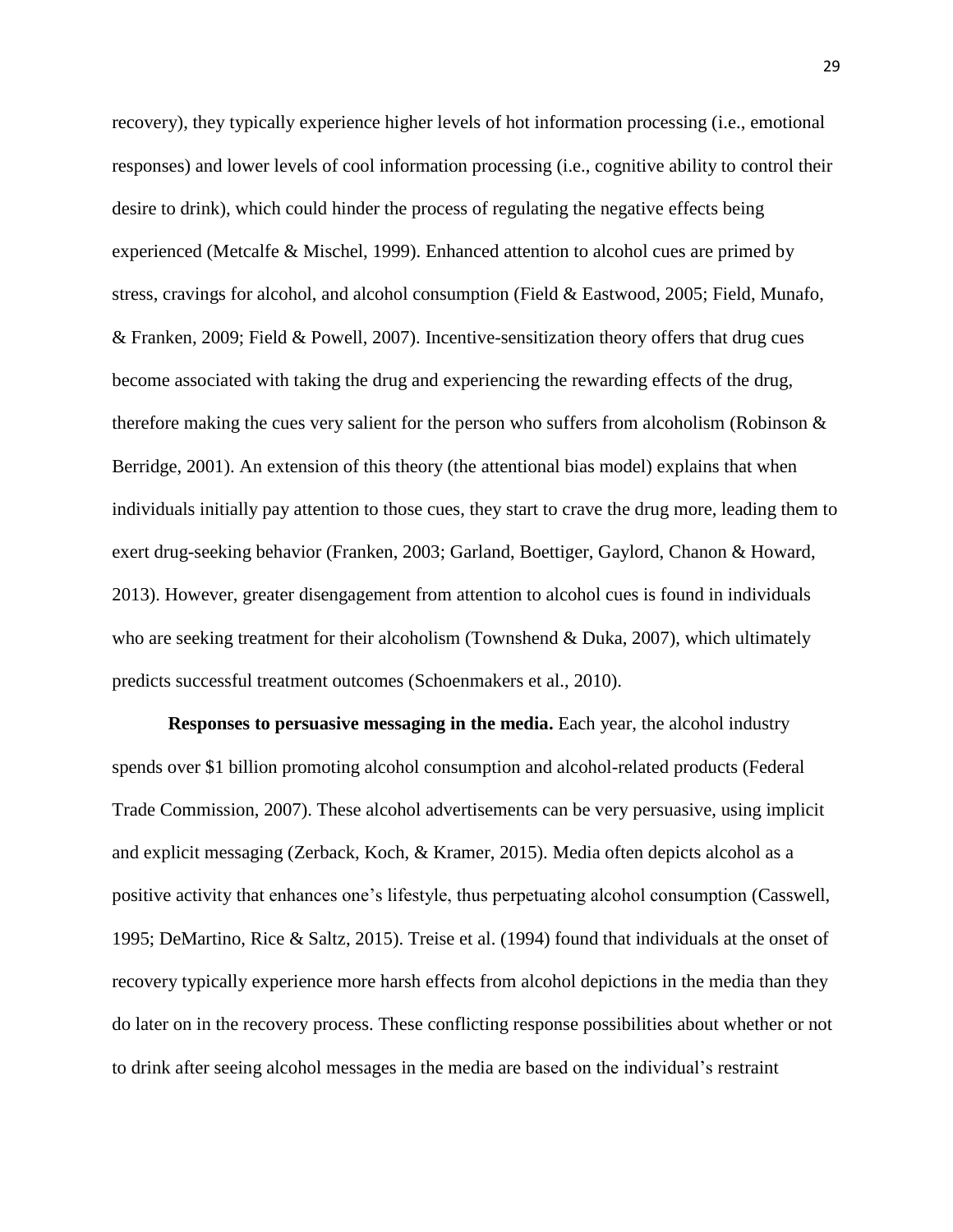towards drinking (Bailey, Bartholow, Saults & Lust, 2014). Good self-control is identified as being able to focus attention, linking behaviors and consequences over time, and considering other alternatives (Wills et al., 2007). Individuals who are exposed to various media platforms may also be exposed to different types of alcoholic advertisements, and may connect more with certain drinks over others given the media they consume (i.e., magazines, television shows, celebrity endorsements) (Borzekowski, Ross, Jernigan, DeJong, & Siegel, 2015).

There are two types of responses that those who battle addiction typically have in regard to drug cues: approach responses and avoidance responses. Approach responses involve proactive efforts to address the problem such as seeking out social support or restructuring thoughts about threats (Gifford, Ritsher, McKellar, & Moos, 2006). Avoidance responses may include no longer accepting the cues or distancing themselves from the possibility of being exposed to threats, or engaging in "avoidance coping" in which the individual stays away from any locations that could lead them to encounter alcohol cues (Heslin et al., 2013). Previous research has shown that approach responses are more effective than avoidance responses in assisting those recovering from alcoholism to maintain abstinence from substances (Brennan, Schutte, Moos & Moos, 2011; Schutte, Brennan & Moos, 2009).

To the best of my knowledge, there has been one study found that specifically examines alcohol cues within the media and their impact on those *recovering* from alcoholism. Treise et al.'s (1994) qualitative study found that recovering alcoholics can be triggered by a variety of factors, including print and television alcohol advertisements. Treise et al. also found that certain advertising techniques have an impact on recovering alcoholics, and if a technique relates to or reminds the recovering alcoholic of a particular scene when they used to drink, their desire to drink is strengthened. Treise et al. concluded that often, recovering alcoholics will attempt to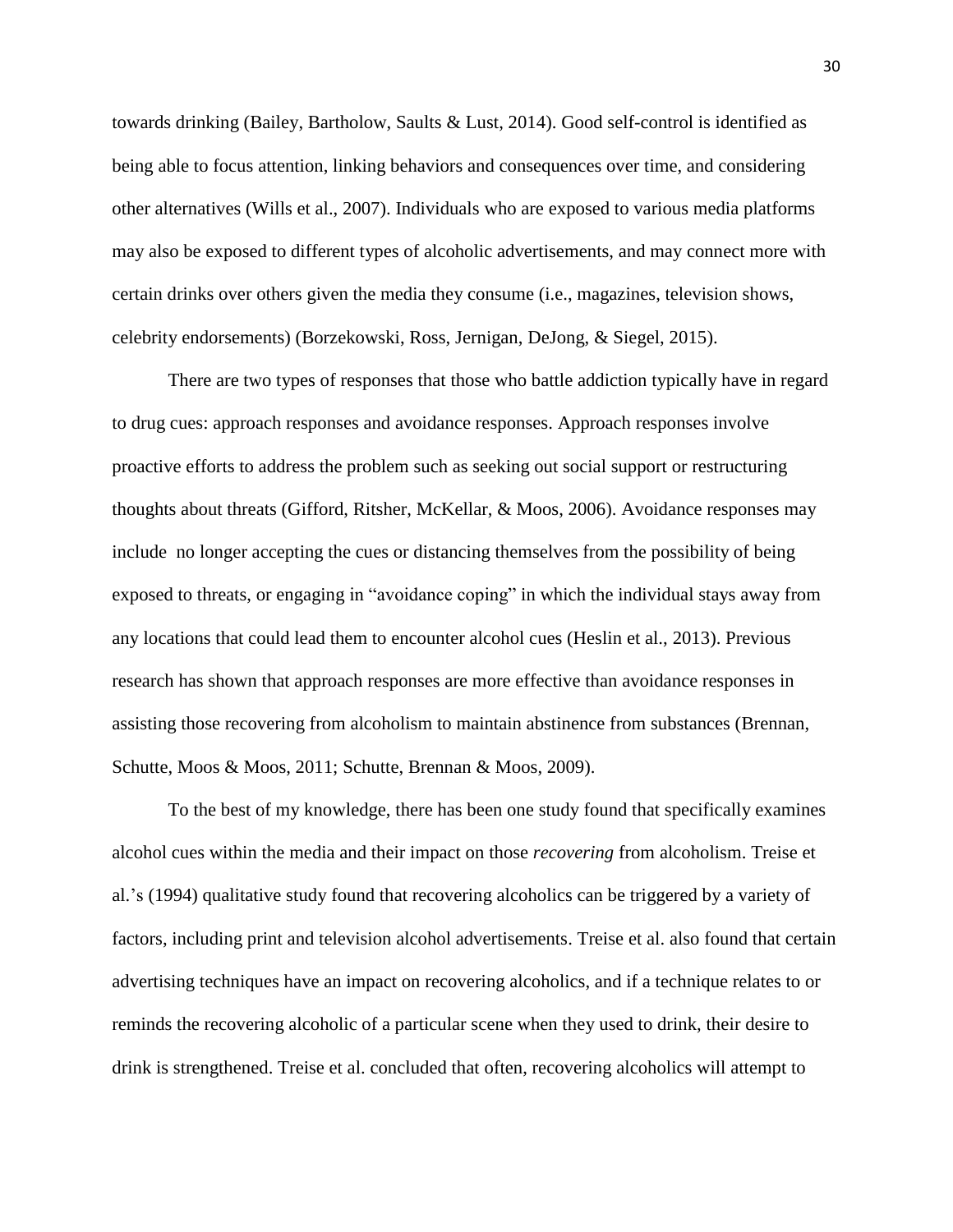avoid advertising or will reinterpret the messaging of the advertisement if they notice that they are being affected by it. Moreover, their study concluded that the influence of advertising seemed to diminish with the length of the individual's recovery. This study differs from Treise et al.'s study because it casts a broader net, examining alcohol depictions within many forms of media. As the media landscape has widened over time, more forms of media are available for consumption. Within these forms of media, alcohol is often shown as a fun activity  $\sim$  something that is not necessarily being advertised as a product for consumers to buy. The advertising landscape has widened as well, and has grown more in-depth and more sophisticated. For example, as mentioned earlier, alcohol advertisements are shown realistically in video games (Sung, de Gregorio, & Jung, 2009). Thus, this study seeks to understand how those recovering from alcoholism make sense of alcohol messages that they see in media.

### **Purpose of the Study**

The purpose of this study is to examine how those recovering from alcoholism make sense of alcohol depictions that they see in the media. In this chapter, I have defined alcoholism and its neighboring terms and discussed the implications of alcoholism at the physical, psychological, and social levels. I have then defined recovery and the elements of recovery. I have also explored different types of support groups for those recovering from alcoholism. I have examined the implications of recovery, at the physical, psychological, and social levels. I have also reviewed literature on the drinking culture in the United States and the media's impact on society through various channels: broadcast, film, video games, music, and internet. Finally, I have discussed alcohol cues within media and its potential impact on people recovering from alcoholism, as well as potential responses that people recovering from alcoholism may have to those cues.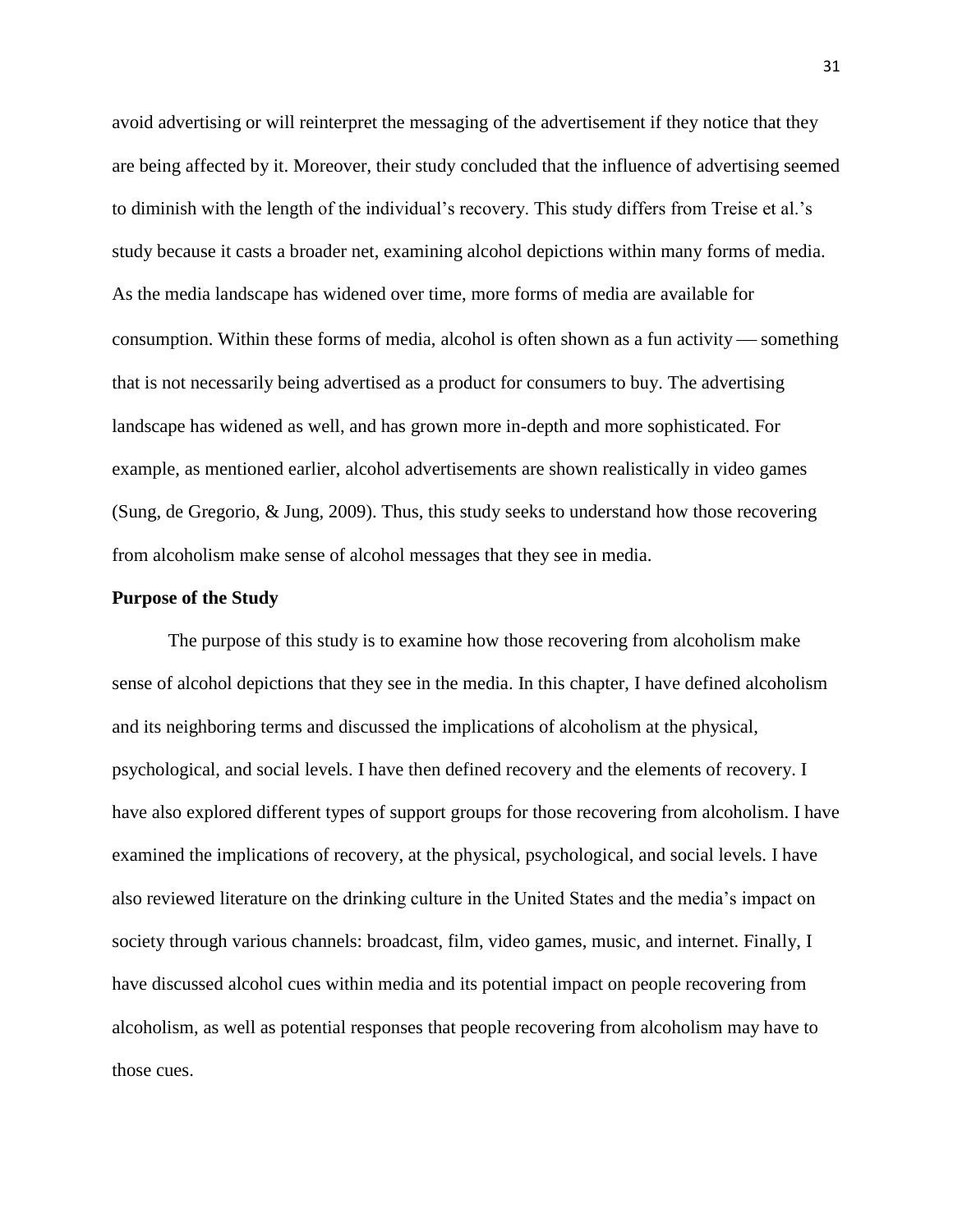As discussed in the literature review, individuals recovering from alcoholism may be exposed to alcohol advertisements through media and other environmental cues (Heslin et al., 2013). Although Treise, Taylor, and Wells (1994) found that those recovering from alcoholism can be triggered by alcohol advertising, they did not explore the perceptions that those recovering from alcoholism have on the alcohol messages that they see in the media. This led me to my first research question:

RQ1: What perceptions do those recovering from alcoholism have about alcohol messages within the media?

As mentioned earlier in the literature review, throughout the process of recovery, there are unpredictable factors that are outside one's control (Richards & Nelson, 2012). People recovering from alcoholism may encounter frequent exposure to alcohol retail outlets, outdoor alcohol advertisements, alcohol use from those around them, and other environmental cues that could elicit cravings to drink (Heslin et al., 2013). I argue that Treise et al. (1994) did not explore the ways in which those recovering from alcoholism are impacted by alcohol messages in the media, and how they make sense of those messages. This led me to my second research question:

RQ2: In what ways, if any, are individuals who are recovering from alcoholism impacted by alcohol messages in the media?

Approach and avoidance responses are often used by people recovering from alcoholism to reduce the persuasive effects of alcohol messages in the media (Gifford, Ritsher, McKellar, & Moos, 2006; Heslin et al., 2013). Although it is clear the various behavioral responses that an individual may have to persuasive messaging, I argue that more depth is needed to explore the types of approach and avoidance responses that individuals in the  $21<sup>st</sup>$  century utilize to cope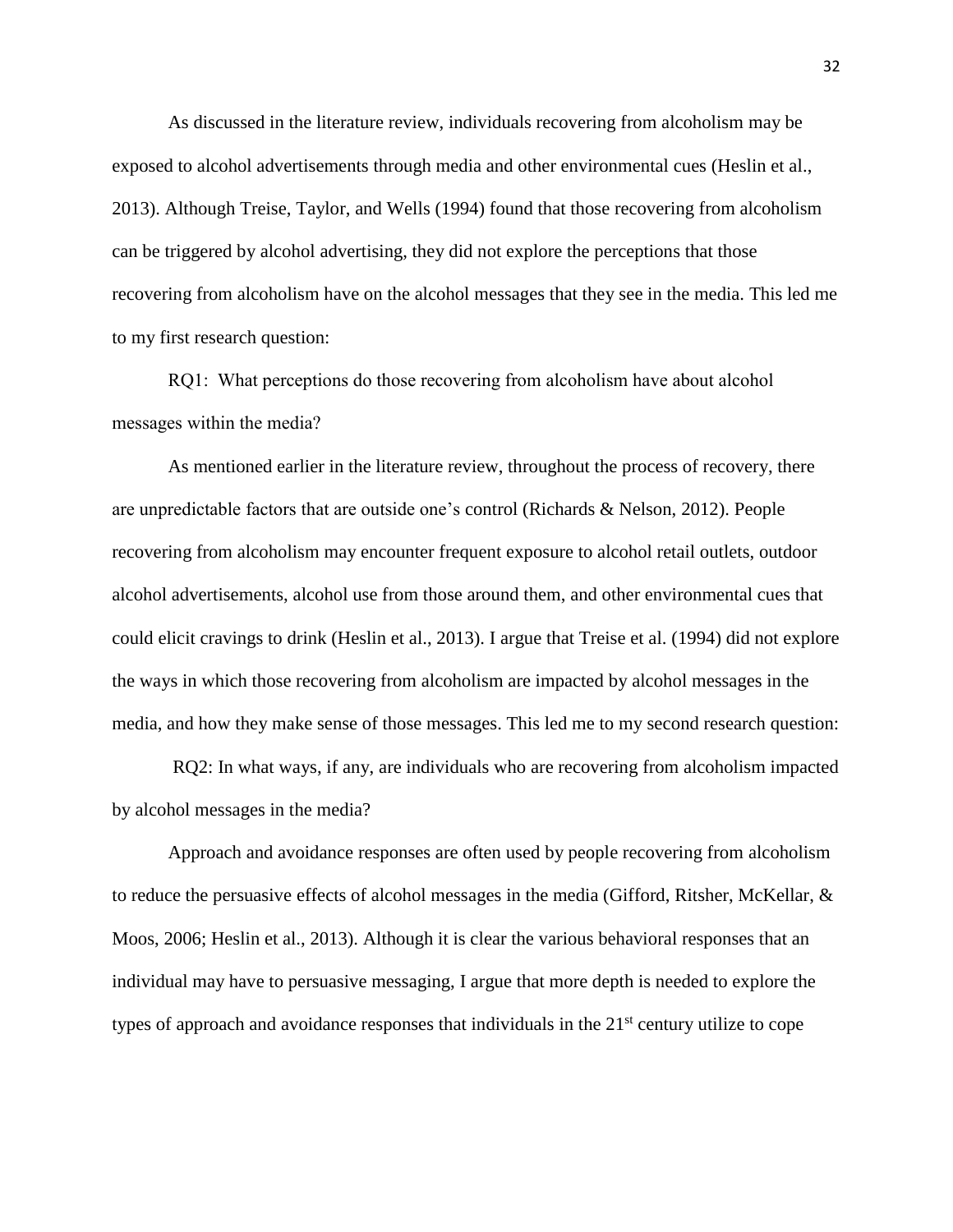with alcohol messages that they see in the media. As discussed earlier, the media landscape has widened since Treise, Taylor and Wells (1994) study, warranting my third research question:

RQ3: How do those recovering from alcoholism cope with the presence of alcohol messages in the media?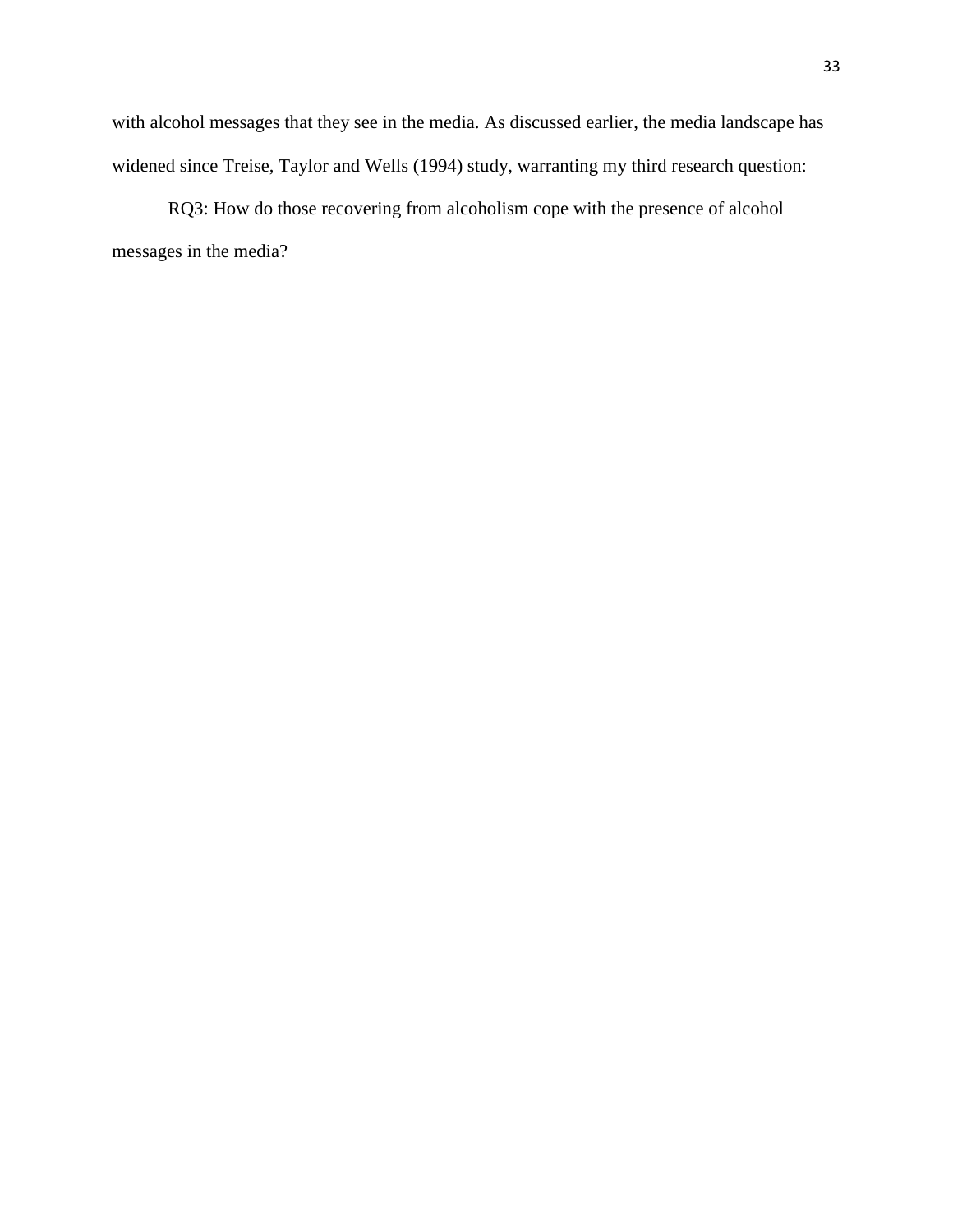### **Chapter Three: Method**

#### **Data Recruitment and Participants**

In order to recruit participants for the study, I used the criterion-sampling technique. In criterion sampling, the researchers select participants for the study based on the criteria that he or she creates (Lindlof & Taylor, 2011). In order to meet the criteria for this study, participants had to: 1) be 21 years or older; and 2) consider themselves as an individual recovering from alcoholism. This allowed me to cast a broad net in obtaining participants from differing recovery backgrounds, and differs from Treise et al. (1994), who recruited volunteers through a specific treatment facility.

Given the social stigma often associated with alcoholism, the participants needed for this study fell into the category of hidden populations, or "hard-to-reach populations," because they tend to be "difficult for researchers to access" (Sydor, 2013, p.35). Because those recovering from alcoholism may have felt uncomfortable directly responding to invitations for participation in a research study, I employed the network sampling technique (Sirken, 2005). In network sampling, I contacted individuals whom I know and asked if *they* in turn know anyone who might be interested in being interviewed for the study. From there, potential participants *contacted me* if they were interested in participating in the study. Thus, network sampling allowed participants to feel more comfortable participating in the study because they were recruited through someone they trust, rather than by me.

Once I received a sufficient number of participants who were interested in being interviewed, I scheduled a day and time that worked best for each of them. I also interviewed participants at a location that was convenient for each of them, one that provided them with a sense of privacy and one that was quiet. Tracy (2013) notes that good locations for interviews are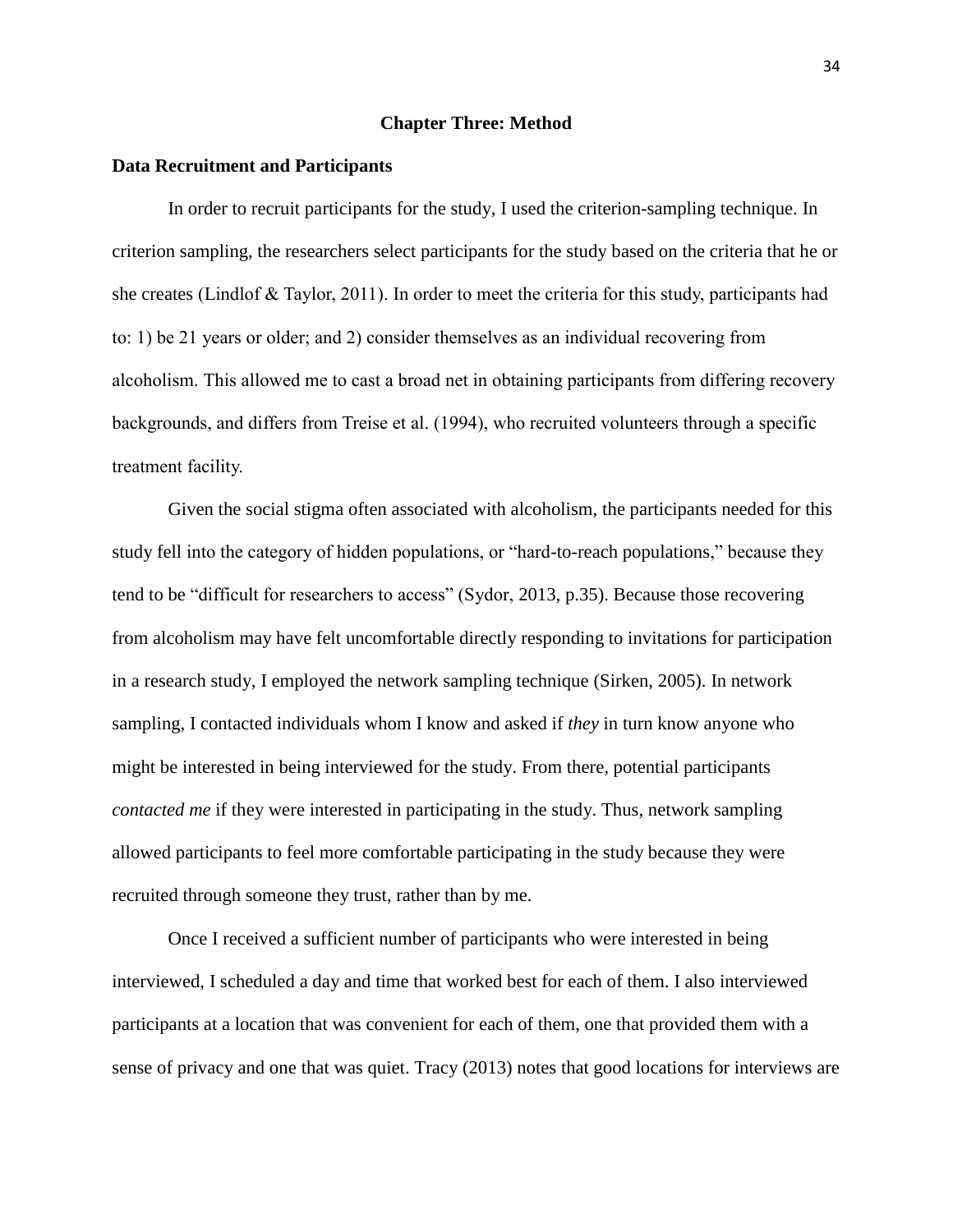those that have adequate privacy and comfort. This was important for my both me and my participants so that the interview process ran smoothly and so that we experienced no interruptions.

I recruited nine individuals, each of whom considered themselves to be recovering from alcoholism. Participants included three men and six women, and ranged in age from 21 years old to over 40 years old. Individual participants, who range in sobriety, are described in detail in Table 1.

| Pseudonym       | $Age^3$      | <b>Years of Sobriety</b> | Characteristics                           |
|-----------------|--------------|--------------------------|-------------------------------------------|
| Derek           | 40 years old | 14 years                 | Active in AA community                    |
| <b>Brian</b>    | 40 years old | 40 years                 | AA Sponsor to Derek                       |
| Raine           | 27 years old | 3 years                  | Grew up around addiction                  |
| Lindsey         | 30 years old | 2 years                  | Has attended 2 treatment centers          |
| Phillip         | 43 years old | 4 years                  | Was a marine; sponsor in AA community     |
| Lydia           | 50 years old | 6 months                 | Member of AA                              |
| <b>Brittany</b> | 21 years old | $<$ 1 year               | Stopped drinking when she became pregnant |
| Jean            | Undetermined | 35 years                 | God fully healed her from her addiction   |
| Dana            | Undetermined | 1 year                   | Member of AA                              |
|                 |              |                          |                                           |

l

 $3$  I did not ask participants to report their age. These descriptions are based on my observations or participants' comments.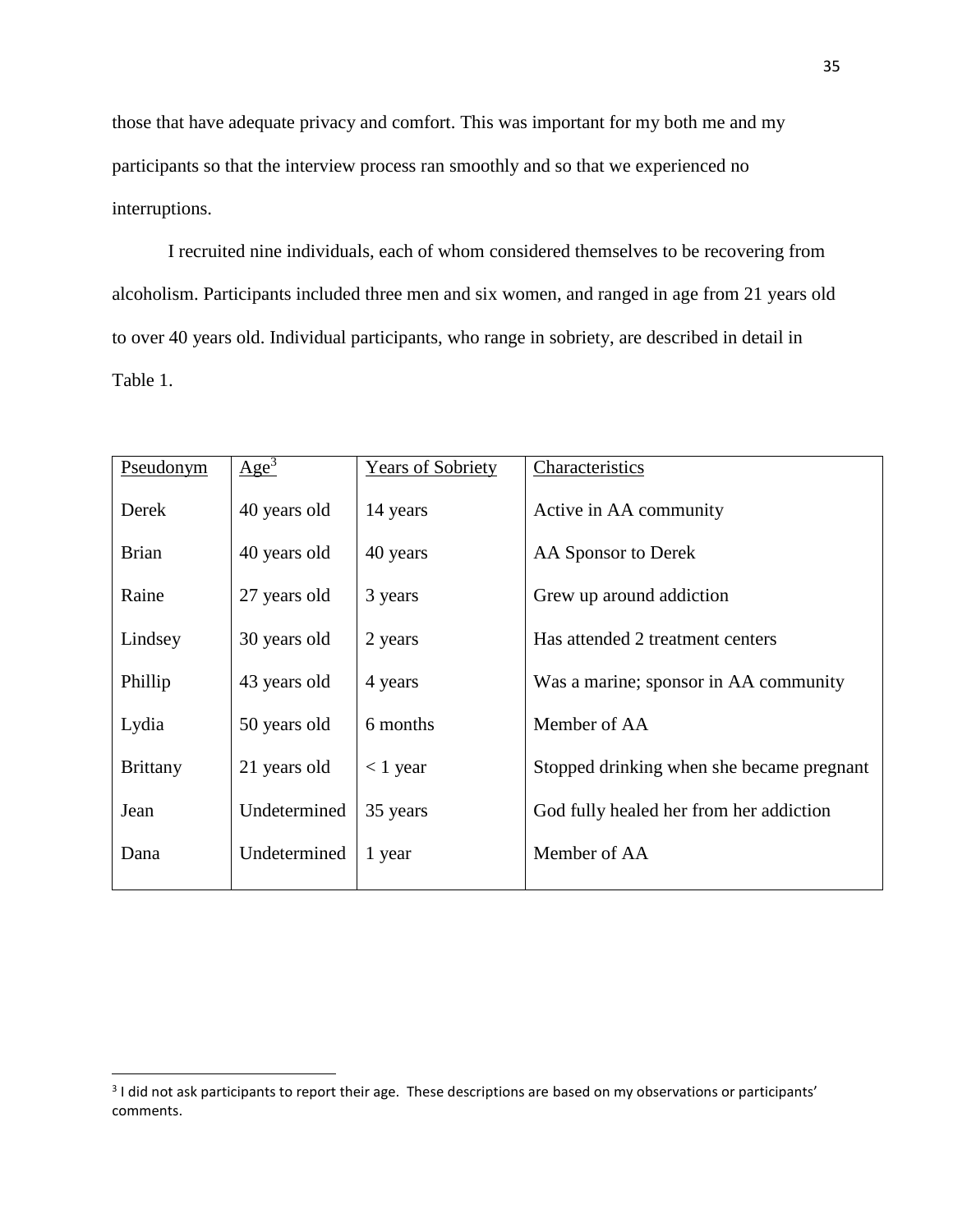### **Data Gathering**

**Interviews.** After obtaining necessary Institutional Review Board approval and participant informed consent (see Appendix A), I conducted interviews with my participants. Tracy (2013) stated that, "interviews are guided question-answer conversations" (p.131). Seidman (2006) noted that, "at the root of in-depth interviewing is an interest in understanding the lived experience of other people and the meaning they make of that experience" (p.9). I interviewed my participants in order to hear their stories and allow them to share their experiences. "Because there is a natural storytelling urge and ability in all human beings, even just a little nurturing of this impulse can bring about astonishing and delightful results" (Mellon, 1998, p. 174). Interviews were important for my study, as they uncovered how those recovering from alcoholism make sense of alcohol messages that they see within the media.

Previous research has used interviews to explore the lived experiences of recovering alcoholics as they have experienced stigmatization (Hill & Leeming, 2014; Suprina & Lingle, 2008), homelessness (Rayburn & Wright, 2010), spiritual transformation (Watts, 2012), maintenance of recovery (Klingermann, 2012) and Catholic Mass as a tool for recovery (Wade, 2013). For the purpose of this study I conducted *semi-structured interviews*, which can be described as interviews, "…with the purpose of obtaining descriptions of the life world of the interviewee in order to interpret the meaning of the described phenomena" (Kvale & Brinkmann, 2008, p.3) Using semi-structured interviews provided enough latitude in the conversation so that my interviewees were able to discuss topics relevant to their lives in their own words, yet allowed me as the researcher to obtain information pertinent to my study.

I interviewed nine participants, with the interviews lasting from around six minutes to ninety minutes long. I started each interview by informing the participant why they were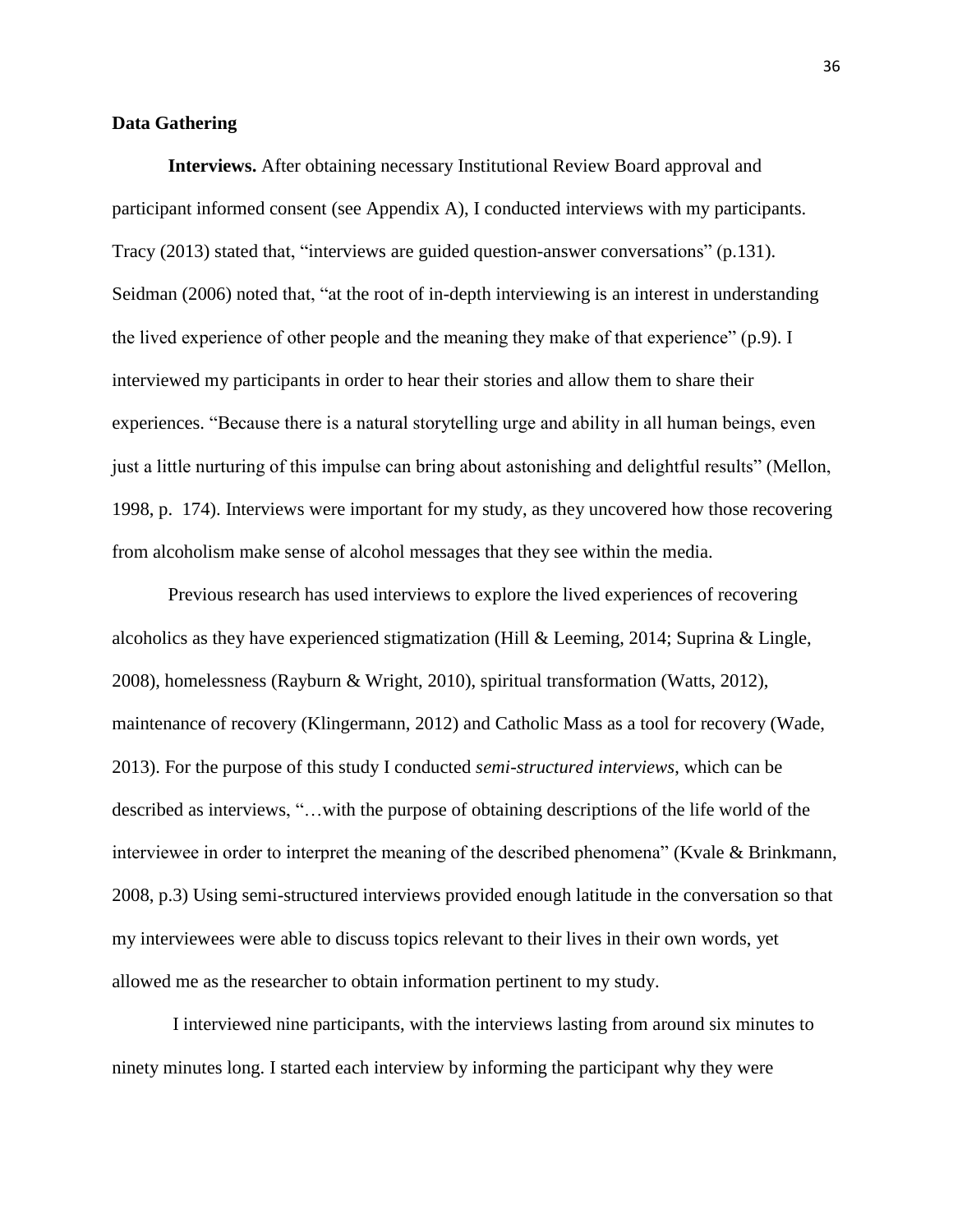valuable to the study, my goals for the study, and how the interview would be conducted. This allowed me to establish rapport with my participants (Lindlof & Taylor, 2011), and allowed participants to learn my motivation for the study and what they could expect during the interview. As my goal was to make my participants as comfortable as possible, allowing them to get to know me a little at the beginning of the interview assisted in that process. I then asked broad questions so that my participants could begin sharing their experiences with alcoholism and how they began their journey to recovery. Other questions explored their experiences with recovery, how they have been impacted by alcohol messages they have seen in the media, as well as how they have made sense of those messages (see Appendix B for interview questions).

Throughout the interview, I included probes such as, "What are some specific examples of the experience you are describing?" or "Why do you think that is?" These probing questions allowed me to gain more depth in the interview. I recorded the interviews, with the participants' permission, on an audio recorder in order to "capture and preserve all of the interview discourse" (Lindlof & Taylor, 2011, p.192). This process allowed me to be fully attentive to the conversation. Once the interviews were completed, I coded the recordings and stored the recordings and transcriptions on a flash drive, which I kept locked in a drawer at Ball State University. Once the study is completed, I will delete all files.

#### **Data Analysis**

Data analysis is an important component of research because it allows the researcher to examine the data they have gathered and attempt to "make sense" of the data. Braun and Clarke (2006) identified six main steps to conducting a thematic analysis: familiarizing oneself with the data, generating initial codes, searching for themes, reviewing themes, defining and naming themes, and producing the report.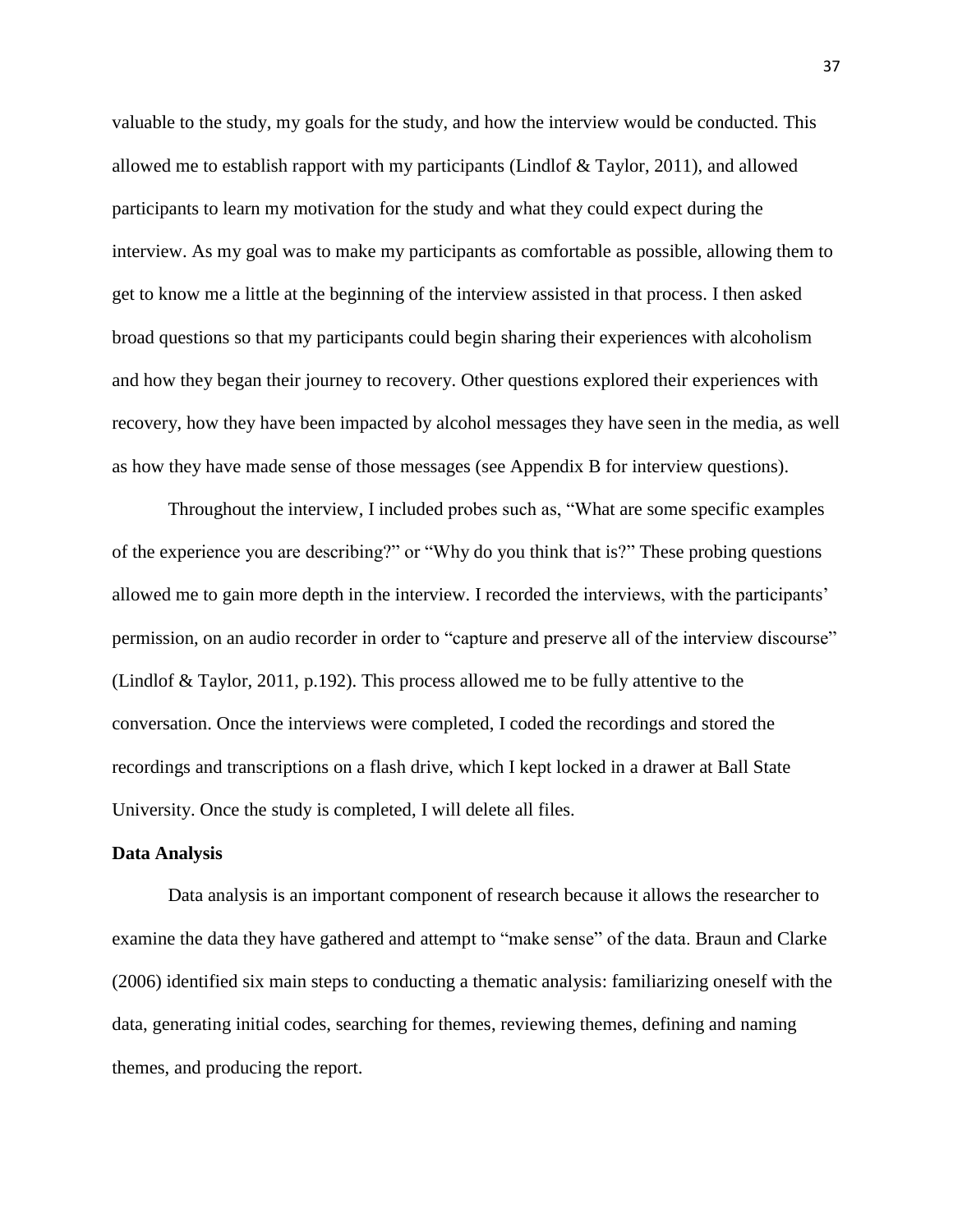Transcription is identified as a key component to familiarizing oneself with the data, and is the first step I took in the data analysis. As Oliver, Serovich, and Mason (2005) observe, transcribing is a pivotal component to qualitative research, because the ways in which the researcher transcribes heavily affects their research outcomes. Additionally, Lindlof and Taylor (2011) suggested that transcription helps a researcher "provide focus and shape to the body of material gathered during a project" (p. 244). I transcribed in a way that captured my participants' stories verbatim – while also taking note of long pauses or nonverbal cues that could impact their message. I compared my transcriptions to the audio recordings to ensure accuracy. In total, I transcribed 128 pages.

In terms of the coding process, I employed a "grounded theory approach" to the transcribed materials. As Tracy (2013) observed, this provides a "systematic and rigorous framework for researchers who desire an inductive, emic approach to data analysis" (p. 184). I then coded manually, printing my transcriptions on paper with wide margins, so that I could write down important details and highlight data that were of particular interest. As I was reading my transcriptions, I took note of particular quotations and pieces of data that were of interest, and dissected and categorized those bits of data into codes. I worked through all transcriptions methodically; dissecting and categorizing information into codes.

I started sorting the codes into groups of potential themes (Braun & Clarke, 2006). As I was grouping the codes, overarching themes, as well as subthemes arose. Some codes were discarded. Throughout this process, I was able to start thinking about the relationships between the data set and the research questions I was seeking to answer in my study. As I was creating themes, I used the constant comparative method (Charmaz, 2006) to compare data within and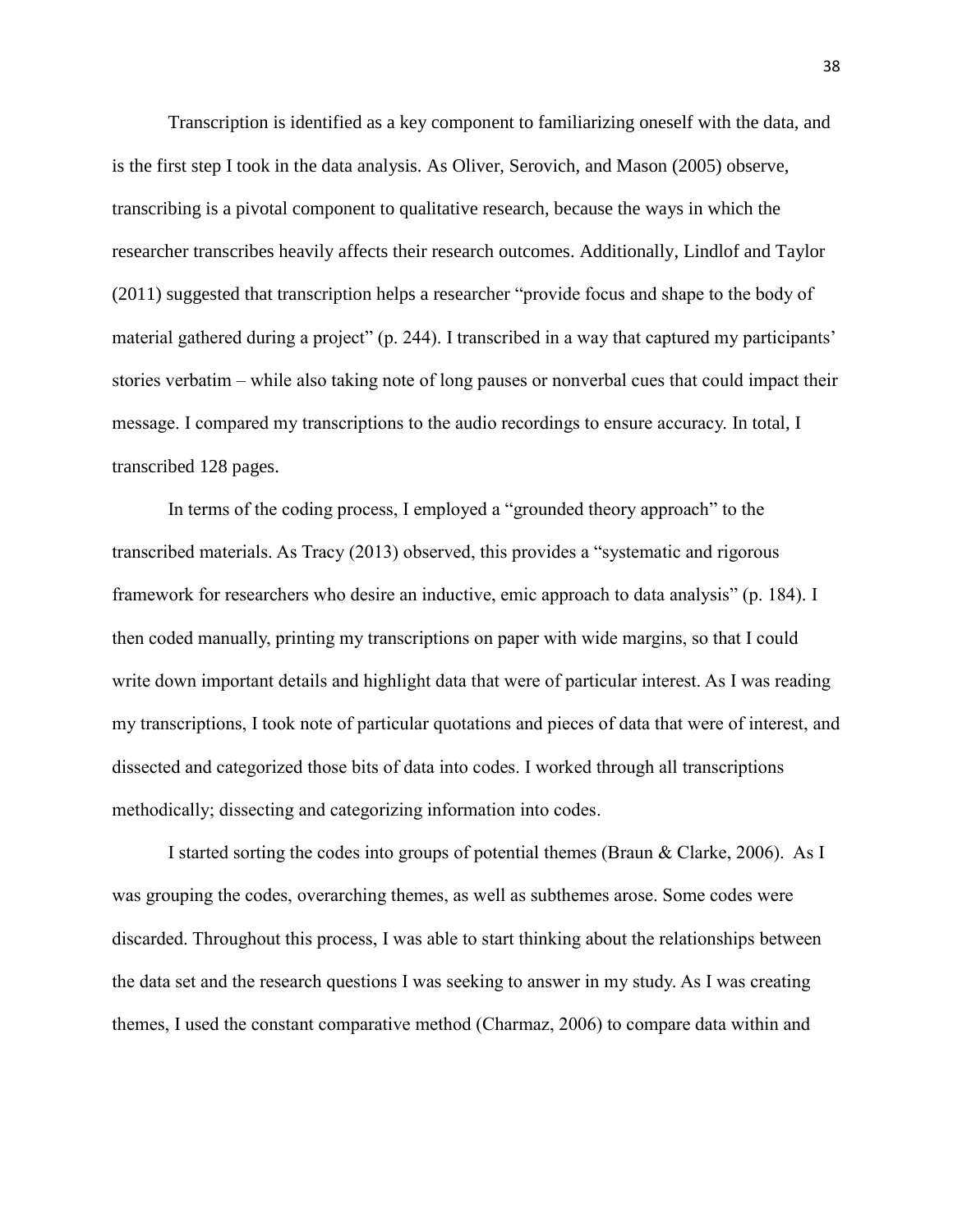between transcriptions to determine if the themes created were still coherent with the data examined, which left me with an overall set of "candidate" themes.

I then began reviewing the "candidate" themes I created to determine if the codes originally created still fit within those themes. Braun and Clarke (2006) stated that the first phase of this process requires the researcher to ensure that a consistent pattern is found within each theme. If certain codes within a given theme did not seem to fit, data were then extracted from that particular theme and were "reworked" into another theme, set aside to create a potential new theme, or were discarded. The second phase ensured that the final themes accurately represented the data set and informed each of my research questions.

In order to define and refine data themes, I considered how each over-arching theme contributed to my research questions. I reflected on what aspect of my study each theme covered — and what story each theme had to tell. I examined each theme individually, as well as with each other, in order to capture an overall "picture" of my data set. Once I finalized my themes, I incorporated them concisely into the results section and considered potential theoretical frameworks that would help me interpret the results.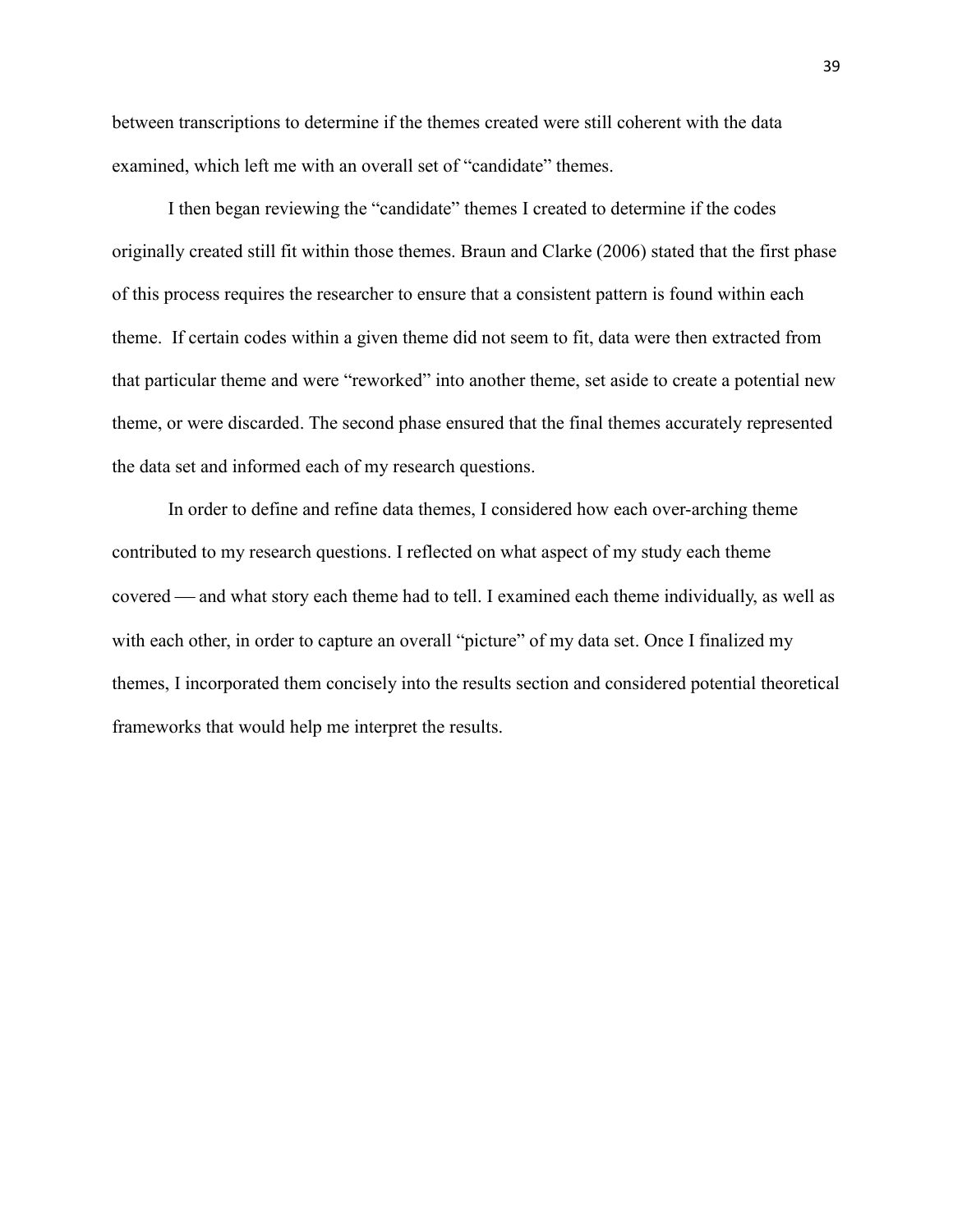#### **Chapter Four: Results**

The purpose of the study was to examine how those recovering from alcoholism make sense of alcohol messages that they see in media. In this chapter, I will discuss findings that emerged in the analysis, many of which were consistent with existing mass communication theories. I arranged these findings into themes based on the research questions.

RQ1: What perceptions do those recovering from alcoholism have about alcohol messages within the media?

## **Alcohol Messages are Ubiquitous**

A number of participants perceived that alcohol messages are very prevalent in media. For example, Derek observed that commercials contain many alcohol messages. As he mentioned, "I take my phone and iPad, but those commercials are going to pop up. I can go to google a song and there's a Smirnoff girl and I have to accept that." Derek also noted that alcohol messages are ever-present on television, noting that, "you can't put on any channel without seeing alcohol." Similarly, Lydia stated, "When I see commercials with alcohol and beer it seems like it's every channel." Throughout the interviews, it seemed as though TV is a major source for alcohol messages. Jean perceived that "billboards and television are always advertising different beers and drinks." Lindsey also noted:

[Alcohol advertisements are] everywhere, you know. It's everywhere. You can't leave your house without being infiltrated by alcohol advertisements or people talking about alcohol specifically. . . It's everywhere. I would say more often than not, it's on TV.

The participants' responses are reflected in the findings of Chung et al. (2010), who found that 96% of all alcohol advertisements occur on major television networks. Although my participants are likely sensitized to alcohol messages because they are actively trying to refrain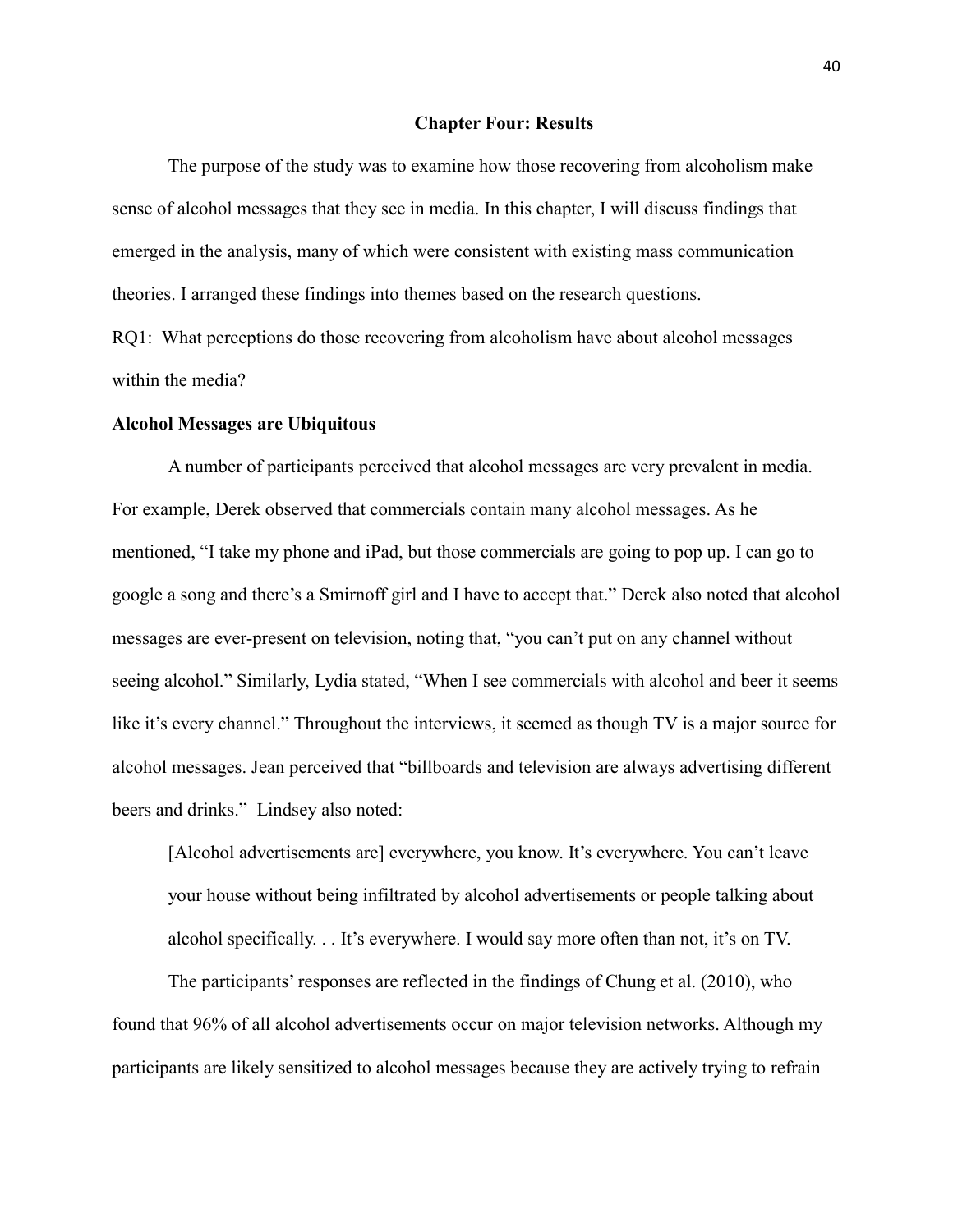from drinking alcohol, it is also possible that they *may be* viewing more media messages about alcohol by virtue of the fact that they are consuming so many hours of media. As mentioned earlier, Callejo (2013) found that on average, adults spend roughly three hours a day consuming some form of media.

## **Media are Unethical in their Messages about Alcohol**

Participants perceived media as being unethical in the production and delivery of alcohol messages. Two sub-themes were derived from my participants' responses: 1) the unethicality of alcohol messages in media; and 2) the unethical portrayal of alcoholism and those recovering from it.

*Unethical crafting of alcohol messages.* Participants perceived that media are unethical in crafting alcohol messages. First, Brittany claimed, ". . . there's a lot of things that go into the media and I fear more for our youth than myself because at least I have the maturity and mindset that is very assertive to know that's not right. That's not okay." Brittany perceives that media often opens a gateway for people to consider risky behaviors that they hadn't previously considered. Brittany's comment is reflective of previous research, which has explored the strong effects of media persuasion on other behaviors as well, such as physical beauty and steroid usage (Melki, Hitti, Oghia, & Mufarrij, 2015), sexual promiscuity (Eyal & Kunkel, 2008), attitudes towards race (Dixon, 2008), social change (Kumar, 2011), food consumption (Beaudoin, 2014) and political participation (Kim & Johnson, 2006; Zhang & Chia, 2006).

Brian perceives that media are often unethical in their advertising. He expressed, "... that's the kind of thing the advertisements are into. And you see it all the time, there's no ethics in advertising. It's a money ethic. You get it how you can — it's not principled." Brian perceived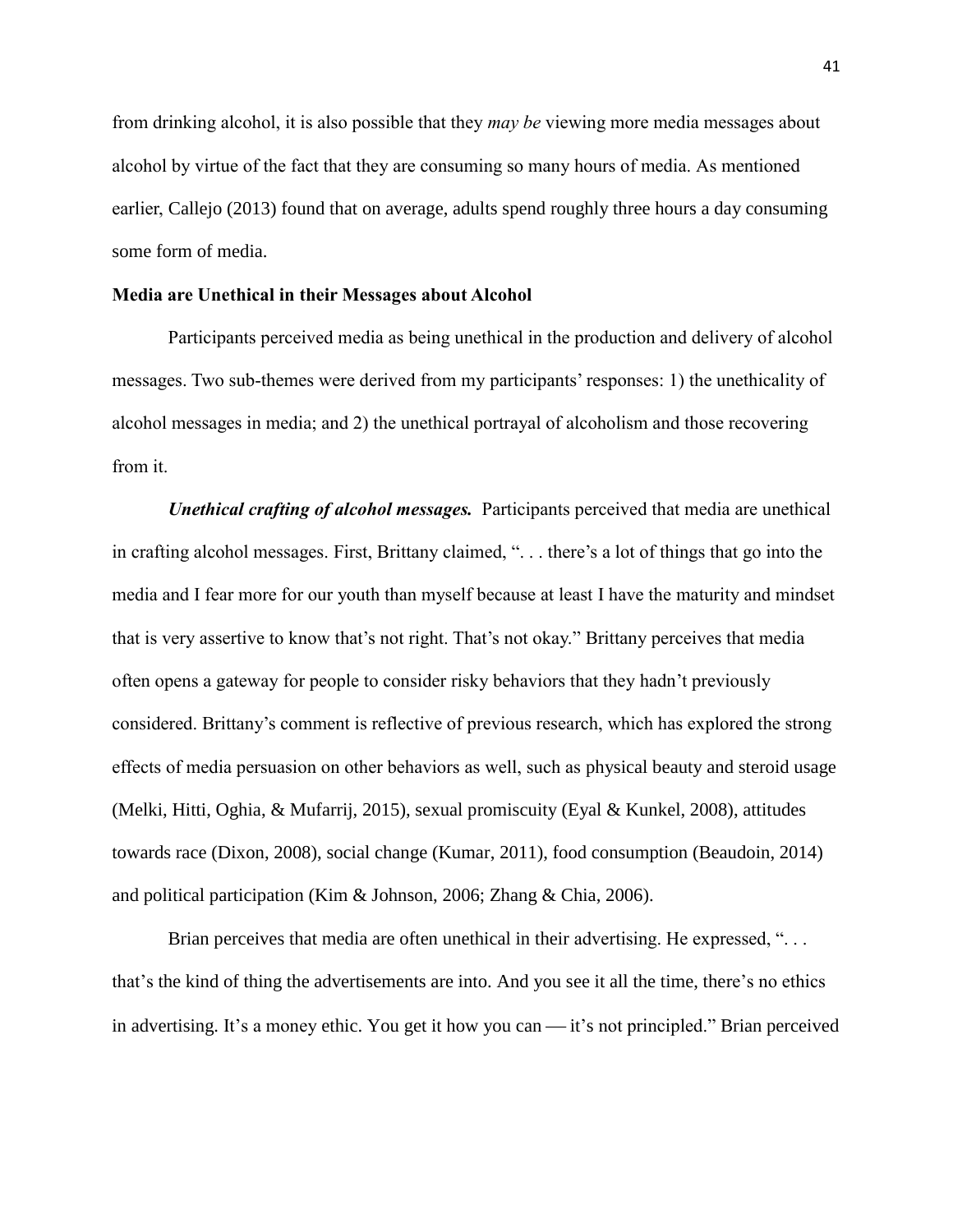that only people who are driven by the need for money would publicize the alcohol industry. This is exuded in his observations of two celebrities:

Orson Wells [was] reduced to making commercials like this. . . . I supposed he needed the money. . . . I mean, if you're going to give somebody a million dollars for doing one of these commercials, I mean it's tempting, I suppose.

Brain also stated, "I remember watching Troy Aikman, it was a beer commercial . . . and here [he is], you know; giving support." Brian later emphasized, "You know, I mean [those who advertise alcohol are] scam artists. They have no conscience in what they do."

Derek perceives that alcohol advertisements are very specific in how they target certain audiences. He stated:

[Alcohol advertising] is very calculated. Um, and I know this. Uh, the way they package it, it's specific. You know . . . if you want a man's attention, you put a beautiful woman with a drink. If you want a woman's attention, you put a guy with his shirt off. And [alcohol companies] mastered it. They make billions, but they spend millions . . . they've figured us out.

Brian expressed his perceptions of the subconscious element of advertising, indicating that alcohol companies have professionals who are there specifically to assist those companies with "getting in the mind" of their intended consumers. He posited:

[I]t's all subconscious. All of this stuff. All of it. Much of it has subconscious value to it. Not that anybody believes in the subconscious concept except for the people on Madison Avenue – who have all kind of psychologists that work there (laughs) . . . I mean, its behaviorism mixed with Freud. And that's what they use in their commercials.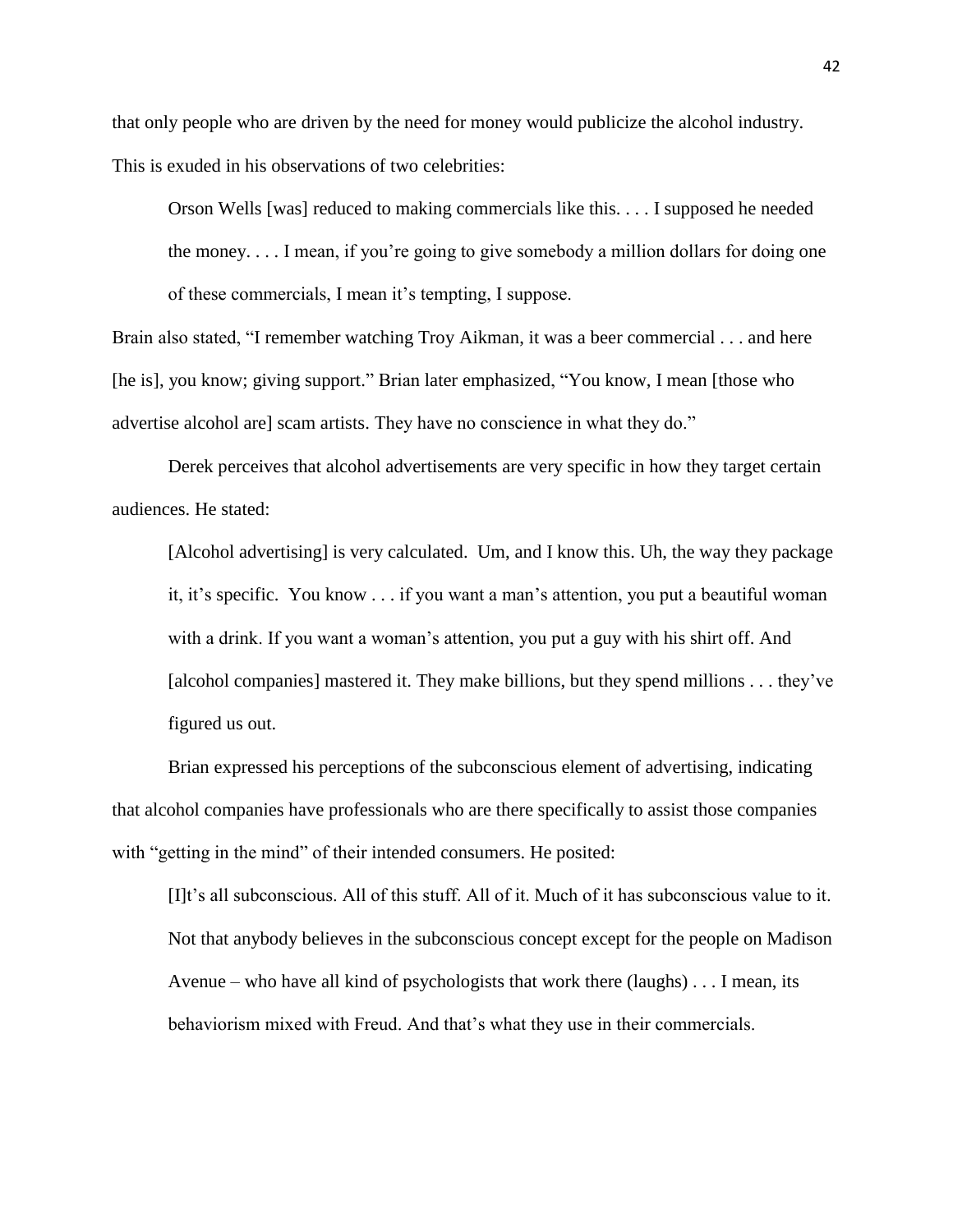Brian also perceives that there are subtle targeting methods that are used in alcohol commercials:

[The alcohol advertisement] makes it look very innocent . . . so [alcohol companies] are appealing to the cleaner, wholesome type. So instead of the kids who were born on the wrong side of the tracks, or something  $\frac{1}{1}$  mean, we have messages that are targeting different populations.

A number of participants noted their perception of risqué techniques for advertising alcohol in media. For example, Derek mentioned, "[Alcohol companies] have people that sit around in these think tanks and it all comes down to – they know how high a woman's skirt can be during a commercial. They take it right to the edge." Brian, when discussing his perceptions of commercials, reflected on an older commercial that he viewed as more straightforward than commercials now are:

[A]nd that stuff was innocent back then. Pabst Blue Rivers and stuff. It was straight forward, and it seemed like there wasn't any [unethical trickery from the media], but I guess they could put something in there. But that was pretty mild compared to what [alcohol companies] are doing now.

Brittany also discussed her perceptions that risqué content is much more widespread than it used to be. She explained her concern for younger generations, and the fact that they might not have the knowledge or mindset to decipher what information they should adopt into their lifestyle. She stated:

[B]ecause you see things in the media now that you would have *never* seen ten years ago. From polygamy, to drug abuse, to alcoholism, to intense sexual scenes, I mean, there's a lot of things that go into the media.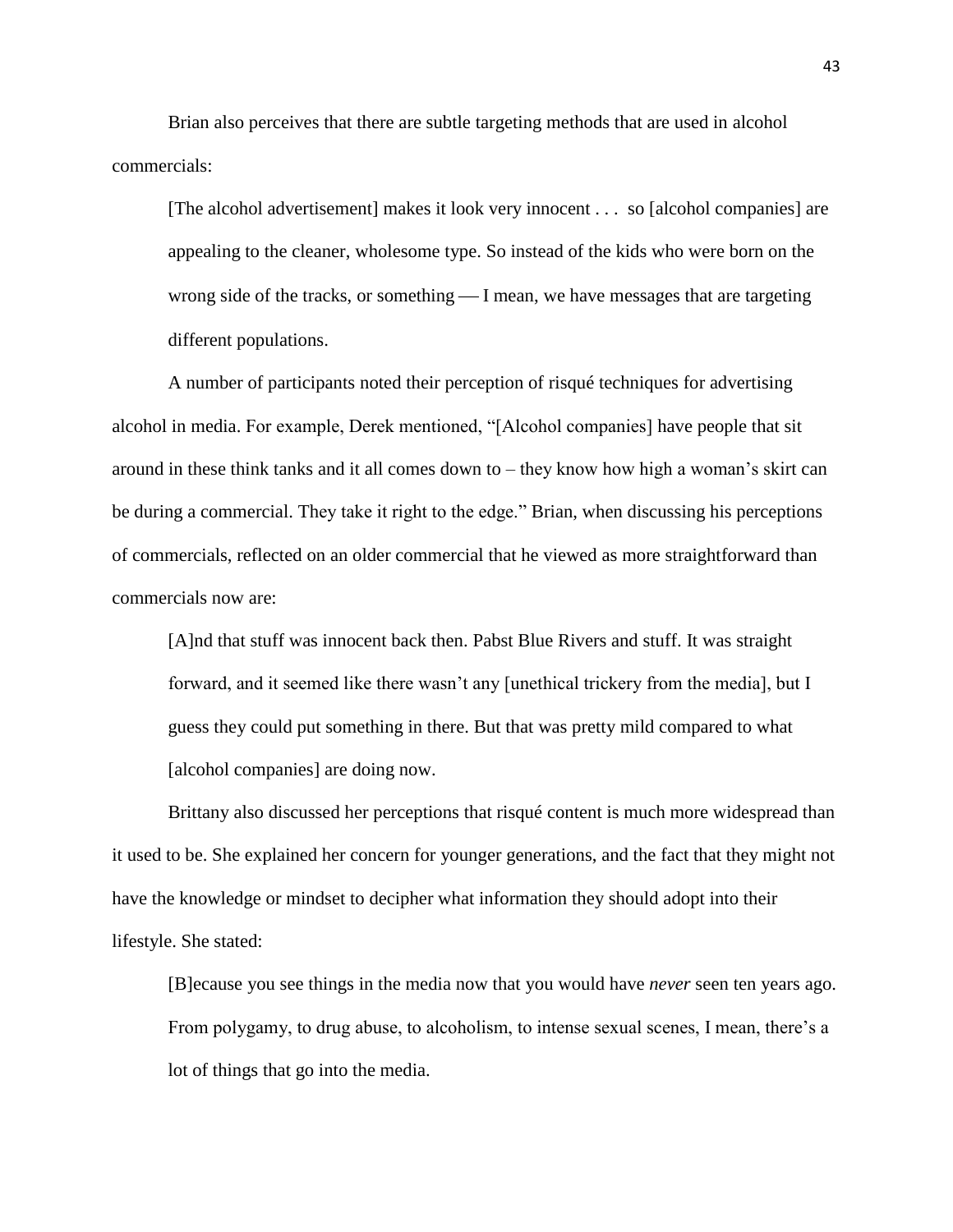Participants' perceptions that media are unethical in their crafting of alcohol messages demonstrates a high level of critical awareness about the issue. This is consistent with uses, gratifications, and dependency theory (UGT) (Blumler & Katz, 1974), which postulates that audience members are active and critical consumers of media. According to the theory, audience members decide what media they use to meet their own needs, and they have the agency to determine how they let the media affect them. In this instance, my participants have chosen to perceive that media use unethical marketing tools to promote alcohol messages.

*Unethical portrayal of alcoholism and those recovering from it.* While participants viewed media as a vehicle for the construction of messages promoting alcohol, they also perceived that media were often used as a tool to portray alcoholism and those recovering from it in unethical ways. For instance, Phillip recalls seeing one particular infomercial that claimed to cure alcoholism. His perception of the commercial was that it provided fallacious information that could potentially derail an individual's recovery process. He reflected on that particular commercial:

I remember one time watching an infomercial about how you can recover and never drink again, all you got to do is call this number and they will . . . when I saw that infomercial it made me so mad, because I thought, "how many people are going to call that number and be fed a line of crap, and they're not going to recover?"

Lindsey perceives media as unethical because it often doesn't provide the full "story" about alcoholism or those recovering from alcoholism. As she explained:

You know, there's a lot of conflicting messages in the media about alcohol and alcoholics, and that sort of thing. And I find it all to just be  $-$  not the truth. Not the total truth. You know how sometimes when people say that there's a little bit of truth in every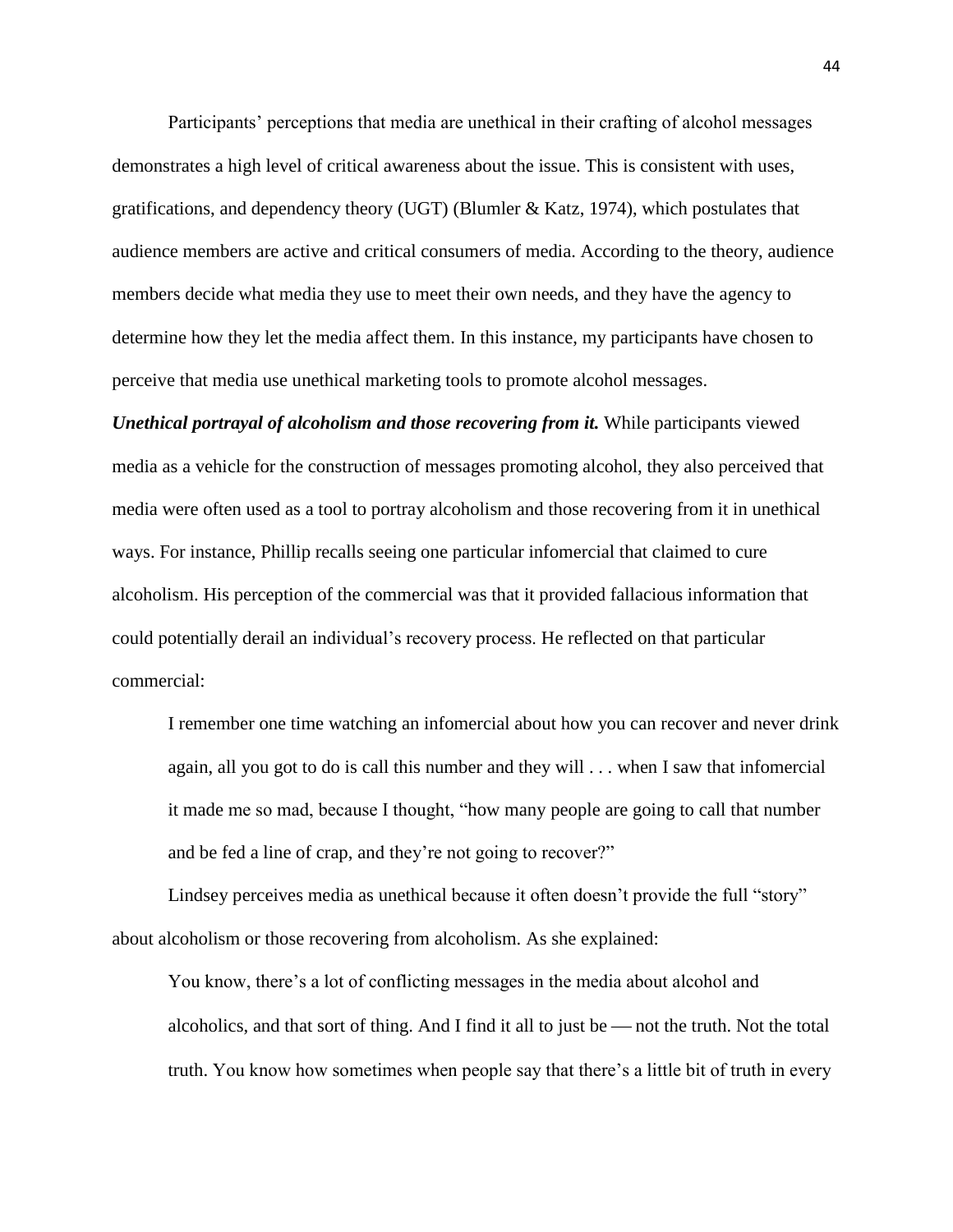joke? I think that the media is the joke and when it comes to alcohol, and when it comes to recovery, when it comes to addicts, it is just all kind of a joke, and I think there is a truth in there somewhere, but there's just a whole  $\frac{d}{dt}$  is just the tip of the iceberg ... I think that it's just so irresponsible.

Although I could find no literature on how people recovering from alcoholism perceive the portrayal of alcoholism and recovery in media, my participants' responses reveal that they perceive those portrayals in a negative light. Specifically, their negative perceptions of media are used as a type of approach response (particularly used by individuals who are recovering and come into contact with something that could potentially trigger them to want to drink) (Gifford, Ritsher, McKellar, & Moos, 2006).

I argue that the reason why those recovering from alcoholism often perceive media as unethical is because of their heightened sense of caution surrounding alcohol messages in media. As those who are recovering from alcoholism are exposed to more and more alcohol messages in the media, their thoughts likely become more negative towards it because the messages about alcohol (most often that alcohol is a fun activity) are discrepant with their goal of abstaining from it. Someone who consumes media more passively or is not recovering from alcoholism may view those messages in the media in a less negative light because they aren't as vulnerable to media messages about alcohol, or may not need to be as critical of the alcohol messages they consume from the media.

RQ2: In what ways, if any, are individuals who are recovering from alcoholism impacted by media?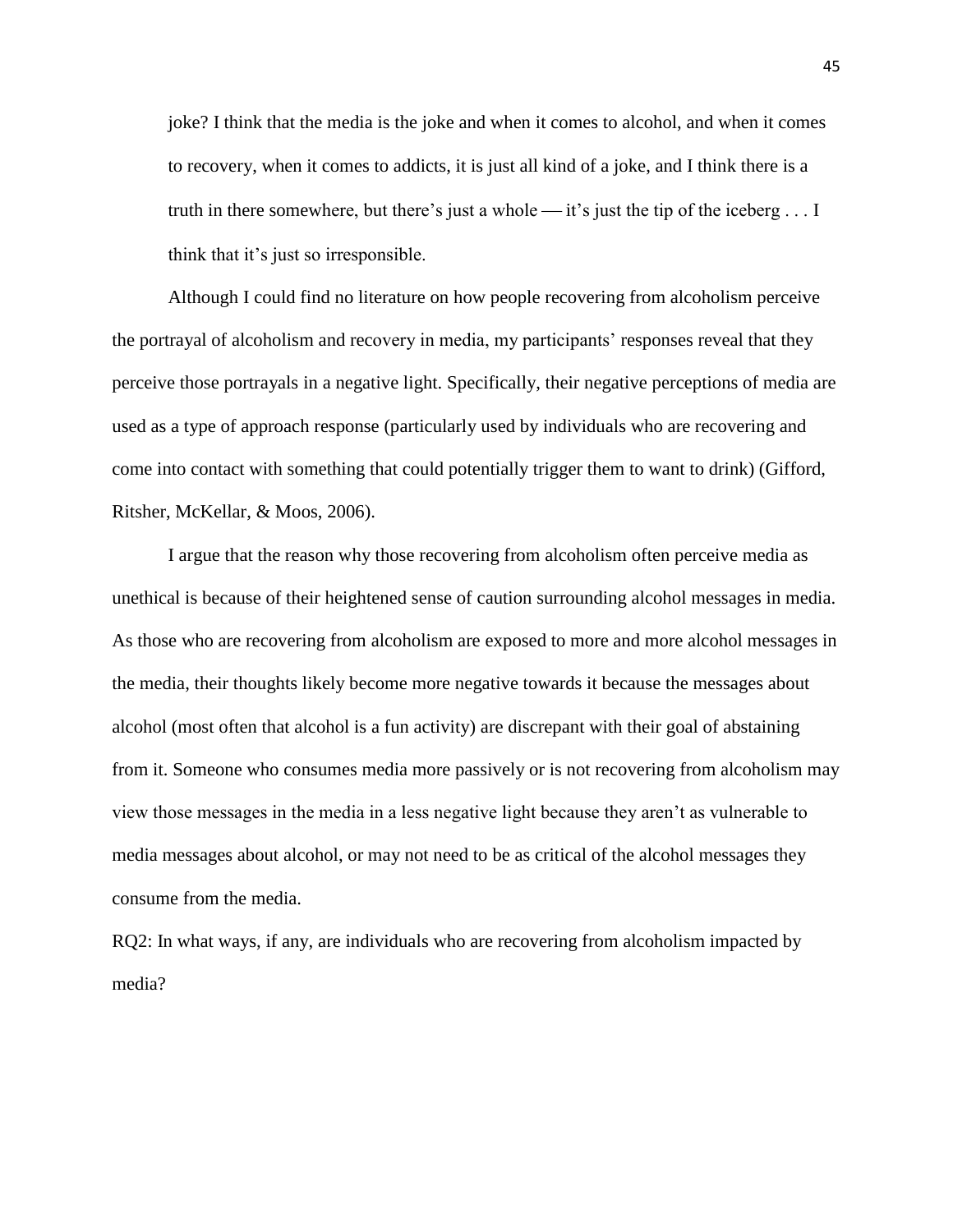Responses to this research question were varied in terms of the types of messages that impacted those recovering from alcoholism, but fell into two main themes: 1) media with alcohol messages; and 2) media without alcohol messages.

*Media with alcohol messages.* Findings showed that those recovering from alcoholism are impacted by visual forms of media that explicitly show alcohol drinks that they used to consume. First, Lindsey reflected on a specific moment around the beginning of her recovery, and remembered thinking to herself, "[I] don't understand how I am supposed to stay sober when there is a billboard across the street for a Crown Royal advertisement." Phillip also discussed a time when simply watching alcohol being consumed in a movie prompted his craving for it. As he described, "I drank Whiskey. . . [the character] took a drink and I remember *feeling* it. I was like, 'oh, that's warm.' I could *taste* it. I could *feel* it. I was like, '*wow*' . . . and I could still [be triggered by alcohol messages]." Dana expressed the similar impact that alcohol messages in media have had on her:

[The persuasiveness of alcohol messages in the media] are still in the same way as it was before, because I see the happiness or the joy, and I remember the good times, or what I think are good times, and I want to have that back . . . but my daughter is my biggest encourager to keep [recovery] for myself.

For Lydia, alcohol messages in media had the potential to lead her down a slippery slope. For example, she illustrated, "Your mind starts playing tricks on you, like, 'oh, it's just one drink, you can drink one drink.' You know, 'it won't hurt you, just one drink to relax you a little bit.'" Lydia further described these thoughts by calling it "stinking thinking." She explained it by stating, "It's called stinking thinking because it has me thinking I can go out there and just have one drink." Similarly, Dana recalled, "Oh, I can just numb this, oh there's the liquor store, I can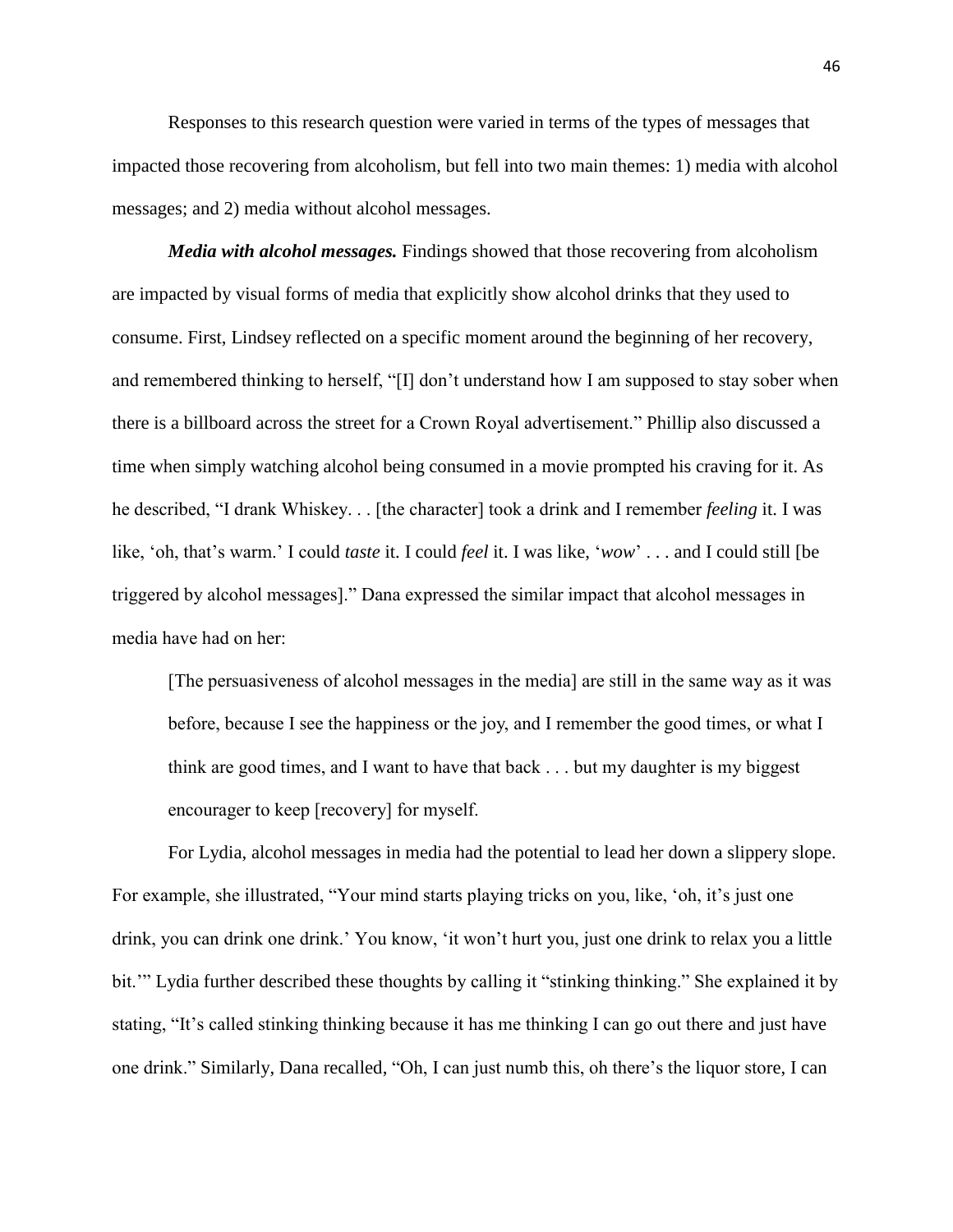just stop right there." Brian described a time when he was impacted by a wine commercial. As he remembered, "[S]omething's tapping in with me, and I had not had a craving for alcohol what, I lost it early on, and here it was, eleven years later, and I was craving a drink (laughs)." Similarly, Phillip also recalled the temptation he experienced when flipping through a magazine one day and encountering an advertisement of:

[W]hiskey there in a glass that was sweaty with the clear brown and ice in it. Yeah. That was like, '*oh yeah*, that's what I drank.' Um, I don't know how to describe it. I can't think of the words – but I *felt* it, you know.

As noted previously in my literature review, Lehman (2014) found that alcohol advertisements in magazines typically gear more towards the beverage choice of underage readers of that particular magazine. I would argue that although Lehman's research focused primarily on how alcohol advertisements reflect the beverage choices of youth, the alcohol industry likely uses this same tactic with all target audiences of magazines. If this were the case, this would explain why Phillip was impacted by the whiskey advertisement that he saw in that particular magazine.

Phillip later recalled a time in which he was watching television and an alcohol message had a strong effect on him. He stated, "I'm just humming along sitting down watching TV and then it's like *BAM*, it was like, you know, it felt like someone had just smacked me or something."

The findings showed that those recovering from alcoholism are impacted specifically by alcohol messages shown via media entertainment, particularly in the sports arena. Derek explained this by illustrating: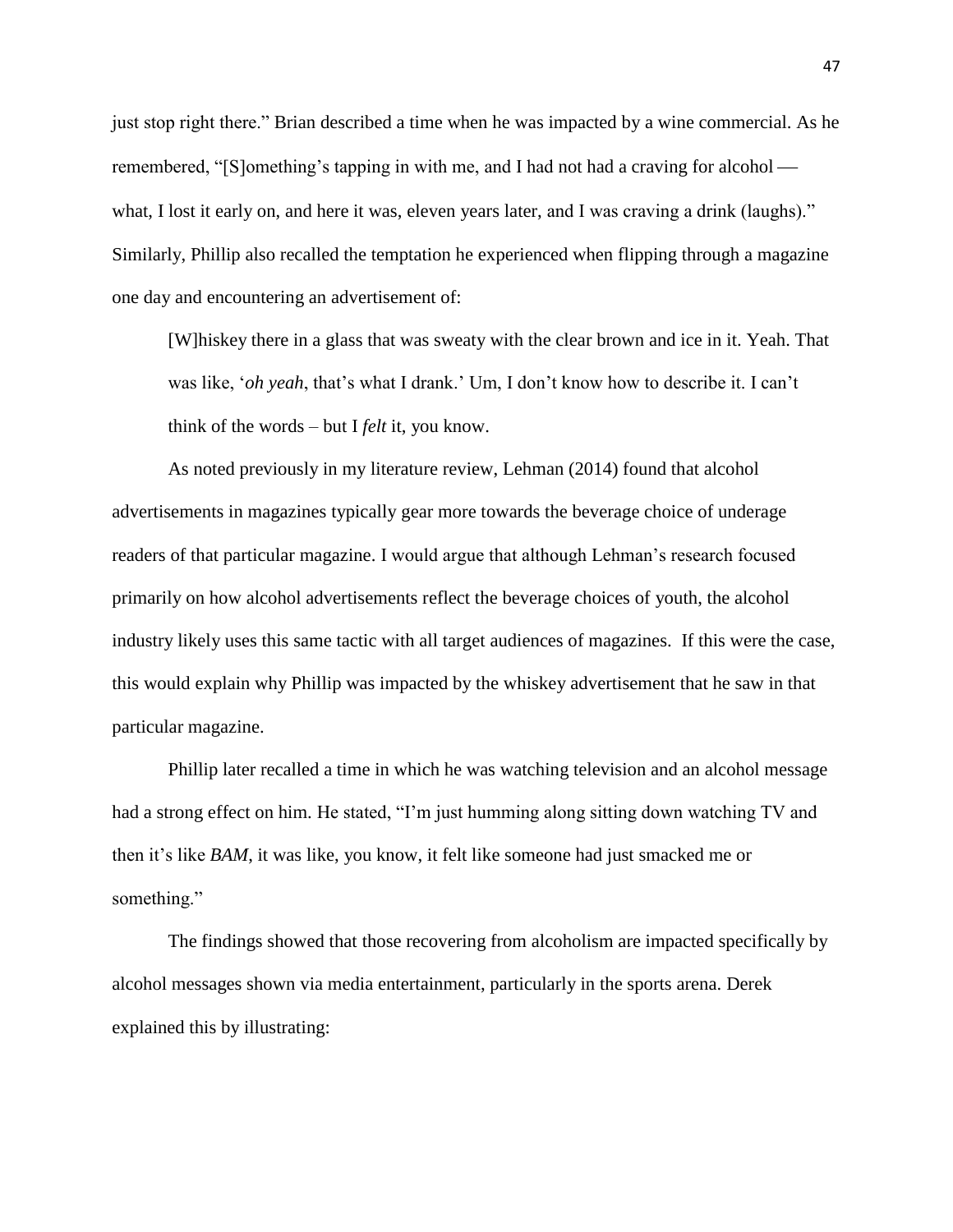[I]f you ever pay attention and watch an NFL football game, every time the net goes up after they kick a field goal or whatever, it's Jack Daniels. Or, in other words, the alcohol companies are sponsoring football to the tune of a billion dollars a year.

Derek expressed that alcohol messages in media, particularly in the sports arena, are worldwide by stating, "You know, you can watch a soccer game from Mexico and see people drinking Coronas and Cuervo . . . " He posited the impact that TV has had on him by acknowledging, ". . . but TV, you kind of get the whole thing. TV is pretty much worldwide, now." Phillip echoed this perspective by invoking Payton Manning's declaration after the nationally televised Super Bowl that, ". . . [Payton Manning] just won the Super Bowl and said, 'I'm going to drink a lot of Budweiser'." Phillip had earlier described alcohol messages in the media as "glorifying."

Borzekowski, Ross, Jernigan, DeJong, and Siegel (2015) found individuals who are exposed to alcohol messages in the media may be impacted by a variety of forms of advertising, with celebrity endorsement being one of them. Additionally, as stated earlier, cable now shows 96% of all alcohol advertisements on major television networks (Chung et al., 2010). Thus, for those recovering from alcoholism who enjoy watching sports on the television, alcohol advertisements are likely to have a heavy impact on them.

*Media without alcohol messages.* Some participants discussed the negative impact that representation of alcohol messages — no matter the type of media — has on them. In particular, Dana explained that music often brings back memories for her of when she used to drink. As she noted: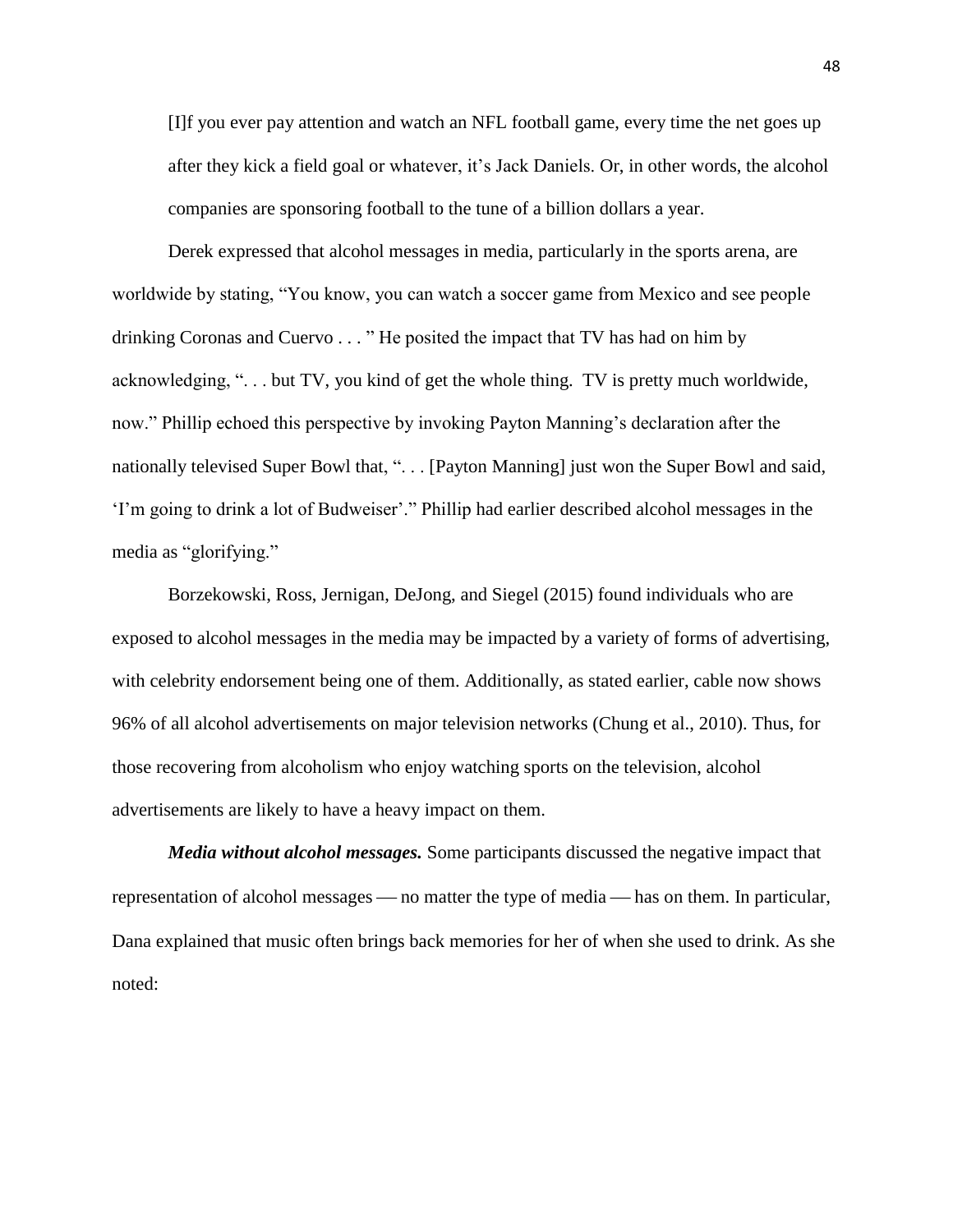[I]n that lifestyle, I listened to certain types of music. And now when I hear that music, I automatically go back to those memories [of drinking], and I guess, glorifying what I was doing, in a sense, when I talk about it.

Brian expressed a similar feeling:

[I] had to get away from rock music, different forms of music that triggered  $-$  that I liked to listen to when I was drinking . . . . I can listen to most forms of music as long as it can't relate any how to any period of time when I was drinking.

The experiences of Dana and Brian are reflected in the findings of Engels, Slettenhaar, Bogt, and Scholte (2011) who claimed that lyrics played within songs could evoke a state of mind related to previous memories or associations with alcohol. Also recall from my review of the literature that Gustafson et al. (2011) define relapse triggers as, "an experience that may stimulate cravings, bringing back thoughts, feelings, and memories about drug or alcohol use and can affect any individual in recovery who encounters people, situations, or settings associated with past substance abuse" (p. 109). For Dana and Brian, certain music, even without explicit alcohol messaging, impacts them because it reminds them of times they used to drink.

Phillip remembered a time when Facebook had an impact on him. Specifically, he recalled scrolling through Facebook and receiving a message from one of his friends from his recovery group, who asked him about an alcohol advertisement that Phillip had ostensibly "liked." Phillip was immediately shocked, wondering how it would impact his sober, recovering friends who were connected with him through Facebook. He described his experience:

[I] had to look through all of my "likes" and I found [the alcohol advertisement that he had "liked"]. It was in there. And I was like, 'how did that get in there?' I don't know.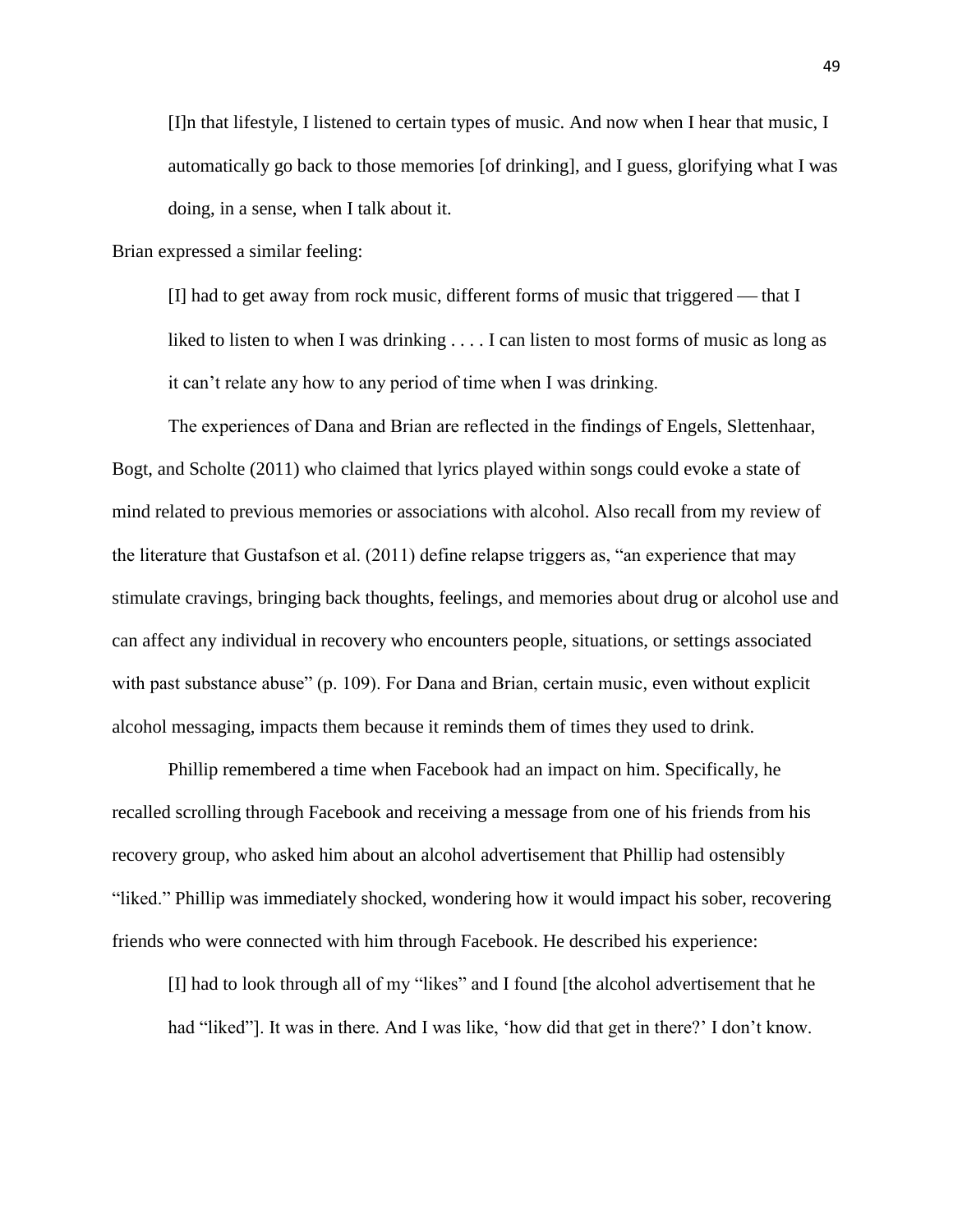[I]t bothered me because I have a lot of people in recovery that I'm friends with on Facebook and if they see me, and it posts that I like that, how is that going to affect them?

In this case, Phillip was impacted by knowing that he must be cautious of his actions on Facebook (e.g., "liking" alcohol advertisements) that could have negative effects on sober friends who are trying to recover from alcoholism. Phillip's caution is well-justified, for as Carah, Brodmerkel, and Hernandez (2014) note, alcohol distribution companies are now using Facebook to advertise their brands, which receive their value from interaction with Facebook users (via "likes," "comments," "shares," and "being mentioned").

RQ3: How do those recovering from alcoholism cope with the presence of alcohol message in media?

#### **Separating "self" from "media drinking culture"**

Media often depicts alcohol as a positive activity and suggests that it is a desirable cultural norm, which may make it difficult for individuals to see otherwise (DeMartino, Rice & Saltz, 2015). In this manner, I argue that while media has the propensity to shape the mind frame of how society really lives and behaves, those recovering from alcoholism must constantly reconcile their own sober realities from those portrayed in media, which present alcohol consumption in a much brighter light.

Participants revealed that when exposed to alcohol messages in the media, those recovering from alcoholism often cope by separating themselves from the culture of drinking that is often portrayed in media. For example, when Lindsey sees an alcohol message in the media, she often views it as, "this magical, wonderful elixir that takes you to the netherlands." She mentioned that to cope, she has to remind herself that she is powerless over alcohol, and that her life becomes unmanageable when she drinks. As she explained: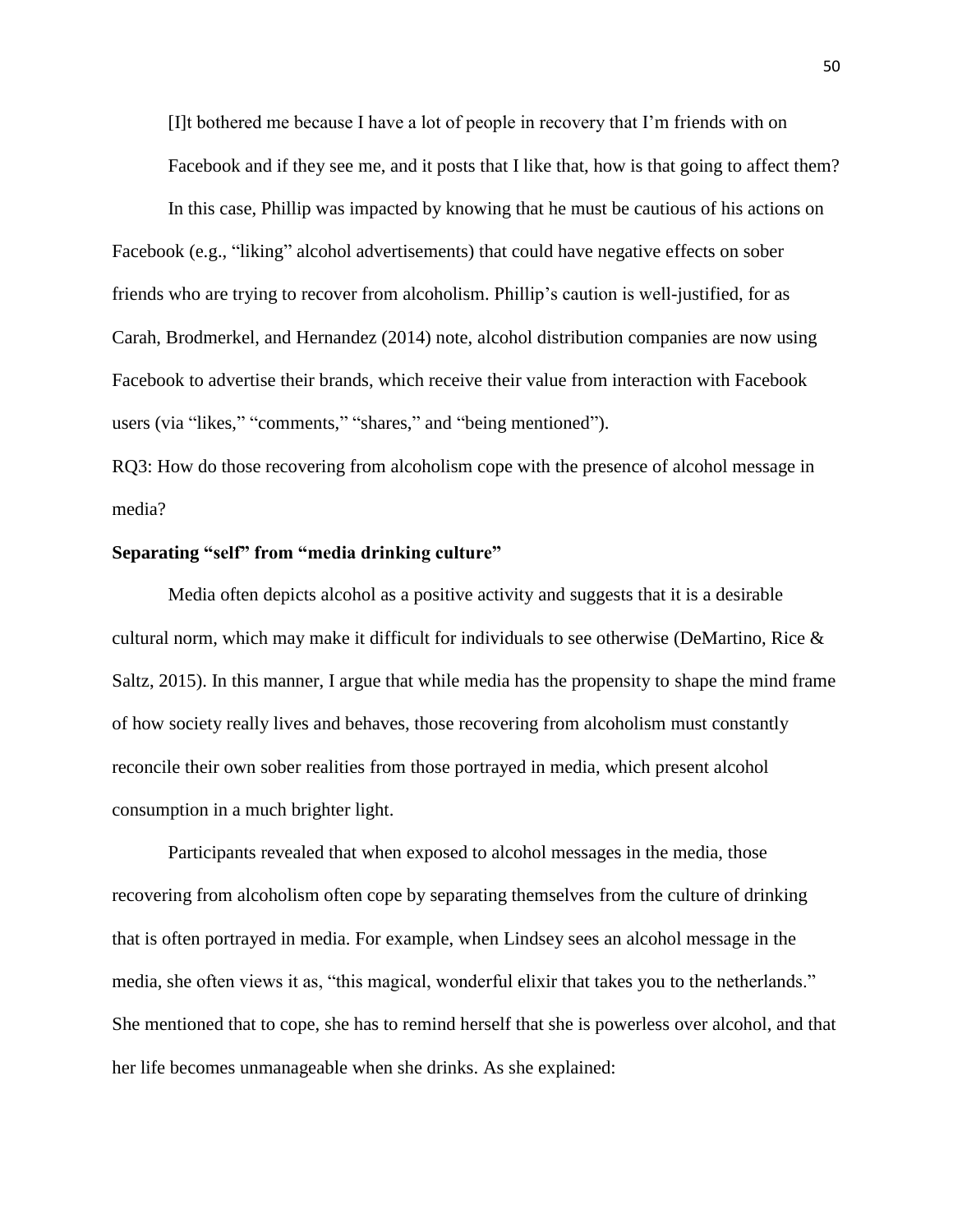Because for me, the fun stuff in the media, or the sexy women that are portrayed in the videos, or the silly girls on Youtube . . . they are free people . . . that's not true of me. What happens to me is I become homeless, and I sleep with men that I don't want to sleep with.

Specifically, Lindsey makes her thoughts shift from the visions of escape that alcohol promises to visions of negative outcomes that will result if she indulges. Lindsey described that when she sees alcohol messages in the media, that she copes by trying to view herself differently. She explained that she has to remind herself of the lessons she has learned in AA. She explained:

This might sound kind of silly but I try to imagine that I'm like a horse with blinders on

. . . So I just try to remind myself, and this is the first step [in AA], you know, we're powerless over alcohol and our lives are unmanageable. So when I see those things I have to remember, that drinking does not make me a sexy woman; I become powerless and my life becomes unmanageable.

Phillip imagines the consequences of potential actions he could take as a coping strategy when he is considering taking a drink. He noted:

If I go get one drink, my world is going to be screwed . . . So when those thoughts do come in, that's immediately what I think of. Well, okay, two things: 1) how did you get here? So I think. I go back to my very first meeting – that hopelessness that I was talking about before…and I know if I drink again, I am going to get that feeling . . . so that deters me [laughs].

Other participants mentioned specific coping mechanisms they use when they feel influenced by alcohol messages in media. For example, Dana described a coping tool that she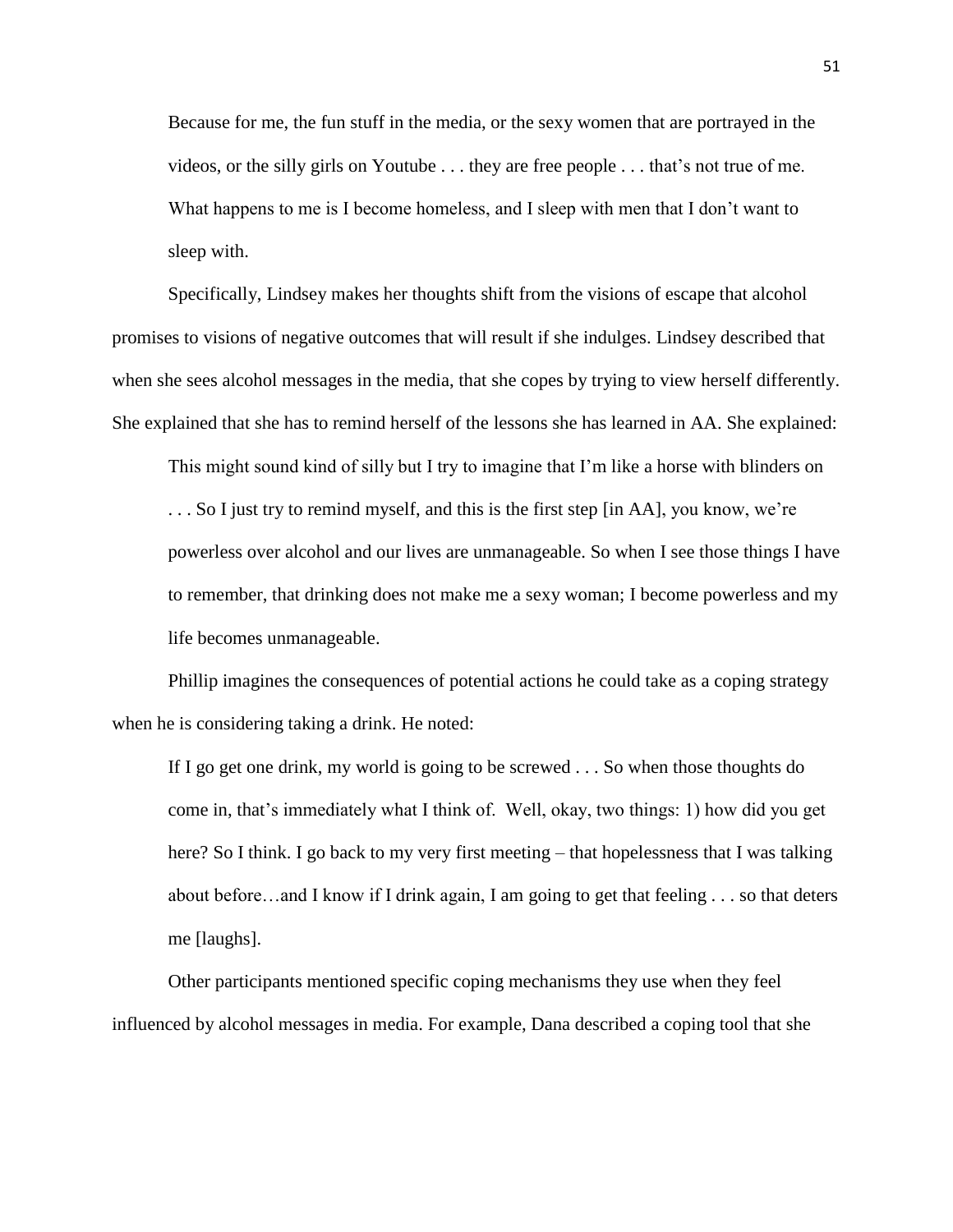learned in one of her treatment programs. She explained that the "half smile" helps her to refocus on what is most important to her – her daughter. She alluded to this by stating:

[To cope with triggers from alcohol messages in media, I use a] half smile. It's when you think of someone or something that will always make you smile. When you're at that particular moment in life where no matter what if you talk about this thing or this person, you are going to smile. So I just use that, and I put my daughter's picture in my mind, and I think about when she was a baby.

These types of thinking are prime example of approach responses, which have been identified as proactive efforts to address the problem such as seeking out social support or restructuring thoughts about threats (Gifford, Ritsher, McKellar, & Moos, 2006). Restructuring of thoughts is a major component of Alcoholics Anonymous, a formal recovery group that Dana, Lindsey, and Phillip are involved in. Thus, I argue that AA has assisted my participants with developing strategies that allow them to cope with the persuasiveness of alcohol messages in media.

Participants are able to cope by being well aware of how their brain works and how they are impacted by alcohol messages in the media. Lindsey, in particular, feels that she has learned more about the impact of media since she has gotten older. As she reflects:

I think the awareness of [alcohol messages in the media] has changed, but I think the intensity has always been the same. When I was younger, I was dumb, and I wasn't aware of what – how it affected me and what it could do.

Derek put this very simply, "I look at [alcohol messages in the media] differently because I am more aware of it now." My participants' responses differ from the findings of Treise et al. (1994) who concluded that the influence of advertising seemed to diminish with the length of the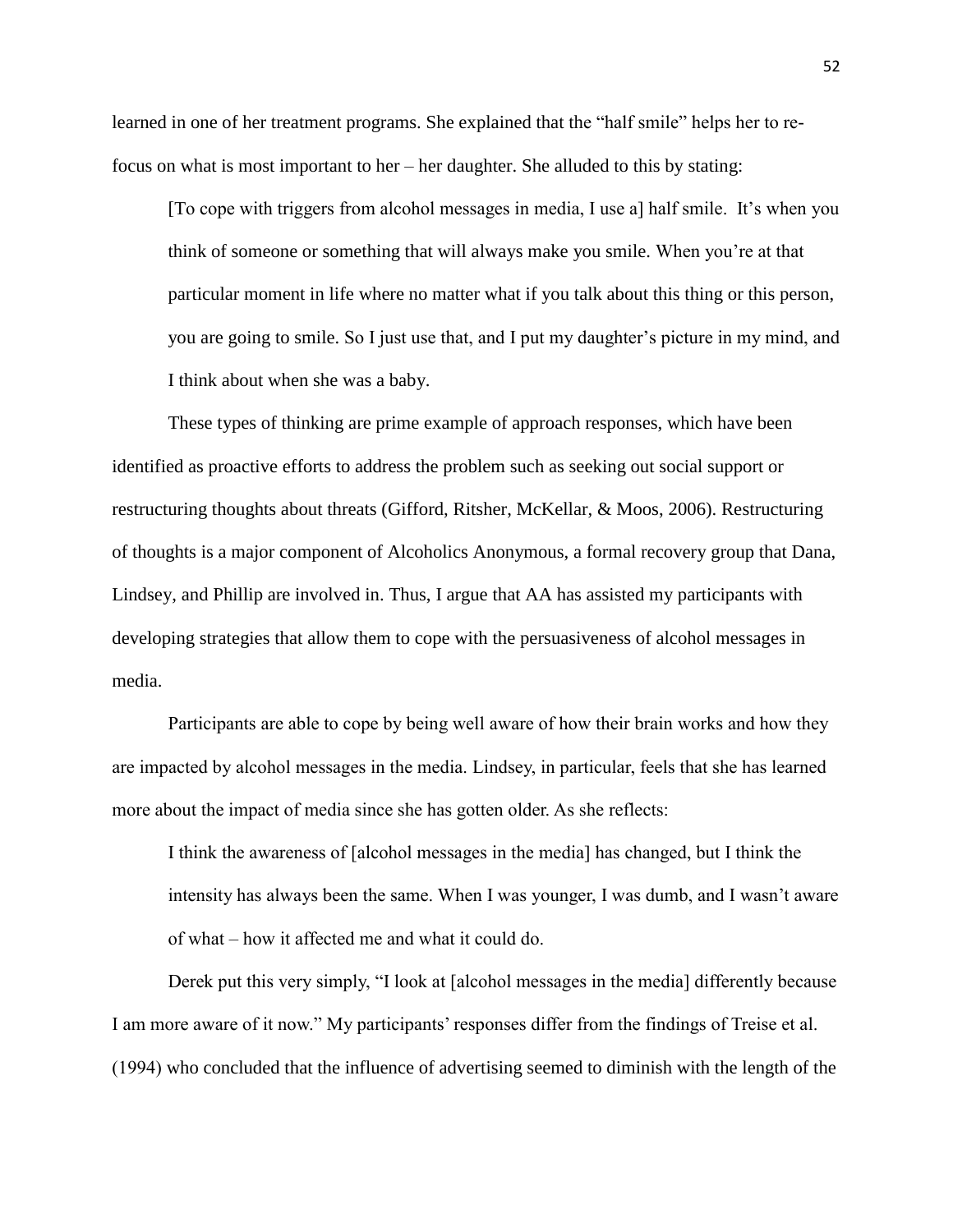individual's recovery. Instead, my own findings reveal that the length of recovery doesn't itself necessarily alter the persuasiveness of alcohol messages in media. Rather, those recovering from alcoholism typically cope by becoming more aware of media's influence and their own vulnerability to it, making them more conscientious of its potential impact on them. In turn, those recovering from alcoholism are more likely to take more proactive measures, such as practicing self-control, to defend themselves from such messages.

#### **They Rely on Spirituality to Keep Them Clean.**

Spirituality is a major coping mechanism used by those recovering from alcoholism to understand their recovery process and to deal with alcohol messages in the media. Participants mentioned how exposure to alcohol messages in the media allowed them to understand the strength that spirituality has on their recovery process. Lindsey reflected on her experience to vulnerability of media messages:

So for example, when I relapsed, I was watching MTV and there were people drinking. My boundaries were down, and I was fragile and weak, and I was not in contact with my higher power, so [the relapse] was an easy choice to make.

To provide some context for the reader, Lindsey had previously mentioned that the day she relapsed after watching MTV, she had had an argument with her boyfriend. The context of Lindsey's situation and her statement regarding her vulnerability to media messages reflect the findings of Field, Munafo, and Franken (2009), who claim that enhanced attention to alcohol cues are primed by stress, cravings for alcohol, and alcohol consumption. As discussed in the literature review, individuals may relapse if they begin to self-pity, or experience negative emotions and want to "numb" the pain as they may have done previously (McKee, 2015).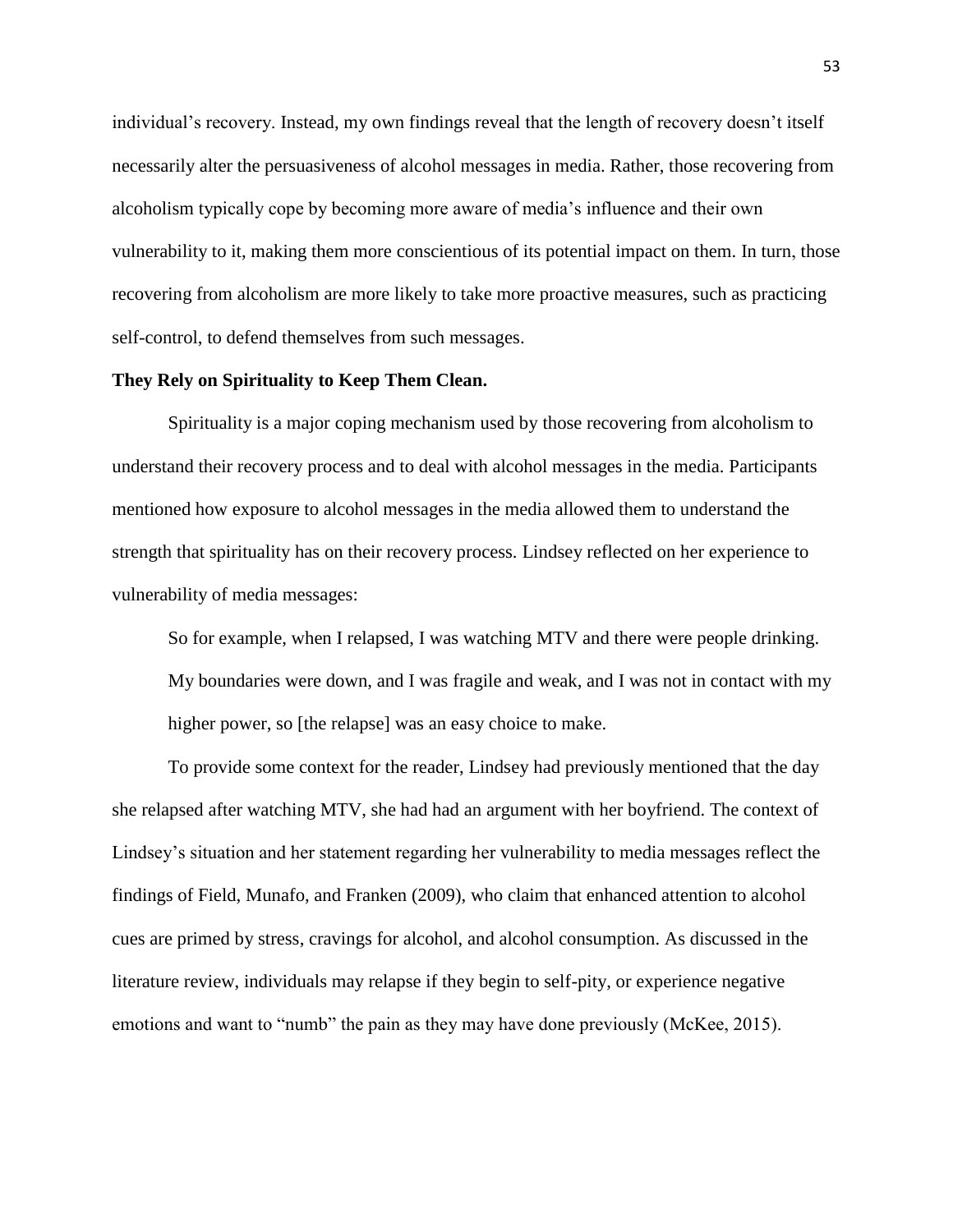Lindsey described the importance of spirituality by stating, ". . . the difference between having a drink and not having a drink are how involved we are with our spiritual life and our higher power." When later asked about her vulnerability to media messages about alcohol, she responded, "Well, when I'm spiritually fit, it's not an issue at all." Lindsey expressed that being spiritually fit means to be connected with a higher power, and aware of one's place in the world and their effect on others. Her definition is consistent with comments made by other participants in the study.

Derek explained that he usually has daily readings and prays often in order to cope with alcohol messages in media. When asked how she copes with the thoughts she has when she sees alcohol messages in the media, Lydia replied, "[I] call my prayer partner, I get in my scriptures with them — that's what helps me stay sober. Without that, without them, my sponsor and my prayer, I couldn't do it. I'm weak. I'm very weak." Similarly, Phillip described his spirituality and his understanding of his recovery process:

I can see the commercial and I can feel it, but I'm not going to go drink . . . The obsession was lifted. I couldn't lift it. No one could lift it for me. That was something that was done by my higher power; by working the steps.

To cope, Jean described alcohol messages in media as a spiritual battle. She stated:

When I see [alcohol messages] on billboards . . . taverns and stuff like that, or over the liquor stores where they say that they have 'spirits,' that's one thing that I recognize – it's a spiritual battle. And what impacted me in looking at it, is that alcohol is a spirit. They say it on bottles, they say it on billboards, and [the signs] say 'spirits,' and when you open up that bottle and consume it, you are indulging in the spirit of alcoholism. And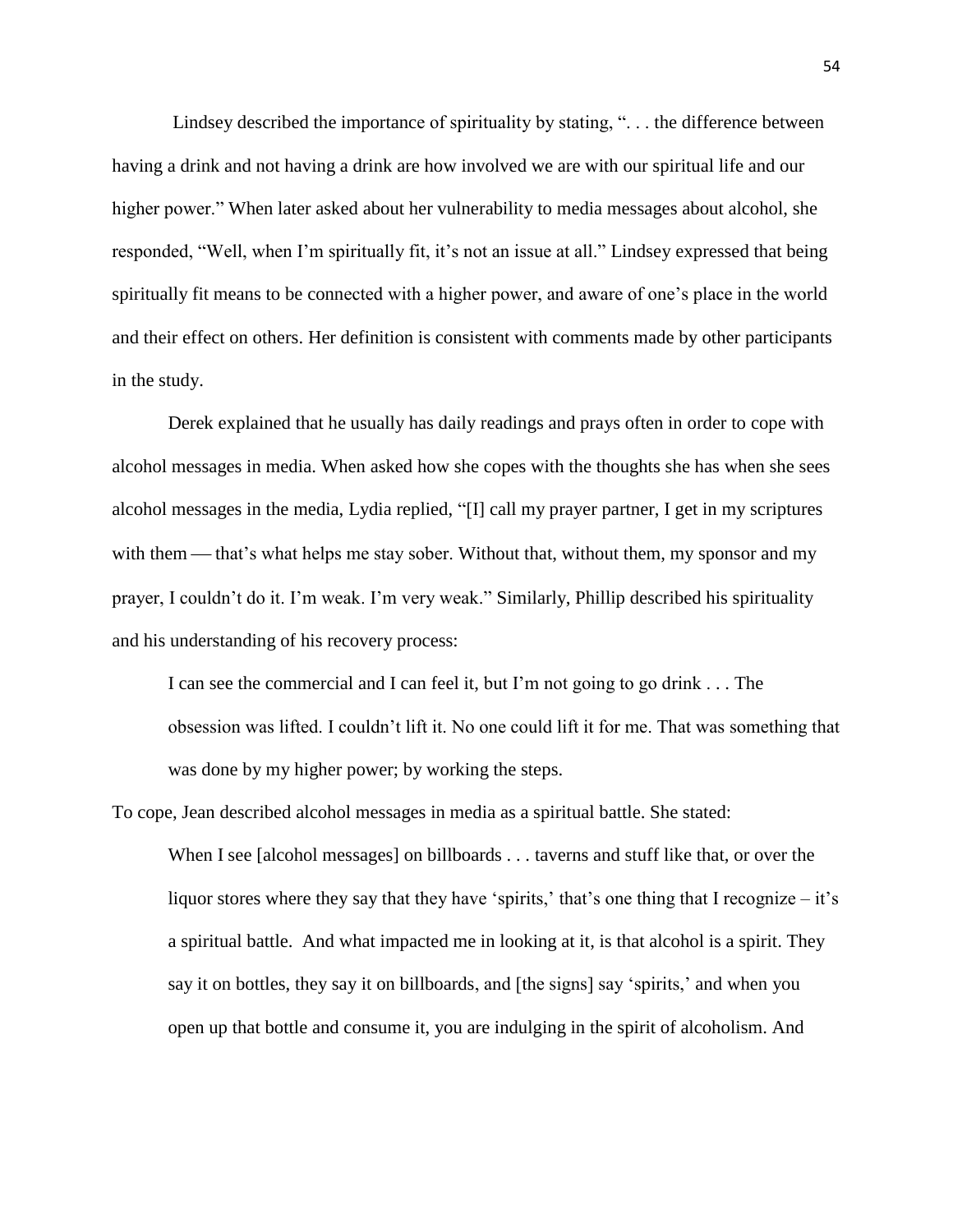when I kept looking at it I was like, '*wow*.' It's a spiritual battle, not a battle that I can fight in a natural sense. And I knew that I had to ask for my higher power, which is God.

I argue that most of my participants' connection with a higher power as a coping mechanism has largely been part of their involvement with Alcoholics Anonymous, which often provides a spiritual element through which recovering alcoholics can connect to a higher power (Thatcher, 2011; Watts, 2012). As shown from previous comments from my participants, individuals recovering from alcoholism often learn that they cannot recover alone; that they must give control to a higher power who will lead them to recovery.

#### **They Cope by Avoiding Some Forms of Media Altogether**

Multiple participants indicated that in order to cope with alcohol messages that they see in media, they avoid some forms of media altogether. This was similar to the findings of Treise et al. (1994), who concluded that often, individuals recovering from alcoholism will attempt to avoid advertising or will reinterpret the messaging of the advertisement if they notice that they are being affected by it. Various participants stated that they turned off the TV, or turned the channel if alcohol messages came on. For example, Derek mentioned staying away from certain movies that he knew would have alcohol messages, and Lydia stated that she "doesn't watch television." Dana expressed that when she is exposed to alcohol messages in the media, she often copes by trying to "take any action she can" in order to avoid it. She claimed:

If I see [alcohol messages in media] now, I just try to change my focus. Change the channels, change the song, and change the movie, whatever it takes so that I don't have to think about doing it.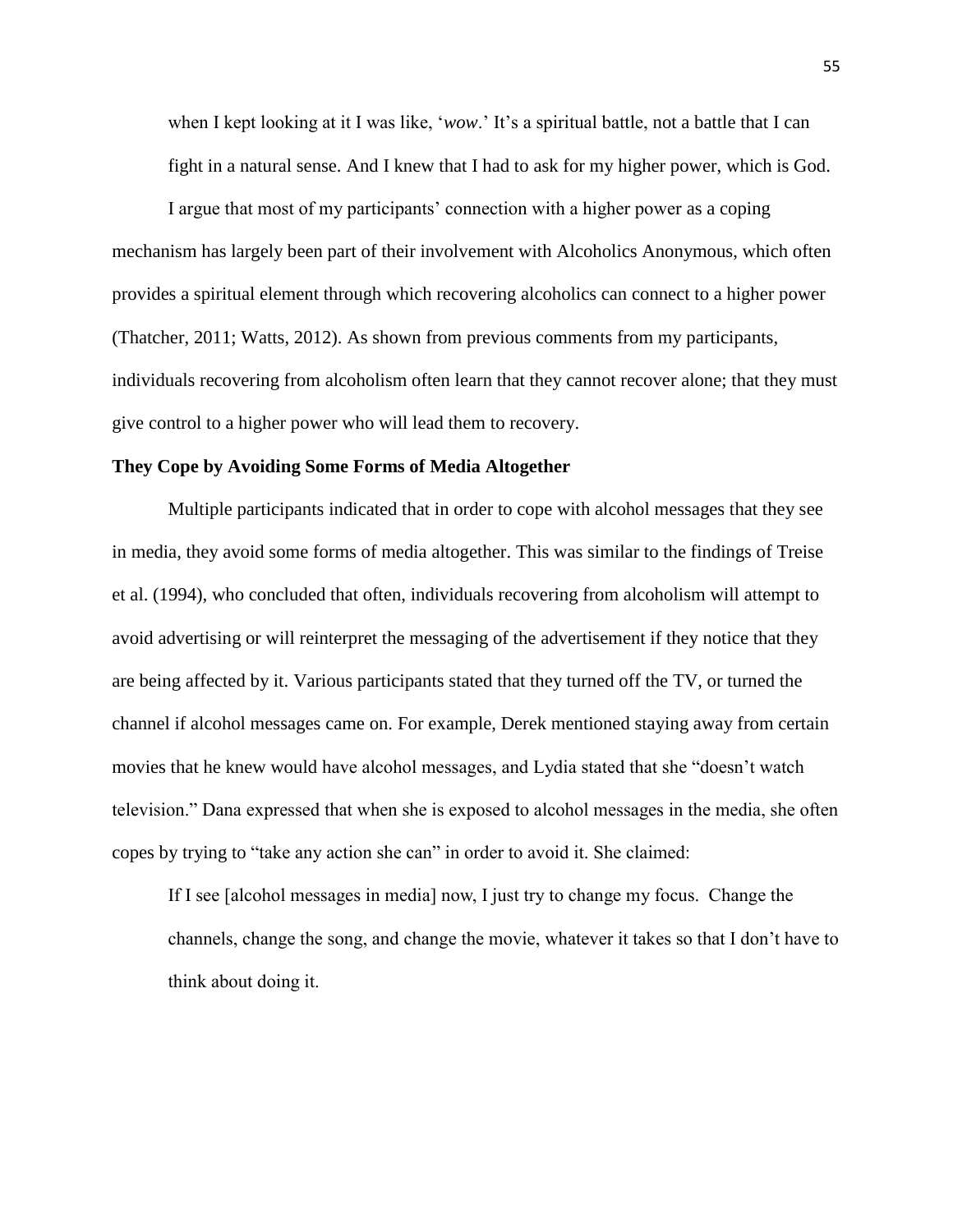Dana mentioned a time in which she coped with alcohol messages in media by explaining that she had to ask her friend to turn off a documentary because it showed people drinking and using drugs. She remembered:

Like, there was a documentary that um, I was with somebody the other day and they were watching a documentary and I was like, 'Look, I can't watch this.' So they had to turn it. I am not going to sit here and watch somebody get high or get drunk because I can't do that anymore. Because then it triggers me to want to do it. It brings that temptation to me. Similarly, Lindsey has observed her vulnerability by noting, "[B]eing around alcohol or

watching alcohol-based videos are not safe things for me so I try to be aware of that right now."

Derek and Lydia both mentioned that when they do watch television, they typically only watch shows like the Discovery Channel, the History Channel, or the Weather Channel as a way to cope. These too seem to be avoidance responses to alcohol messages, because both Derek and Lydia are choosing to watch television shows that they feel they can safely watch without being exposed to alcohol messages. In the same manner, both Derek and Lydia also expressed that they like to read instead of watching television.

The coping mechanisms taken by Derek, Lydia, Dana and Lindsey are clear examples of avoidance responses, which were described earlier by Heslin et al., (2013), as happening when people no longer accept the cues or distance themselves from the possibility of being exposed to cues. While these coping actions can assist in helping the individual recovering from alcoholism to maintain their original goal of sobriety, research has shown that avoidance isn't always the best approach. In fact, previous research has shown that approach responses are more effective than avoidance responses in assisting recovering alcoholics to maintain abstinence from substances (Brennan, Schutte, Moos & Moos, 2011; Schutte, Brennan & Moos, 2009).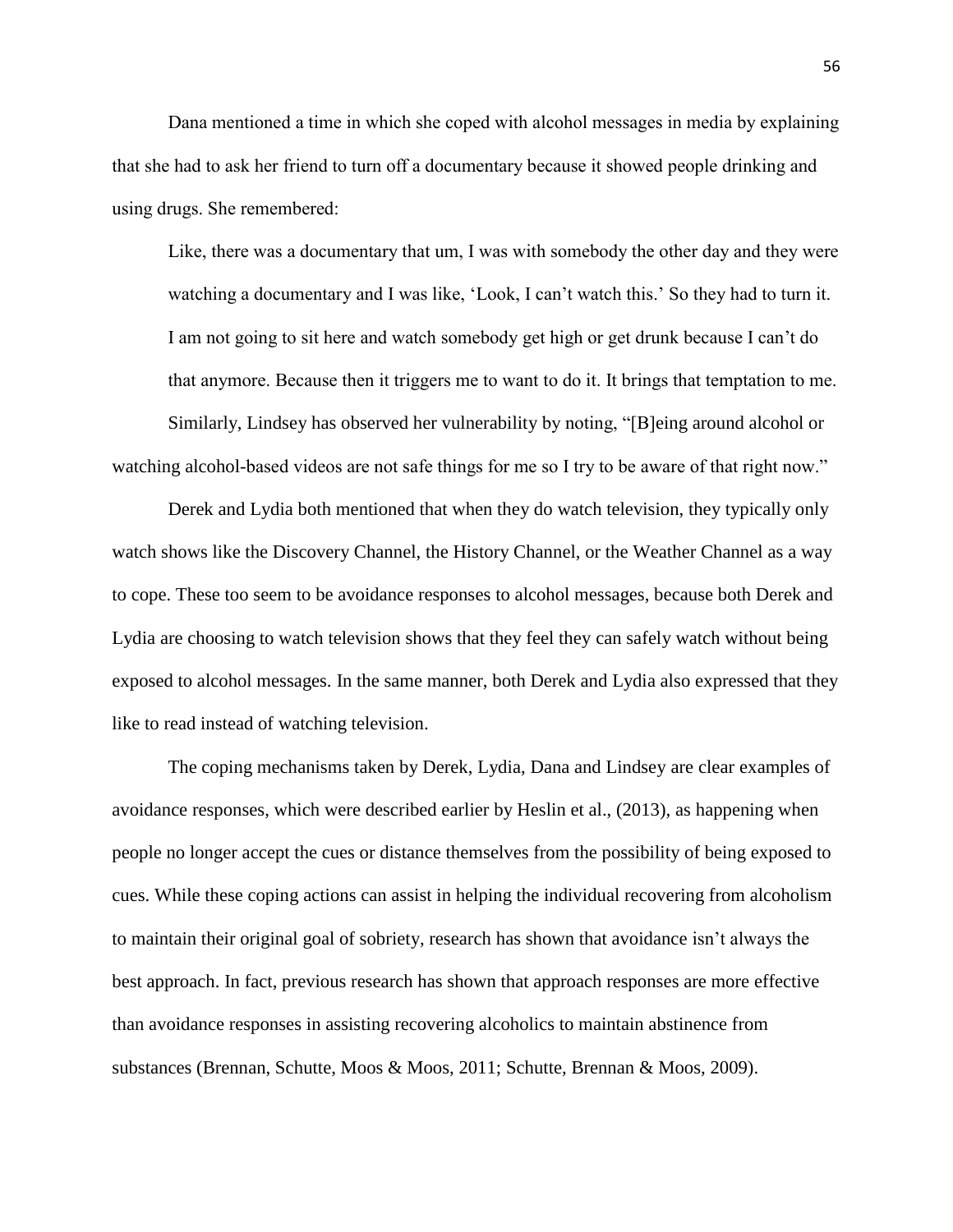## **They Cope by Reaching Out for Social Support**

While avoidance responses are often used by those recovering from alcoholism, approach responses may be used as well. A key approach response includes reaching out to others for social support. Indeed, a number of participants within the study sought fellowship as a coping mechanism after being impacted by alcohol messages in the media. As expressed earlier, Brian described the time that he had been tempted to drink by an alcohol commercial. However, he described how social support helped keep him from succumbing to his temptation:

[A] good friend of mine — he had been in the program about 40 years at that time we talked about it, and he just said  $\ldots$  "it will hit again," so I kept doing what I was doing, and it took about a month, and [the craving for alcohol] left.

Lydia mentioned that her sponsor is somebody that she relies on to cope when she feels heavily impacted by alcohol messages in the media. She explained, "First of all, I call my sponsor, which is my alcoholic sponsor. My sponsor has helped me through [times when she felt triggered to drink]."

Dana indicated that she had multiple people on whom she could rely for social support:

I have a phone list of people that I can call in matters like that, you know. Like support. And then go to a meeting, you know. Talk to somebody on the phone, and go to a meeting. And talk about what you were going to do or what you were going through, or the triggers or temptations you were having.

Phillip, after feeling impacted by an alcohol message that he saw on the television, described the coping actions he took afterwards by observing:

And then I went to a meeting and talked about it. And then people were like, "oh yeah, I remember . . ." and then you hear other people's stories, and then all of a sudden I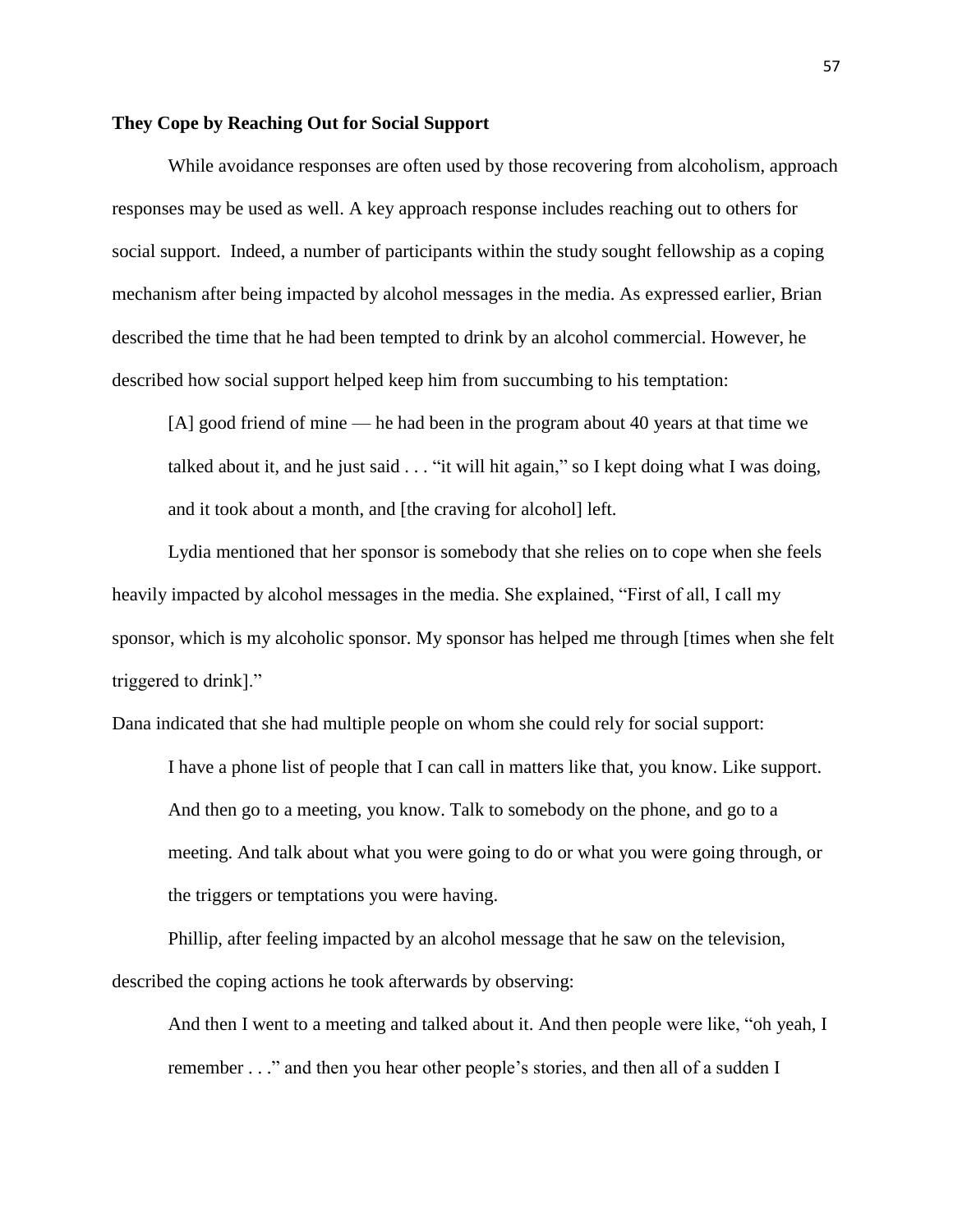became kind of normal. I'm just like him, I'm just like her. And that's why fellowship is so important, because you can't do it alone.

Fellowship (especially in AA, in which Brian, Dana, Lydia, and Phillip are involved) is an important component of recovery, and allows those recovering from alcoholism to build a shared sense of community through the telling of narratives (Galanter, 2013; Jodlowski, Sharf, Nguyen, Haidet, & Woodard, 2007). This type of social support allows them to cope with alcohol messages in media, as well as feel connected to one another, while normalizing the feeling of temptation that they experience as an individual recovering from alcoholism.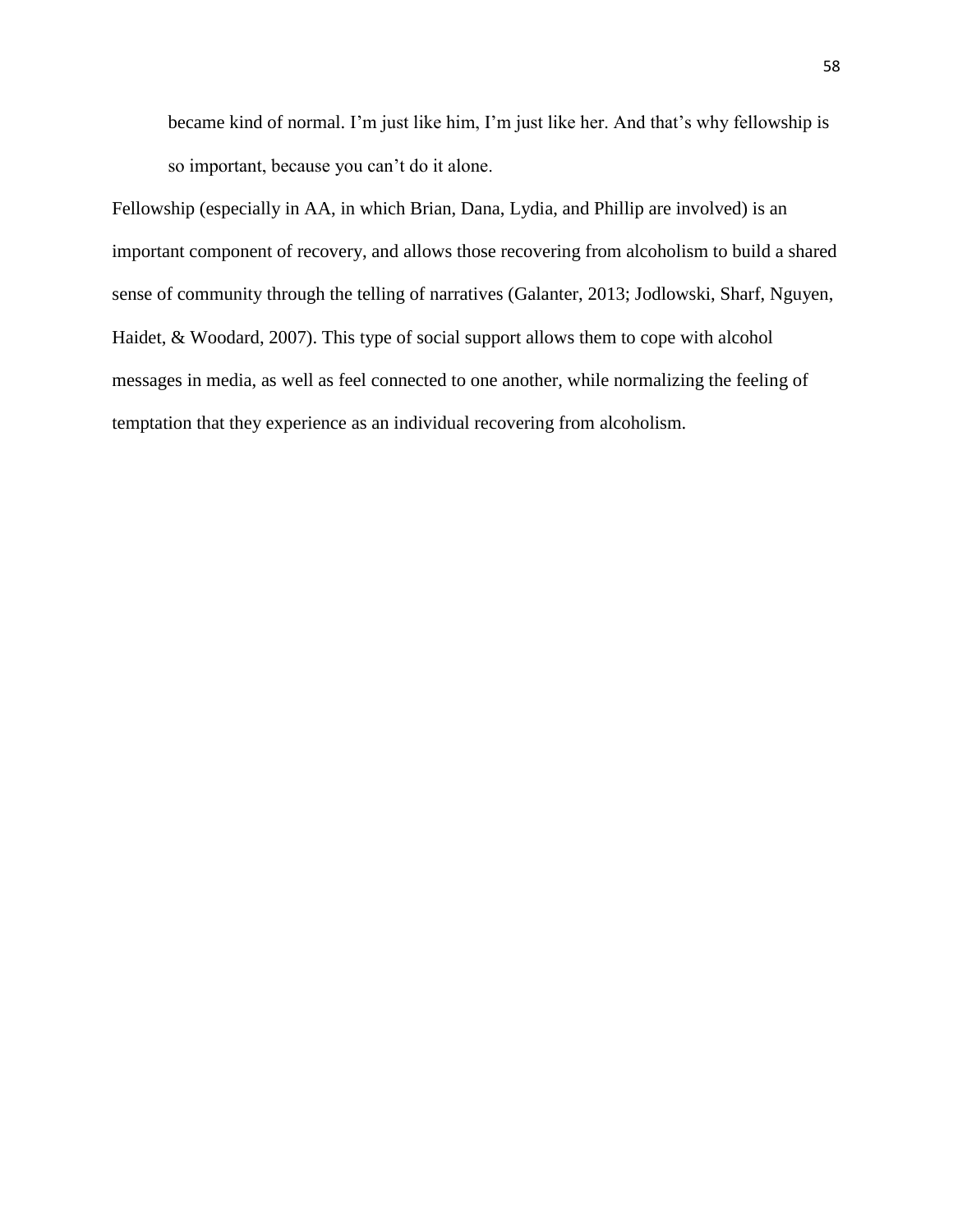#### **Chapter Five: Discussion**

The purpose of the study was to examine how those recovering from alcoholism make sense of alcohol messages in the media. The following contains a discussion of how the findings are related to each of the research questions.

## **RQ1: What perceptions do those recovering from alcoholism have about alcohol messages within the media?**

This research question was addressed in terms of two themes: 1) alcohol messages are ubiquitous; and 2) the media are unethical in their messages about alcohol. Participants had very similar perceptions regarding the pervasiveness of alcohol messages in media. Participants listed commercials and billboards as the most prevalent forms of media showing alcohol messaging. Through the analysis, it seemed as though these alcohol messages were typically not sought out actively by participants, but rather appeared through spontaneous advertising as individuals attempted to watch television, sought out entertainment on their cell phone, or encountered other forms of media. A number of participants made comments indicating that television was a major source of alcohol messaging. This finding is consistent with Treise et al.'s (1994) study, who also found that alcohol advertisements on television were salient for their participants. My participants may have been pre-conditioned to pay more attention to these alcohol messages, particularly because they were abstaining from drinking altogether, which may have caused them to have cravings for alcohol (Field & Eastwood, 2005; Field, Munafo, & Franken, 2009; Field & Powell, 2007).

Participants indicated similar views of unethicality of the media, in two distinct ways: 1) unethical crafting of alcohol messages; and 2) unethical depictions of alcoholism and those recovering from it. Participants perceived that there are often unethical people who work "behind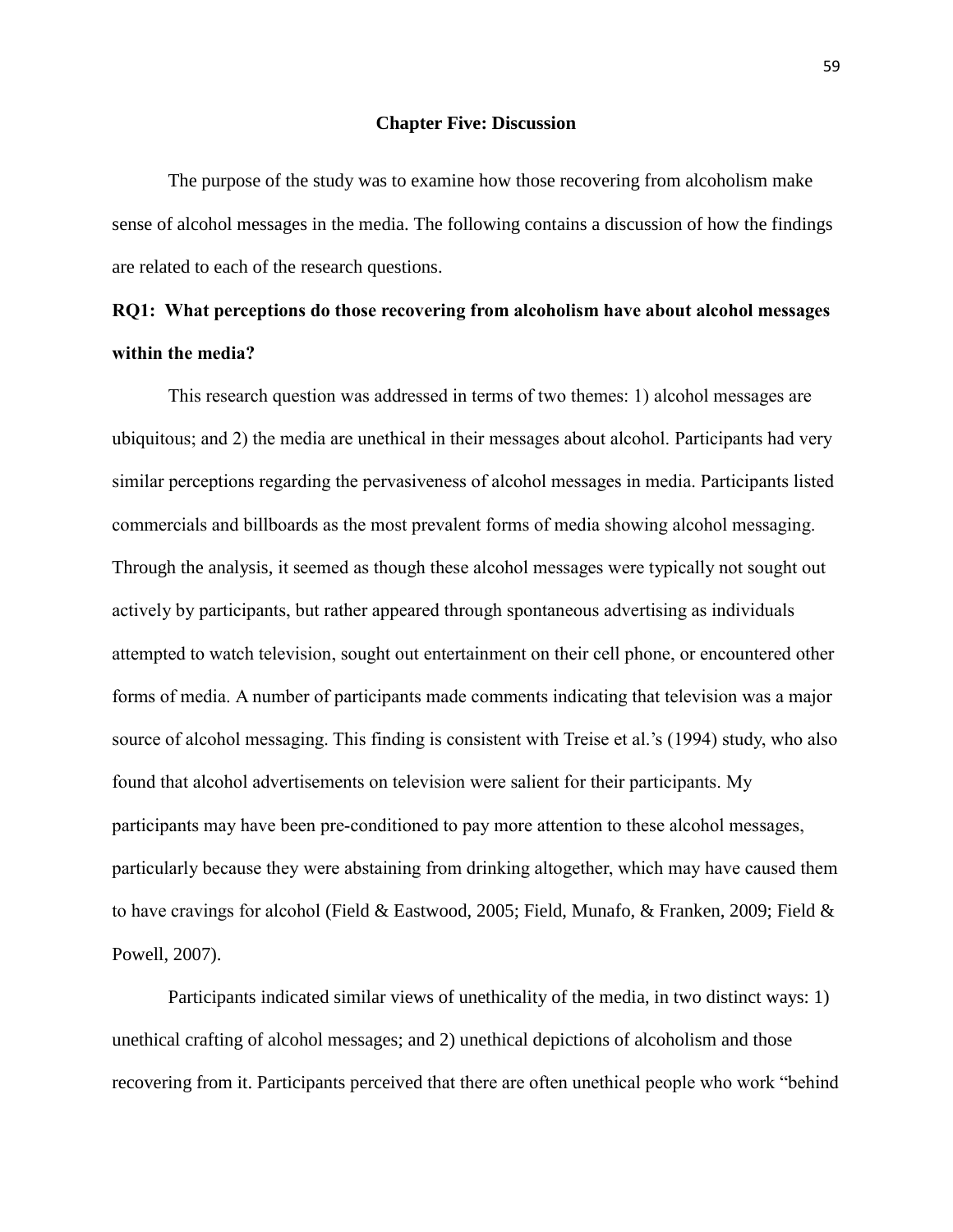the scenes" in the alcohol industry, often only working in the industry for the money. Participants perceived celebrities as being supporters of unethical alcohol advertising, and mentioned that alcohol messaging is typically very calculated in its marketing tactics towards certain populations. Many participants discussed their views on the risqué tactics that alcohol companies use in order to try to "sell" their products, such as showing a man with his shirt off, or the shortness of a woman's skirt in an alcohol commercial. Participants expressed their perception of the "subconscious" element to alcohol messaging — the implicit messages that psychologists help craft for the alcohol advertising sector of marketing, and the trickery used by alcohol companies. Participants' perceptions indicated that they were critically aware of the media they consume, which can be explained using uses, gratifications, and dependency theory (Blumler & Katz, 1974).

Participants perceived that media are unethical in their portrayal of alcoholism and those recovering from it. A number of participants perceived the unethicality of messaging that occurs in commercials with medications claiming to "cure" alcoholism, an idea that participants perceived as a lie. Additionally, participants noted that media often do not provide the "full story" of alcoholism and the difficulties involved in recovering from it. Participants had a heightened sense of caution towards alcohol messages, which may be due to the fact that as they are exposed to more and more alcohol messages in the media, their thoughts likely become more negative towards it because the messages about alcohol (most often messages that depict alcohol as a fun activity) are discrepant with their goal of abstaining from it.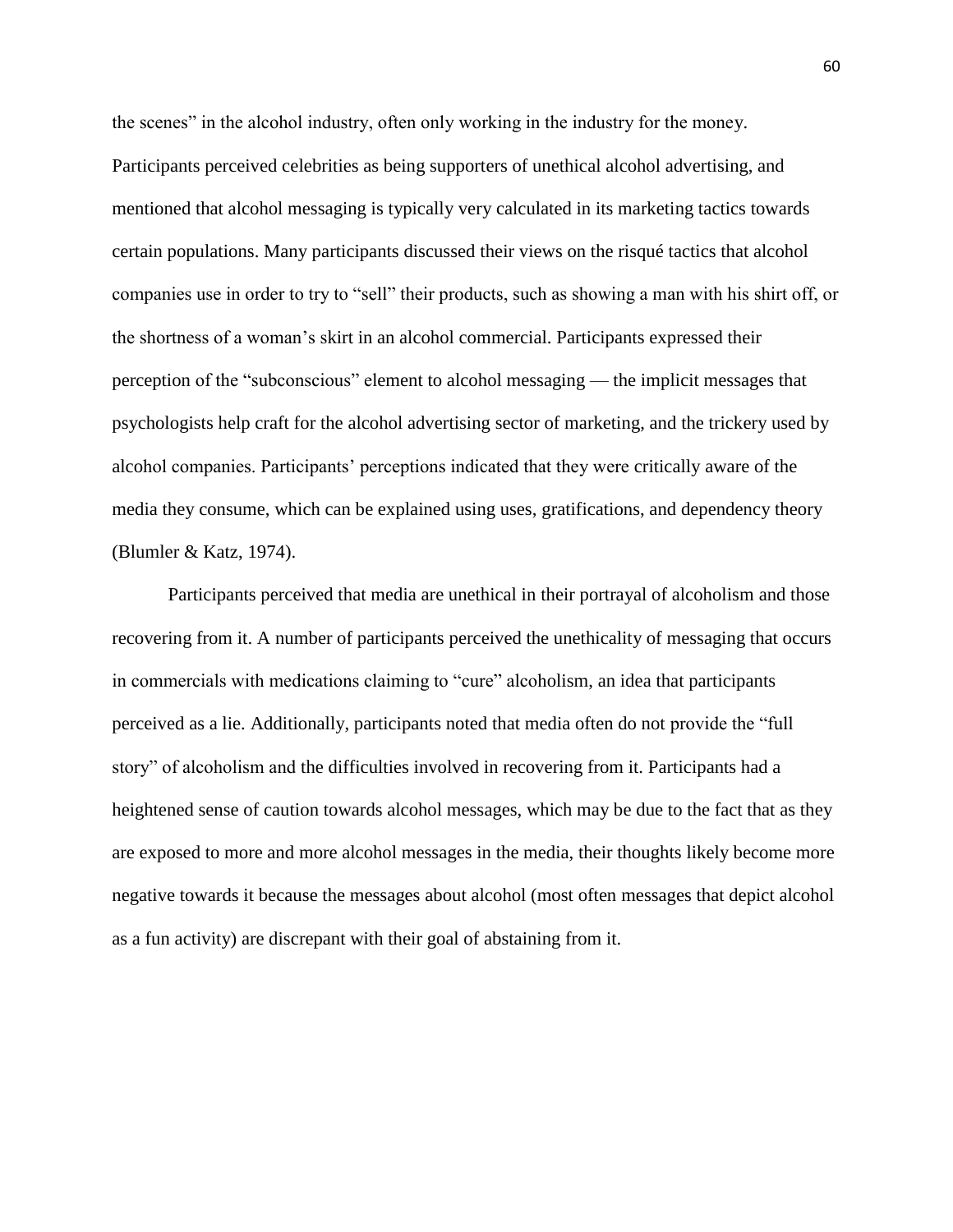# **RQ2: In what ways, if any, are individuals who are recovering from alcoholism impacted by alcohol messages in the media?**

This research question was explored in terms of two themes: 1) media with alcohol messages; and 2) media without alcohol messages. A number of participants stated that when they see alcohol messages, they are reminded of what it was like to drink. Participants recalled "tasting" the drink through the commercial. Participants also recollected specific thoughts that they have had when exposed to media with alcohol messages. A number of participants explained that when they are exposed to alcohol messages in the media, they often think about the reality of their own drinking. Participants are impacted by having to remind themselves that their life becomes unmanageable when they drink, and that their reality is not as glamorous as the depictions shown in media. This proves to be challenging for some participants, as media often depict drinking alcohol as a positive activity that contributes to a happy lifestyle and suggests it as a cultural norm (DeMartino, Rice & Saltz, 2015).

Some forms of media triggered memories of drinking for participants, even if there was no explicit alcohol messaging involved. A number of participants mentioned the memories that certain songs bring to them that remind them of a time when they used to drink. This is supported by the findings of Engels, Slettenhaar, Bogt, and Scholte (2011), who claimed that lyrics played within songs could evoke a state of mind related to previous memories or associations with alcohol. Unintended "liking" of an alcohol advertisement on Facebook concerned one participant, particularly the impact that the advertisement might have had on his "recovering friends" who are connected with him through the social media site. As stated in the literature review, companies are now using Facebook to advertise their brands, which gain value from interaction with Facebook users (via "likes," "comments," "shares," etc.) (Carah,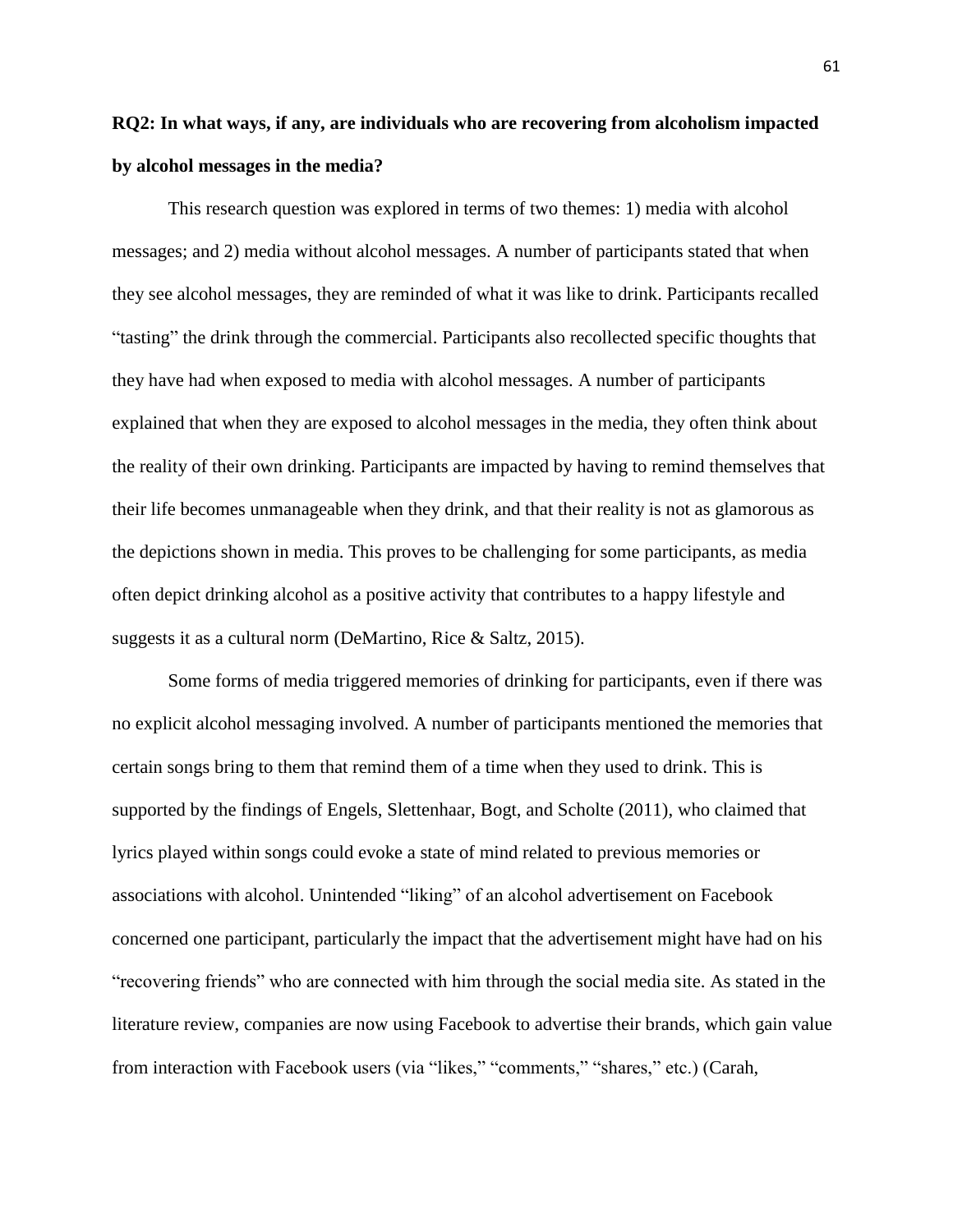Brodmerkel, & Hernandez, 2014). In this instance, the advertisement wasn't directly shown, but impacted that participant in his concern for its effect on others.

Three participants who were interviewed for the study stated that they have not been impacted in any way by alcohol messages in the media. However, it is important to note that none of those participants were part of a formal recovery program. Specifically, one participant considered herself an individual recovering from alcoholism, but has chosen to slow down on her drinking instead of abstaining from it altogether. I argue that the reason she was not impacted by alcohol messages in the media was because it did not elicit a triggering response from her because she was not completely abstaining from it. Secondly, another participant considered herself an individual recovering from alcoholism, but has also not undergone any formal recovery program. At the time of the interview, she stated that she quit drinking due to recently finding out that she was pregnant. A potential reason for her not being impacted by alcohol messages in the media could be that although she decided to quit drinking, not enough time may have passed for her to start developing withdrawal symptoms. Lastly, a participant stated that she locked herself in her apartment for seven days, and on the seventh day, God cured her of her alcoholism. Because she feels that she has been "cured" from alcoholism, it would make sense, then, that alcohol messages in the media do not impact her because she no longer craves alcohol, and is thus impervious to the media's persuasive attempts to get her to drink.

## **RQ3: How do those recovering from alcoholism cope with the presence of alcohol messages in media?**

There were four main subthemes that were found regarding to how participants cope with the presence of alcohol messages in media: 1) separating "self" from the "media drinking culture"; 2) they rely on spirituality to keep them clean; 3) they avoid some forms of media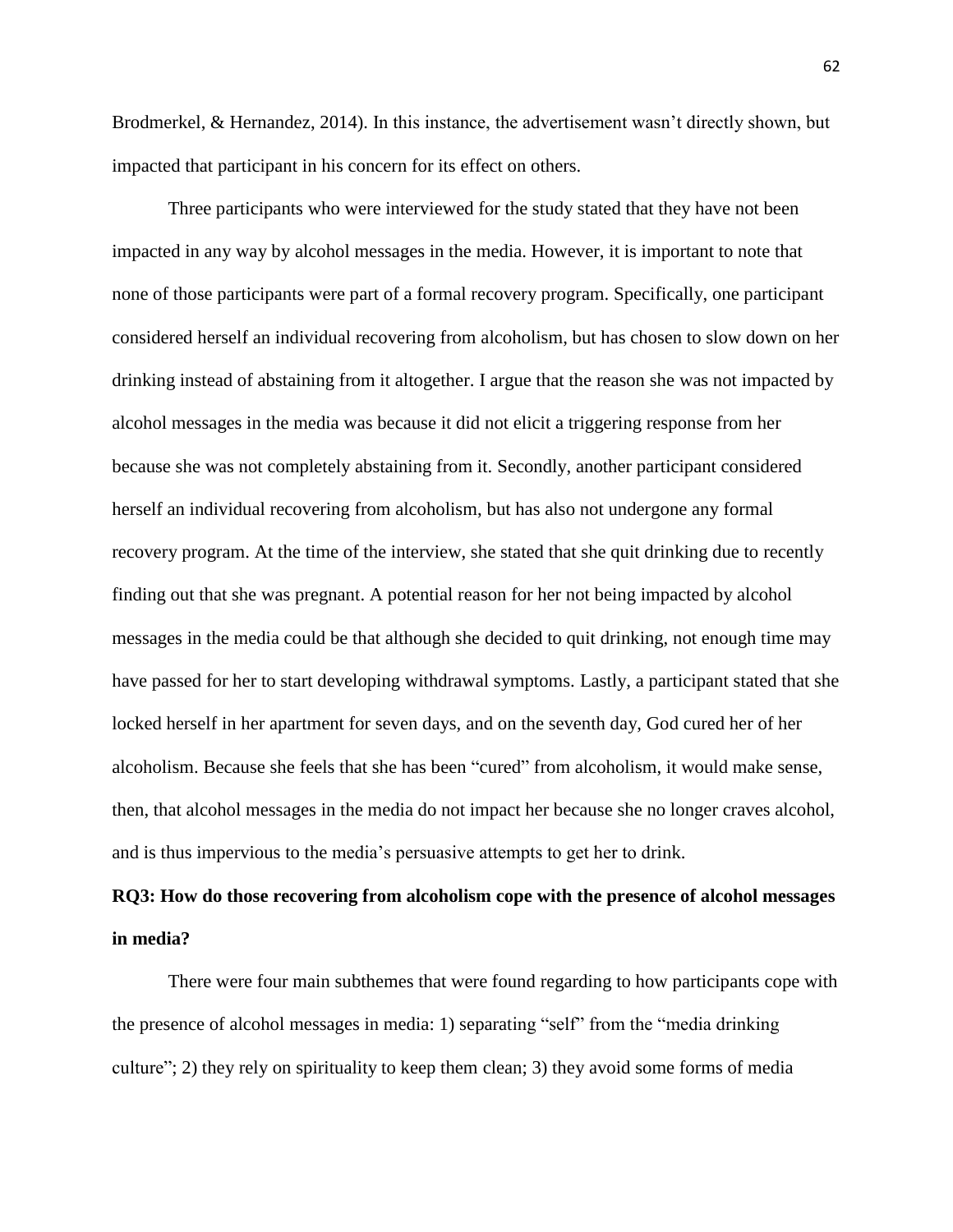altogether; and 4) they reach out for social support. Participants mentioned that media often glamorizes drinking, and that they have to stay vigilant in recognizing the difference between the drinking shown in media and their own drinking reality. Participants cope by viewing themselves differently and thinking back to the negative experiences that they had when they drank, or thinking about people who "ground" them. These coping tactics are approach responses, which have been identified as proactive efforts to address the problem such as seeking out social support or restructuring thoughts about threats (Gifford, Ritsher, McKellar, & Moos, 2006). A number of participants mentioned a coping strategy of being aware of their own thoughts when they are exposed to alcohol messages. It seemed as though participants were able to better resist the desire to drink when they recognized and acknowledged the vulnerability that they had towards alcohol messages.

Spirituality was a major coping mechanism that my participants used to "protect" themselves from the harm of alcohol messages in the media. Several participants offered that they are reliant upon a higher power, and that when they are "spiritually fit" they are not impacted by alcohol messages in the media. This makes sense, given that many of my participants are active members of AA, which often provides a spiritual element through which those recovering from alcoholism can connect to a higher power (Thatcher, 2011). Participants coped by actively engaging in spiritual activities in order to stay "spiritually fit." These activities included praying, reading the Bible or calling up a prayer partner. I argue that most of my participants' connection with a higher power as a coping mechanism has largely been part of their involvement with Alcoholics Anonymous.

Avoidance responses, as discussed earlier, are no longer accepting cues, distancing oneself from the possibility of being exposed to threats from cues, or staying away from any 63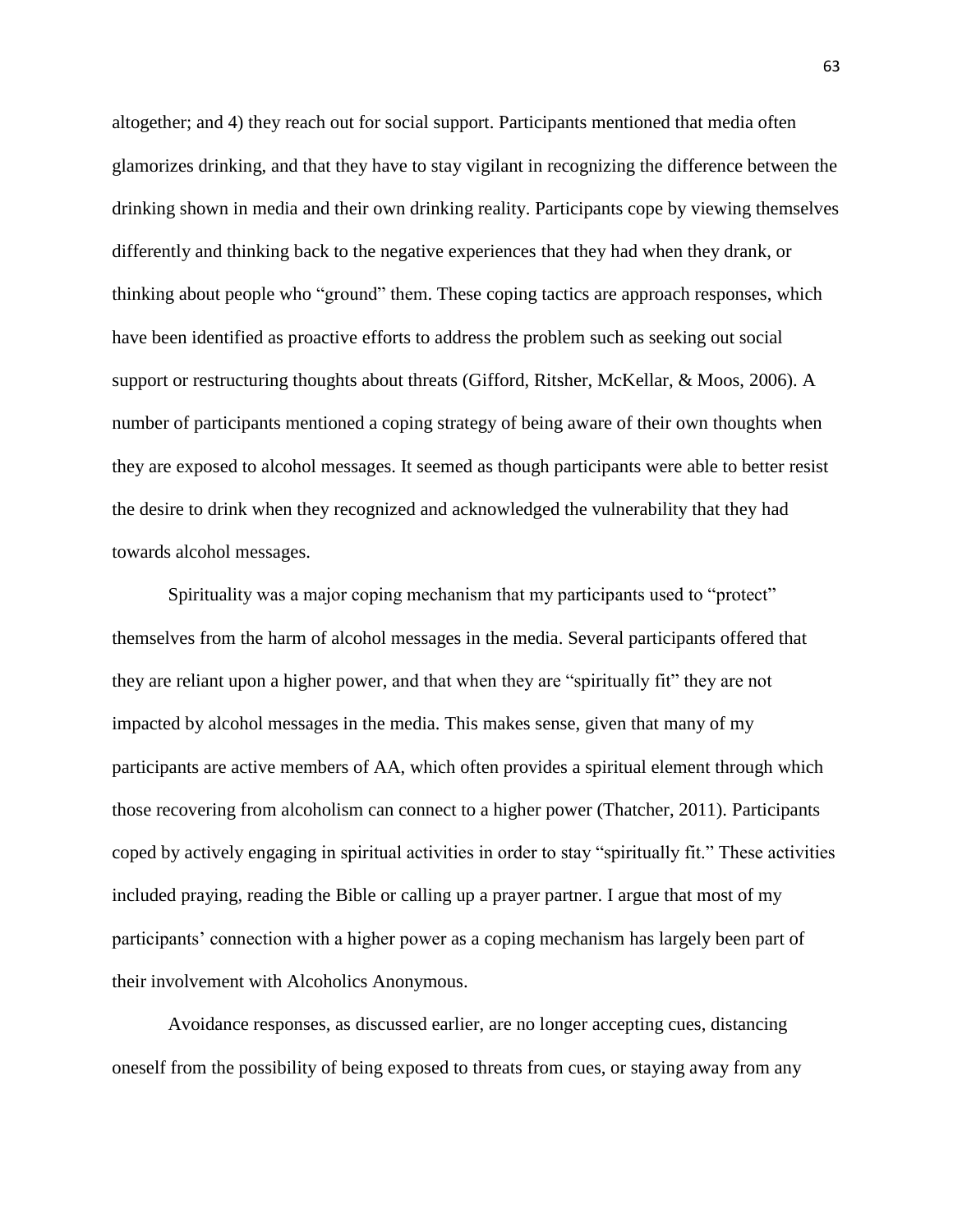location that could lead the individual to encounter cues (Heslin et al., 2013). Participants listed several avoidance responses that they take in order to cope with the presence of alcohol messages in media. Specifically, participants listed the following ways of coping: changing their focus, asking a friend to turn off any media that showed alcohol messages, watching "safe" forms of media that were not likely to show alcohol messages (e.g., the Weather Channel; the Discovery Channel), and reading. Although previous research has indicated that approach responses are more effective than avoidance responses (Brennan, Schutte, Moos & Moos, 2011; Schutte, Brennan & Moos, 2009), it seems as though avoidance responses do play an important part in the recovery process and in helping guide individuals to abstain from drinking. Each person's recovery process is different, but the length of recovery may also impact use of avoidance responses. Specifically, three out of four participants that indicated using avoidance responses were in recovery for two years or less. Only one "avoiding" participant had been in recovery for over ten year.

Although my study showed that participants used both approach and avoidance responses regarding alcohol messages in the media, I argue that they likely use similar coping tactics in response to any type of trigger that they experience, even if it's not media-based. This is reflected in the findings of Heslin et al. (2013), who explored the approach and avoidance responses used by those recovering from alcoholism in regards to various environmental cues (e.g., being around those who are using substances).

Lastly, several participants mentioned social support as a major component of coping. Participants reached out to those in their recovery program for guidance on "what to do" in certain situations (particularly when they felt triggered to drink), and were reassured by their recovery support network when they experienced certain triggering thoughts or feelings.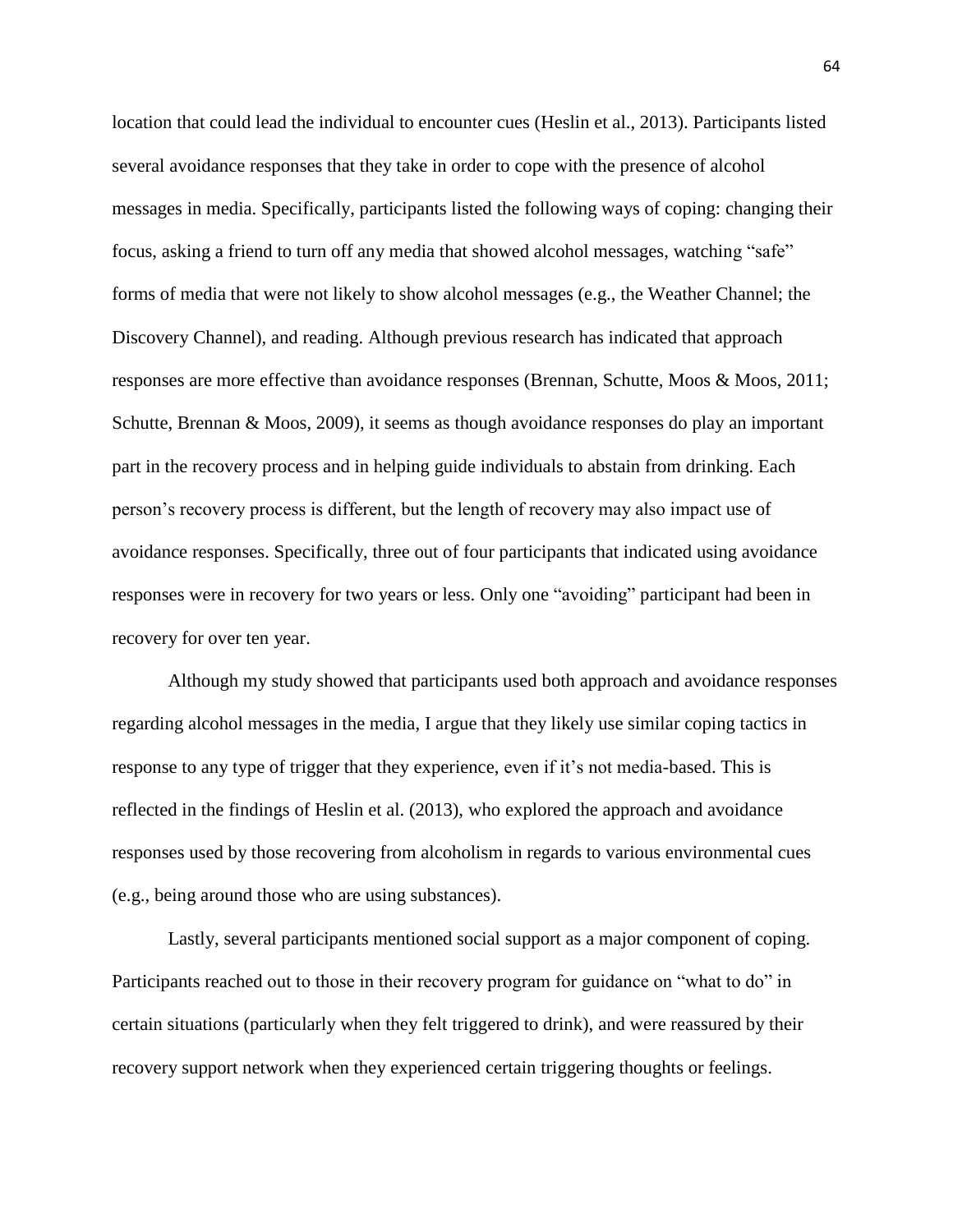Participants also mentioned calling their alcohol sponsor as a form of "grounding" when they needed someone to talk to. A number of participants described storytelling as an important form of social support to cope with alcohol messaging. This is consistent with Galanter (2013) and Jodlowski, Sharf, Nguyen, Haidet, and Woodard (2007), who claimed that storytelling allows those recovering from alcoholism to build a shared sense of community through the telling of narratives. Participants were able to find common ground with those in their recovery program, providing them with a feeling that they were not alone in the experiences they had as an individual recovering from alcoholism.

#### **Contributions**

This study makes four theoretical contributions to scholarly inquiry on alcohol and the media. First, Treise et al. (1994) found that those recovering from alcoholism can be triggered by advertising, but they did not explore the perceptions that those recovering from alcoholism have about alcohol messages that they see in the media. My study extends Treise et al.'s (1994) research by allowing participants to explain their perceptions of the media, alcohol messages, and the alcohol companies behind the messaging.

Second, I argue that Treise et al. (1994) did not explore the extent to which those recovering from alcoholism are impacted and how these people make sense of alcohol messages in the media. Rather, they simply provided instances in which participants were affected by them. In my study, I provide an in-depth exploration of how those recovering from alcoholism are impacted by those messages, and how those messages make them think about themselves and their recovery process.

Third, while Treise et al. (1994) did note specific avoidance responses that those recovering from alcoholism may engage in when they see alcohol advertisements, they did not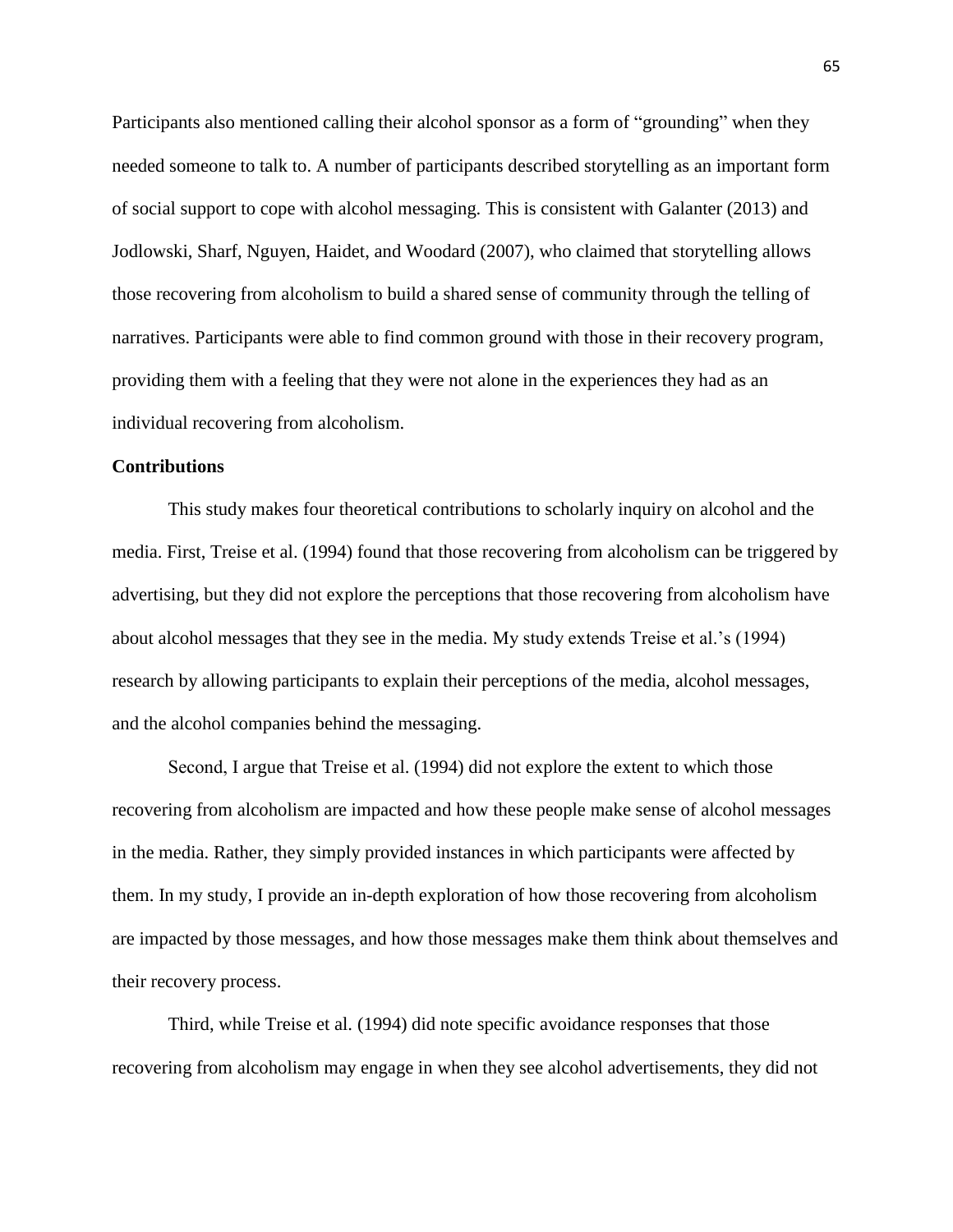explore other ways in which those recovering from alcoholism cope with alcohol messages. My study provides more in-depth analysis by exploring both approach and avoidance responses, and identifies coping mechanisms that were not discussed in Treise et al.'s study, such as spirituality and reaching out for social support.

Lastly, Treise et al. found in their study that the influence of advertising seems to diminish with the length of time in recovery. However, my findings indicate that influence doesn't necessarily diminish with length of time in recovery. Rather, awareness of vulnerability to alcohol messages in media seems to increase. As my participants stated in their interviews, the coping mechanisms taken when exposed to alcohol messages in the media seem to be what shields them from the harmful triggering effects that these messages can have on them. Participants seem to become more aware of their vulnerability to these messages and seem to cope in different ways in order to build stronger defense mechanisms towards triggers from alcohol messages in the media. This finding could differ from Treise et al.'s (1994) study because there has been an increase in the media platforms supporting alcohol messages, as well as consumers' use of such platforms. For example, there has a been a 257% increase of internet users between 2000 and 2012 (Li, O'Brien, Snyder, & Howard, 2015). As more individuals are using social media platforms and as alcohol messaging is branching out even further into these platforms, these messages become more accessible than ever before. Thus, this study extends Treise et al.'s research by taking into account 21<sup>st</sup> century media and alcohol messaging.

#### **Limitations**

As with all studies, this one has limitations. First, there were only a certain number of participants who were interested in being interviewed for the study. Of the available population, I found only nine participants who were willing to participate in the study. This could be due to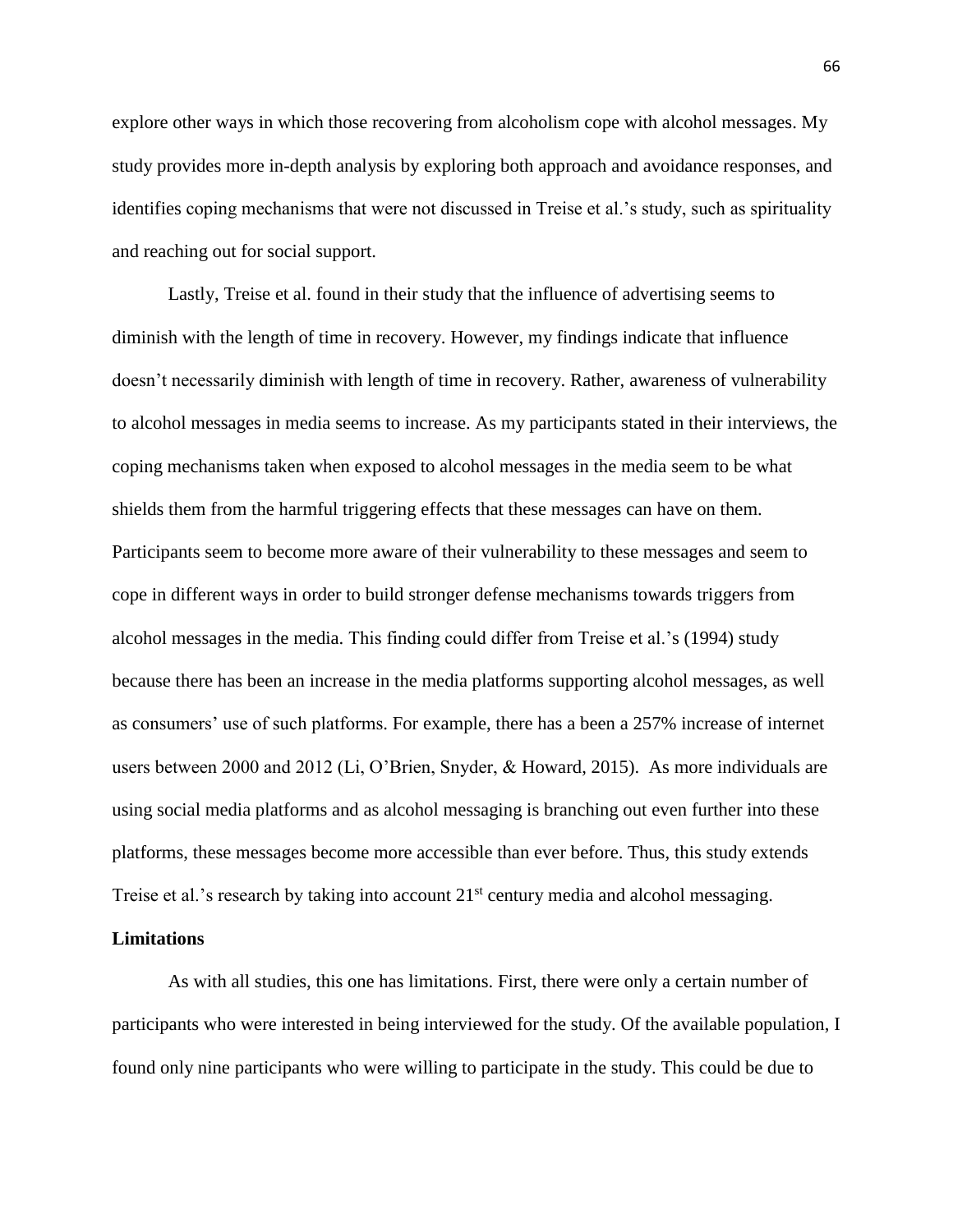the fact that those recovering from alcoholism could be considered a hidden population, or a "hard-to-reach population," as noted earlier by Sydor (2013, p.35). Additionally, a number of interested individuals declined to participate because of the sensitivity around the discussion of alcohol messages in the media and its impact on their recovery.

Second, interpretations of data could be impacted because I was the only person to code and analyze the data I collected from my interviews. Having additional researchers to independently code the interviews in addition to my coding could have generated different interpretations of the data. I did take precautions to this by reviewing transcriptions multiple times and by seeking some assistance in coding from my advisor. However, my personal thoughts, experiences, and research could have impacted the findings of my study.

Lastly, a number of individuals who participated in the study claimed that they had not been impacted by alcohol messages in the media. After further thought, it seems that these individuals may not be impacted by alcohol messages in the media for a number of reasons. First, they didn't fully abstain from drinking. Therefore, alcohol messages may not have had a significant impact on them. Just as an individual who is slowing down on eating desserts may not feel as impacted by seeing an advertisement with a dessert, some of my participants didn't feel heavily impacted by alcohol messages in media. Another reason that some participants may not have felt much impact from media messages might be that they felt completely healed from their addiction, and thus felt no vulnerability to alcohol messages. Lastly, participants may not feel impacted by alcohol messages in the media because not enough time has passed for that individual to feel the effects of alcohol withdrawal.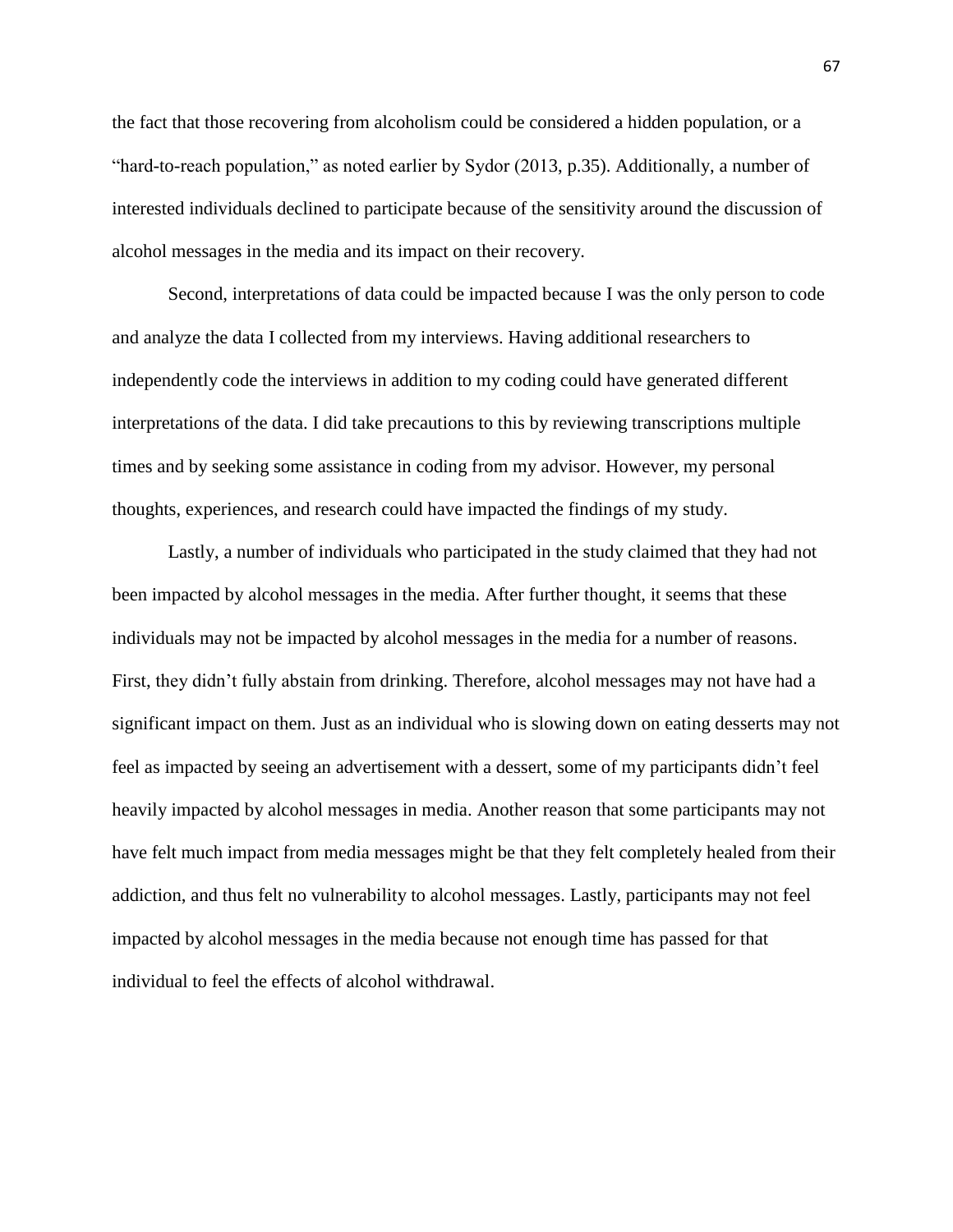## **Future Directions**

The limitations of this study have indicated a number of directions for future scholarship. First, in terms of sample, future scholars should attempt to recruit more participants in order to provide even more in-depth research. While this study utilized reverse-snowball sampling, future researchers could explore other modes of recruitment such as obtaining approval to contact a formal recovery program or even broadening the study to addiction in general, instead of specifically those recovering from alcoholism.

Second, future communication scholars should work to expand the discussion of addiction and media messages by focusing on a specific communication theory or construct for application to their analysis. Due to the fact that I had only nine participants, I did not find enough consistency among the data that spoke to one specific communication theory. Limited research has been conducted in the communication field on the topic of media alcohol messaging and those recovering from alcoholism, which means that there is a wide-range of communication theories that could be used for future research in this area. This should be particularly helpful for scholars who are interested in addiction or media studies but would like to hone-in on a specific communication construct. For example, future researchers could explore more specifically social support that individuals who are recovering from alcoholism use when he or she feels impacted by alcohol messages in media (Thatcher, 2011).

Lastly, interviewing individuals who are in formal recovery programs and are trying to abstain from drinking altogether will likely provide a more broad range of responses in terms of how individuals make sense of alcohol messages that they see in media. Future research may seek to explore the impact that different types of formal recovery programs have on an individual's recovery process and way of thinking in terms of alcohol messages in the media, or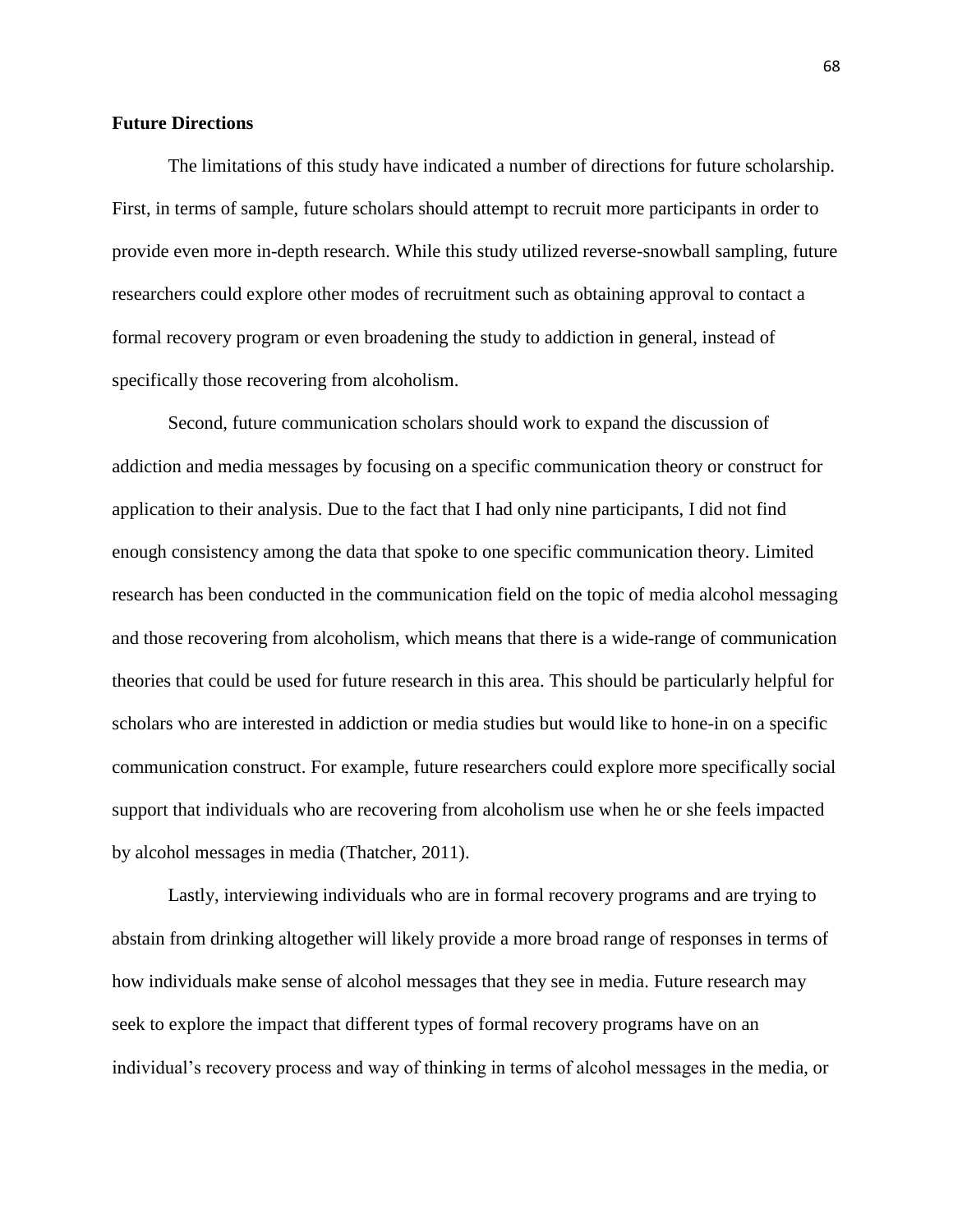could explore, in more depth, strategies that those programs provide participants to cope and understand alcohol messages in the media. It would be wise for future researchers to only recruit individuals who are completely abstaining from alcohol.

*I haven't been in contact with Theresa for a long while. My partner informs me that Theresa just received recognition for nine months of sobriety. I often reflect on the scenario that prompted this study. After listening to the experiences of my participants, I feel strongly that Theresa probably still struggles with media triggers, like those expressed herein. I wish her well.*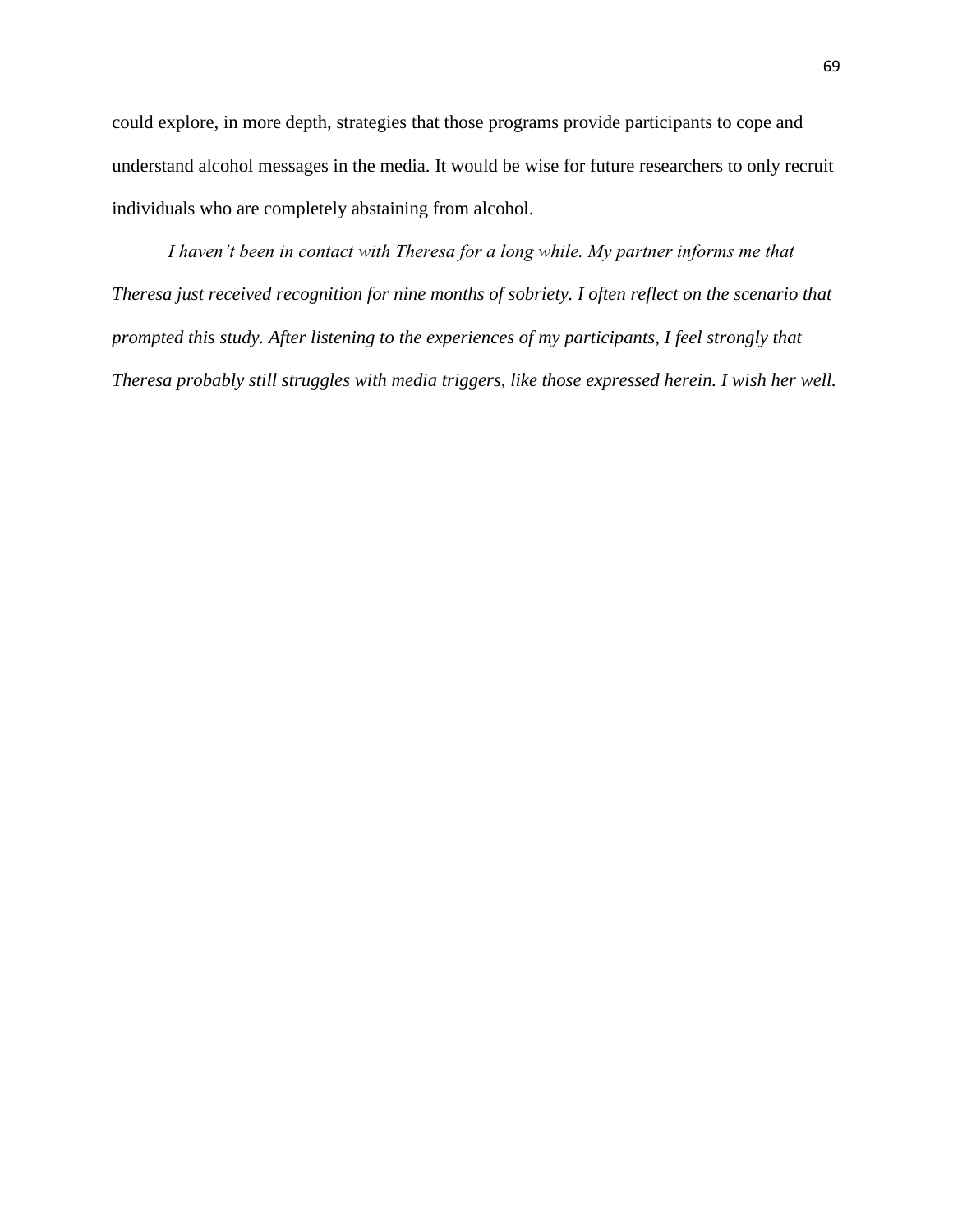#### **References**

- About WFS. (n.d.). Retrieved October 9, 2015, from http://womenforsobriety.org/beta2/aboutwfs/
- About us. (n.d.). Retrieved October 9, 2015, from http://www.celebraterecovery.com/site-map
- Alcohol abuse. (2014). Retrieved from https://www.psychologytoday.com/conditions/alcoholabuse.
- Alcohol abuse versus alcohol dependence. (2010). Retrieved from http://www.bettyfordcenter.org/recovery/addiction/alcohol-abuse-versus-alcoholdependence.php.
- Alcohol-impaired driving. (2014). Retrieved from http://www-

nrd.nhtsa.dot.gov/Pubs/812102.pdf.

- Alcohol and drug information. (n.d.). Retrieved from https://ncadd.org/for-the-media/alcohol-adrug-information.
- Alcoholism. (n.d.). Retrieved from http://www.mayoclinic.org/diseasesconditions/alcoholism/basics/definition/con-20020866.
- Alcohol overdose: The dangers of drinking too much. (2015). Retrieved from http://pubs.niaaa.nih.gov/publications/AlcoholOverdoseFactsheet/Overdosefact.htm
- Alcohol poisoning deaths. (2015). Centers for Disease Control and Prevention. Accessed on August 13, 2015, from http://www.cdc.gov/vitalsigns/alcohol-poisoningdeaths/index.html
- Alhabash, S., Mcalister, A., Richards, J., Quilliam, E., & Lou, C. (2015). Alcohol's getting a bit more social: When alcohol marketing messages on Facebook motivate young adults to imbibe. *Mass Communication & Society, 18,* 350-375. doi:10.1080/15205436.2014.945651.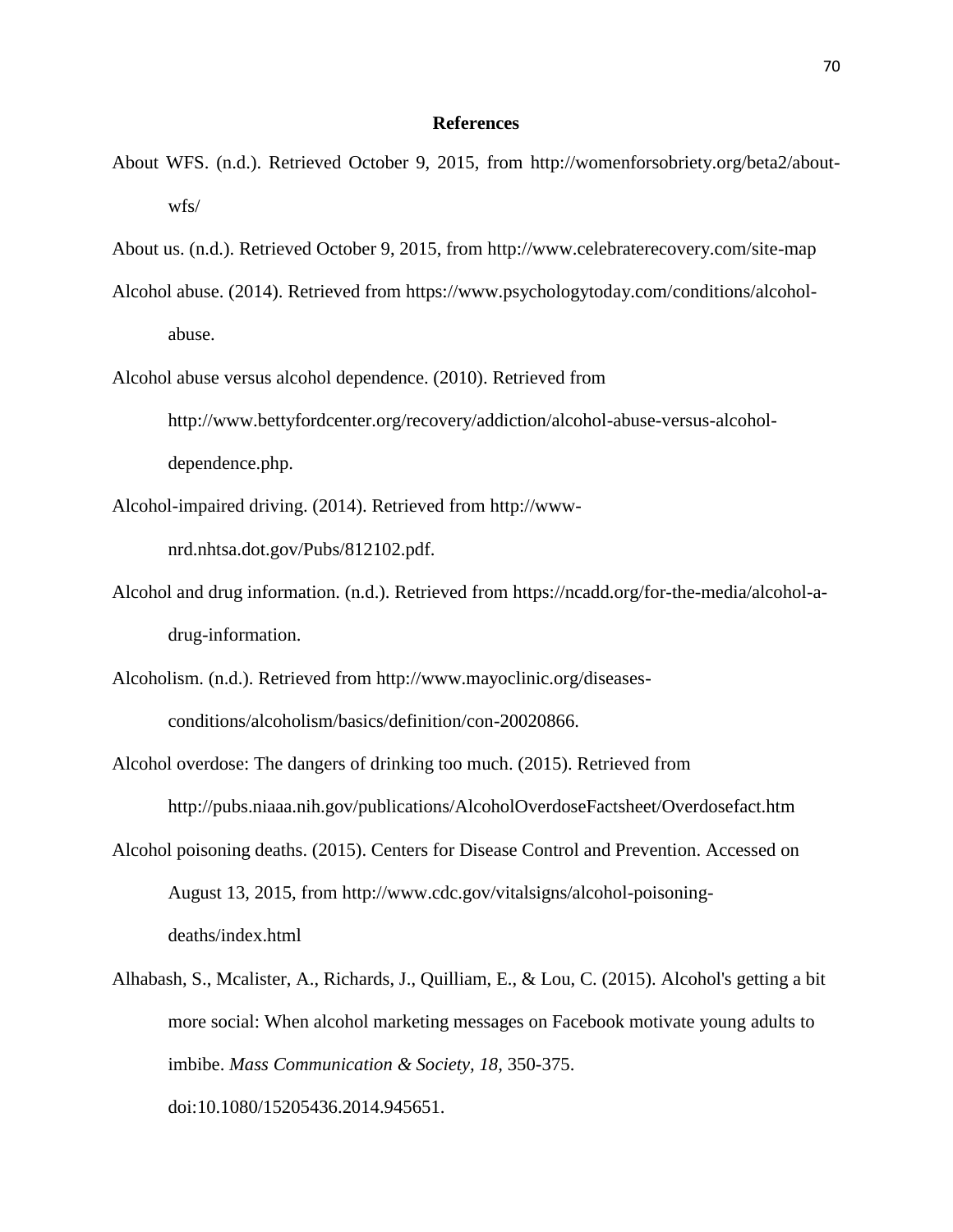- American Psychological Association. (2012). Understanding alcohol use disorders and their treatment. Retrieved from http://www.apa.org/helpcenter/alcohol-disorders.aspx
- American Society of Addiction Medicine. (n.d.). Public policy statement on the definition of alcoholism. Retrieved from http://www.asam.org/docs/publicy-policystatements/1definition-of-alcoholism-2-902.pdf?sfvrsn=0.
- Anderson, P., de Bruijn, A., Angus, K., Gordon, R., & Hastings, G. (2009). Impact of alcohol advertising and media exposure on adolescent alcohol use: A systematic review of longitudinal studies. *Alcohol and Alcoholism, 44,* 229–243. doi: 10.7861/clinmedicine.9- 2-121
- Bailey, K., Bartholow, B., Saults, S., & Lust, S. (2014). Give me just a little more time: Effects of alcohol on the failure and recovery of cognitive control. *Journal of Abnormal Psychology, 123(1),* 152-167. doi: 10.1037/a0035662
- Beaudoin, C. (2014). The mass media and adolescent socialization: A prospective study in the context of unhealthy food advertising. *Journalism and Mass Communication Quarterly, 91,* 544-561. doi: 10.1177/1077699014538829
- Berger, G. (1993). Alcoholism and the family. New York: Franklin Watts.
- Blondell, R., Amadasu, A., Servoss, T., & Smith, S. (2006). Differences among those who complete and fail to complete inpatient detoxification. *Journal of Addictive Diseases, 25(1),* 95-104. doi: 10.1300/j069v25n01\_12
- Blow, F. & Barry, K. (2012) Alcohol and substance misuse in older adults*. Current Psychiatry Reports,* 14, 310–319. doi: 10.1007/s11920-012-0292-9
- Blumler, J., & Katz, E. (1974). *The uses of mass communications: Current perspectives on gratifications research*. Beverly Hills, CA: Sage.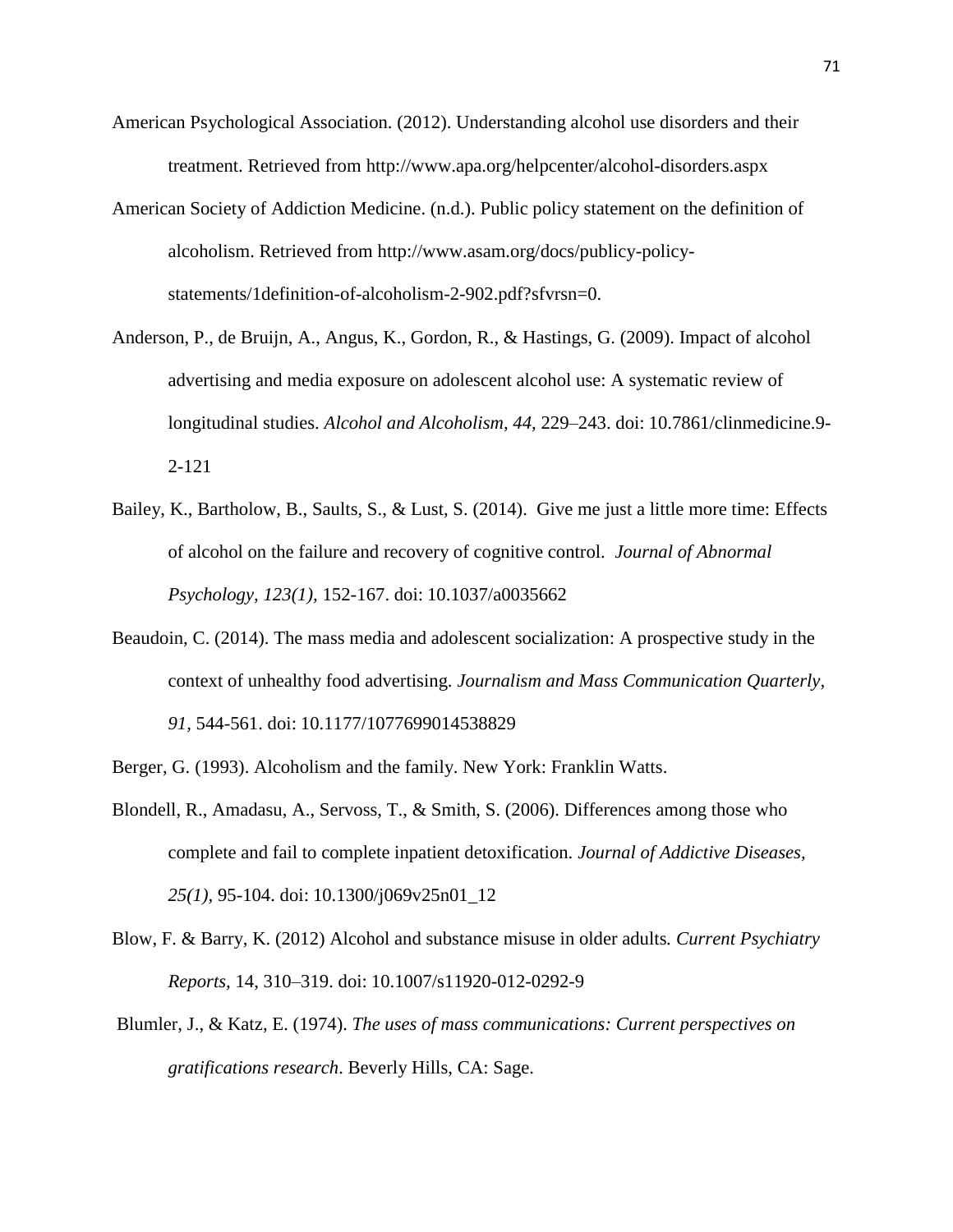- Borzekowski, D., Ross, C., Jernigan, D., DeJong, W., & Siegel, M. (2015). Patterns of media use and alcohol brand consumption among underage drinking youth in the United States. *Journal of Health Communication: International Perspectives, 20,* 314-320. doi: 10.1080/10810730.2014.965370
- Braun, V. & Clarke, V. (2006) Using thematic analysis in psychology. *Qualitative Research in Psychology, 3,* 77-101. doi: 10.1191/1478088706qp063oa
- Bray, R., Brown, J., & Williams, J. (2013). Trends in binge and heavy drinking, alcohol-related problems, and combat exposure in the U.S. military. *Substance Use and Misuse, 48,* 799- 810. doi: 10.3109/10826084.2013.796990
- Brennan P., Schutte K., Moos, B. & Moos, R. (2011). Twenty-year alcohol consumption and drinking problem trajectories of older men and women. *Journal of Studies on Alcohol and Drugs, 72,* 308–321. doi: 10.15288/jsad.2011.72.308
- Britton, W., Bootzin, R., Cousins, J., Hasler, B., Peck, T., & Shapiro, S. (2010). The contribution of mindfulness practice to a multicomponent behavioral sleep intervention following substance abuse treatment in adolescents: A treatment development study. *Substance Abuse, 31,* 86-97. doi:10.1080/08897071003641297
- Brower, K., & Perron, B. (2010). Prevalence and correlates of withdrawal-related insomnia among adults with alcohol dependence: Results from a national survey. *American Journal on Addictions, 19,* 238-244. doi: 10.1111/j.1521-0391.2010.00035.x
- Broyles, L., Binswanger, I., Jenkins, J., Finnell, D., Faseru, B., Cavaiola, A. . . . & Gordon, A. (2014). Confronting inadvertent stigma and pejorative language in addiction scholarship: A recognition and response. *Substance Abuse, 35(3),* 217-221. Doi: 10.1080/08897077.2014.930372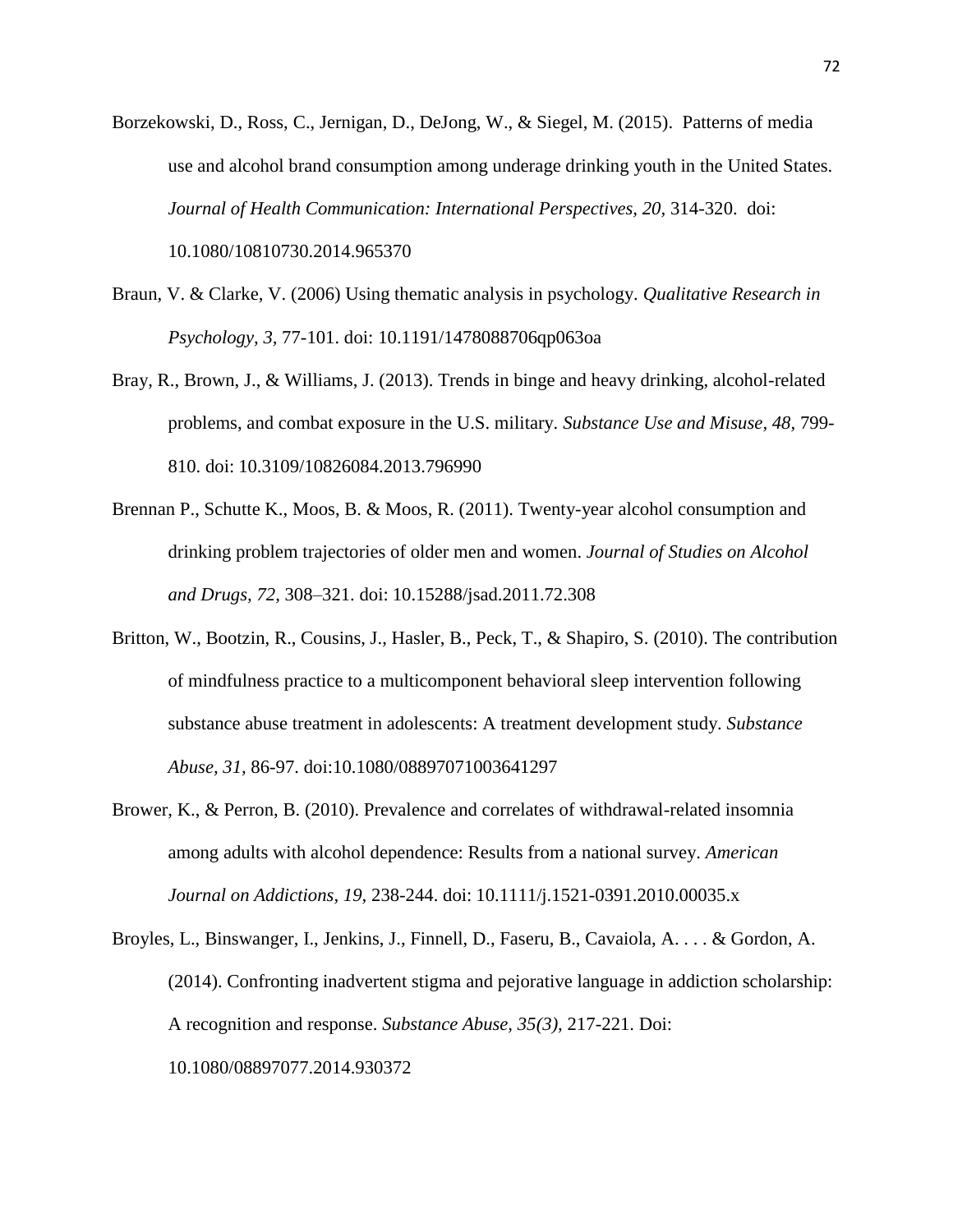- Brumback, T., Squeglia, L., Jacobus, J., Pulido, C., Tapert, S., & Brown, S. (2015). Adolescent heavy drinkers' amplified brain responses to alcohol cues decrease over one month of abstinence. *Addictive Behaviors, 46,* 45-52. doi: 10.1016/j.addbeh.2015.03.001
- Callejo, J. (2013). Media time use among adolescents and young adults: Analysis of differences. *Communication and Society, 26,* 1-26. doi: 10.1177/009365090017001006
- Canham, S., Christopher, K., Mauro, P., Mojtabai, R., & Spira, A. (2015). Binge drinking and insomnia in middle-aged and older adults: The health and retirement study*. International Journal of Geriatric Psychiatry, 30,* 284-291. doi: 10.1002/gps.4139
- Casswell, S. (1995). Public discourse on alcohol: Implications for public policy. In H. Holder & G. Edwards (Eds.), *Alcohol and public: Evidence and issues* (p. 190-211). Oxford: Oxford University Press.
- Castro, F., Barrera Jr., M., Mena, L., & Aguirre, K. (2013). Culture and alcohol use: Historical and sociocultural themes from 75 years of alcohol research. *Journal of Studies on Alcohol and Drugs, 17,* 36-49. doi: 10.15288/jsads.2014.75.36
- Clark, C. (2011). Bill W. goes to Hollywood: The rise and fall of recovering addiction experts. *The Journal of Medical Humanities, 32,* 89-102. doi: 10.1007/s10912-011-9136-6
- Chapman, C., Slade, T., Hunt, C., & Teesson, M. (2015). Delay to first treatment contact for alcohol use disorder. *Drug & Alcohol Dependence, 147,* 116-121. Doi: 10.1016/j.drugalcdep.2014.11.029
- Charmaz, K. (2006). *Constructing grounded theory: A practical guide through qualitative analysis.* Thousand Oaks, CA: Sage.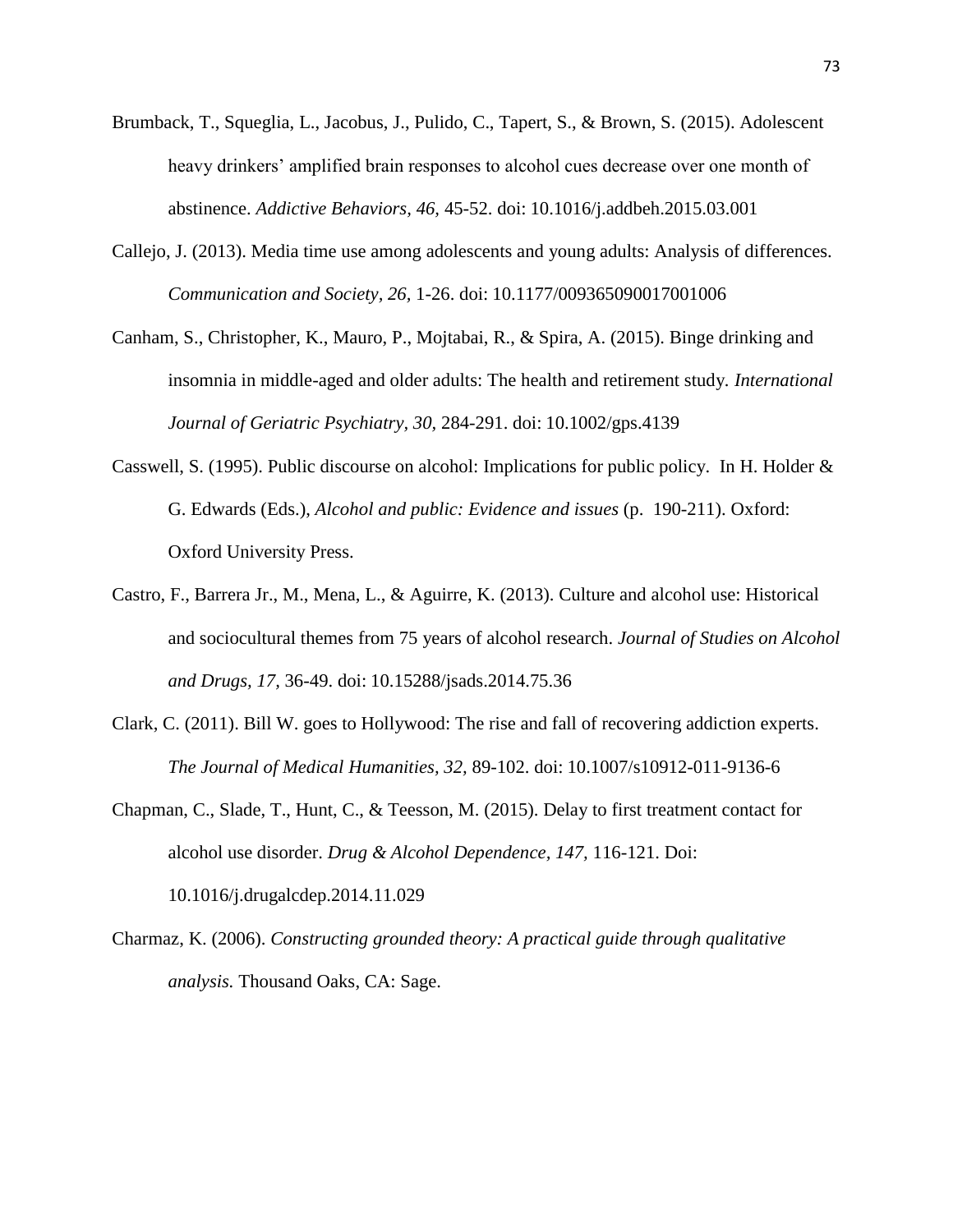Chewning, B., Bylund, C., Shah, B., Arora, N., Gueguen, J., & Makoul, G. (2012). Patient preferences for shared decisions: A systematic review. *Patient Education and Counseling, 86,* 9 –18. doi: 10.1016/j.pec.2011.02.004

- Children of alcoholics. (2011). Retrieved from http://www.aacap. org/AACAP/Families\_and\_Youth/Facts\_for\_Families/Facts\_for\_families\_Pages/Childre n\_Of\_Alcoholics\_17.aspx
- Choi, N., & Dinitto, D. (2011). Heavy/binge drinking and depressive symptoms in older adults: Gender differences. *International Journal of Geriatric Psychiatry, 26,* 860-868. doi: 10.1002/gps.2616
- Chung, P., Garfield, C., Elliott, M., Ostroff, J., Ross, C., Jernigan, D., Vestal, K., & Schuster, M. (2010). Association between adolescent viewership and alcohol advertising on cable television. *American Journal of Public Health, 100,* 555-562. doi: 10.2105/ajph.2008.146423
- Cin, S., Worth, K., Gerrard, M., Gibbons, F., Stoolmiller, M., Wills, T., & Sargent, J. (2009). Watching and drinking: Expectancies, prototypes, and peer affiliations mediate the effect of exposure to alcohol use in movies on adolescent drinking. *Health Psychology, 28,* 473- 483. doi: 10.1037/a0014777
- Cook, S., Heather, N., & McCambridge, J. (2015). Posttreatment motivation and alcohol treatment outcome 9 months later: Findings from structural equation modeling. *Journal of Consulting and Clinical Psychology, 83(1),* 232-237. doi: 10.1037/a0037981
- Cook, S., Heather, N., & McCambridge, J. (2015). The role of the working alliance in treatment for alcohol problems. *Psychology of Addictive Behaviors, 29,* 371-381. doi: 10.1037/adb0000058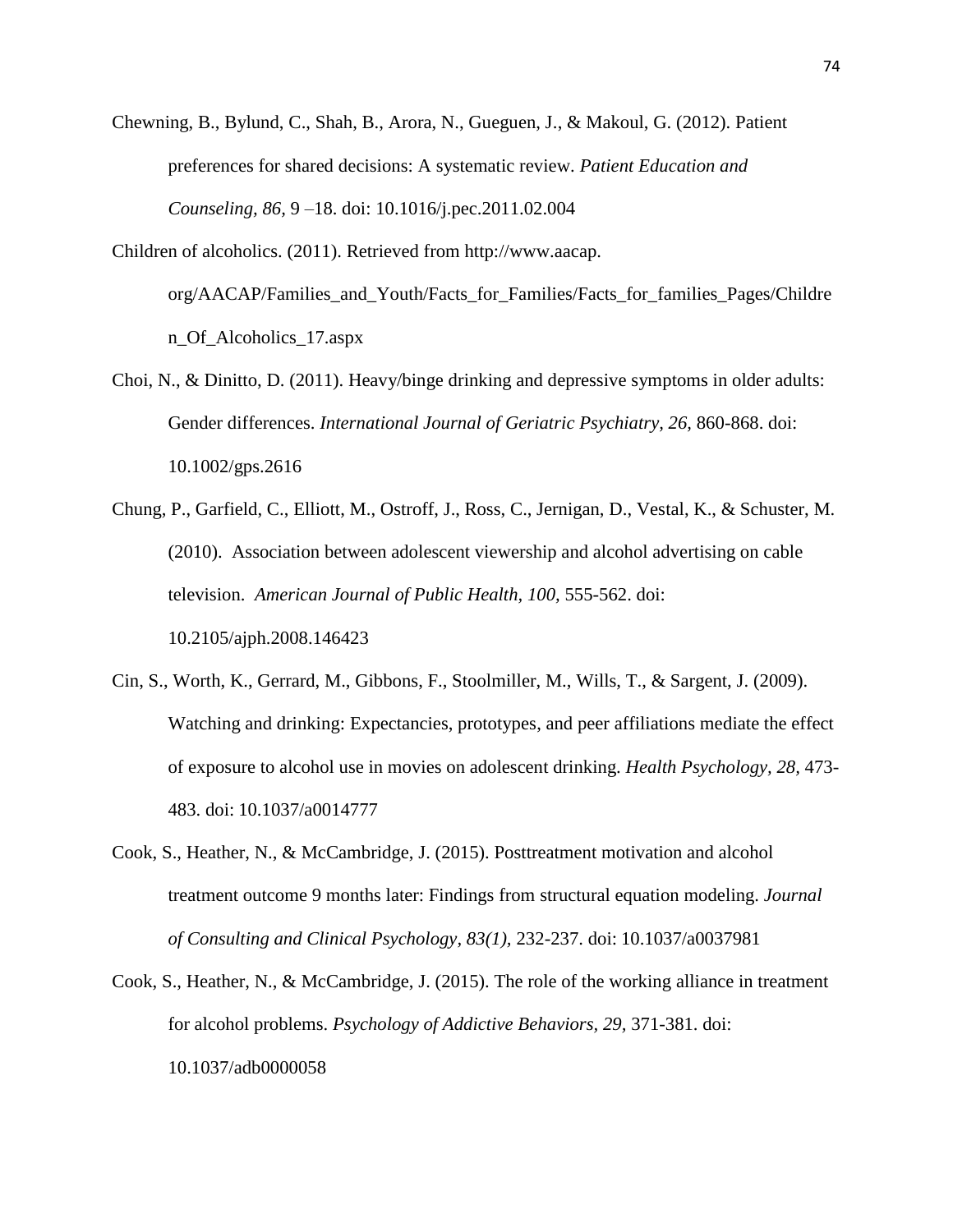- Courtney, K., Ghahremani, D., London, E., & Ray, L. (2014). The association between cuereactivity in the precuneus and level of dependence on nicotine and alcohol. *Drug and Alcohol Dependence, 141,* 21-26. doi: 10.1016/j.drugalcdep.2014.04.026
- Croom, K., Staiano-Coico, L., Lesser, M., Lewis, D., Reyna, V., Marchell, T., Frank, J., & Ives, S. (2015). The glass is half full: Evidence for efficacy of alcohol-wise at one university but not the other. *Journal of Health Communication, 20,* 627-638. doi: 10.1080/10810730.2015.1012239
- Cunningham, J., Mierlo, T., & Fournier, R. (2008). An online support group for problem drinkers: AlcoholHelpCenter.net. *Patient Education and Counseling, 70,* 193-198. doi:10.1016/j.pec.2007.10.003.
- Dawson, D., Goldstein, R., & Grant, B. (2007). Rates and correlates of relapse among individuals in remission from DSM-IV alcohol dependence: A 3-year follow-up. *Alcoholism, Clinical and Experimental Research, 31,* 2036–2045. doi: 10.1111/j.1530- 0277.2007.00536.x
- DeMartino, C., Rice, R., & Saltz, R. (2015). An applied test of the social learning theory of deviance to college alcohol use. *Journal of Health Communication: International Perspectives, 20*, 479-490. doi: 10.1080./10810730.2014.988384
- Diaper, A., Law, F., & Melichar, J. (2014). Pharmacological strategies for detoxification. *British Journal of Clinicial Psychology, 77,* 302-314. doi: 10.1111/bcp.12245
- DiCenso, C., & Paull, M. (1999). Treating the alcohol dependent persons: predictors of treatment completion from a court order perspective. *Alcoholism Treatment Quarterly, 17,* 79-85. doi: 10.1300/j020v17n03\_08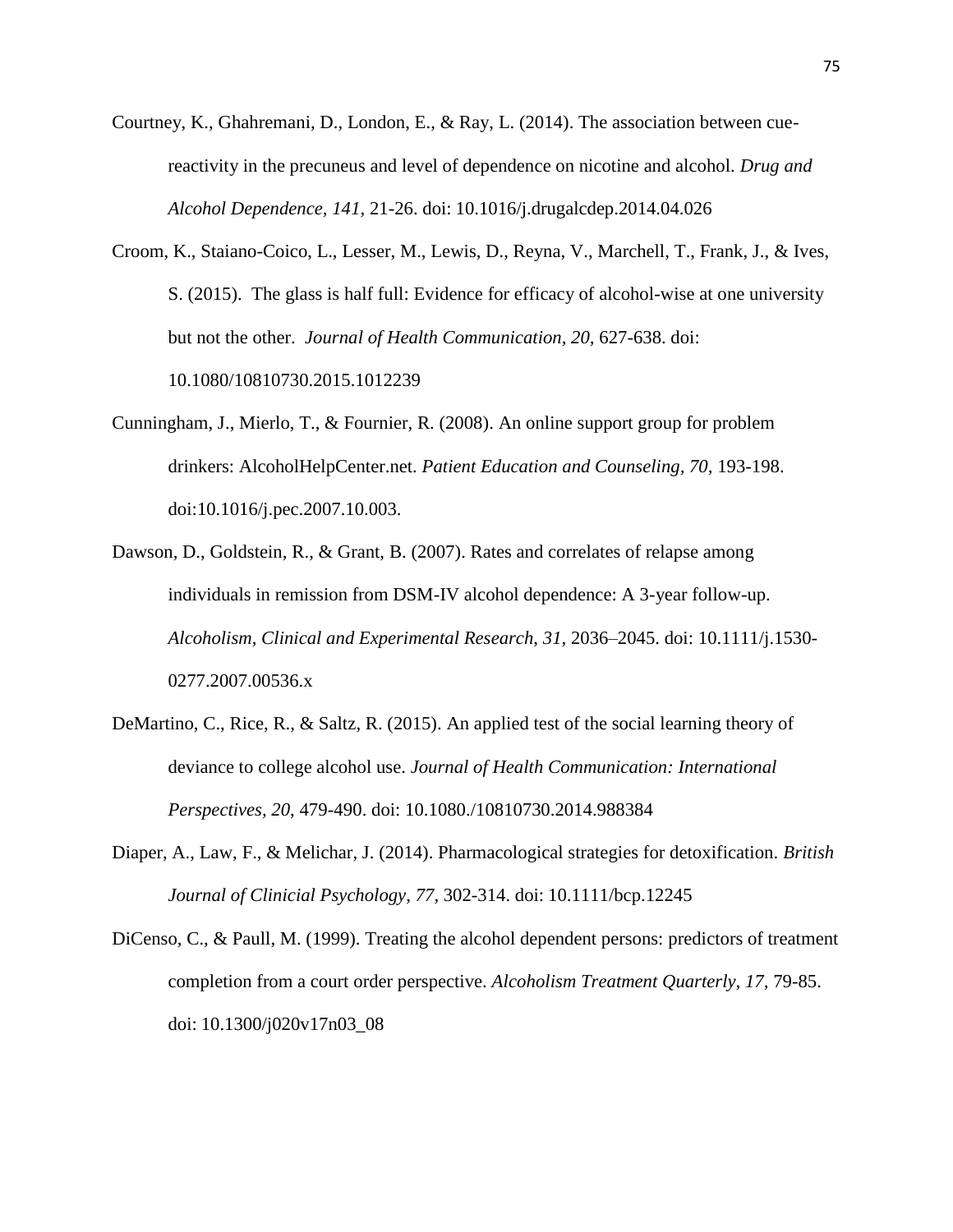Dijksterhuis, A., Smith, P., Van Baaren, R. (2005). The unconscious consumer: Effects of environment on consumer behavior. *Journal of Consumer Psychology, 15,* 193-202. doi: 10.1207/s15327663jcp1503\_3

Discover LifeRing. (2014). Retrieved October 9, 2015, from http://lifering.org/

- Dixon, T. (2008). Network news and racial beliefs: Exploring the connection between national television news exposure and stereotypical perceptions of African Americans. *Journal of Communciation, 58,* 321-337. doi: 10.1111/j.1460-2466.2008.00387.x
- Dunlop, W., & Tracy, J. (2013). Sobering stories: Narratives of self-redemption predict behavioral change and improved health among recovering alcoholics. *Journal of Personality and Social Psychology, 104,* 576-590. doi: 10.1037/a0031185
- Engels, R., & Koordeman, R. (2011). Commentaries on Meier (2011). *Addiction, 106,* 472-479. doi: 10.1111/j.1360-0443.2010.03237.x
- Engels, R., Slettenhaar, G., Bogt, T., & Scholte, R. (2011). Effect of alcohol references in music on alcohol consumption in public drinking places. *The American Journal on Addictions, 20,* 530-534. doi: 10.1111/j.1521-0391.2011.00182.x
- Enoch, M., & Goldman, D. (2002). Problem drinking and alcoholism: Diagnosis and treatment. *American Family Physician, 65,* 441-448.
- Eyal, K. & Kunkel, D. (2008). The effects of sex in television drama shows on emerging adults' sexual attitudes and moral judgments. *Journal of Broadcasting and Electronic Media, 52,* 161-181. doi: 10.1080/08838150801991757
- Federal Trade Commission. (2007). Alcohol advertising expenditures. Retrieved from http://www.ftc.gov/reports/alcohol/ appendixb.shtm

Ferrell, D. (2015). Struggling with alcoholism. *Journal of Religious Health, 54,* 1134-1143.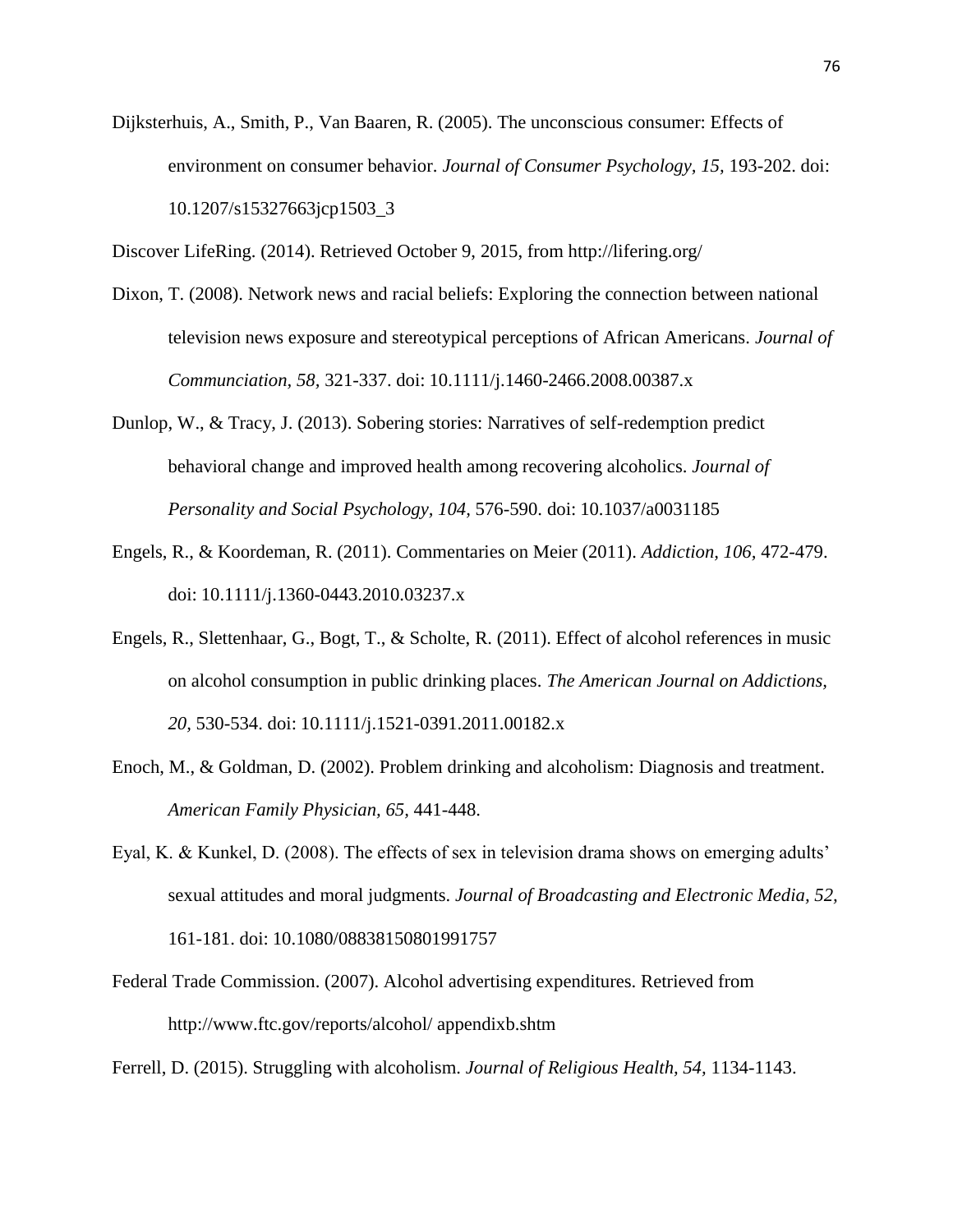- Ferris, A., Smith, S., Greenberg, B., & Smith, S. (2007). The content of reality dating shows and viewer perceptions of dating. *Journal of Communication, 57,* 490-510. doi: 10.l lll/j.1460-2466.2007.00354.x.
- Fletcher, A. (2014). If not AA, then what? Five 12-step group alternatives. Retrieved October 9, 2015, from http://www.rehabs.com/pro-talk-articles/if-not-aa-then-what-alternatives-to-12-step-groups/
- Field, M., & Cox, W. (2008). Attentional bias in addictive behaviors: A review of its development, causes, and consequences. *Drug and Alcohol Dependence, 97*, 1–20. doi:10.1016/j.drugalcdep. 2008.03.030
- Field, M., & Eastwood, B. (2005). Experimental manipulation of attentional bias increases the motivation to drink alcohol. *Psychopharmacology, 183,* 350–357. doi: 10.1007/s00213- 005-0202-5
- Field, M., Munafo, M., & Franken, I. (2009). A meta-analytic investigation of the relationship between attentional bias and subjective craving in substance abuse. *Psychological Bulletin, 135,* 589-607. doi: 10.1037/a0015843
- Field, M. & Powell, H. (2007). Stress increases attentional bias for alcohol cues in social drinkers who drink to cope. *Alcohol and Alcoholism, 42,* 560-566. doi: 10.1093/alcalc/agm064
- Franken, I. (2003). Drug craving and addiction: Integrating psychological and neuropsychopharmacological approaches. *Progress in Neuro-Psychopharmacological & Biological Psychiatry, 27,* 563-579. doi: 10.1016/s0278-5846(03)00081-2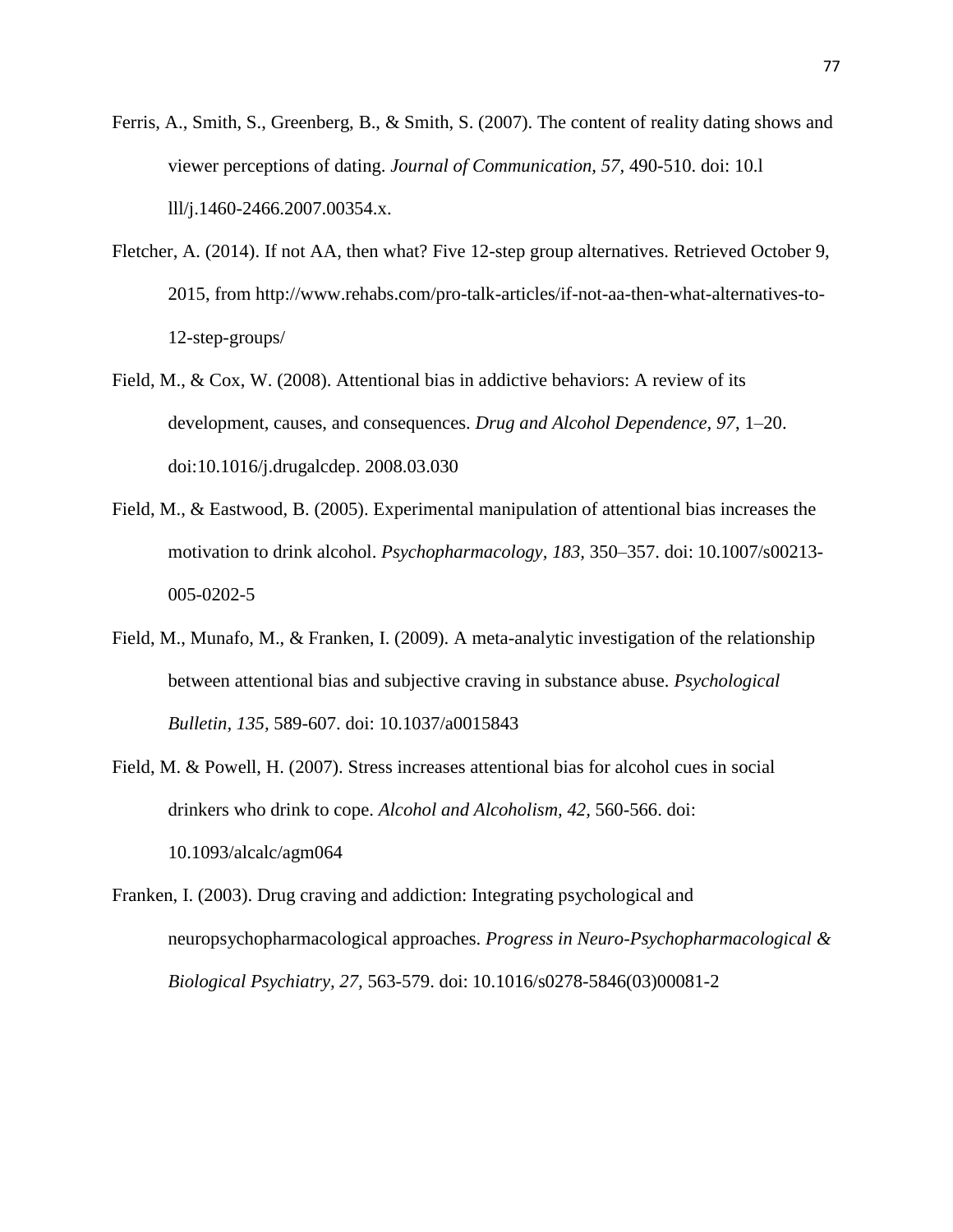- Foster, K., Hicks, B., Iacono, W., Mcgue, M. (2014). Alcohol use disorder in women: Risks and consequences of an adolescent onset and persistent course. *Psychology of Addictive Behaviors, 28,* 322-335. doi: 10.1037/a0035488
- Frischknecht, U., Sabo, T., & Mann, K. (2013). Improved drinking behavior improves quality of life: A follow-up in alcohol-dependent subjects 7 years after treatment. *Alcohol and Alcoholism, 48,* 579–584. doi: 10.1093/alcalc/agt038
- Frydlewicz, R., Gray, S., & Siegel, M. (n.d.). Youth see more alcohol advertising than adults. *The Center on Alcohol Marketing and Youth.* Retrieved March 6<sup>th</sup>, 2016, from http://www.camy.org/\_docs/resources/reports/archived-reports/overexposed-youthtargeted-magazines-exec-sum.pdf.
- Fydrych, L., Greene, B., Blondell, R., & Purdy, C. (2009). Self-help program components and linkage to aftercare following inpatient detoxification. *Journal of Addictive Diseases, 28,*  21-27. doi: 10.1080/10550880802544799
- Galanter, M. (2013). Alcoholics anonymous and twelve-step recovery: A model based on social and cognitive neuroscience. *The American Journal on Addictions,* 1-8. doi: 10.1111/j.1521-0391.2013.12106.x
- Garland, E., Boettiger, C., Gaylord, S., Chanon, V., & Howard, M. (2013). Mindfulness is inversely associated with alcohol attentional bias among recovering alcohol-dependent adults. *Cognitive Therapy and Research, 36,* 441-450. doi: 10.1007/s10608-011-9378-7
- Gedro, J., Mercer, F., & Iodice, J. (2012). Recovered alcoholics and career development: Implications for human resource development. *Human Resource Development Quarterly, 23(1),* 129-132. doi: 10.1002/hrdq.21118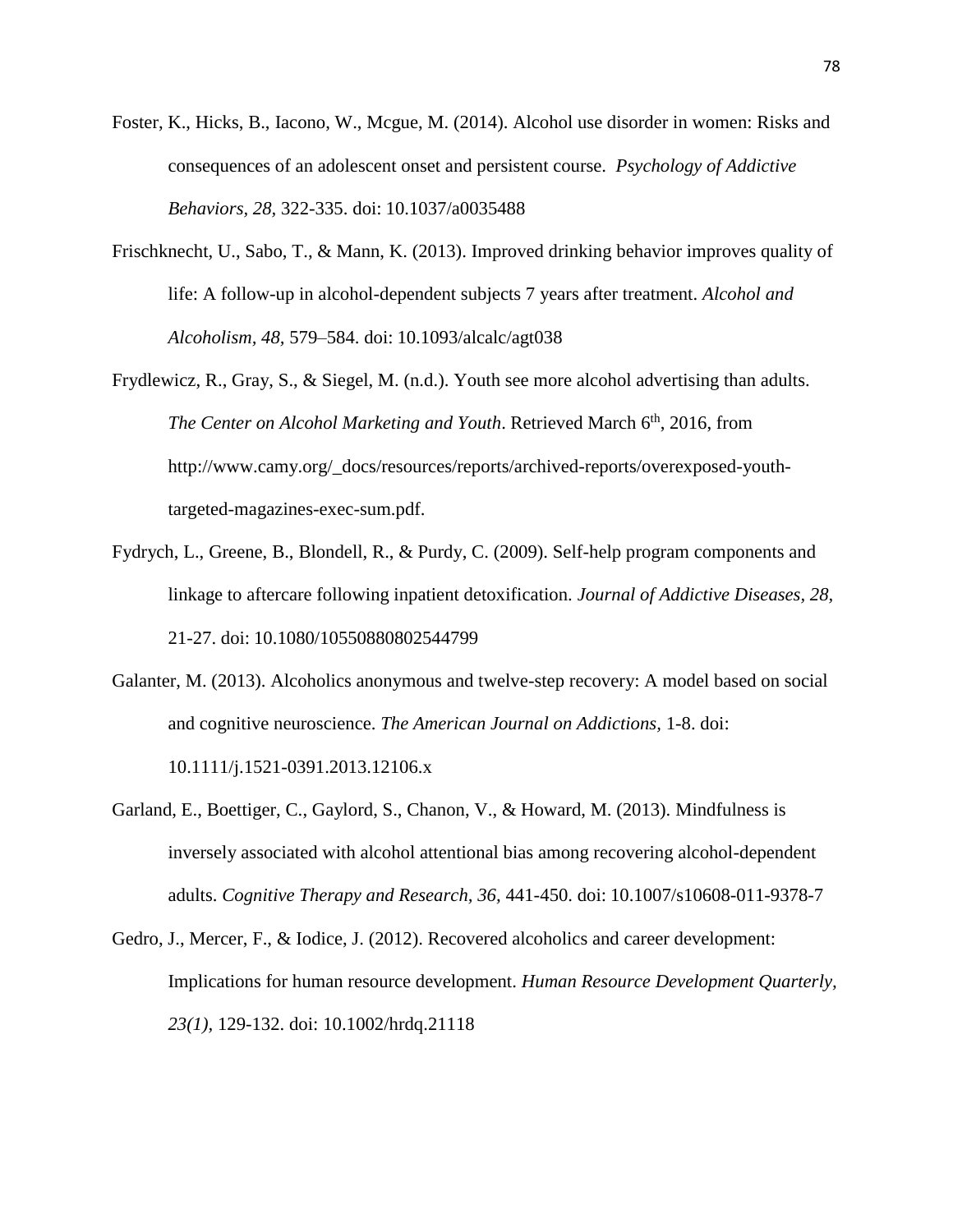- Gifford, E., Ritsher, J., McKellar, J., & Moos, R. (2006). Acceptance and relationship context: A model of substance use disorder treatment outcome. *Addiction, 101,* 1167-1177. doi: 10.1111/j.1360-0443.2006.01506.x
- Glindemann, K., Wiegand, D., Gelle, E. (2007). Celebratory drinking and intoxication: a contextual influence on alcohol consumption. *Environmental Behavior*, *39*, 352–366. doi: 10.1177/001391650290949
- Gonzalez, V., & Skewes, M. (2013). Solitary heavy drinking, social relationships, and negative mood regulation in college drinkers*. Addiction Resolution Theory Addiction Research & Theory, 21,* 285-294. doi:10.3109/16066359.2012.714429.
- Grant, B., Harford, T., Dawson, D., Chou, P., Dufour, M., & Pickering, R. (1994). Prevalence of DSM–IV alcohol abuse and dependence: United States. *Alcohol Health & Research World 18,* 243–248.
- Green-Hamann, S., Eichhorn, K., & Sherblom, J. (2011). An exploration of why people participate in second life social support groups. *Journal of Computer Mediated Communication, 16,* 465-491. doi: 10.1111/j.1083-6101.2011.01543.x
- Groh, D., Jason, L., Davis, M., Olson, B. & Ferrari, J. (2007). Friends, family, and alcohol abuse: An examination of general and alcohol-specific social support. *The American Journal on Addictions, 16,* 49-55. doi: 10.1080/10550490601080084

Gubi, P., & Marsden-Hughes, H. (2013). Exploring the processes involved in long-term recovery from chronic alcohol addiction within an abstinence-based model: Implications for practice. *Counselling and Psychotherapy Research, 13,* 201-209. doi: 10.1080/14733145.2012.733716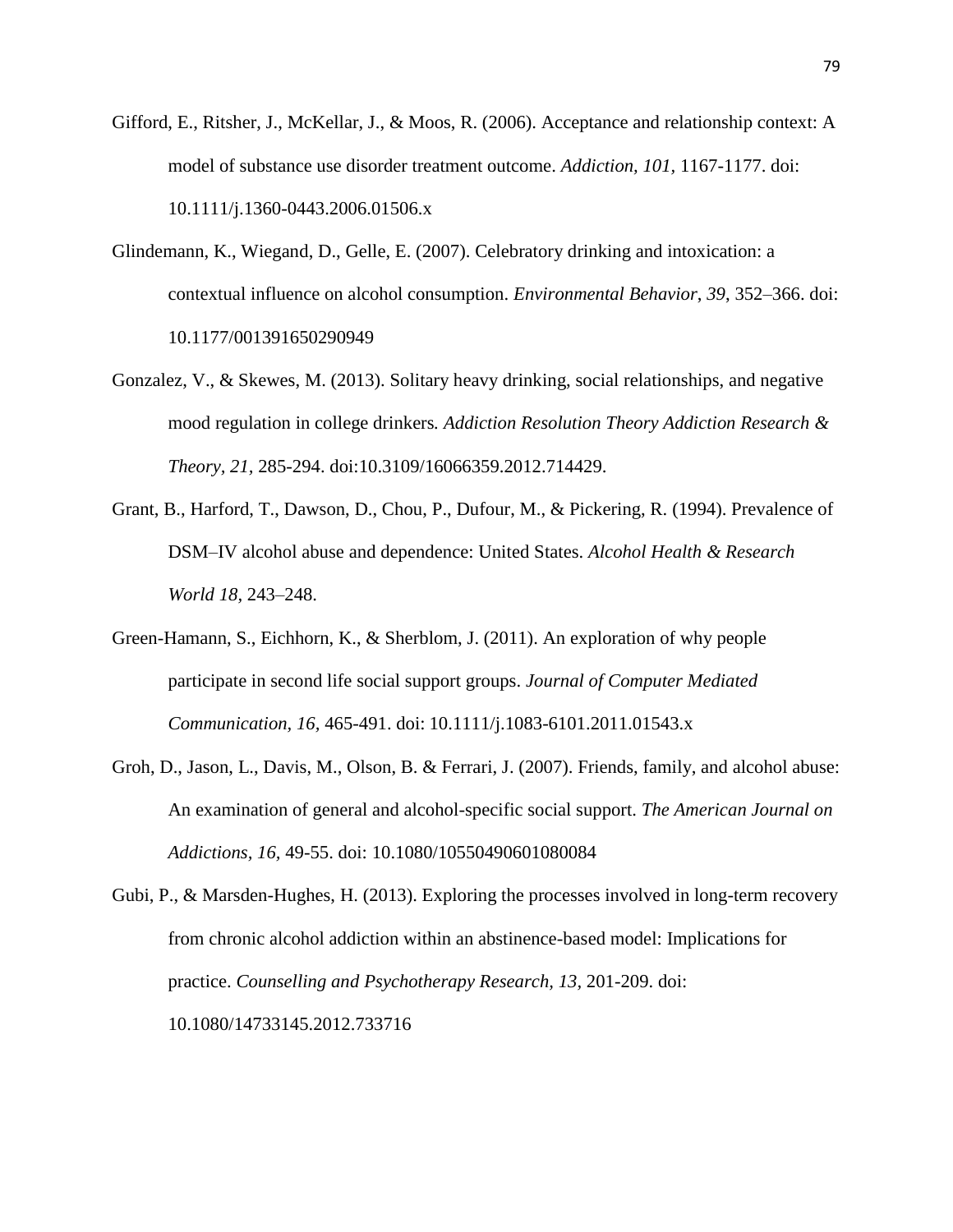- Gupta, P. & Gould, S. (1997). Consumer's perceptions of the ethics and acceptability of product placements in movies: Product category and individual differences. *Journal of Current Issues and Research in Advertising, 19(1),* 37–50. doi:10.1080/10641734.1997.10505056
- Gustafson, D., Shaw, B., Isham, A., Baker, T., Boyle, M. & Levy, M. (2011). Explicating an evidence-based, theoretically informed, mobile technology-based system to improve outcomes for people in recovery for alcohol dependence. *Substance Use and Misuse, 46,*  96-111. doi: 10.3109/10826084.2011.521413
- Hardcastle, K., Hughes, K., Sharples, O., & Bellis, M. (2015). Trends in alcohol portrayal in popular music: A longitudinal analysis of the UK charts. *Psychology of Music, 43,* 321- 332. doi: 10.1177/0305735613500701
- Haverfield, M. & Theiss, J. (2014). A theme analysis of experiences reported by adult children of alcoholics in online support forums. *Journal of Family Studies, 20,* 166-184. doi: 10.1080/13229400.2014.11082004
- Heffner, C. (2003). Alcoholism and its effects on the family. Retrieved from http://allpsych.com/journal/alcoholism/#.Va5RZPlViko
- Henges, A., & Marczinski, C. (2012). Impulsivity and alcohol consumption in young social drinkers. *Addictive Behaviors, 37,* 217–220. doi:10.1016/j.addbeh.2011.09.013
- Heslin, K., Singzon, T., Farmer, M., Dobalian, A., Tsao, J., & Hamilton, A. (2013). Therapy or threat? Inadvertent exposure to alcohol and illicit drug cues in the neighborhoods of sober living homes. *Health and Social Care in the Community, 21,* 500-508. doi: 10.1111/hsc.12040
- Hester, R., Lenberg, K., Campbell, W., & Delaney, H. (2013). Overcoming addictions, a webbased application, and SMART recovery, an online and in-person mutual help group for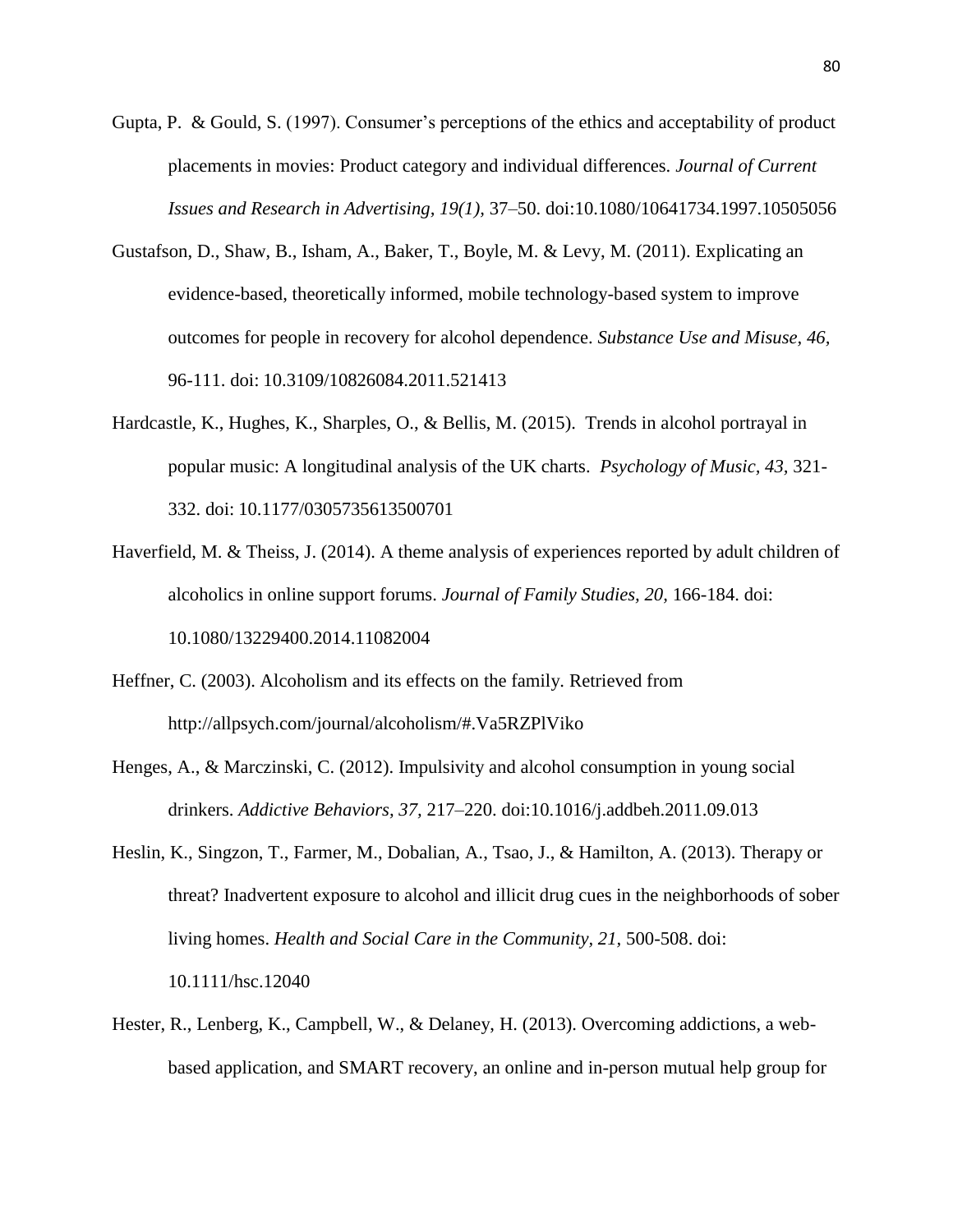problem drinkers, part 1: Three-month outcomes of a randomized controlled trial. *Journal of Medical Internet Research, 15,* 134*.* doi: 10.2196/jmir.2565

- Hill, J. & Leeming, D. (2014). Reconstructing "the alcoholic": Recovering from alcohol addiction and the stigma this entails. *International Journal of Mental Health and Addiction, 12,* 759-771. doi: 10.1007/s11469-014-9508-z
- Hitschfeld, M., Scheenkloth, T., Ebbert, J., Hall-Flavin, D., Karpyak, V., Abulseoud, O., Patten, C., Geske, J., & Frye, M. (2015). Female smokers have the highest alcohol craving in a residential alcoholism treatment cohort. *Drug & Alcohol Dependence, 150,* 179-182. doi: 10.1016/j.drugalcdep.2015.02.016
- Humphreys, K., Wing, S., McCarty, D., Chappel, J., Gallant, L., Haberle, B…Weiss, R. (2004). Self-help organizations for alcohol and drug problems: Toward evidence-based practice and policy. *Journal of Substance Abuse Treatment, 26,* 151-158. doi: 10.1016/s0740- 5472(03)00212-5

In recovery. (n.d.). Retrieved on December 7, 2015, from http://www.ncadd.org.

- Jodlowski, D., Sharf, B., Nguyen, L., Haidet, P., & Woodard, L. (2007). 'Screwed for life': Examining identification and division in addiction narratives. *Communication and Medicine, 4(1),* 15-26. doi: 10.1515/cam.2007.003
- Johnson, B. (2010). Medication treatment of different types of alcoholism*. American Journal Psychiatry, 167,* 630-639. doi:10.1176/appi.ajp.2010.08101500
- Kaskutas, L., Borkman, T., Laudet, A., Ritter, L., Witbrodt, J., Subbaraman, M., & Bond, J. (2015). Elements that define recovery: The experiential perspective. *Journal of Studies on Alcohol and Drugs, 75,* 999-1010. doi:10.15288/jsad.2014.75.999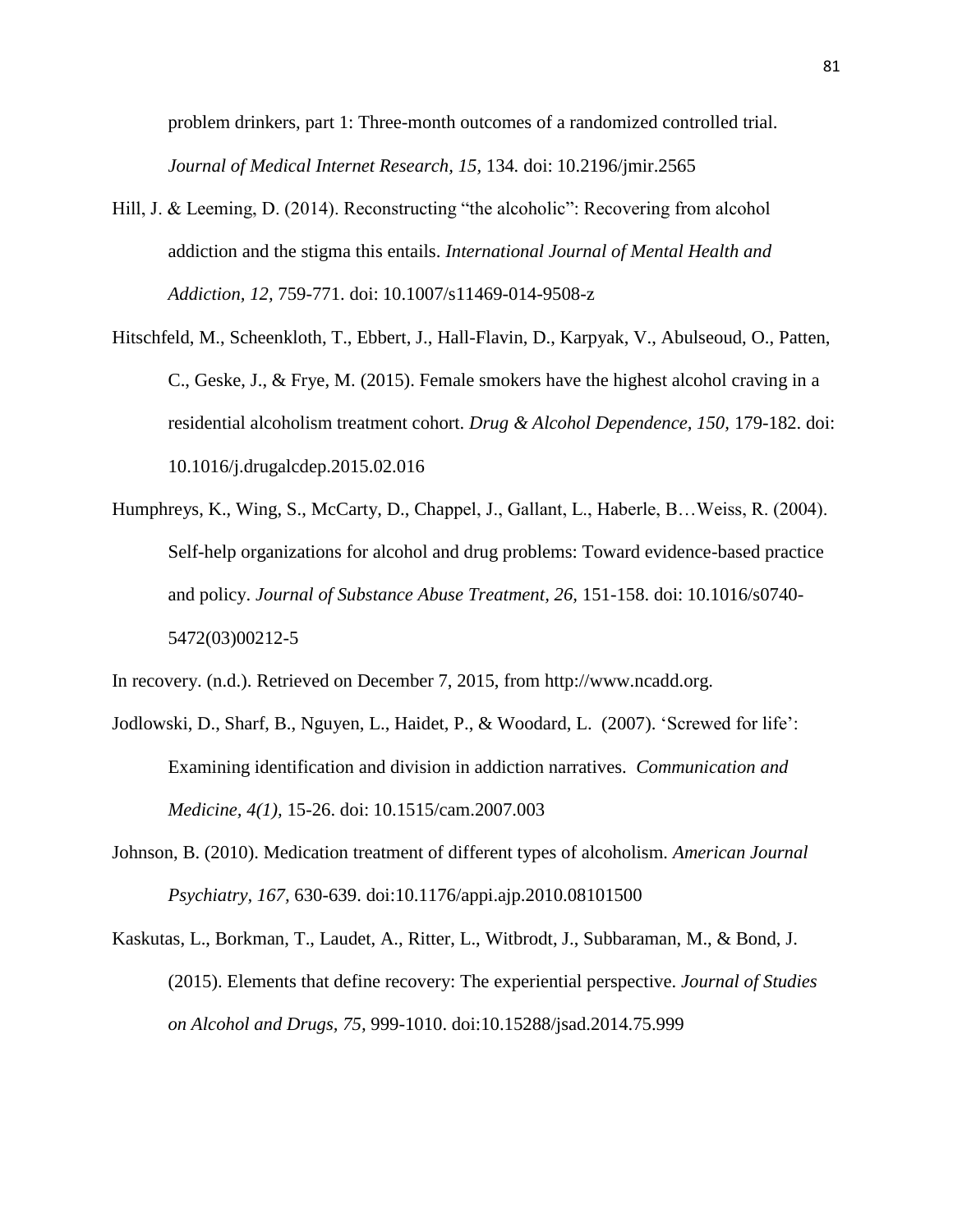Kearns-Bodkin, J., & Leonard, K. (2008). Relationship functioning among adult children of alcoholics. *Journal of Studies on Alcohol and Drugs, 69,* 941–950. doi: 10.15288/jsad.2008.69.941

- Kelley, M., Schroeder, V., Cooke, C., Gumienny, L., Platter, A., & Fals-Stewart, W. (2010). Mothers' versus fathers' alcohol abuse and attachment in adult daughters of alcoholics. *Journal of Family Issues, 31,* 1555-1570. doi: 10.1177/0192513X10363985
- Kelly, J., Stout, R., Magill, M., Tonigan, J., & Pagano, M. (2011). Spirituality in recovery: A lagged mediational analysis of Alcoholics Anonymous' principal theoretical mechanism of behavior change. *Alcoholism: Clinical and Experimental Research, 35*, 454 – 463. doi:10 .1111/j.1530-0277.2010.01362.x
- Kelly, J. & Greene, C. (2014). When there's a will there's a way: A longitudinal investigation of the interplay between recovery motivation and self-efficacy in predicting treatment outcome. *Psychology of Addictive Behaviors, 28,* 928-934. doi: 10.1037/a0034727
- Kelly, J., & Greene, M. (2013). The twelve promises of alcoholics anonymous: Psychometric measure validation and mediational testing as a 12-step specific mechanism of behavior change. *Drug and Alcohol Dependence, 133,* 633-640. doi: 10.1016/j.drugalcdep.2013.08.006
- Kemp, R. (2013). Rock bottom as an event of truth. *Existential Analysis, 24(1),* 104-116.
- Kemp, R. & Butler, A. (2014). Love, hate, and the emergence of self in addiction recovery. *Existential Analysis, 25,* 257-268.
- Kietzmann, J., Hermkens, K., McCarthy, I., & Silvestre, B. (2011). Social media? Get serious! Understanding the functional building blocks of social media. *Business Horizons 54,*  241–251. doi: 10.1016/j.bushor.2011.01.005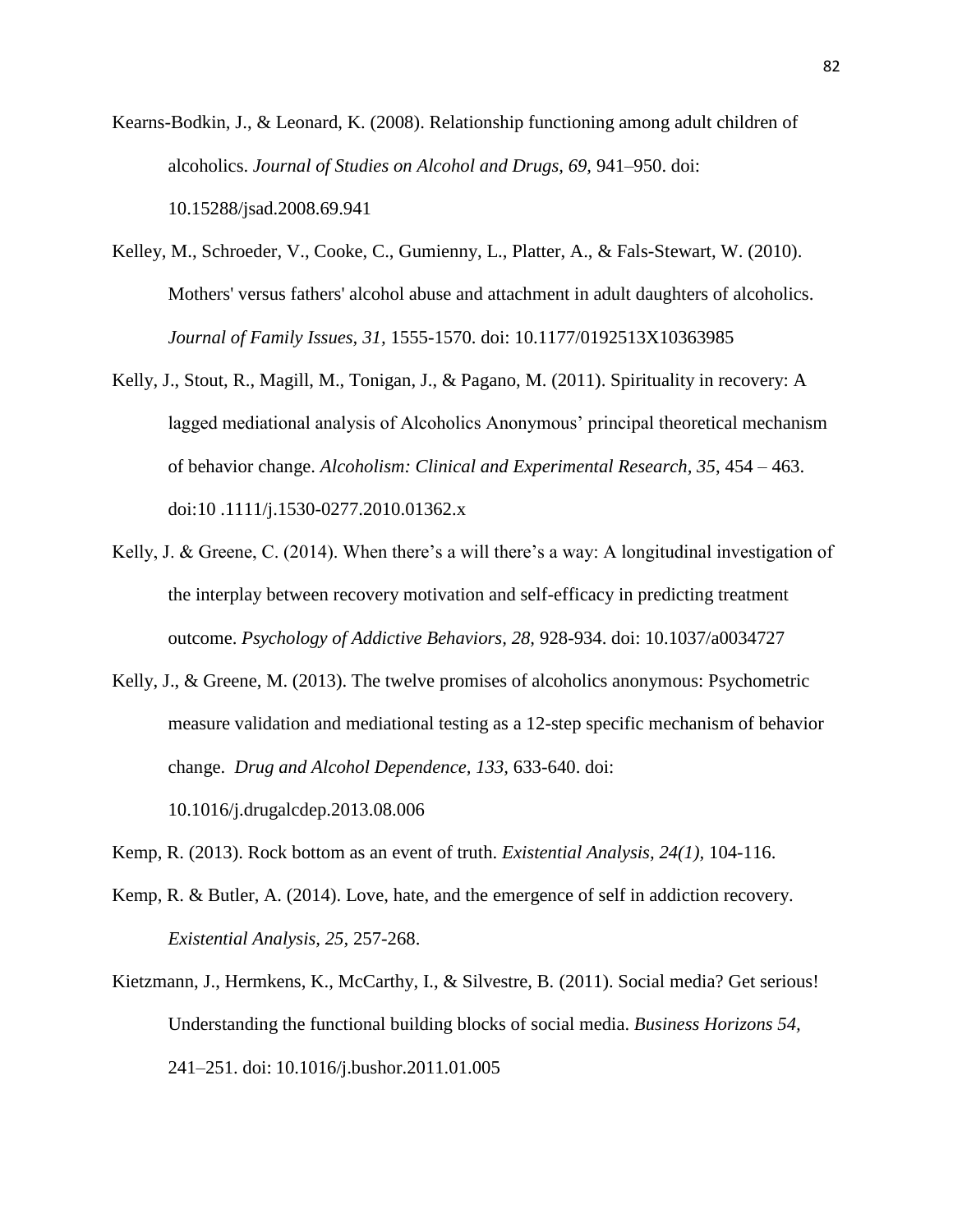- Kim, D. & Johnson, T. (2006). A victory of the internet over mass media? Examining the effects of online media on political attitudes in South Korea. *Asian Journal of Communication, 16(1),* 1-18. doi: 10.1080/01292980500467251
- Kim, M. & McClung, S. (2010). Acceptability and product placement in sports video games. *Journal of Promotion Management, 16,* 411-427. doi: 10.1080/10496491003591386
- King, C., Siegel, M., Jernigan, D., Wulach, L., Ross, C., Dixon, K., & Ostroff, J. (2009). Adolescent exposure to alcohol advertising in magazines: An evaluation of advertising placement in relation to underage youth readership. *Journal of Adolescent Health, 45,*  626-633.
- Klingermann, J. (2012). Mapping the maintenance stage of recovery: A qualitative study among treated and non-treated former alcohol dependents in Poland. *Alcohol and Alcoholism, 47,* 296-303. doi: 10.1093/alcalc/agr163
- Koordeman, R., Anschutz, D., & Engels, R. (2010). Exposure to alcohol commercials in movie theaters affects actual alcohol consumption in young adult high weekly drinkers: An experimental study. *American Journal Addiction* in press.
- Koordeman, R., Anschutz, D., & Engels, R. (2012). Alcohol portrayals in movies, music videos, and soap operas and alcohol use of young people: Current status and future challenges. *Alcohol and Alcoholism, 47,* 612-623. doi: 10.1093/alcalc/ags073
- Krystal, A., Thakur, M., & Roth, T. (2008). Sleep disturbance in psychiatric disorders: Effects on function and quality of life in mood disorders, alcoholism, and schizophrenia. *Annals of Clinical Psychology, 20(1),* 39-46. doi: 10.1080/10401230701844661
- Kumar, R. (2011). Mass media can effect socio-political changes: An analysis. *Global Media Journal: Indian Addition,* 1-15.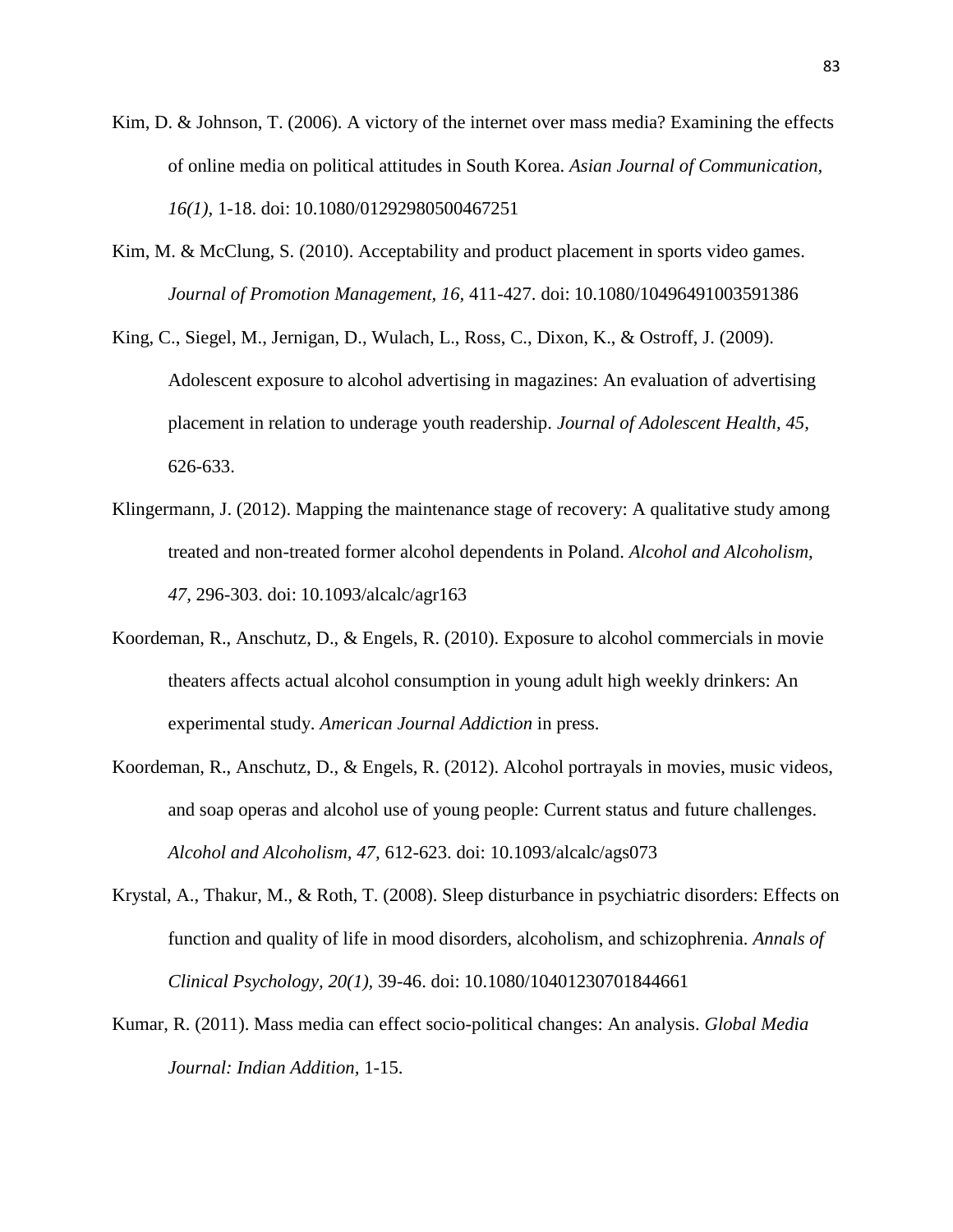- Kvale, S., & Brinkmann, S. (2008). Introduction to interview research. In Interviews: Learning the craft of qualitative research interviewing (2nd ed., pp. 1-353). Thousand Oaks, California: Sage.
- Laude, J. & Fillmore, M. (2015). Alcohol cues impair learning inhibitory signals in beer drinkers. *Alcoholism: Clinical and Experimental Research, 39,* 880-886. doi: 10.1111/acer.12690
- Laudet, A. (2011). The case for considering quality of life in addiction research and clinical practice. *Addiction Science and Clinical Practice, 6(1),* 44–55.
- Lawrence, A., Luty, J., Bogdan, N., Sahakian, B., & Clark, L. (2009). Impulsivity and response inhibition in alcohol dependence and problem gambling*. Psychopharmacology, 207,* 163–172. doi:10.1007/s00213-009-1645-x
- Lederman, L. (2015). Tell me a story: The role of honest sharing in recovery. *Journal of Groups in Addiction and Recovery, 10(1),* 1-2. doi: 10.1080/1556035x.2015.999615
- Lefkowitz, E., Patrick, M., Morgan, N., Bezemer, D., & Vasilenko, S. (2012). College student drinking and local crime increased on a student-constructed holiday. *Journal of Adolescent Research, 27,* 323-350. doi: 10.1177/0743558411417866
- Lefton, T. (2004). Video game marketers study how to take in-game ads to the next level. *Street & Smith's Sport Business Journal*, 12.

Lehman, S. (2014). Alcohol ads linked to underage drinkers' favorite brands. Retrieved on March 6<sup>th</sup>, 2016, from http://www.reuters.com/article/us-alcohol-advertising-teensidUSKBN0FD2HV20140708.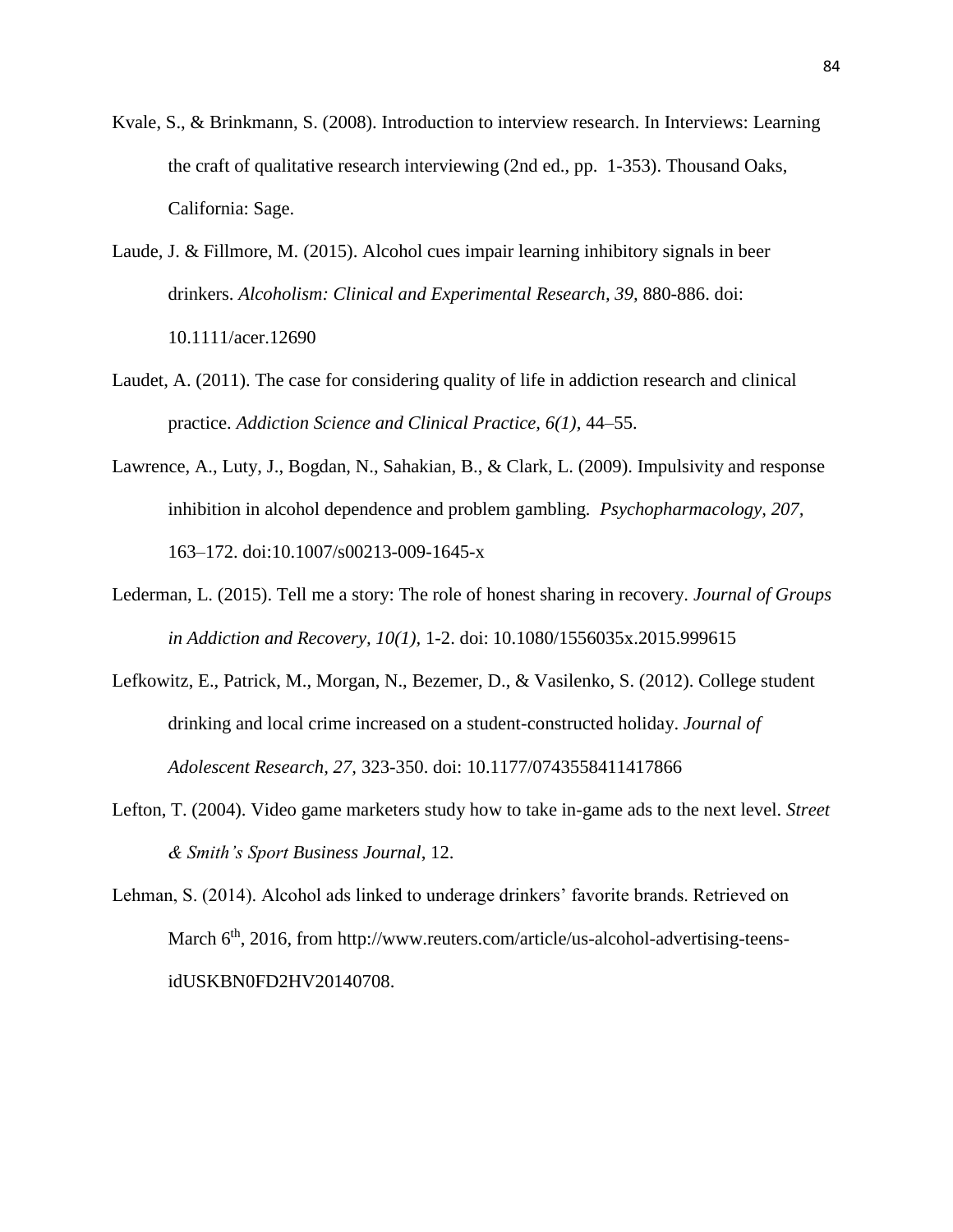- Li, W., O'Brien, J., Snyder, S., & Howard, M. (2015). Characteristics of internet addiction/pathological internet use in U.S. university students: A qualitative method investigation. *PLoS ONE, 10,* 1-19. doi:10.1371/journal.pone.0117372
- Lieberman, D. & Massey, S. (2008). Pathways to change: The effect of a web application on treatment interest. *The American Journal on Addictions, 17,* 265-270. doi: 10.1080/10550490802138525
- Lin, C., & Anol, B. (2008). Learning online social support: An investigation of network information technology based on UTAUT. *Cyberpsychology & Behavior, 11,* 268–272. doi: 10.1089/cpb.2007.0057
- Lindhiem, O., Bennett, C. B., Trentacosta, C. J., & McLear, C. (2014). Client preferences affect treatment satisfaction, completion, and clinical outcome: A meta-analysis. *Clinical Psychology Review, 34,* 506 –517. doi:10.1016/j.cpr.2014.06.002
- Lindlof, T., & Taylor, B. (2011). *Qualitative communication research methods* (3rd ed.). Thousand Oaks, Calif.: SAGE.
- Litt, M., Kadden, R. & Tennen, H. (2015). Network support treatment for alcohol dependence: Gender differences in treatment mechanisms and outcomes. *Addictive Behaviors, 45,* 87- 92. doi: 10.1016/j.addbeh.2015.01.005
- Littlefield, A., Sher, K., & Wood, P. (2010). Do changes in drinking motives mediate the relation between personality change and "maturing out" of problem drinking? *Journal of Abnormal Psychology, 119,* 93-105. doi: 10.1037/a0017512
- MacGill, M. (2014). Underage drinkers are 'targeted' by alcohol ads in magazines. Retrieved on March  $3<sup>rd</sup>$ , 2016, from http://www.medicalnewstoday.com/articles/279223.php.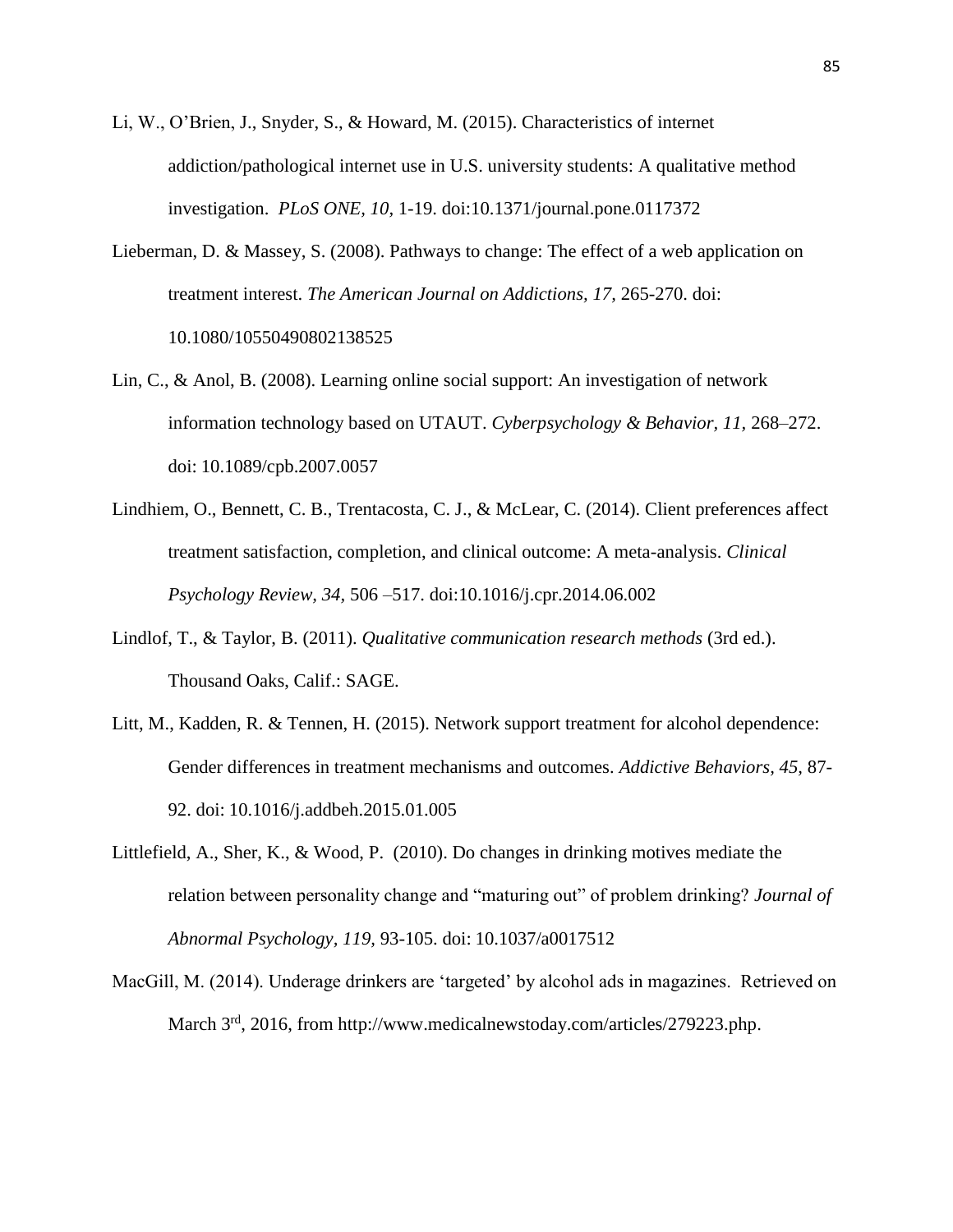- Maffina, L., Deane, F., Lyons, G., Crowe, T., & Kelly, P. (2013). Relative importance of abstinence in clients' and clinicians' perspectives of recovery from drug and alcohol abuse*. Substance Use and Misuse, 48,* 705-712. doi: 10.3109/10826084.2013.782045
- Maisto, S., Clifford, P., Stout, R., & Davis, C. (2008). Factors mediating the association between drinking in the first year after alcohol treatment and drinking at three years. *Journal of Studies on Alcohol and Drugs, 69,* 728-737. doi: 10.15288/jsad.2008.69.728
- Manejwala, O. (2014). How often do long-term sober alcoholics and addicts relapse? Retrieved on March  $10^{th}$ , 2016, from www.psychologytoday.com.
- Marlatt, G. (1990) Cue exposure and relapse prevention in the treatment of addictive behaviors. *Addictive Behaviors, 15,* 395 –399. doi: 10.1016/0306-4603(90)90048-3
- Marlatt, G. & George, W. (1984). Relapse prevention: Introduction and overview of the model. *British Journal of Addiction, 79,* 261-273. doi: 10.1111/j.1360-0443.1984.tb00274.x
- Martin, R., Ellingsen, V., Tzilos, G., Rohsenow, D. (2015). General and religious coping predict drinking outcomes for alcohol dependent adults in treatment. *The American Journal on Addictions, 24,* 240-245. doi: 10.1111/ajad.12181
- McGrath, D., Peloquin, M., Ferdinand, J. & Barrett, S. (2015). Acute effects of nicotine on alcohol-cue reactivity in nondependent and dependent smokers. *Experimental and Clinical Pyschopharmacology, 23(1),* 29-36. doi: 10.1037/a0038606
- McKay, J., Van Horn, D., Oslin, D., DePhillippis, D., Drapkin, M., Lynch, K….Cacciola, J. (2015). Effect of patient choice in an adaptive sequential randomization trial of treatment for alcohol and cocaine dependence. *Journal of Consulting and Clinical Psychology,* 1- 12. doi: 10.1037/a0039534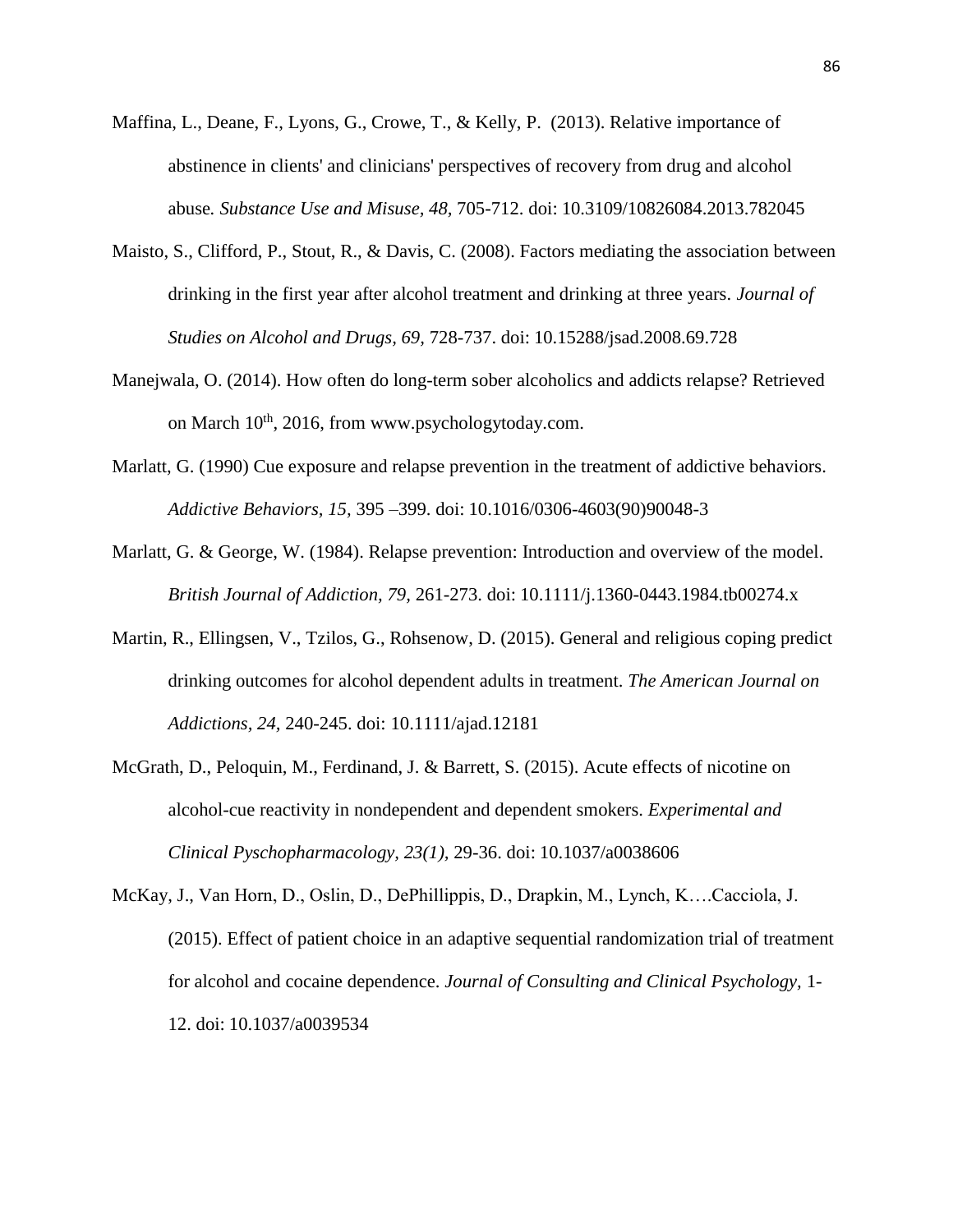- McKee, M. (2015). Relapse prevention: Know the triggers and warning signs. Retrieved on March 11<sup>th</sup>, 2016, from https://www.addictioncenter.com/community/relapse-preventionknow-the-triggers-and-warning-signs/
- Melki, J., Hitti, E., Oghia, M., & Mufarrij, A. (2015) Media exposure, mediated social comparison to idealized images of muscularity, and anabolic steroid use. *Health Communication, 30,* 473-484, doi: 10.1080/10410236.2013.867007

Mellon, N. (1998). The art of storytelling. Rockport, MA: Element Inc.

- Metcalfe, J., & Mischel, W. (1999). A hot/cool system analysis of delay of gratification: Dynamics of willpower. *Psychological Review, 106,* 3-19. doi:10.1037/0033-295X. 106.1.3
- Mowbray, O. (2014). The moderating role of social networks in the relationship between alcohol consumption and treatment utilization for alcohol-related problems. *Journal of Substance Abuse Treatment, 46,* 597-601. doi: 10.1016/j.jsat.2013.12.001
- National Council on Alcoholism and Drug Dependence. Definition of recovery. (n.d). Retrieved May 29, 2015, from https://ncadd.org/recovery-support/definition
- National Institute on Drug Abuse. Drugs, brain, and behavior: The science of addiction. (2014). Retrieved from http://www.drugabuse.gov/publications/drugs-brains-behavior-scienceaddiction/treatment-recovery
- Ohannessian, C. (2012). Parental problem drinking and adolescent psychosocial adjustment: The mediating role of adolescent-parent communication*. Journal of Research on Adolescence, 22,* 498-511. doi: 10.1111/j.1532-7795.2012.00791.x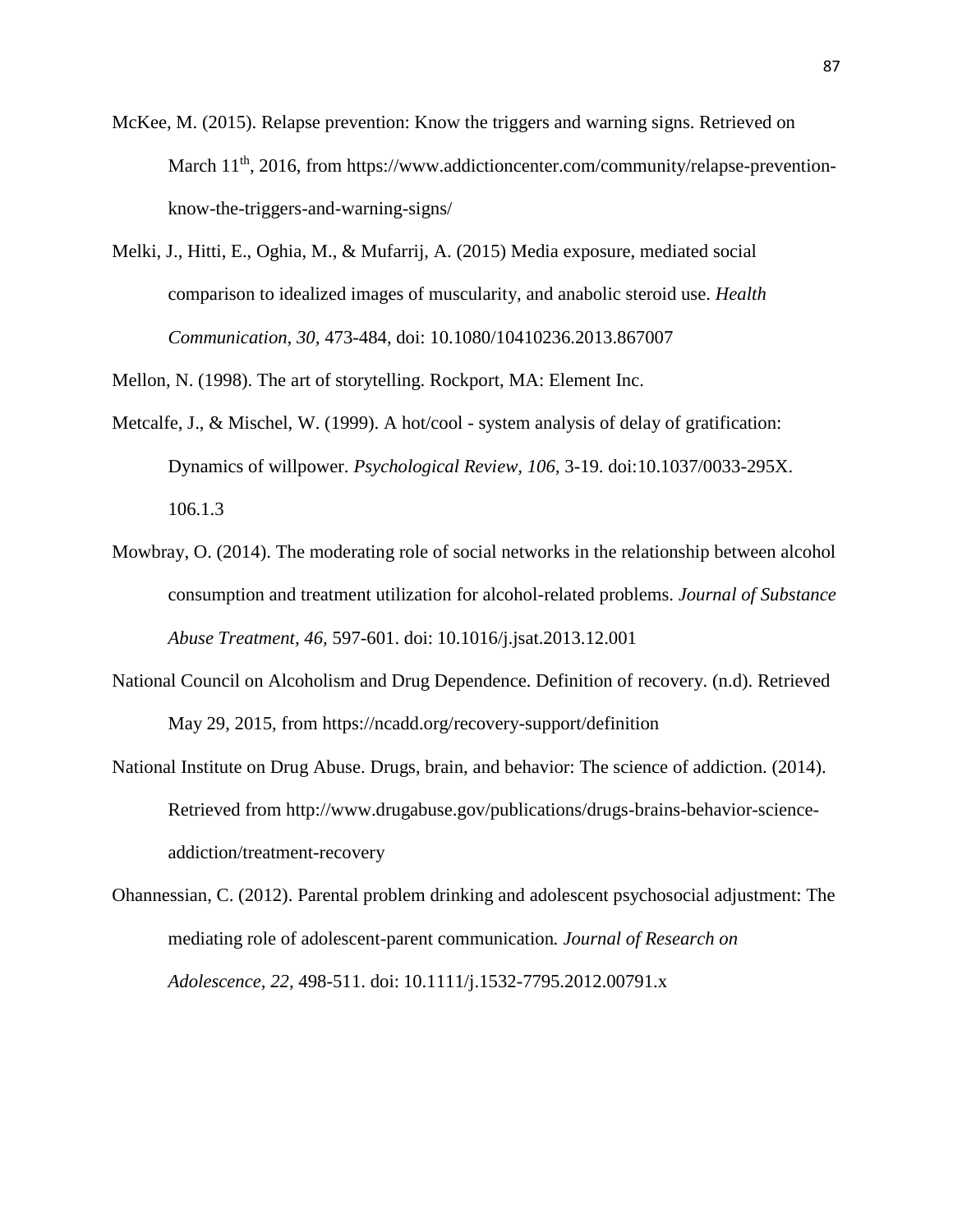- O'Hara, R., Armeli, S., & Tennen, H. (2014). Drinking-to-cope motivation and negative mooddrinking contingencies in a daily diary study of college students. *Journal of Studies on Alcohol and Drugs, 75,* 606-614. doi: 10.15288/jsad.2014.75.606
- Oliver, D., Serovich, J., & Mason, T. (2005). Constraints and opportunities with interview transcription: Towards reflection in qualitative research. *Societal Forces, 84,* 1273-1289. doi: 10.1353/sof.2006.0023
- Osterweil, N. (n.d.). Fighting alcoholism with medications (L. Chang, Ed.). Retrieved September 28, 2015, from http://www.webmd.com/mental-health/addiction/features/fightingalcoholism-with-medications
- Parades, V., Cantu, V., & Graf, N. (2013). The impact of reality television on the alcohol-related beliefs and behaviors of Hispanic college students. *Journal of Alcohol and Drug Education, 57(1),* 23-45. doi: 10.1016/j.addbeh.2014.01.008
- Peloquin, M., McGrath, D., Telbis, D., & Barrett, S. (2014). Alcohol and tobacco cue effects on craving in non-daily smokers. *Experimental and Clinical Psychopharmacology, 22,* 502- 510. doi: 10.1037/a0038250
- Peterson, G., & Hann, D. (1999). Socializing children and parents in families. In M. B. Sussman, S. K. Steinmetz, & G. W. Peterson (Eds.), *Handbook of marriage and the family* (2nd ed., pp. 327–370). New York, NY: Plenum.

Pew Research Center. The social life of health information. (2011). Retrieved from http://www.pewinternet.org/files/old

media/Files/Reports/2011/PIP\_Social\_Life\_of\_Health\_Info.pdf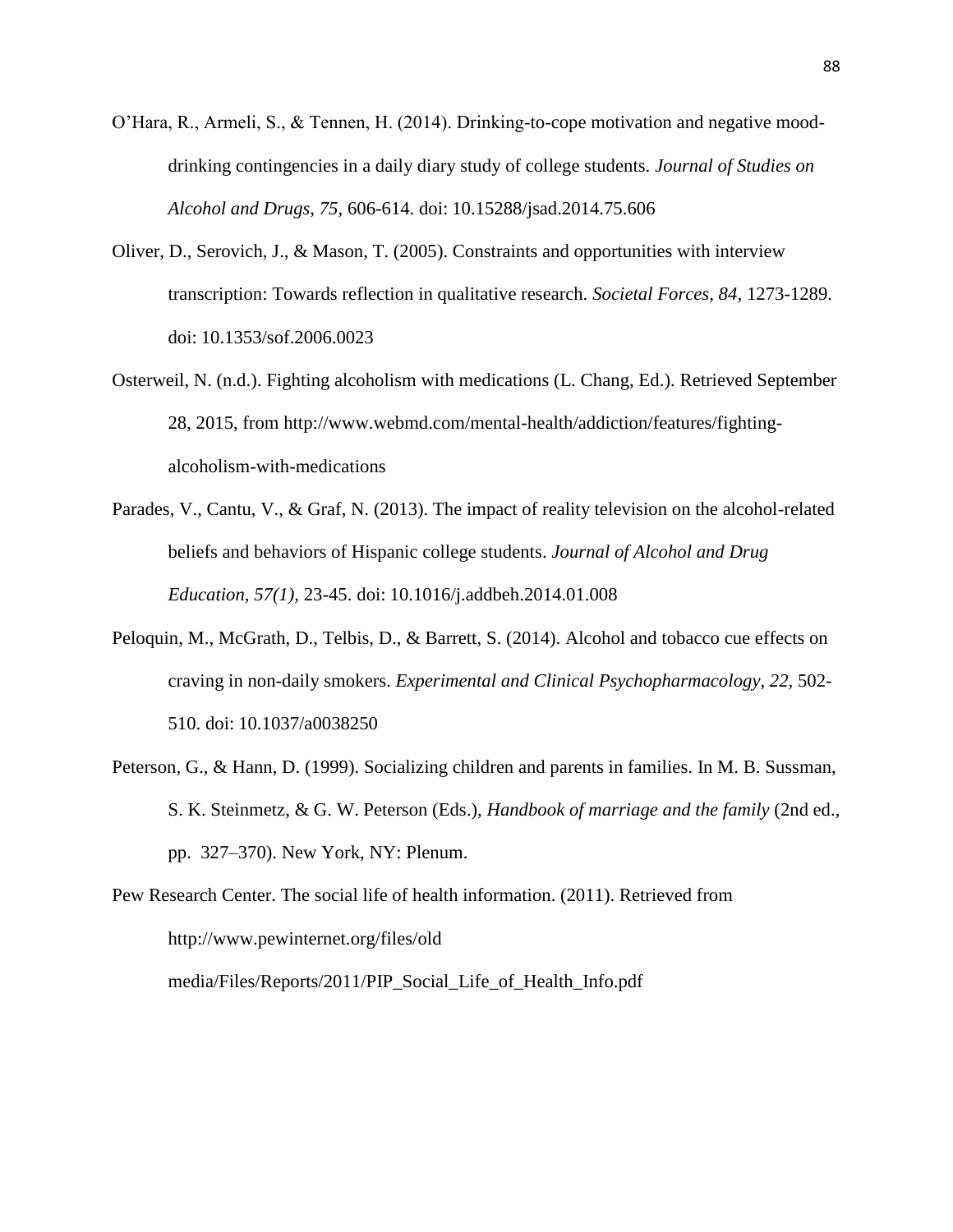- Pfeil, U., Zaphiris, P., & Wilson, S. (2010). The role of message-sequences in the sustainability of an online support community for older people. *Journal of Computer-Mediated Communication, 15,* 336–363.
- Pietrangelo, A. (2014). The effects of alcohol on the body. Retrieved from http://www.healthline.com/health/alcohol/effects-on-body
- Portrayal of alcohol consumption in films- does it influence? (2008). *Addiction, 103,* 1933-1934. doi:10.1111/j.1360-0443.2008.02372.x
- Potthast, N., Neuner, F., & Catani, C. (2015). When abuse primes addiction: Automatic activation of alcohol concepts by child maltreatment related cues in emotionally abused alcoholics. *Addictive Behaviors, 48,* 62-70. doi: 10.1016/j.addbeh.2015.05.004
- Primack, B., Nuzzo, E., Rice, K., & Sargent, J. (2012). Alcohol brand appearances in U.S. popular music. *Addiction, 107,* 557-576. doi: 10.1111/j.1360-0443.2011.03649.x
- Ramirez, J., & Miranda, R., Jr. (2014). Alcohol craving in adolescents: Bridging the laboratory and natural environment. *Psychopharmacology, 231,* 1841–1851. doi:10.1007/s00213- 013-3372-6
- Ramirez, J., Monti, P., & Colwill, R. (2015). Alcohol-cue exposure effects on craving and attentional bias in underage college-student drinkers. *Psychology of Addictive Behaviors, 29,* 317-322. doi: 10.1037/adb0000028
- Rayburn, R. & Wright, J. (2010). Sobering up on the streets: Homeless men in alcoholics anonymous. *Society, 47,* 333-336. doi: 10.1007/s12115-010-9338-y
- Richards, K. (2015). Alcohol ads increased 400% over 40 years, but Americans aren't drinking more. Retrieved on March  $6<sup>th</sup>$ , 2016, from http://www.adweek.com/news/advertising-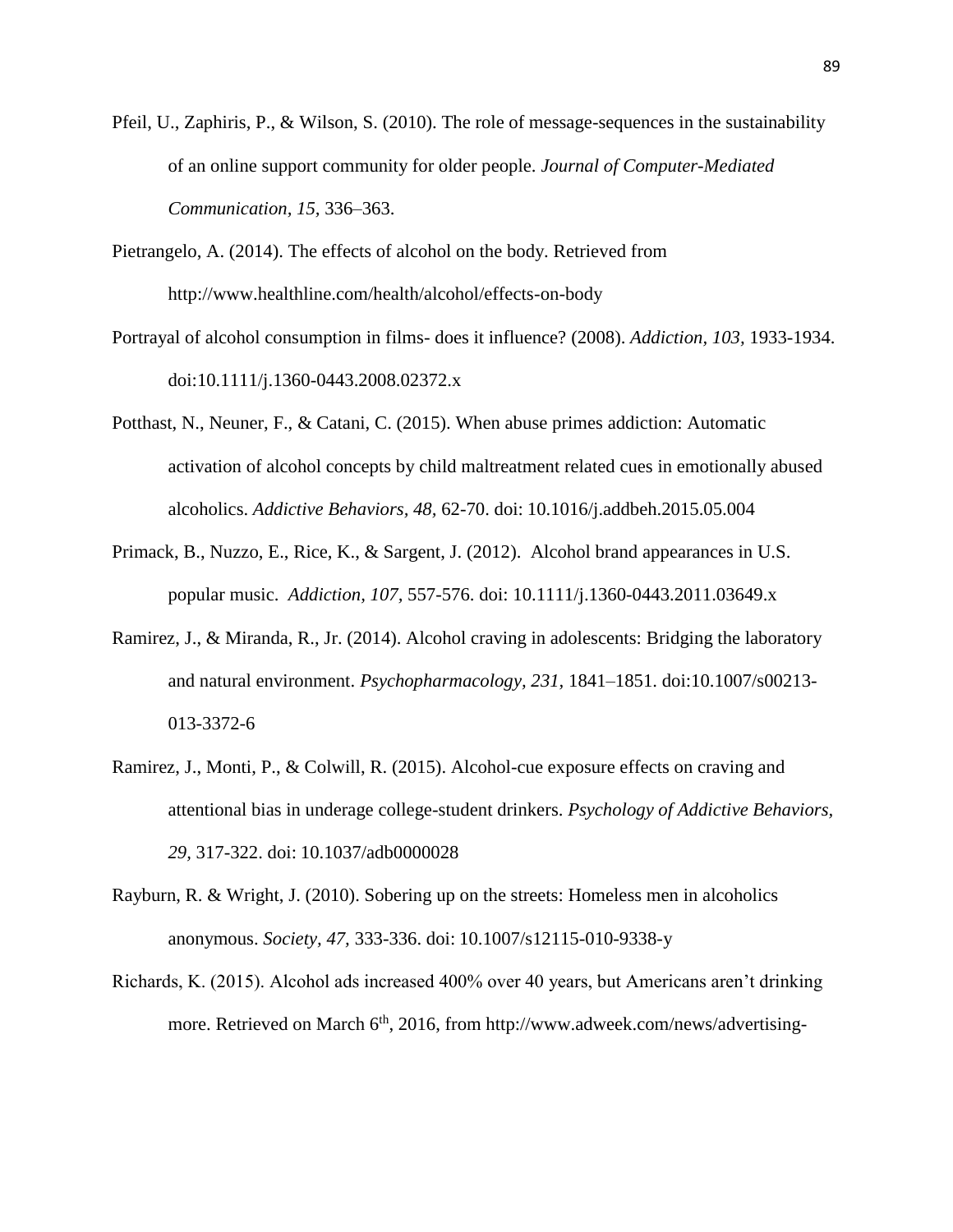branding/alcohol-ads-increased-400-over-40-years-americans-arent-drinking-more-163668.

- Riddle, K., & Simone, J. (2013). A Snooki effect? An exploration of the surveillance subgenre of reality TV and viewer's beliefs about the "real" real world. *Psychology of Popular Media Culture, 2,* 237-250. doi: 10.1037/ppm0000005
- Robbins, L. (2015). A focused ethnographic study of women in recovery from alcohol abuse. In *Nursing Research Using Ethnography* (pp. 232-258). New York: Gasch Publishing.
- Roberts, D., & Foehr, U. (2008). Trends in media use. *Future Child, 18,* 11–37. doi: 10.1353/foc.0.0000
- Robinson, T., & Berridge, K. (2001). Incentive-sensitization and addiction. *Addiction, 96,* 103– 114. doi:10.1046/j.1360-0443.2001.9611038.x
- Robinson, M., Robinson, T., & Berridge, K. (2013). Incentive salience and the transition to addiction. *Biological Research on Addiction*, *2*, 391-399. doi: 10.1016/b978-0-12- 398335-0.00039-x
- Robinson, M., Robinson, T., & Berridge, K. (2014). Incentive Salience in Addiction and Over-Consumption. *The Interdisciplinary Science of Consumption*, 185-198. Doi: 10.7551/mitpress/9780262027670.003.0010
- Rogers, R., Boardman, J., Pendergast, P., & Lawrence, E. (2015). Drinking problems and mortality risk in the United States. *Drug and Alcohol Dependence, 151,* 38-46. doi: 10.1016/j.drugalcdep.2015.02.039
- Rogojanski, J., Vettese, L., & Antony, M. (2011). Coping with cigarette cravings: Comparison of suppression versus mindfulness-based strategies. *Mindfulness, 2,* 14-16. doi:10.1007/s12671-010-0038-x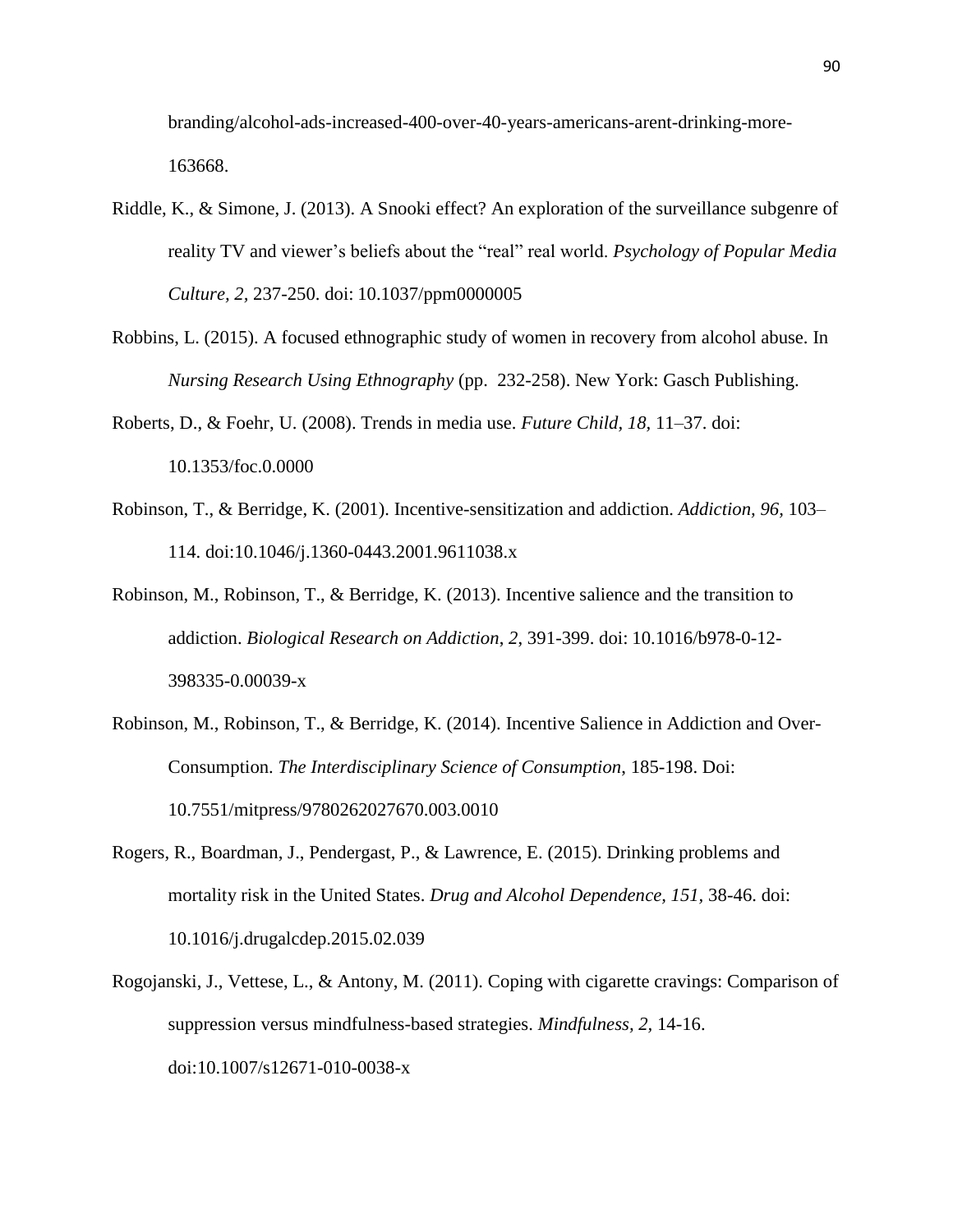- Room, R. (2005). Stigma, social inequality and alcohol and drug use. *Drug and Alcohol Review, 24,* 153-155. doi: 10.1080./09595230500102434.
- Ryan, R., & Deci, E. (2000). Self-determination theory and the facilitation of intrinsic motivation, social development, and well-being. *American Psychologist, 55,* 68 –78. doi: 10.1037/0003- 066X.55.1.68
- Sabia, S., Elbaz, A., Britton, A., Bell, S., Dugravot, A., Shipley, M., Kivimaki, M., & Singh-Manoux, A. (2014). Alcohol consumption and cognitive decline in early old age. *Neurology 82,* 332–339. doi: 10.1212/wnl.0000000000000063
- Saaristo, K. (2009). Abnormal normality: Addiction, identity, and problem of normal. *At the Interface/Probing the Boundaries, 55,* 177-191.
- Sacco, P., Bucholz, K., & Spitznagel, E. (2009). Alcohol use among older adults in the national epidemiologic survey on alcohol and related conditions: A latent class analysis. *Journal of Studies on Alcohol and Drugs, 70,* 829-838. doi: 10.15288/jsad.2009.70.829
- SAMHSA. (2012). Data spotlight: Over 7 million children live with a parent with alcohol problems. Retrieved from

http://media.samhsa.gov/data/spotlight/Spot061ChildrenOfAlcoholics2012.pdf

- Schoenmakers, T., de Bruin, M., Lux, I., Goertz, A., Van Kerkhof, D., & Wiers, R. (2010). Clinical effectiveness of attentional bias modification training in abstinent alcoholic patients. *Drug and Alcohol Dependence, 109,* 30-36. doi: 10.1016/j.drugalcdep.2009.11.022
- Schutte K., Brennan P. & Moos R. (2009). Treated and untreated remission from problem drinking in late life: Post-remission functioning and health-related quality of life. *Drug and Alcohol Dependence, 99,* 150–159. doi: 10.1016/j.drugalcdep.2008.07.020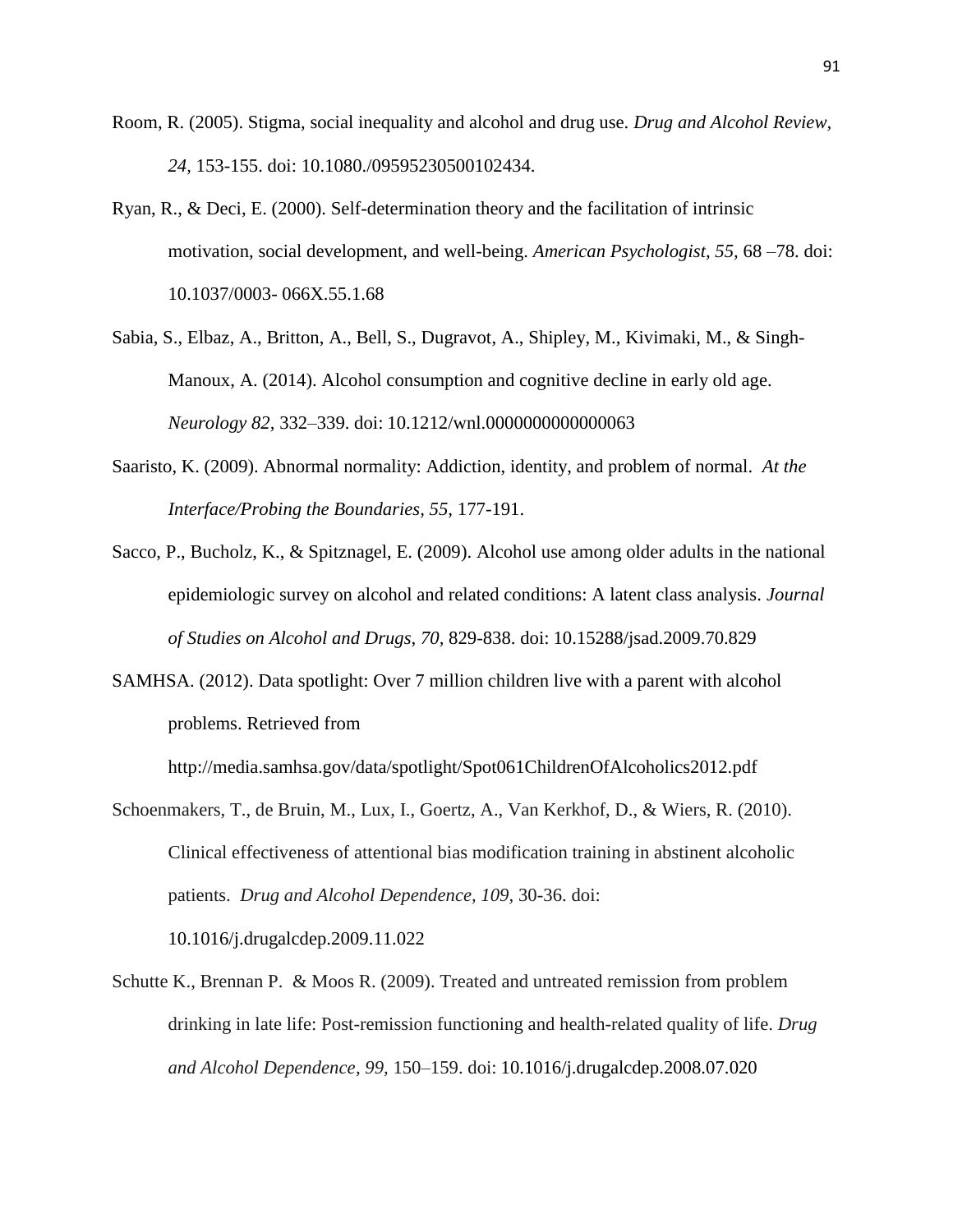- Seibold, D., & Thomas, R. (1994). Rethinking the role of interpersonal influence processes in alcohol intervention situations. *Journal of Applied Communication Research, 22,* 177- 197. doi: 10.1080/00909889409365396
- Seidman, I. (2006). *Interviewing as qualitative research: A guide for researchers in education and the social sciences.* New York: Teachers College Press.
- Shivani, R., Goldsmith, J., & Anthenelli, R. (2002). Alcoholism and psychiatric disorders. Retrieved from http://pubs.niaaa.nih.gov/publications/arh26-2/90-98.htm

Shively, R. (2015). Alcoholism: Some hopeful steps for corrections. *Corrections Today,* 50-55.

- Siegel, M., Johnson, R., Tyagi, K., Power, K., Lohsen, M., Ayers, A., & Jernigan, D. (2013). Alcohol brand references in U.S. popular music, 2009-2011. *Substance Use and Misuse, 48,* 1475-1484. doi: 10.3109/10826084.2013.793716
- Sigurvinsdottir, R., & Ullman, S. (2015). Social reactions, self-blame, and problem drinking in adult sexual assault survivors. *Psychology of Violence, 5,* 192-198. doi: 10.1037/a0036316
- Silins, E., Sannibale, C., Larney, S., Wodak, A., & Mattick, R. (2008). Residential detoxification: Essential for marginalised, severely alcohol-and drug-dependent individuals. *Drug and Alcohol Review, 27,* 414-419. doi: 10.1080/09595230701750650
- Sinha, R. (2008). Chronic stress, drug use, and vulnerability to addiction. *Annals of the New York Academy of Sciences, 1141,* 105-130. doi: [10.1196/annals.1441.030](http://dx.doi.org/10.1196%2Fannals.1441.030)

Sirken, M. (2005). Network sampling. *Encyclopedia of Biostatistics, 5.* Doi: 10.1002/0470011815.b2a160

Size matters. (n.d.). Retrieved on July 27, 2015, from http://waves.gmu.edu/alcohol-tobacco-andother-drugs/drinking-at-mason/drunk-o-meter/.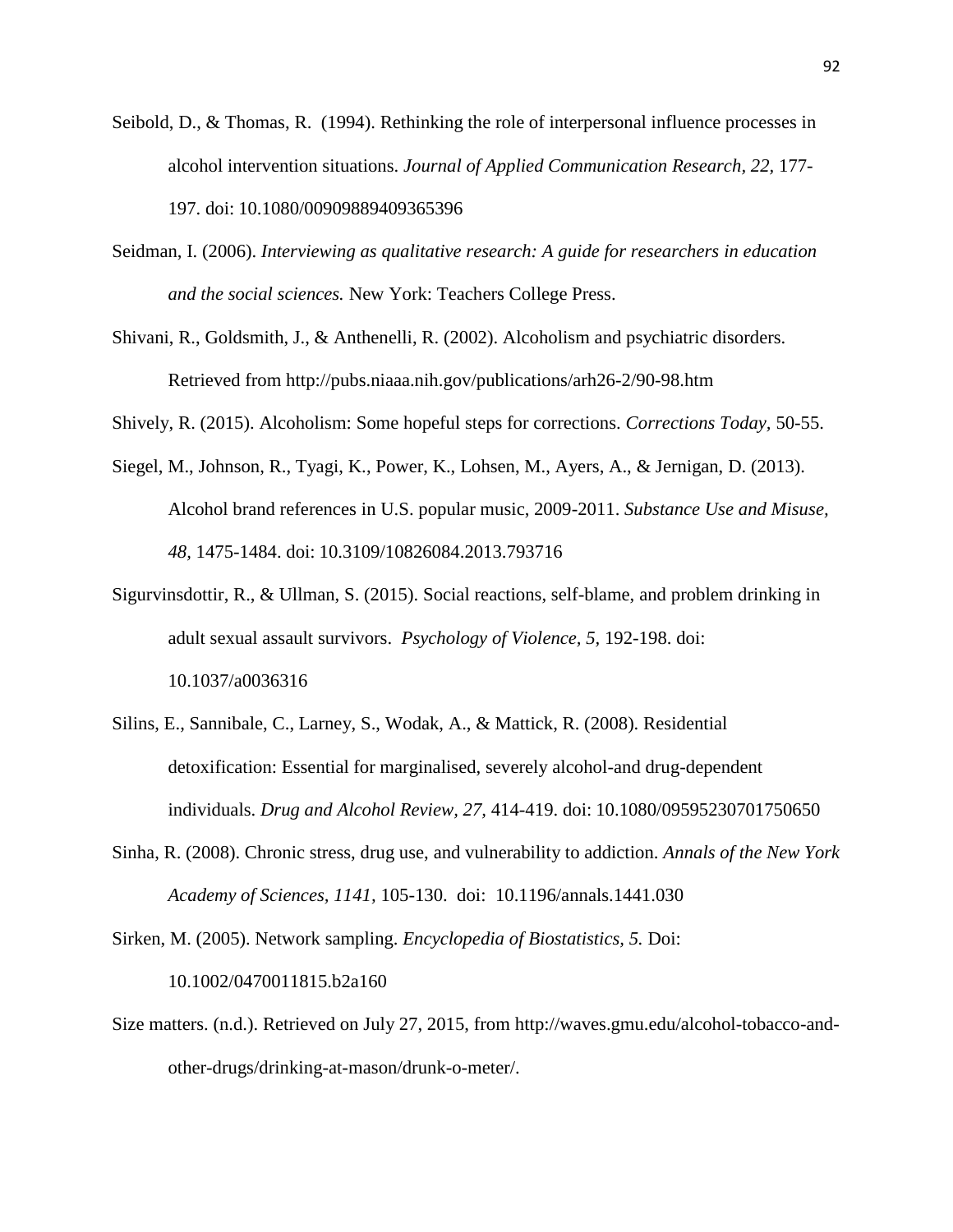Smith, S. (2015). The alcohol brands found in magazine and TV ads influence underage drinkers' beverage of choice. Retrieved March  $6<sup>th</sup>$ , 2016, from http://www.medicaldaily.com/alcohol-brands-found-magazine-and-tv-ads-influenceunderage-drinkers-beverage-choice-357932.

Social networking fact sheet. (n.d.). Retrieved July 10, 2015, from http://www.pewinternet.org/fact-sheets/social-networking-fact-sheet/

- Stafford, L. & Dodd, H. (2013). Music increases alcohol consumption rate in young females. *Experimental and Clinical Psychopharmacology, 21,* 408-415. doi: 10.1037/a0034020
- Strahan, E., Panayiotou, G., Clements, R., & Scott, J. (2011). Beer, wine, and social anxiety: Testing the "self-medication hypothesis" in the US and Cyprus. *Addiction Research and Theory, 19,* 302-311. doi: 10.3109/16066359.2010.545152
- Subbaraman, M. & Witbrodt, J. (2014). Differences between abstinent and non-abstinent individuals in recovery from alcohol use disorders. *Addictive Behaviors, 39,* 1730-1735. doi: 10.1016/j.addbeh.2014.07.010
- Substance abuse and addiction Treatment overview. (n.d.). Retrieved July 21, 2015, from http://www.webmd.com/mental-health/addiction/alcohol-abuse-and-dependencetreatment-overview?page=2
- Substance Abuse and Mental Health Services Administration. *Behavioral Health Barometer: United States, 2014.* HHS Publication No. SMA-15-4895. Rockville, MD: Substance Abuse and Mental Health Services Administration, 2015.
- Sugarman, D., Kaufman, J., Trucco, E., Brown, J. & Greenfield, S. (2014). Predictors of drinking and functional outcomes for men and women following inpatient alcohol treatment. *American Journal on Addictions, 23,* 226-233. doi: 10.1111/j.1521-0391.2014.12098.x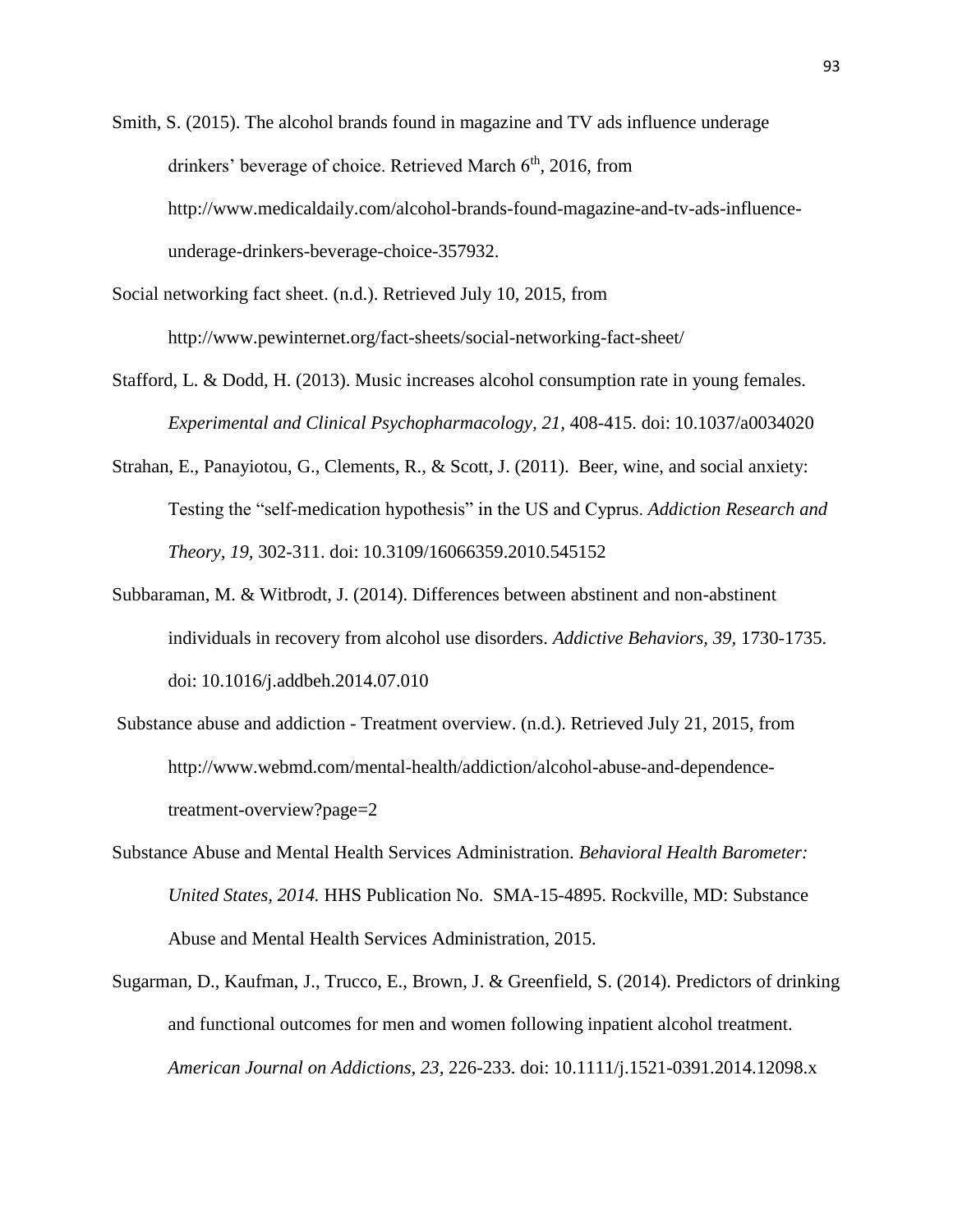- Sung, Y., de Gregorio, F., & Jung, J. (2009). Non-student consumer attitudes towards product placement: Implications for public policy and advertisers. *International Journal of Advertising, 28,* 257–285. doi: 10.2501/S0265048709200564
- Suprina, J. & Lingle, J. (2008). Overcoming societal discouragement: Gay recovering alcoholics' perceptions of Adlerian life tasks. *Journal of Individual Psychology, 62,* 193-212.
- Sydor, A. (2013). Conducting research into hidden and hard-to-reach populations. *Nurse Researcher, 20, 33-37.* doi: 10.7748/nr2013.01.20.3.33.c9495
- Szabo, J. & Gerevich, J. (2013). Alcohol dependency, recovery, and social words. *Journal of Applied Social Psychology, 43,* 806-810. doi: 10.1111/jasp.12006
- Tan, A. (2012). Through the drinking glass: An analysis of the cultural meanings of college drinking. *Journal of Youth Studies, 15(1),* 119-142. doi: 10.1080/13676261.2011.630997
- Tanis, M. (2008). Health-related online forums: What's the big attraction? *Journal of Health Communication, 13,* 698-714. doi: 10.1080/10810730802415316
- Thatcher, M. (2011). Negotiating the tension between the discourses of christianity and spiritual pluralism in alcoholics anonymous*. Journal of Applied Communication Research, 39,* 389-405. doi:10.1080/00909882.2011.608694.
- The Nielsen Company. (2009). Nielsen says video game penetration in U.S. TV households grew 18% during the past two years. Retrieved from http://www.prnewswire.com/newsreleases/nielsen-says-video-game-penetration-in-us-tv-households-grew-18-during-thepast-two-years-51628587.html
- Tonigan, J., & Beatty, G. (2011). Twelve-step program attendance and polysubstance use: Interplay of alcohol and illicit drug use. *Journal of Studies on Alcohol and Drugs, 72,* 864 – 871. doi: 10.15288/jsad.2011.72.864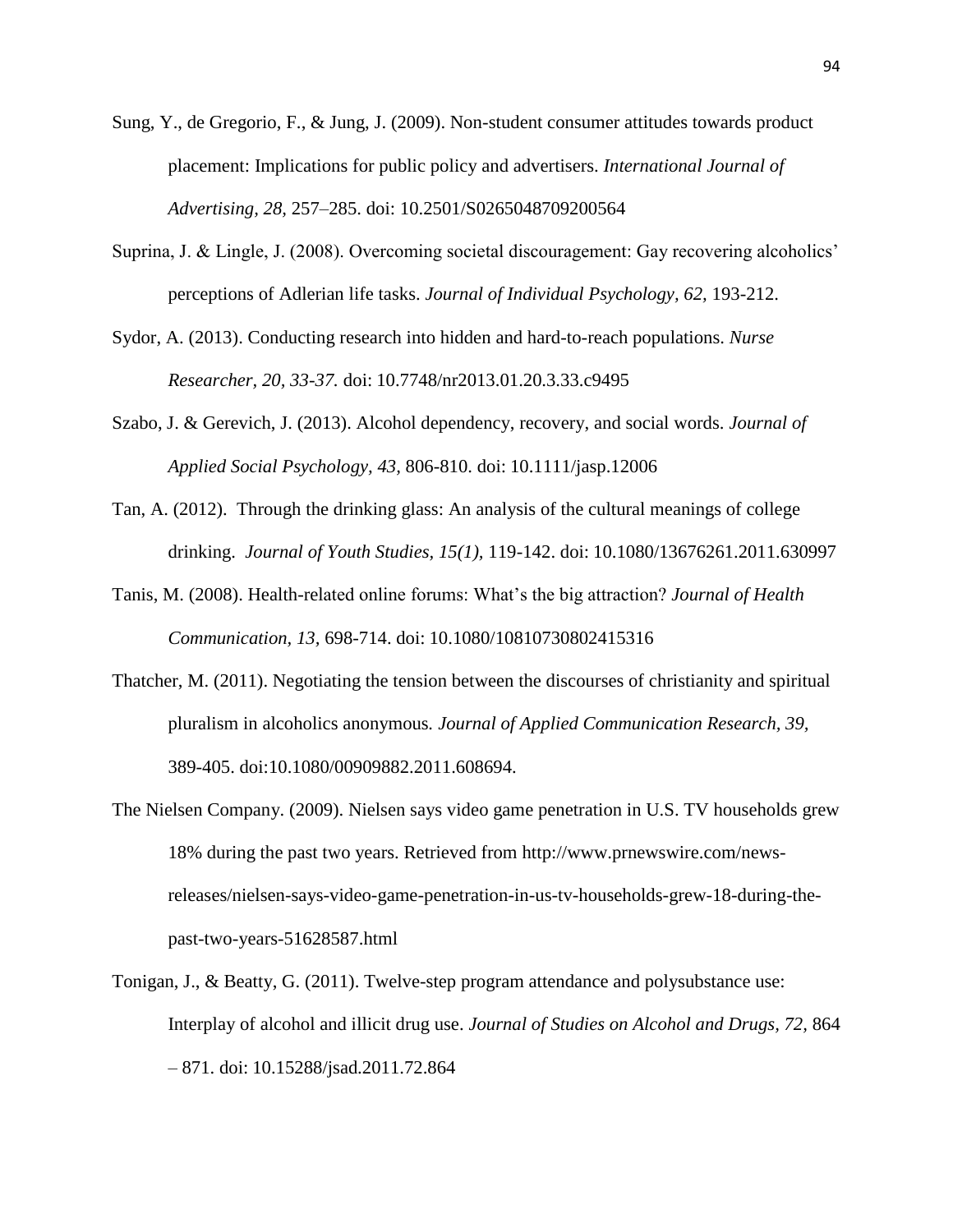- Torvik, F., Roysamb, E., Gustavson, K., Idstad, M., & Tambs, K. (2013). Discordant and concordant alcohol use in spouses as predictors of marital dissolution in the general population: Results from the Hunt study. *Alcoholism: Clinical and Experimental Research, 37,* 877-884. doi: 10.1111/acer.12029
- Townshend, H. & Duka, J. (2007). Avoidance of alcohol-related stimuli in alcohol-dependent inpatients. *Alcoholism: Clinical and Experimental Research, 31,* 1349-1357. doi: 10.1111/j.1530-0277.2007.00429.x
- Tracy, S. (2013). Data analysis basics. In *Qualitative Research Methods* (p. 184-202). West Sussex: John Wiley and Sons.
- Treatment for alcohol problems: Finding and getting help. (n.d.). Retrieved May 29, 2015, from http://pubs.niaaa.nih.gov/publications/Treatment/treatment.htm

Treise, D., Taylor, R., & Wells, L. (1994). How recovering alcoholics interpret alcoholicbeverage advertising. *Health Marketing Quarterly, 12,* 125-139. doi: 10.1300/j026v12n02\_10

- Tucker, J., Murphy, J., & Kertesz, S. (2010). Substance use disorders. In: Antony, M.M., and Barlow, D.H. (Eds.). *Handbook of Assessment, Treatment Planning, and Outcome Evaluation: Empirically Supported Strategies for Psychological Disorders,* 2nd ed., New York: Guilford Press, 529–570.
- Tucker, J., & Simpson, C. (2011). From self-change to self-seeking treatment. *Alcohol Research and Health, 33,* 371-379.
- Underage drinkers heavily exposed to magazine ads for alcohol brands they consume. (2014). *John Hopkins Bloomberg School of Public Health.* Retrieved on March 6<sup>th</sup>, 2016, from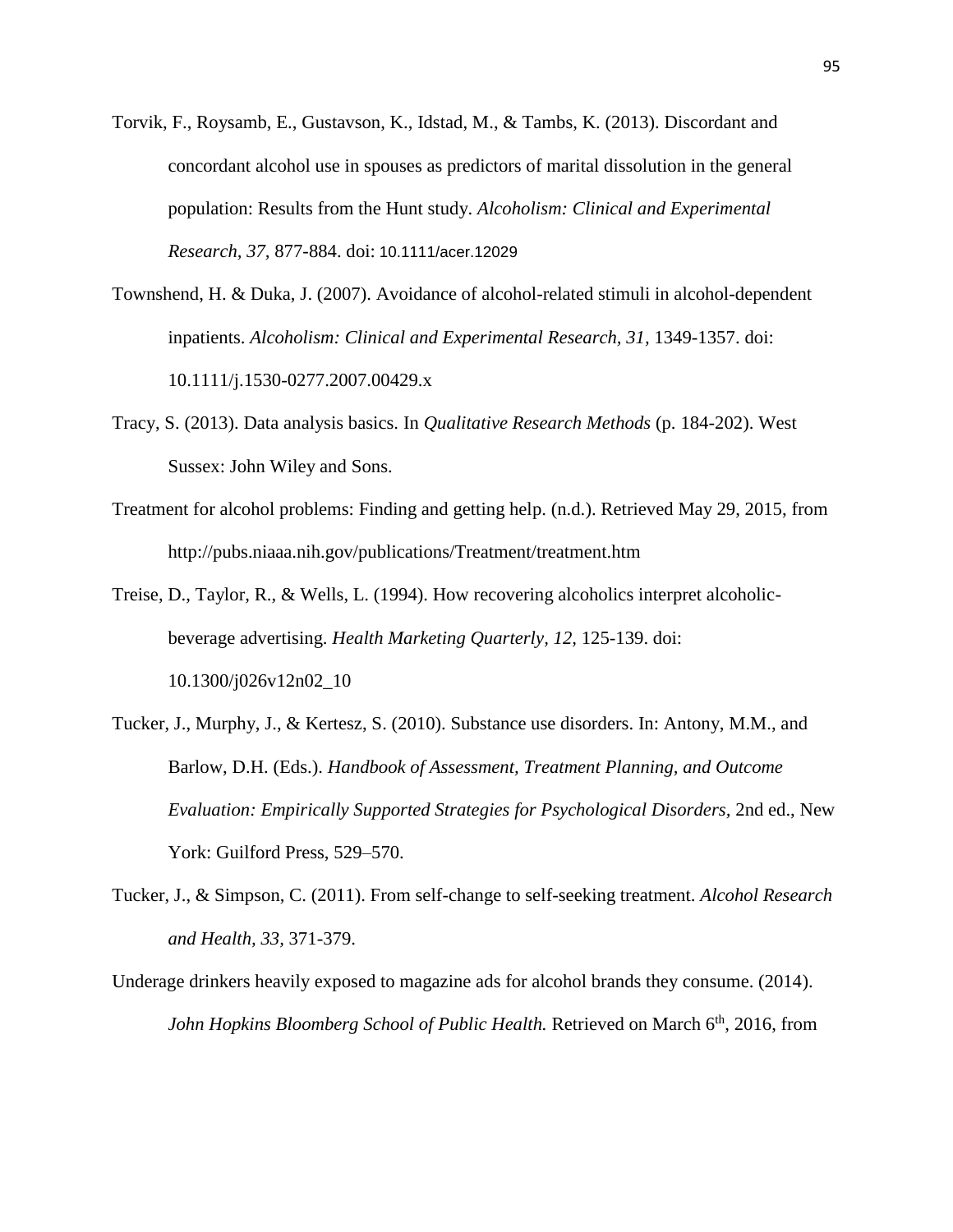http://www.jhsph.edu/news/news-releases/2014/underage-drinkers-heavily-exposed-tomagazine-ads-for-alcohol-brands-they-consume.html.

- U.S. Department of Labor, U.S. Bureau of Labor Statistics. (2011). American time use survey summary. Retreived from http://www.bls.gov/news.release/atus.nr0.htm
- Vaillant, G. (2014) Positive emotions and the success of alcoholics anonymous*, Alcoholism Treatment Quarterly, 32,* 214-224. doi: 10.1080/07347324.2014.907032
- VanLear, C. (2006). A life of sobriety: Communication and taking steps on a pathway toward emotional quality of life. In *Applied Interpersonal Communication Matters,* 119-149. S.l.: Peter Lang Publishing.
- Wade, W. (2013). Catholic mass and its healing implications for the addicted person. *Substance Use and Misuse, 48,* 1138-1149. doi: 10.3109/10826084.2013.800744
- Watts, R. (2012). The lived experience of a spiritual transformation in the everyday lives of alcoholic men new to recovery: A phenomenological study (Doctoral Dissertation). Retrieved from Proquest, accessed on September 7, 2015.
- Weafer, J. & Fillmore, M. (2015). Alcohol-related cues potentiate alcohol impairment of behavioral control in drinkers. *Psychology of Addictive Behaviors, 29,* 290-299. doi: 10.1037/adb0000013
- What are the common relapse triggers in addiction? (n.d.). Retrieved on March 11, 2016, from https://www.promises.com/articles/addiction/common-relapse-triggers/
- Wills, T., Gibbons, F., Sargent, J., Gerrard, M., Lee, H., & Dal Cin, S. (2010). Good self-control moderates the effect of mass media on adolescent tobacco and alcohol use: Tests with studies of children and adolescents. *Health Psychology, 29,* 539-549. doi: 10.1037/a0020818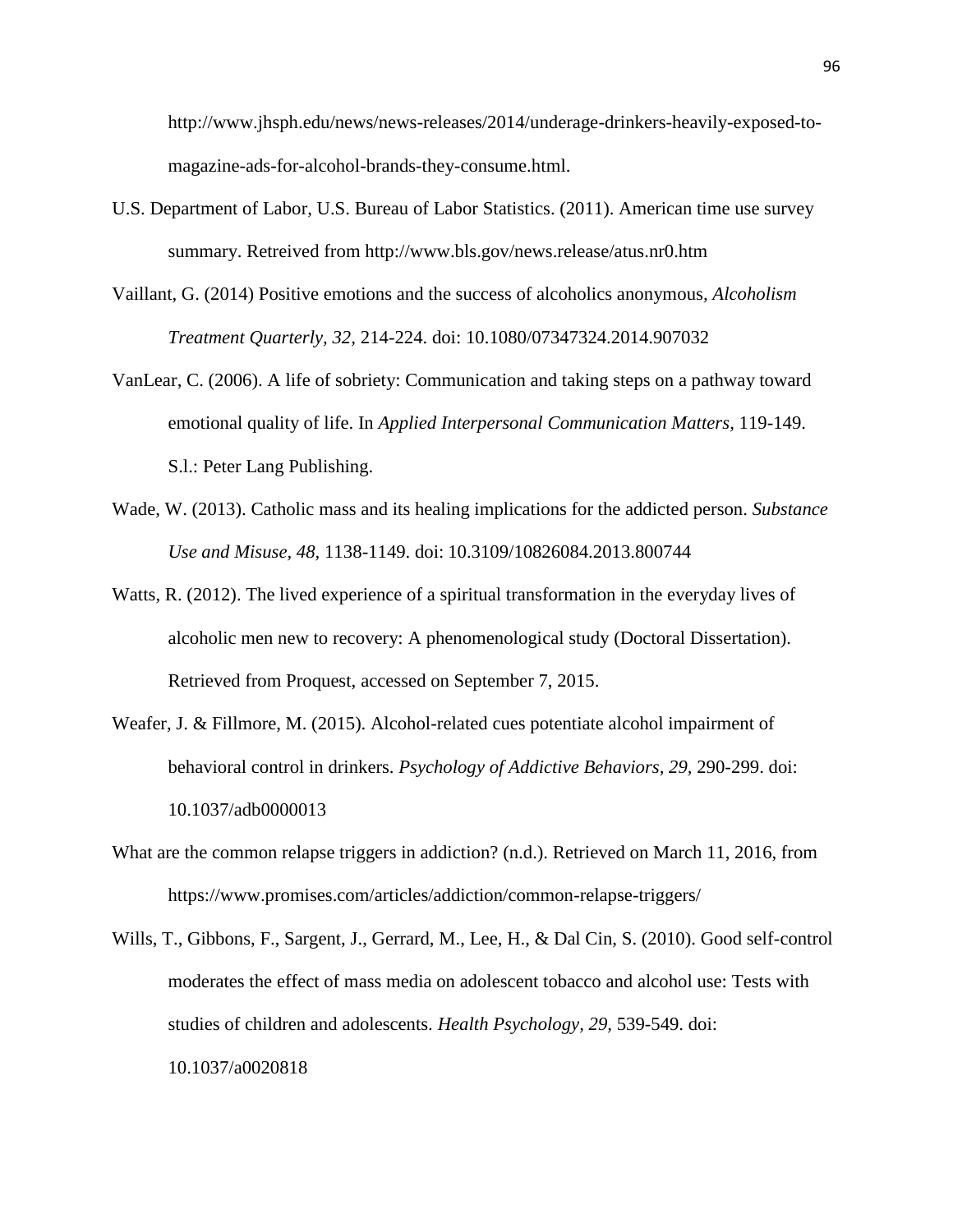- Wills, T., Murry, V., Brody, G., Gibbons, F., Gerrard, M., Walker, C., & Ainette, M. (2007). Ethnic pride and self-control related to protective and risk factors: The theoretical model for the Strong African-American Families Program. *Health Psychology, 26,* 50 –59. doi: 10.1037/0278-6133.26.1.50
- Witkiewitz, K., McCallion, E., Vowles, K., Kirouac, M., Frohe, T., Maisto, S….Heather, N. (2015). Association between physical pain and alcohol treatment outcomes: The mediating role of negative affect. *Journal of Consulting and Clinical Psychology,* 1-14. doi: 10.1037/ccp0000033
- Woodyard, C. & Hallam, J. (2010). Differences in college student typical drinking and celebration drinking. *Journal of American College Health, 58,* 533-538. doi: 10.1080/07448481003621734
- Zerback, T., Koch, T., & Kramer, B. (2015). Thinking of others: Effects of implicit and explicit media cues on climate of opinion perceptions. *Journalism and Mass Communication Quarterly, 92,* 421-443. doi: 10.1177/1077699015574481
- Zhang, W. & Chia, S. (2006). The effects of mass media use and social capital on civic and political participation. *Communication Studies, 57,* 277-297. doi: 10.1080/10510970600666974
- Zwarun, L., Linz, D., Metzger, M., & Kunkel, D. (2006). Effects of showing risk in beer commercials to young drinkers. *Journal of Broadcasting & Electronic Devices, 50(1),* 52-77. doi: 10.1207/s15506878jobem5001\_4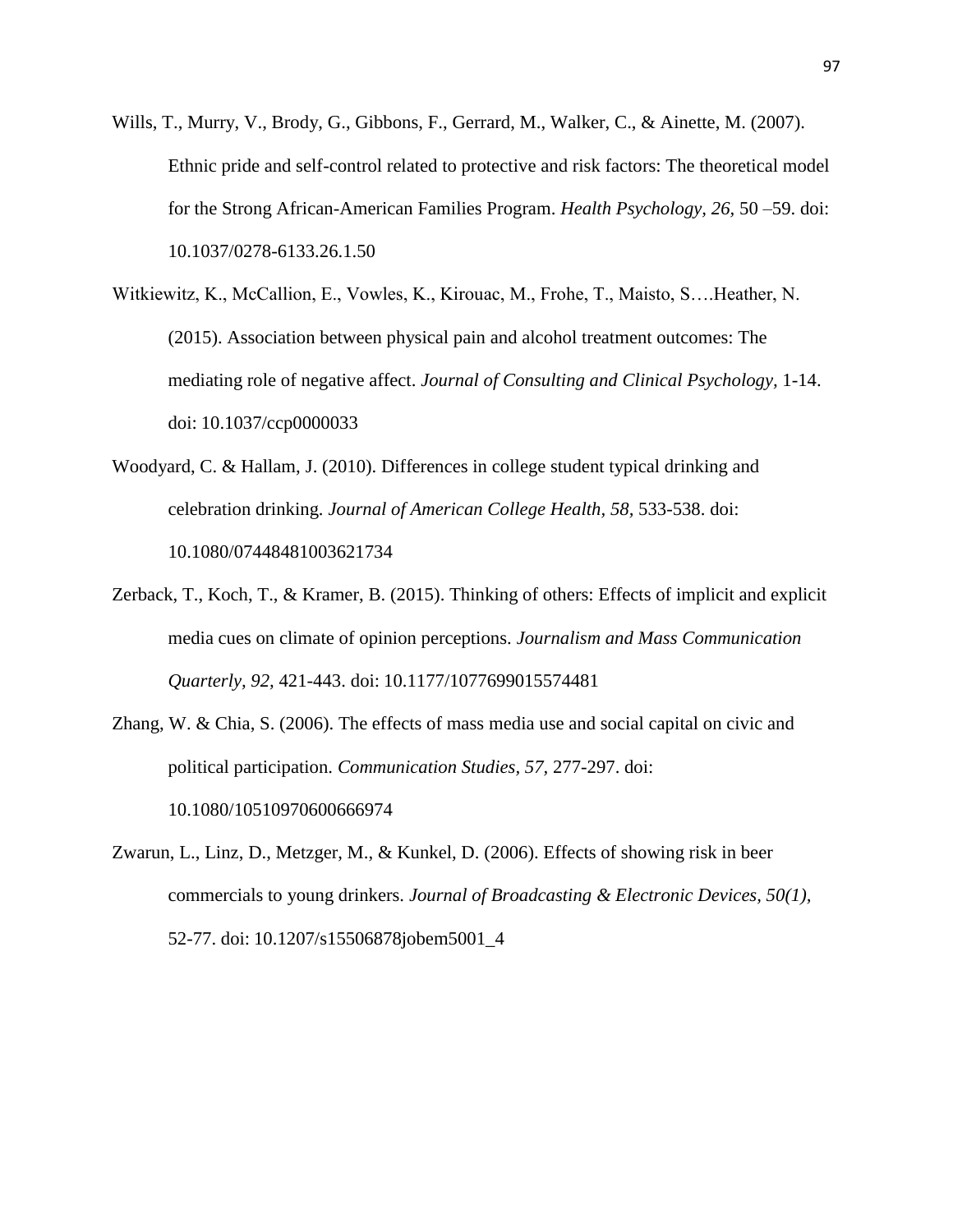#### **Appendix A: Recruitment Script**

Hello \_\_\_\_\_\_\_\_\_\_\_\_,

My name is Seth Johnson and I am currently a graduate student at Ball State University. I have received your email, and would like to give you some more information about my thesis and discuss your possible participation in my thesis study titled, "How Those Recovering from Alcoholism Make Sense of Alcohol Messages That They See in Media." This past year, someone who was recovering from alcoholism stayed with me for about six months, and it really opened my eyes to the various challenges that those who are recovering from alcoholism go through. This is what has led me to explore how those recovering from alcoholism make sense of alcohol messages that they see in media.

To participate in the study, you must:

- Be 21 years of age or older
- Identify as someone who is recovering from alcoholism

I was wondering if you would be interested in participating in an interview with me to discuss your experiences with alcohol depictions in the media and how those experiences have impacted you as a person recovering from alcoholism. I would be more than happy to send you the Consent Form and Interview Questions so that you can get a better idea of what topics and questions I have included as a part of my interview set.

All identifying information will be kept confidential, and no information shared will be on any of my final thesis documents. You are more than welcome to skip any questions that make you feel uncomfortable, and may exit the study at any time.

I appreciate your interest in participating in my study, and look forward to further communication with you!

Respectfully,

Seth Johnson 765.228.8157 Graduate Student Ball State University Communication Studies

Project Title: [842203-1] Alcohol Depictions in the Media and Their Impact on Those Recovering from Alcoholism Principal Investigator: Seth Johnson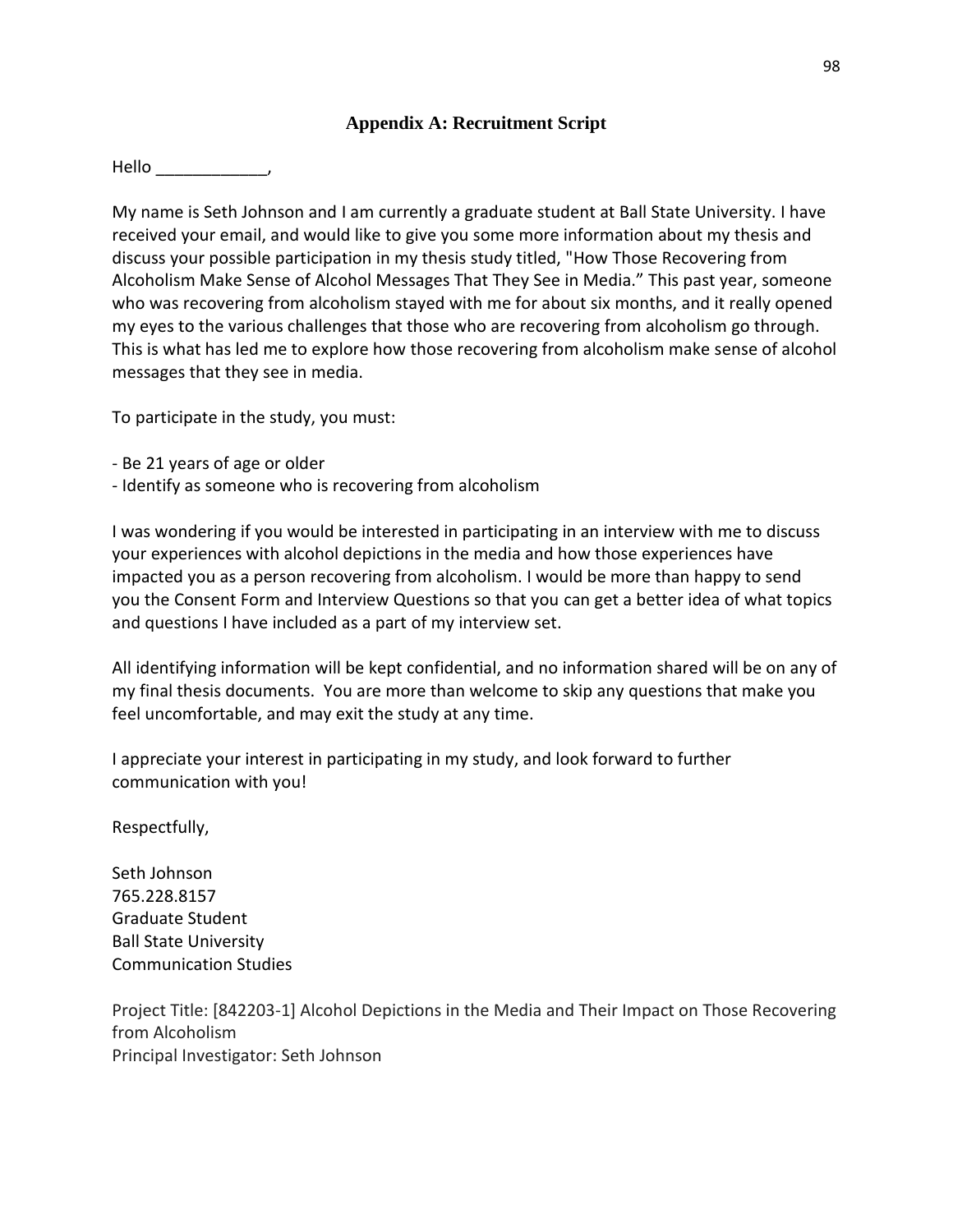### **Appendix B: Informed Consent Form**

### **Study Title**

Alcohol Depictions in the Media and Their Impact on Those Recovering from Alcoholism

Primary Investigator: Seth Johnson

### **Study Purpose and Rationale**

The purpose of this study is to explore how alcohol depictions in the media affect those recovering from alcoholism and how they make sense of those depictions.

### **Inclusion/Exclusion Criteria**

- You are being asked to participate because you are a person who is recovering from alcoholism.
- You must be at least 21 years of age.

# **Participation Procedures and Duration**

- For this project, you will be asked to participate in an individual interview.
- The interview is to ask about your experiences as a recovering alcoholic and how alcohol depictions in the media have impacted you throughout your recovery, as well as how you have made sense of those depictions.
- With your permission, I will audio-record the interview. This will ensure complete accuracy of the interview.
- All transcripts and recordings of the interview will be only available to myself and my advisor. I will not share any information that you provide.
- The interview should be about 45-60 minutes long.

# **Data Confidentiality**

The data in this study will be maintained as confidential. Paper data will be stored in a locked filing cabinet in the researcher's office for two years and will then be shredded. The data will also be stored on the researcher's password-protected computer for two years and then deleted. Only the researcher and the advisor will have access to the data. No identifying information such as names will appear in any publication or presentation of the data.

# **Storage of Data**

Audio recordings and transcriptions will be saved on a flash drive, which will be locked in a filing cabinet only accessed by myself and my advisor, Dr. Laura O'Hara. Paper data will be stored in a locked filing cabinet in the researcher's office for two years and will then be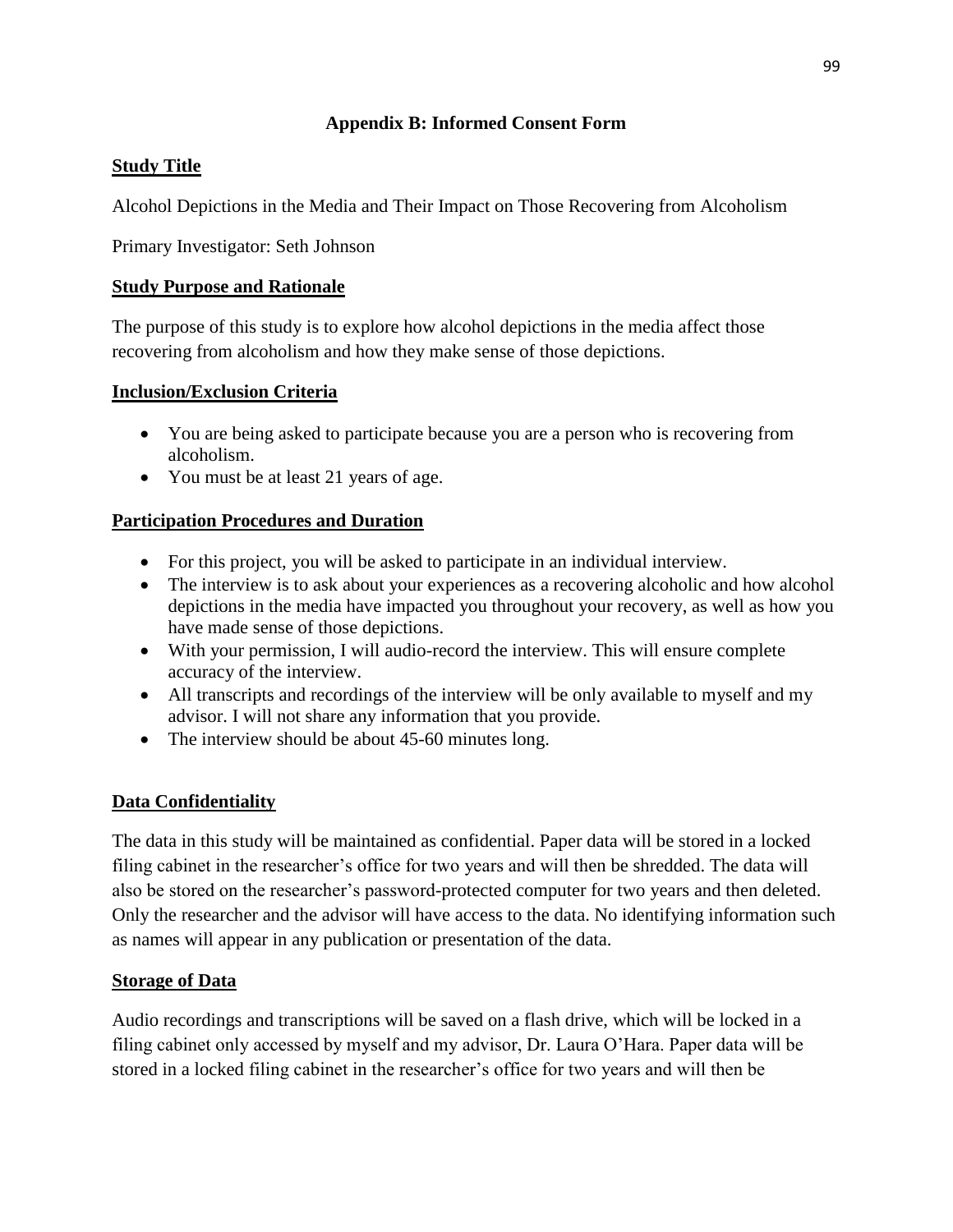shredded. The data will also be stored on the researcher's password-protected computer for two years and then deleted. Only the researcher and the advisor will have access to the data.

### **Risks or Discomforts**

The only anticipated risk from participating in this study is that you may feel uncomfortable answering some of the questions. You may choose not to answer questions, and you may quit participating in this study any time.

### **\*\*Who to Contact If You Experience Any Negative Effects from Participating in this Study**

If you experience any anxiety or discomfort, you may contact either of the following professional counseling services.

| <b>Still Waters Professional Counseling</b> | <b>Meridian Health Services</b> |
|---------------------------------------------|---------------------------------|
| 1904 W. Royale Drive                        | 325 South Bittersweet Lane      |
| Muncie, IN 47304                            | Muncie, IN 47302                |
| $(765)$ 284-0043                            | 765-254-3608                    |

### **Benefits**

This study presents a good opportunity for you to reflect on your experiences as a recovering alcoholic and if alcohol depictions in the media have affected you in any way.

# **Voluntary Participation**

Your participation in this study is completely voluntary and you may choose to withdraw your permission at anytime for any reason without penalty or prejudice from the investigator. Please feel free to ask any questions to the investigator before signing this form and at any time during the study.

# **IRB Contact Information**

For one's rights as a research subject, please contact Director, Office of Research Integrity, Ball State University, Muncie, IN 47306, (765) 285-5070, [irb@bsu.edu.](mailto:irb@bsu.edu)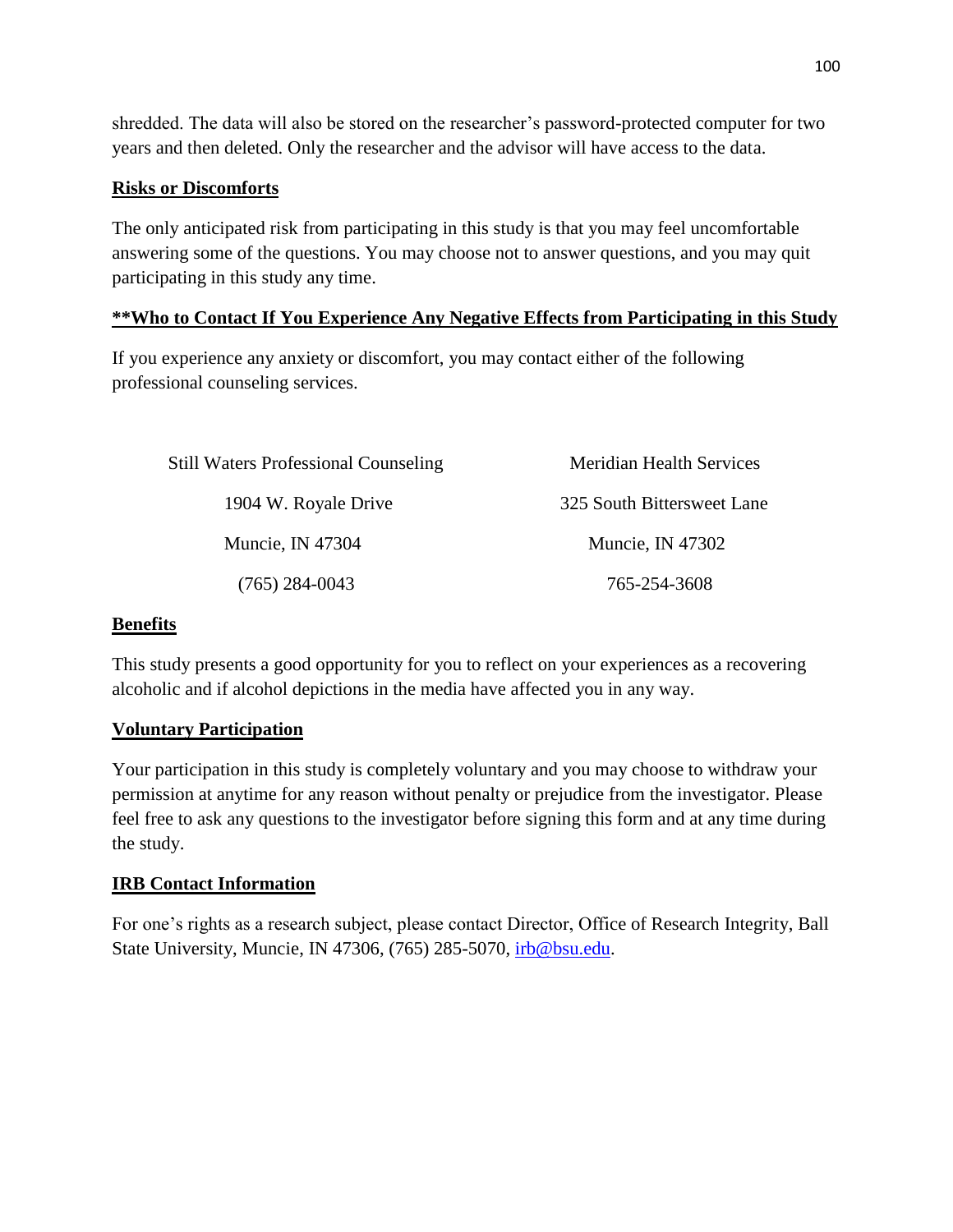#### **Study Title**

Alcohol Depictions in the Media and Their Impact on Those Recovering from Alcoholism

Primary Investigator: Seth Johnson

\*\*\*\*\*\*\*\*\*\*

#### **Consent**

I, agree to participate in this research project entitled, "Alcohol Depictions in the Media and Their Impact on Those Recovering from Alcoholism". I have had the study explained to me and my questions have been answered to my satisfaction. I am aware that my interview will be audio-recorded to ensure accuracy of my comments. However, my responses will remain confidential. I have read the description of this project and give my consent to participate. I understand that I will receive a copy of this informed consent form to keep for future reference.

To the best of my knowledge, I meet the inclusion/exclusion criteria for participation (described on the previous page) in this study.

\_\_\_\_\_\_\_\_\_\_\_\_\_\_\_\_\_\_\_\_\_\_\_\_\_\_\_\_\_\_\_\_ \_\_\_\_\_\_\_\_\_\_\_\_\_\_\_\_\_

Participant's Signature Date **Researcher Contact Information** Principal Investigator: Faculty Supervisor: Seth Johnson Dr. Laura O'Hara, Associate Professor Department of Communication Studies Department of Communication Studies Ball State University Ball State University Muncie, IN 47306 Muncie, IN 47306 Telephone: (765) 228-8157 Telephone: (765) 285-1998 Email: [sjohnson4@bsu.edu](mailto:sjohnson4@bsu.edu) Email: [lohara@bsu.edu](mailto:lohara@bsu.edu)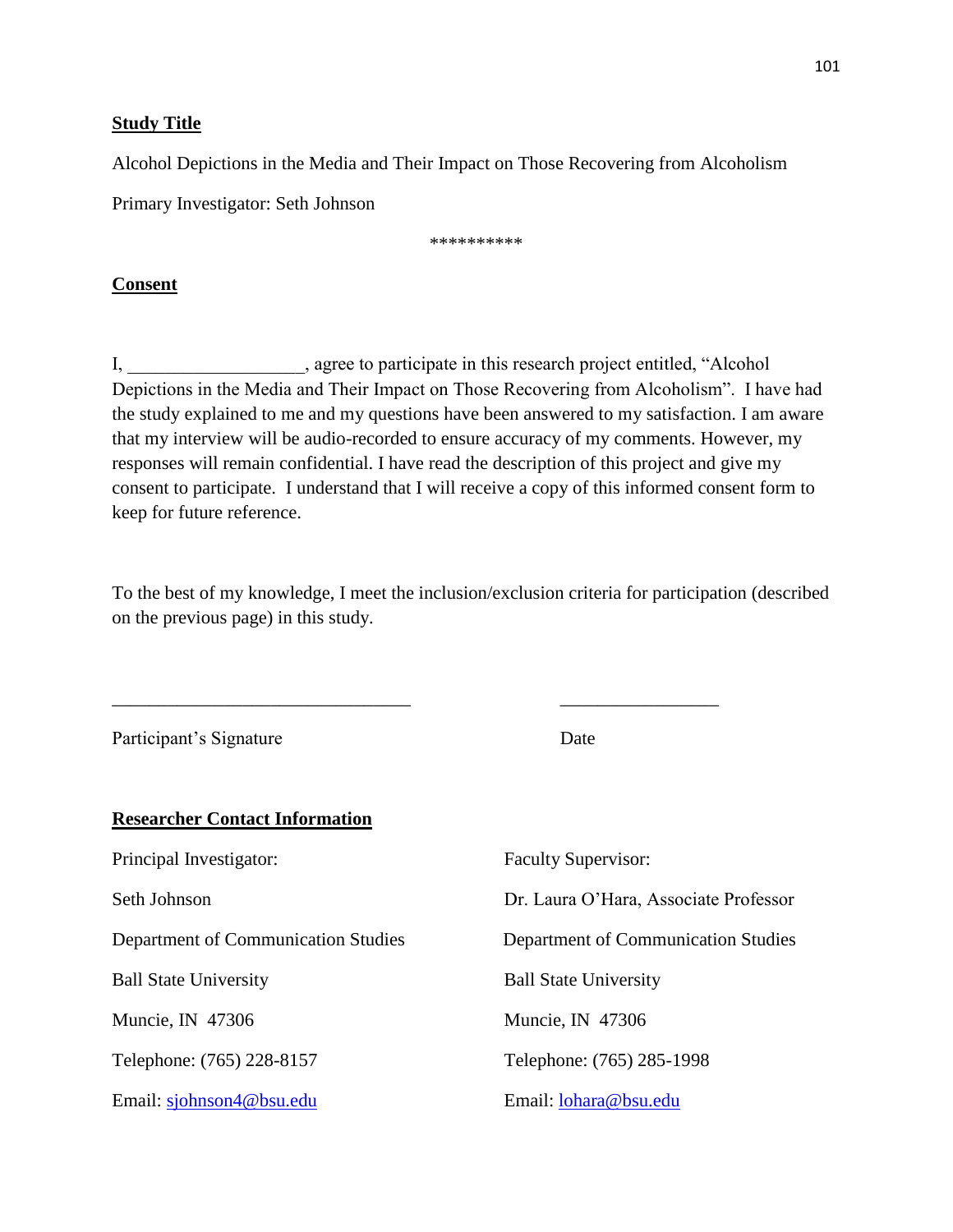#### **Appendix C: Interview Script**

This is a list of potential questions, followed by related probes, which may be posed within interviews. The interview is semi-structured, and allows respondents to lead the conversation. Therefore, some questions may be re-phrased in order to fit the flow of the interview.

Hello, my name is Seth Johnson and I am a graduate student at Ball State University. For my thesis, I am interested in exploring how those recovering from alcoholism make sense of the messages they receive from the media as it pertains to alcohol. As I mentioned a few moments ago, I was very interested in talking with you because you are in the process of recovery. I have some basic questions to begin, and as we move forward, some of the questions will get a little more specific. You are free to skip any questions that make you feel uncomfortable, and may stop the interview at any time. Do you have any questions for me before we begin?

1. Tell me about your experience with alcoholism.

Probe: How long did you drink?

2. How did you know drinking was a problem for you?

Probe: Was there a turning point that made you decide to quit drinking?

3. When you realized you had a problem with alcohol, what did you do?

4. Have you sought out or engaged in any type of formal recovery program to recover from alcoholism?

Probing: Treatment programs, Alcoholics Anonymous, online support groups, etc.?

Probing: If so, how long have you been attending that program?

Probing: Could you describe the basic program there?

Probing: What was it like for you to be there?

Probing: What was positive about the experience? Negative?

5. How long have you been in recovery?

6. What have been your biggest sources of support during your recovery process?

7. What have been your biggest challenges so far during the recovery process?

Messages about alcohol surround us every day in our culture. I'm really interested in hearing how you react to the messages about alcohol.

10. In what ways has your recovery process been influenced by media messages about alcohol? (e.g., TV, radio, billboards, computer games, etc.)

Probing: Can you give me a story? A time? A "for instance?"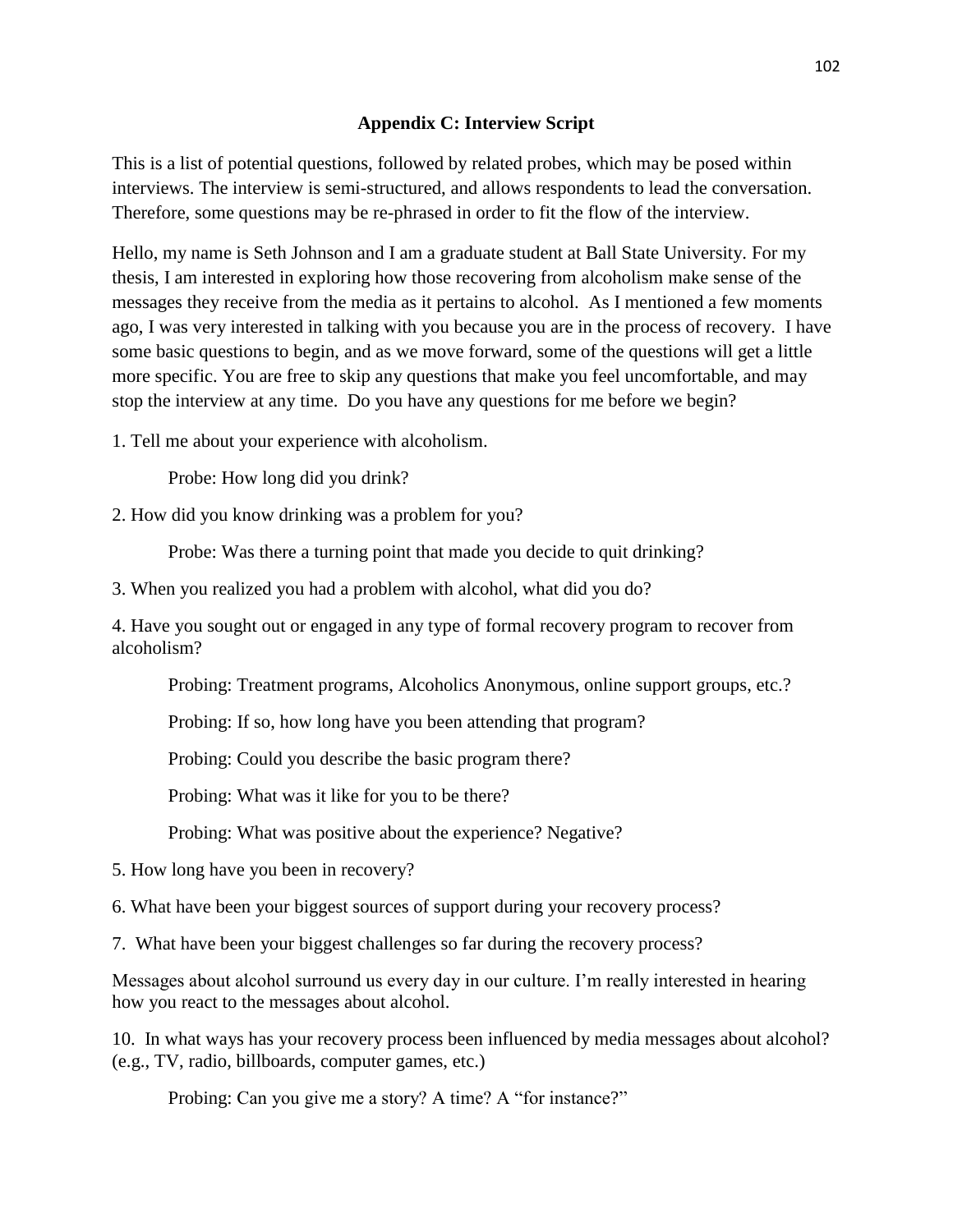Probing: If not, why do you think this is? Also, if not, was there ever a time in which it did influence you?

11. Where do you typically see media messages about alcohol? (e.g., TV, radio, billboards, etc.).

12. What particular types of media messages seem to affect you more strongly than others do? (ex., commercials at the Super Bowl, certain songs, etc.)

Probing: What about them affects you? (When it's delivered, where it's delivered)

Probing: How does it affect you? (Physiological reactions? Palms sweating, headaches, shaking, etc.? Emotional reactions?)

13. Does the situation or environment you're in ever influence the persuasiveness of a media message? (Example: Such as when I hear a persuasive message about a new dessert offered somewhere when I'm at home by myself versus when I'm spending time with friends at a restaurant).

14. Can you tell me a time of when a message about alcohol affected you in a significant way?

Probing: How did it make you feel?

Probing: What thought process did you go through?

Probing: Can you think of specific thoughts that you had right when you saw or heard the media message? Did that thought change over time? Why do think this is?

15. What actions did you take?

16. Have you been exposed to that type of media message since then? If so, how do you cope with these feelings and thoughts that you experience?

17. Have your views and attitudes towards alcohol depictions in the media changed or stayed the same since you began your recovery process?

Probing: Why do you think this is?

18. What plan or action seems to work for you in terms of staying true to your goal of recovery when you see or hear media messages about alcohol?

19. Thinking back to social support and recovering from alcoholism, do you recall any time when you witnessed a friend (who is a recovering alcoholic) or had a friend (who is a recovering alcoholic) tell you they were influenced by media messages about alcohol?

Probing: What happened?

Probing: What actions did they end up taking?

20. How do you think that experience influenced you or impacted your views on alcohol messages?

Probing: How did it make you feel?